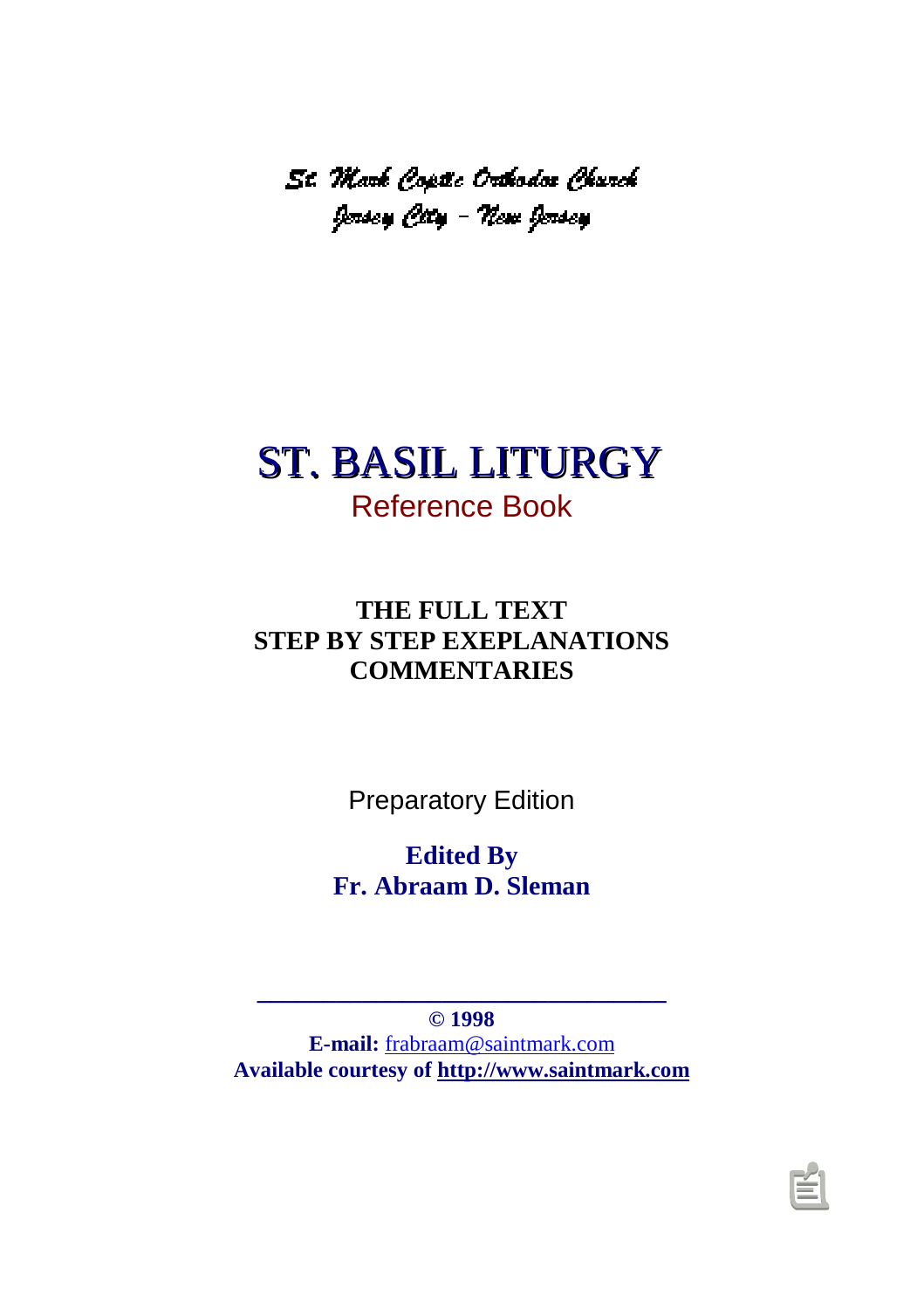## **CONTENTS**

# **[PART I. THE OFFERTORY](#page-5-0)**

## **[1. The Preparation:](#page-5-1)**

Getting Dressed Preparing the Alter The Canonical Hours The Hand Washing The Orthodox Creed

#### **[2. Choosing the Lamb:](#page-16-0)**

The Rite of Choosing the Lamb The Procession of the Lamb The Lamb's Blessings

#### **[3. The Thanksgiving:](#page-23-0)**

The Opening Greeting The prayer of Thanksgiving

### **[4. The Prayer of Offertory:](#page-27-0)**

### **[PART II. THE LITURGY OF THE](#page-30-0) CATECHUMENS**

### **[1. The Absolutions:](#page-30-1)**

The Absolution to the Son The Absolution of the Ministers

#### **[2. The Readings:](#page-34-0)**

The Pauline Epistle The Catholic Epistle The Act of the Apostles The Sinaxarium The Psalm and the Gospel The Sermon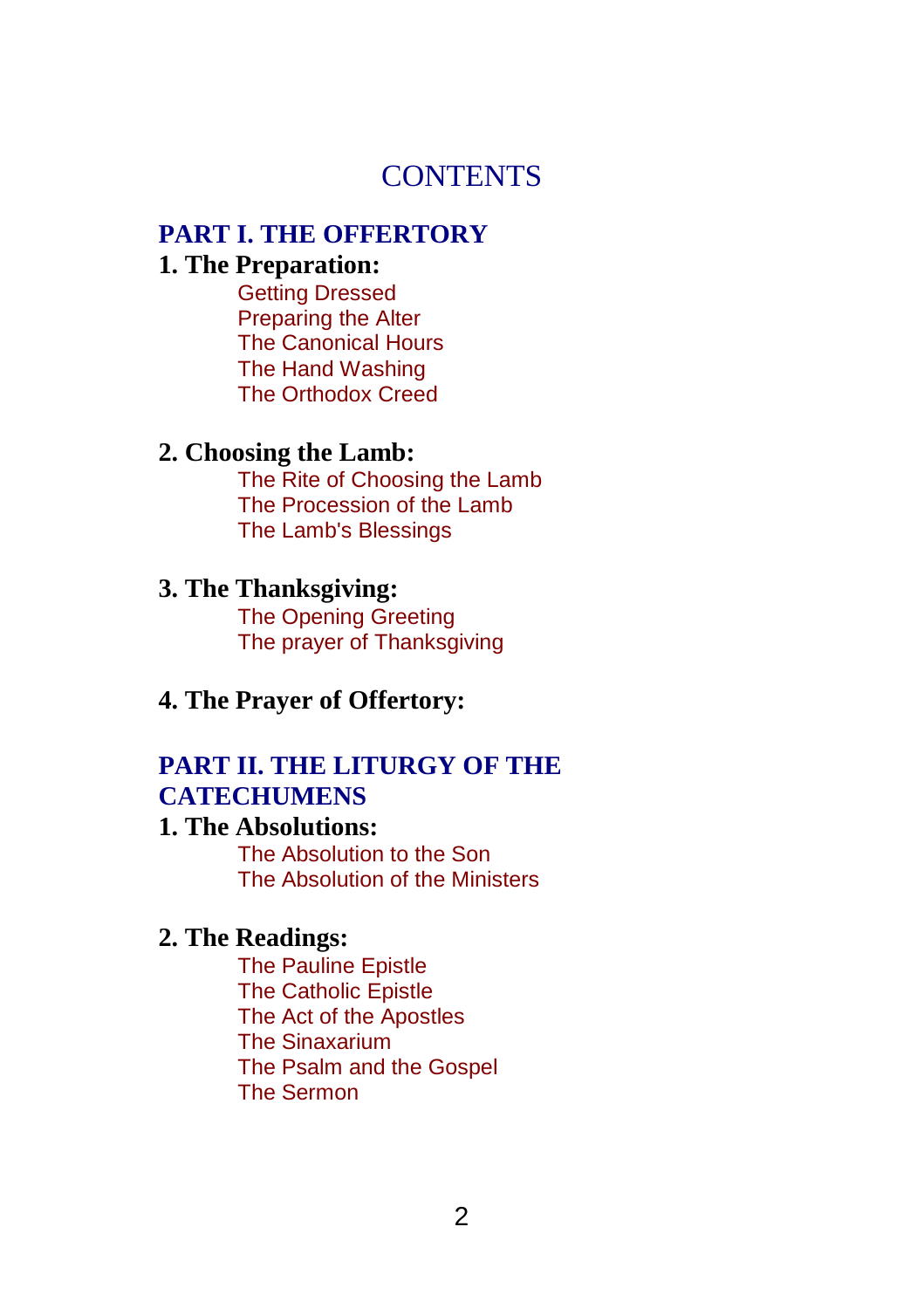### **[3. The Prayer of the Veil:](#page-67-0)**

#### **[4. The Long Litanies:](#page-67-0)**

The Litany of Peace The Litany of the Fathers The Litany of Congregation

#### **[5. The Orthodox Creed:](#page-14-0)**

#### **[6. The Pre- Anaphora:](#page-76-0)**

Washing the Hands The Prayer of Reconciliation The Apostolic Kiss

#### **[PART III. THE LITURGY OF THE FAITHFUL](#page-82-0)**

### **[1. The Anaphora \(Eucharistic Prayers\):](#page-82-1)**

The Lord Is With you Worthy and Just The Sanctus (Holy. Holy. Holy)

#### **[2. The Consecration:](#page-90-0)**

The Institution Narrative The Anamnesis The Epiclesis - The Invocation of the Holy Spirit

### **[3. The Litanies:](#page-99-0)**

The Litany Peace the Fathers of the Church The Litany of the Fathers The Litany of Mercy The Litany of the Place The Litany of Waters, Etc. The Litany of the Oblations

## **[4. The Commemoration of the Saints:](#page-107-0)**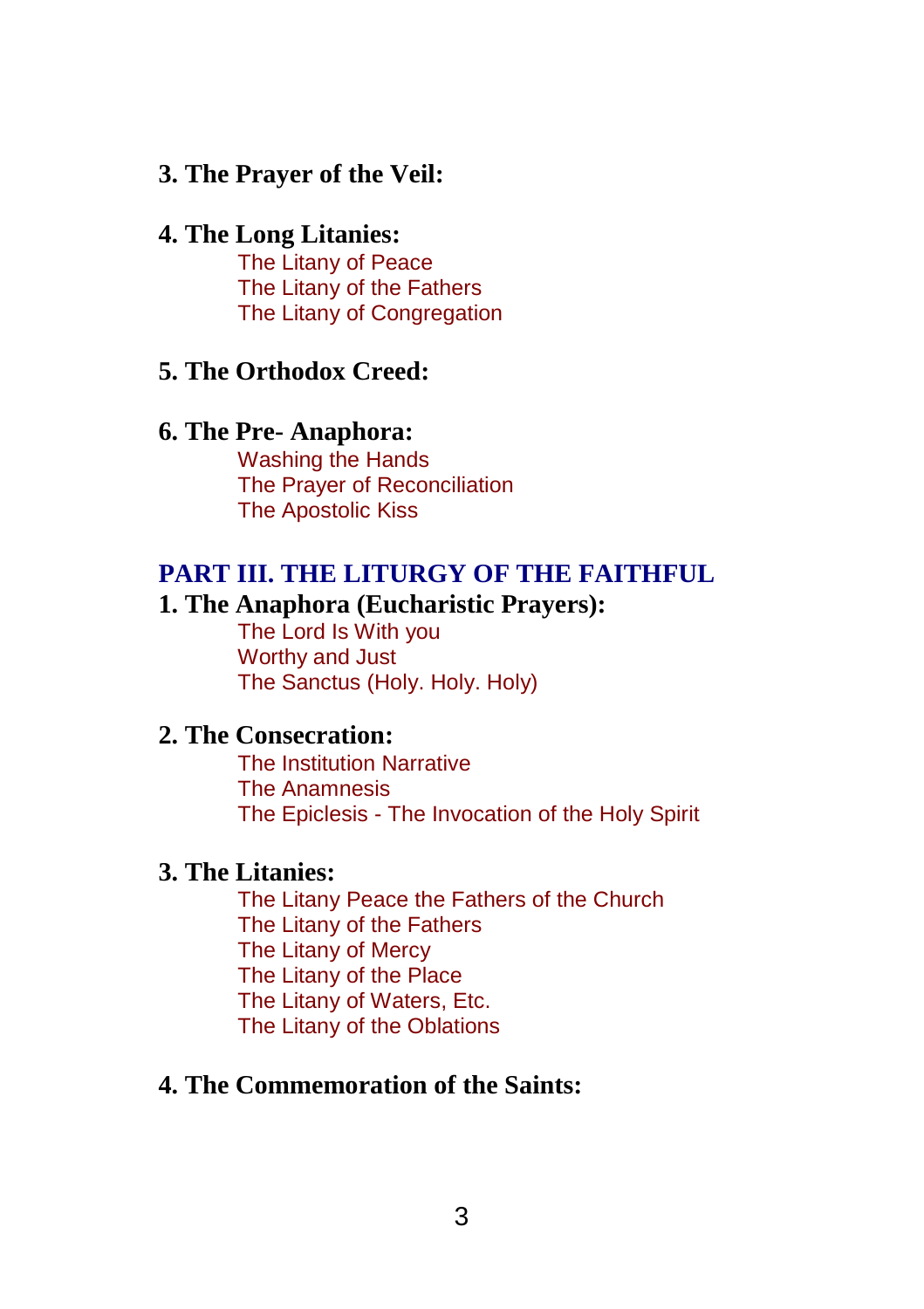### **[5. The Diptych:](#page-110-0)**

#### **[6. The Fraction:](#page-113-0)**

Prayers before the Fraction Prayer of the Fraction The Lord's Prayer Inaudible Prayers

#### **[7. The Confession:](#page-124-0)**

Prayers before Confession The Prayer of Confession

#### **[8. The Holy Communion:](#page-129-0)**

Communion Praises Prayer after Communion

#### **[9. The Dismissal:](#page-133-0)**

The Prayer of Laying the Hands The Ending Blessing

## **[PART IV: FRACTION PRAYERS FOR](#page-139-0) DIFFERENT OCCASIONS:**

- 1. Nativity and Christmas Eve
- 2. Theophany
- 3. The Great Lent
- 4. Palm Sunday
- 5. The Holy Thursday
- 6. The Great Saturday
- 7. Easter through Pentecost
- 8. The Lords Feasts
- 9. The Apostles
- 10. The Holy Virgin and the Angels
- 11. The Son from St. Cyril's liturgy
- 12. The Son
- 13. The Son from the Gregorian Liturgy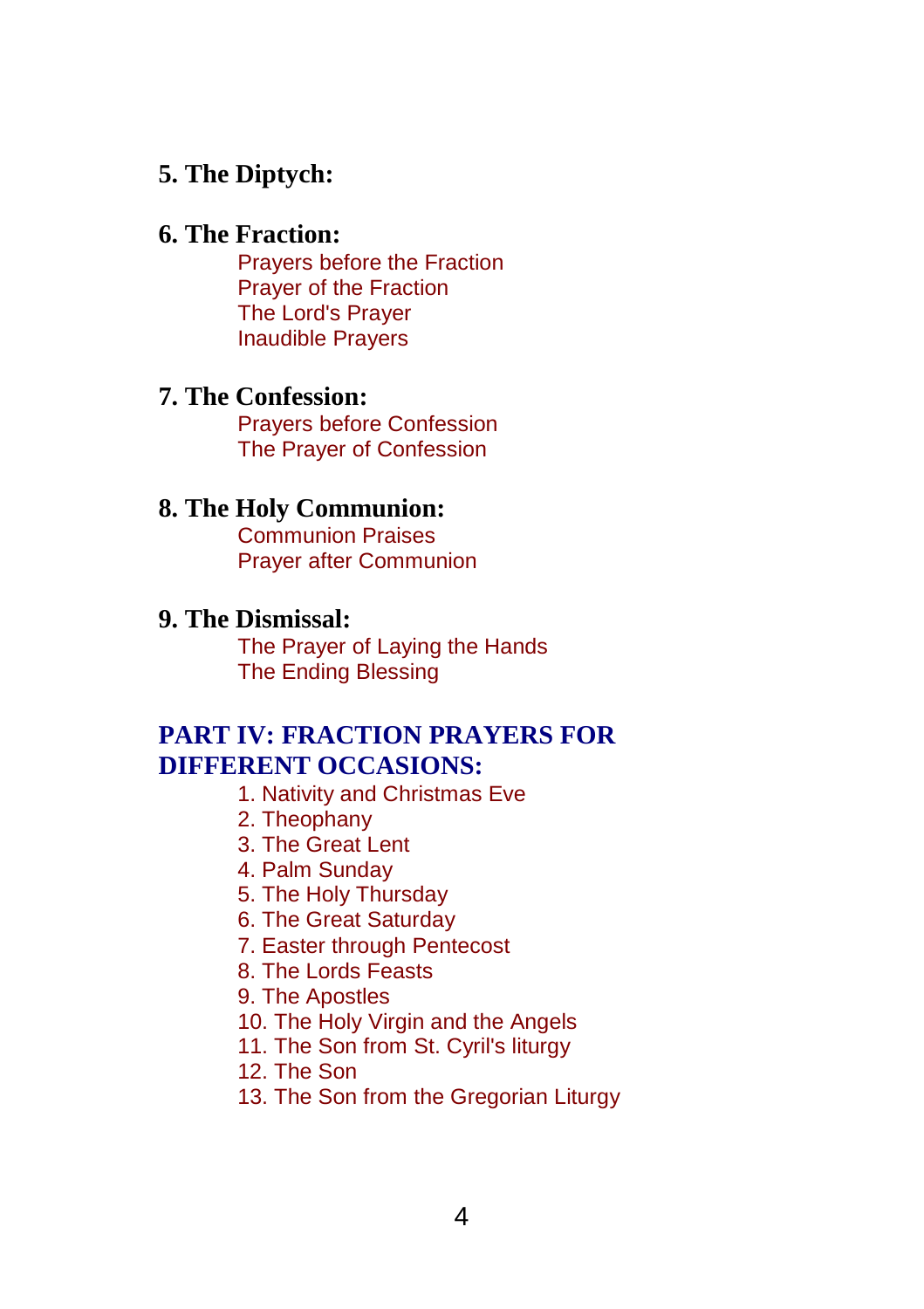## **PREFACE**

The Coptic Church of Alexandria has kept the apostolic and patristic spirit of the liturgies allover the centuries. The richness of the Coptic Liturgy is obvious and easy to be experienced by attending the service and studying the Coptic Liturgy has its special importance.

Our main Concern in this book is the liturgy of the Eucharist, which is commonly known as The Liturgy of St. Basil.

This book is written primarily for those people who do not speak Arabic and/or Coptic. It is also written for people who are learning about the Coptic Orthodox faith and the Coptic Liturgy or Mass. Commentaries, Step by step explanations of what is going on during the mass and the meanings of various sections are provided.

At the end of the book you will find also some words that are uncommon. Their meanings are provided for your understanding.

The entire book has been formatted in a way that it can be used and followed easily during the mass and for the personal studying.

We hope that this book will be helpful for you to enjoy the spirit of the Coptic Liturgy, as we do. May God bless you as will as the mission of this book, by the blessings of our Holy Mother St. Mary, St. Mark, St. Cyril and of all the innumerable choir of the saints. May He also accept the prayers for H.H. Pope Shenouda III on our behalf and ours for him that He grant him many years of peaceful times.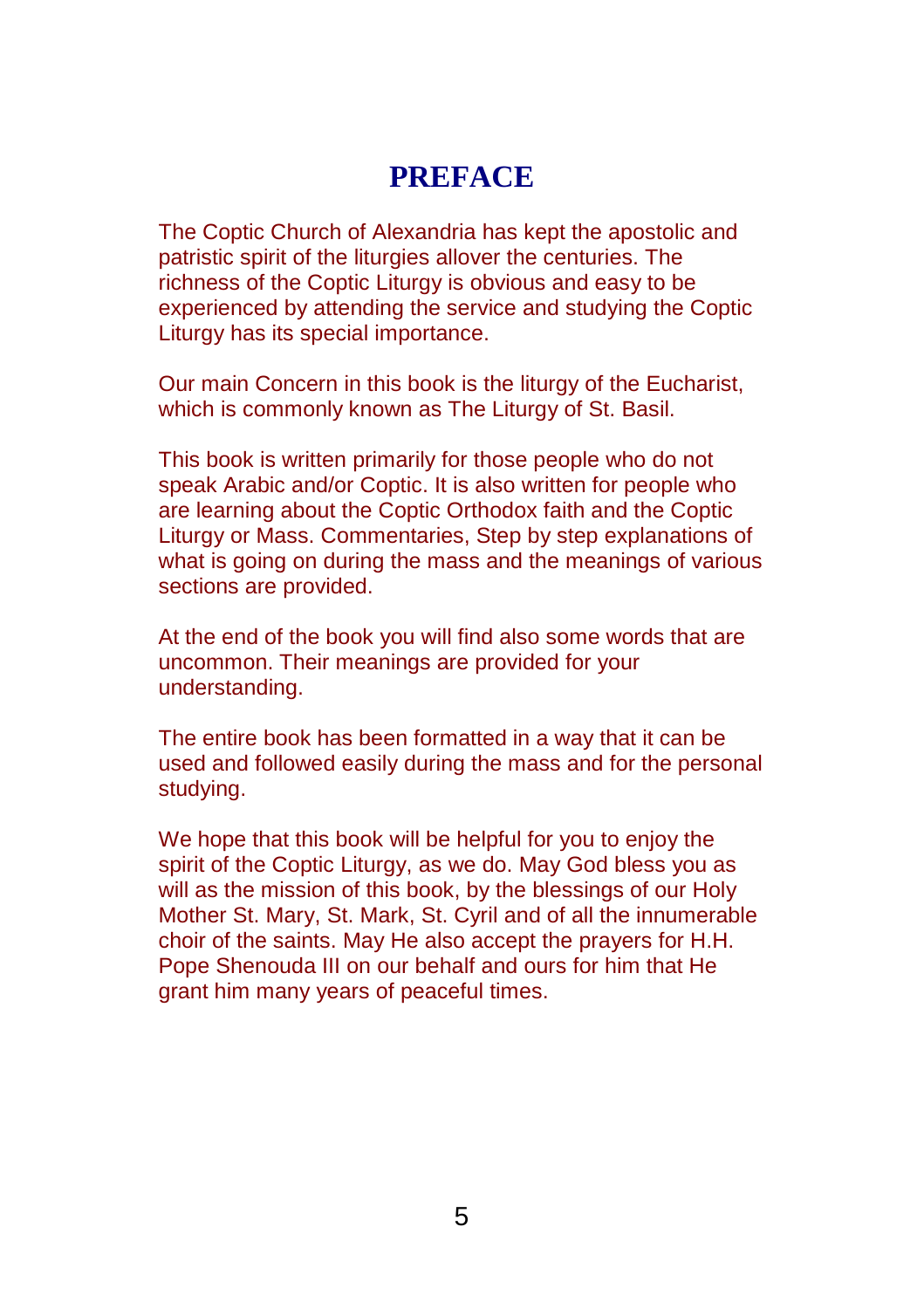# **PART I** THE OFFERTORY

<span id="page-5-1"></span><span id="page-5-0"></span>Since the early church times, the faithful have used to come to the church bearing their offerings. The bread and wine are included in these offerings, in addition to other oblations like oil, cheese, olives, etc

Offering bread and wine is not only a physical necessity for the Eucharist, but it has a spiritual meaning. As The Lord Jesus offered himself a sacrifice of love to God the Father on our behalf, we ought to offer our selves totally, through our unity with him, as His own body.

By the Offertory, the Church declares in a practical way her acceptance to the sacrifice of the Lord Jesus, as well as her willingness to offer her life as a sacrifice of love for Him. Our life together with our labor, joys, sorrows, hopes, ambitions. Hardships, etc…are represented , by offering the bread and wine.

The essence of our sacrifices is not our money or possessions, but offering ourselves and our lives in Jesus Christ. The Priest says, in the fraction prayer of the Easter; "He, Christ, raised His saints on high with Him; and offered them as an oblation to His Father". For this reason, the Church does not accept the oblations of the unjust, the adulteress, the avaricious and the unbelievers, if they still not repenting.

## 1. The Preparation

As we start the journey of the liturgy and the Eucharist, The Church realizes that this is a unique journey. It is a departure from the earthly concerns to that of the heaven.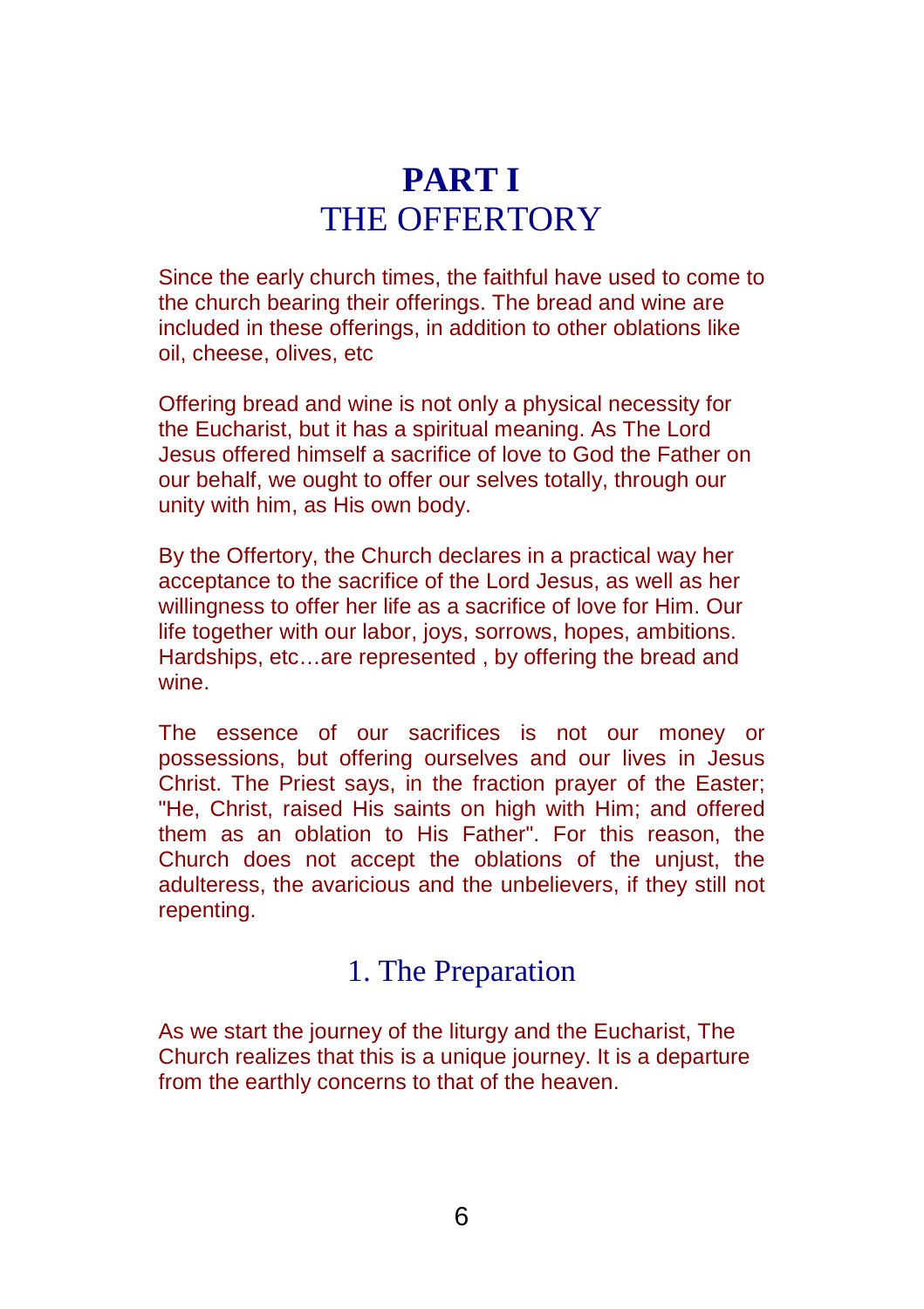How dreadful are these moments, for the Church is moved toward the throne of God, in front of Him, in accompany with the Cherubim, the Seraphim and all the choirs of the heavenly hosts, offering to the Father the sacrifice of His Only Begotten Son by His Holy Spirit. So, we have to be prepared well for this service.

The Rites of the Preparation:

To receive the law, Moses was ordered that all the people should be sanctified for three days. The church commands the priests and the people to be prepared for receiving Communion. Repentance, confession, contrite hearts praising God is the heart of the preparation.

## **Getting Dressed**

Before starting the service, the priest and deacons put off their clothes, which they use in their daily life. They wear other clothes sanctified by the prayer of the bishop and dedicated for the service of the Lord.

In the Old Testament, the high Priest's special dress represented his function as mediator between God and man<sup>1</sup>. Over the trousers, coat, girdle, and cap, worn by all priests, the high priests wore an EPHOD, a two piece apron reaching to his hips, made of royal colors (blue, purple, and scarlet), and sewed with gold thread. By two onyx stones bearing the names of the twelve tribes of Israel fastened to the shoulders of the ephod, he brought the whole nation before God in all his Priestly acts (Ex. 28:5-14).

The "breastplate of judgment," made of the same material was attached to the front of the ephod (Ex. 28:15-30). On its front were 12 precious stones engraved with the names of the

 $\overline{\phantom{a}}$ 

<sup>1</sup> **Nelson's Illustrated Bible Dictionary- Copyright (C) 1986, Thomas Nelson Publisher**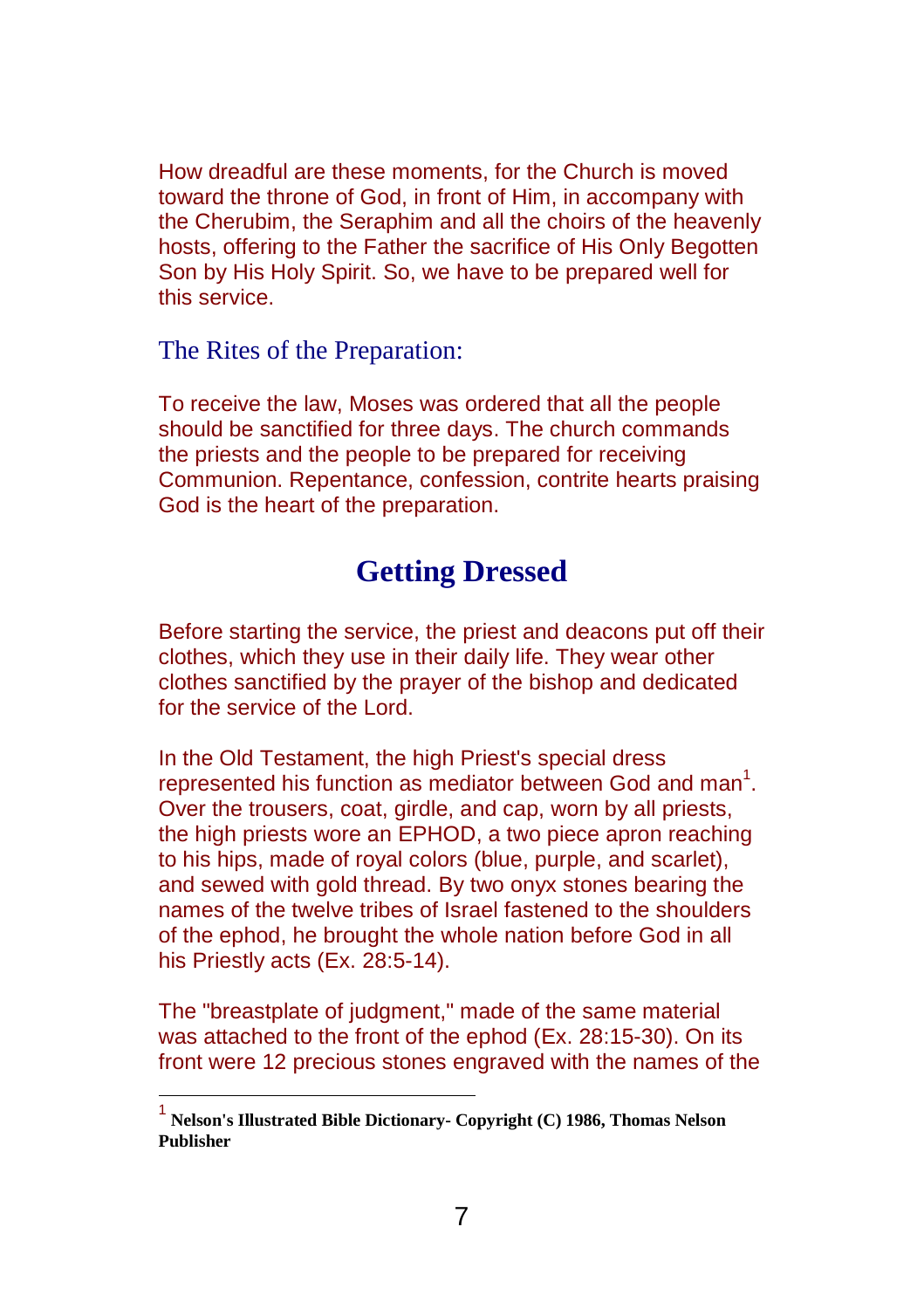12 tribes. In its pocket, directly over his heart, were the URIM AND THUMMIM (Ex. 28:30), the medium through which God could communicate His will. By this the high priests was Israel's advocate before God and God's spokesman to them.

Over the breastplate he wore the blue "robe of the ephod" (Ex. 28:31). Around its hem were pomegranates, pointing to the divine law as sweet and delicious spiritual food (Deut. 8:3), and bells that would ring as he went "into the holy place before the Lord... that he may not die" (Ex. 28:35). The bells announced God's gracious salvation for He had accepted the people in the person of their advocate, the high priests.

On his forehead the high priests wore "the holy crown" of gold engraved with the words, "Holiness to the Lord" (Ex. 28:36- 37). Thus he was represented as bearing "the iniquity of the holy things" (Ex. 28:38) which Israel offered to God and crowned mediator, making atonement for the nation so God might accept their gifts and show them favor.

All these garments stood for the "glory and beauty" (Ex. 28:40) which God placed upon his priests , sanctifying them to minister in His name (Ex. 28:3).

The clothes, which the priests wore also, carried great significance<sup>2</sup>. Their white linen garments symbolized holiness and glory. They also wore a coat woven in one piece without a seam to indicate their spiritual integrity, wholeness, and righteousness. The four-cornered cloth of the coat signified that the priests belonged to the kingdom of God. The cap, resembling an opening flower, symbolized the fresh, vigorous life of the one who wore it. The girdle, or sash, a belt that encircled the priest 's body, was the priestly sign of service. It showed that the wearer was an office bearer and administrator in the kingdom of God (Exodus 39).

<sup>2</sup> **Nelson's Illustrated Bible Dictionary- Copyright (C) 1986, Thomas Nelson Publishers**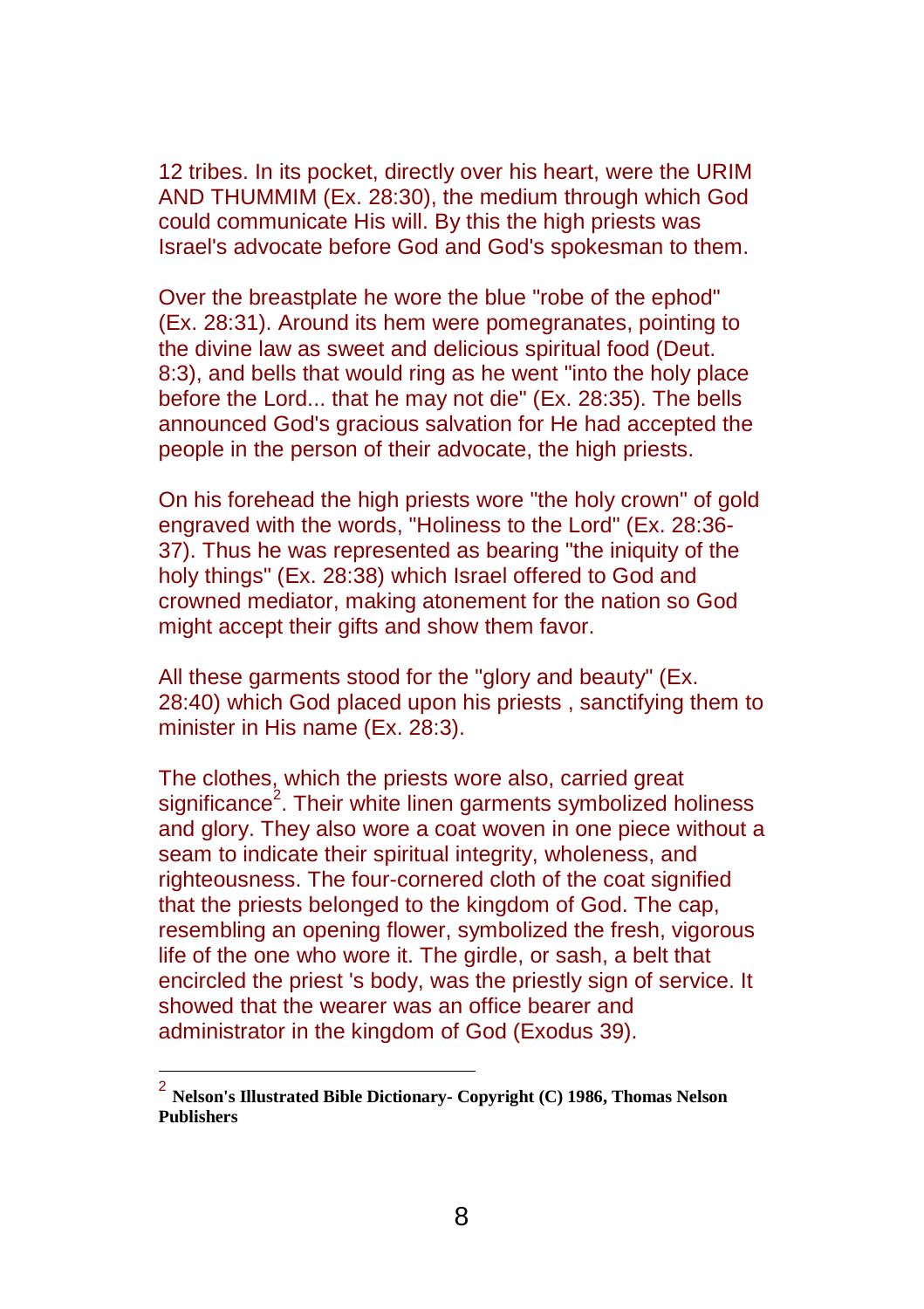When God chose Joshua, the high priests , for a great mission, He revealed to Zechariah a vision regarding him. In this vision, we can realize more the significance of the sacred dress.

Zechariah said;" Then he showed me Joshua the high priests standing before the angel of the Lord, and Satan standing at his right side to accuse him. The Lord said to Satan, "The Lord rebuke you, Satan! The Lord, who has chosen Jerusalem, rebukes you! Is not this man a burning stick snatched from the fire?"

Now Joshua was dressed in filthy clothes as he stood before the angel. The angel said to those who were standing before him, "Take off his filthy clothes." Then he said to Joshua, "See, I have taken away your sin, and I will put rich garments on you."

Then I said, "Put a clean turban on his head." So they put a clean turban on his head and clothed him, while the angel of the Lord stood by. The angel of the Lord gave this charge to Joshua: "This is what the Lord Almighty says: 'If you will walk in my ways and keep my requirements, then you will govern my house and have charge of my courts, and I will give you a place among these standing here." (Zech 3:1-7) (NIV)

The psalms, 29 (30) and 92 (93), recited by The priests during his dressing, reflect more spiritual meanings for wearing the sacred clothes. In one hand, this lets the priests reminds the clothes of the eternal wedding (Psalm 29) and on the other hand this is a declaration of God's kingship of his church (Psalm 92).

In other words, every time we serve the Lord, we must take away our daily infirmities in order to put on God's bright vestments, and to be crowned with chastity and righteousness, i.e. to be hidden in him.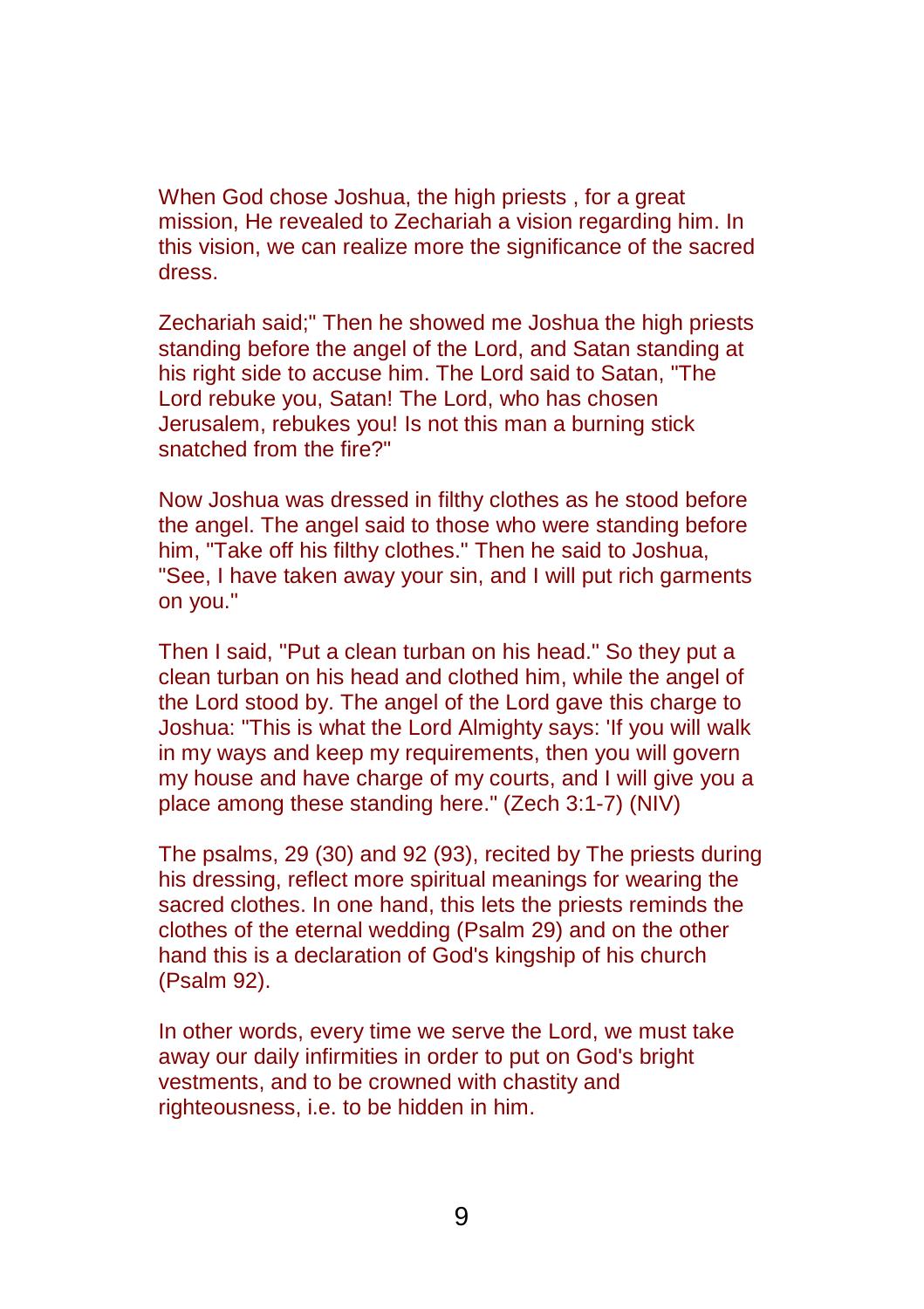Lastly, we can say that not only the Priests but also the whole church, ought to put aside the unclearness of the flesh and the defilement of lust and put on the clean garment by the purification of the Holy Spirit, through the washing of the Blood of our Lord Jesus Christ.

The Priest enters to the Sanctuary. Facing the deacons, he blesses his vestments of the service as well as those of the deacons, by the holy cross.

The priest and deacons dress their vestments while reciting: "I will extol You, O Lord…" (Psalm 30) and 'The Lord reigns, He is clothed with majesty…'' (Psalm 93), inaudibly.

## **Preparing the Holy Alter**

Preparing the Alter recalls to our minds the events of preparing the upper room of Zion in which the Lords assembles with His disciples to offer the Last supper.

During preparing the Alter, the priest arranges, in order, the sacred vessels which is used for the service. These vessels are consecrated by the bishop and used only for Eucharist. They include:

- **The Cup; which holds the wine that will become the Holy** Blood of the Lord Jesus Christ,
- **The Paten; which is for the bread that will become the Holy** Body of the Lord Jesus Christ,
- **The Spoon; which is for serving the communion at the end** of the liturgy and
- The dome; which is used to hold the napkins above the paten.

The Priest offers prayers to God to make him worthy of the service. He confesses his sins and asks God to grant him the power of the Holy Spirit.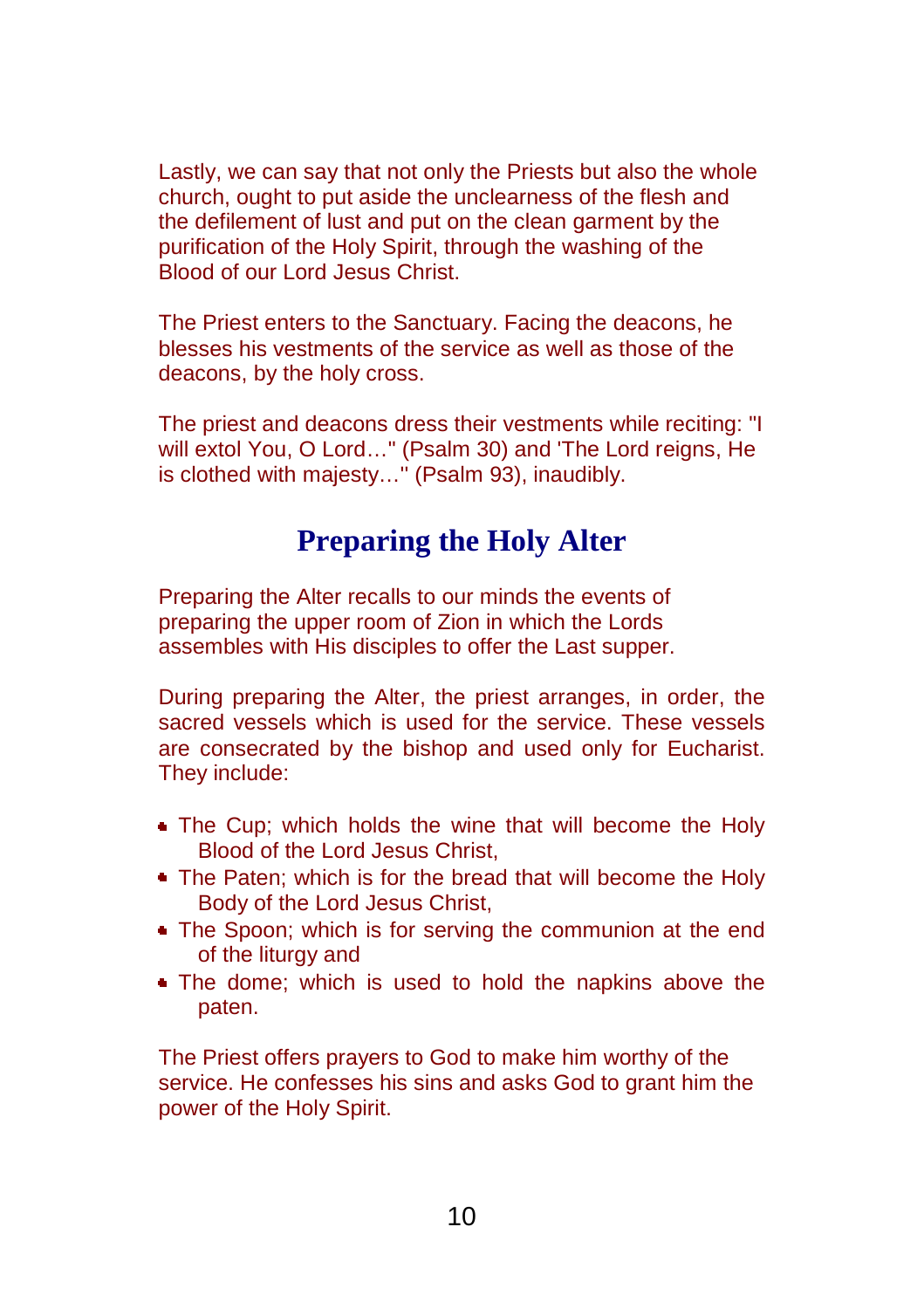As the Priest prepares the Alter, we ought to prepare our inner souls for accepting the Christ in our selves through His Body and His Blood and prepare our hearts to be spiritual alters for offering the spiritual sacrifice of praise.

## The Prayer of Preparation

#### **Priest:**

The Priest enters to the altar and prays inaudibly:

**Lord, Who knows the hearts of all <sup>3</sup> , Who is Holy and Who rests in the midst the saints; Who alone is without sin and Who is mighty to forgive sins; <sup>4</sup> You, O Lord, knows my unworthiness, my unfitness, and my unmeetness, unto this, Your holy service; and I have no boldness that I should draw near and open my mouth before Your holy glory; But according to the multitude of Your tender mercies, pardon me a sinner <sup>5</sup> ; And grant unto me that I may find grace and mercy at this hour; And send me strength from high.**

### **Priest:**

The Priest blesses the sacred vessels three times in the name of the Holy Trinity, by the cross. He takes off the sacred vessels from the Alter Spreads which are a big napkin called the Prospharine and a set of small napkins used to cover the

<sup>3</sup> Acts 1:24, Ps 44:20-21, Luke 16:15

 $4$  Matt 9:6

<sup>5</sup> Luke 18:13-14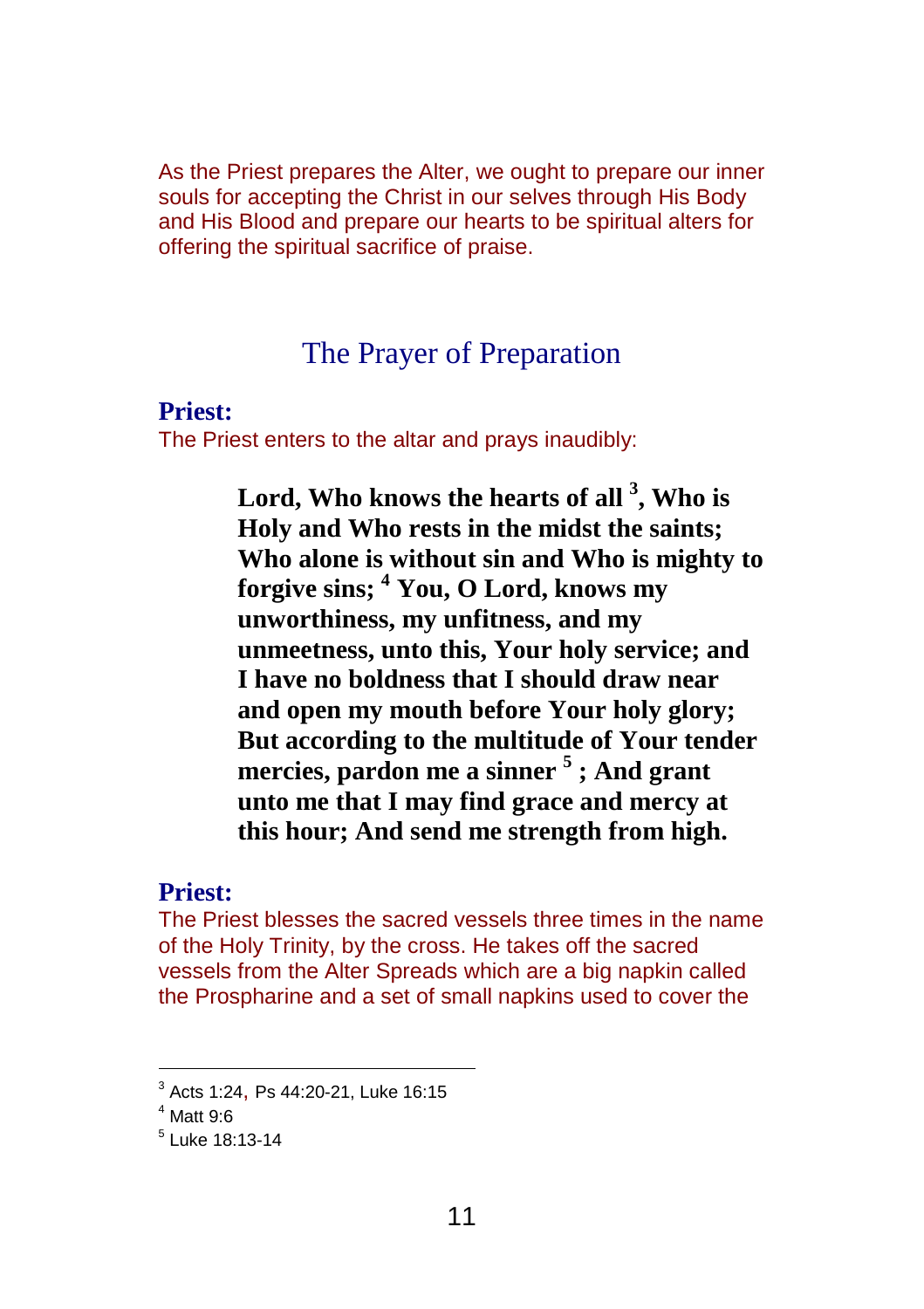Alter, the vessels and the hands of The Priest during the service. He wipes the Cup, the Paten and the spoon.

The Priest covers the Alter with the set of the small napkins and puts the vessels in their proper places; the chalice inside the wooden ark placed on the altar, the spoon at the top of the ark and the paten on the Alter . One napkin is placed under the paten, one folded backward over half of its top and another one is placed over the chalice.

Then he continues the prayer of preparation inaudibly. The Priest continues inaudibly:

> **That I may begin, and may made fit, and may finish Your holy service, according to Your pleasure, according to the good pleasure of Your will, and for a sweet savor of incense. 6**

> **Even so, O our Lord, be with us, take part with us in this; bless us. For You are the forgiveness of our sins, the light of our souls, our life, and our strength and our confidence.**

**You are He unto Whom we ascribe praise, and glory, and worship, O Father, and Son, and Holy Spirit; Now and at all times, and unto the age of all ages. Amen.**

## **Prayer after the Preparation**

 $6$  Eph 5:2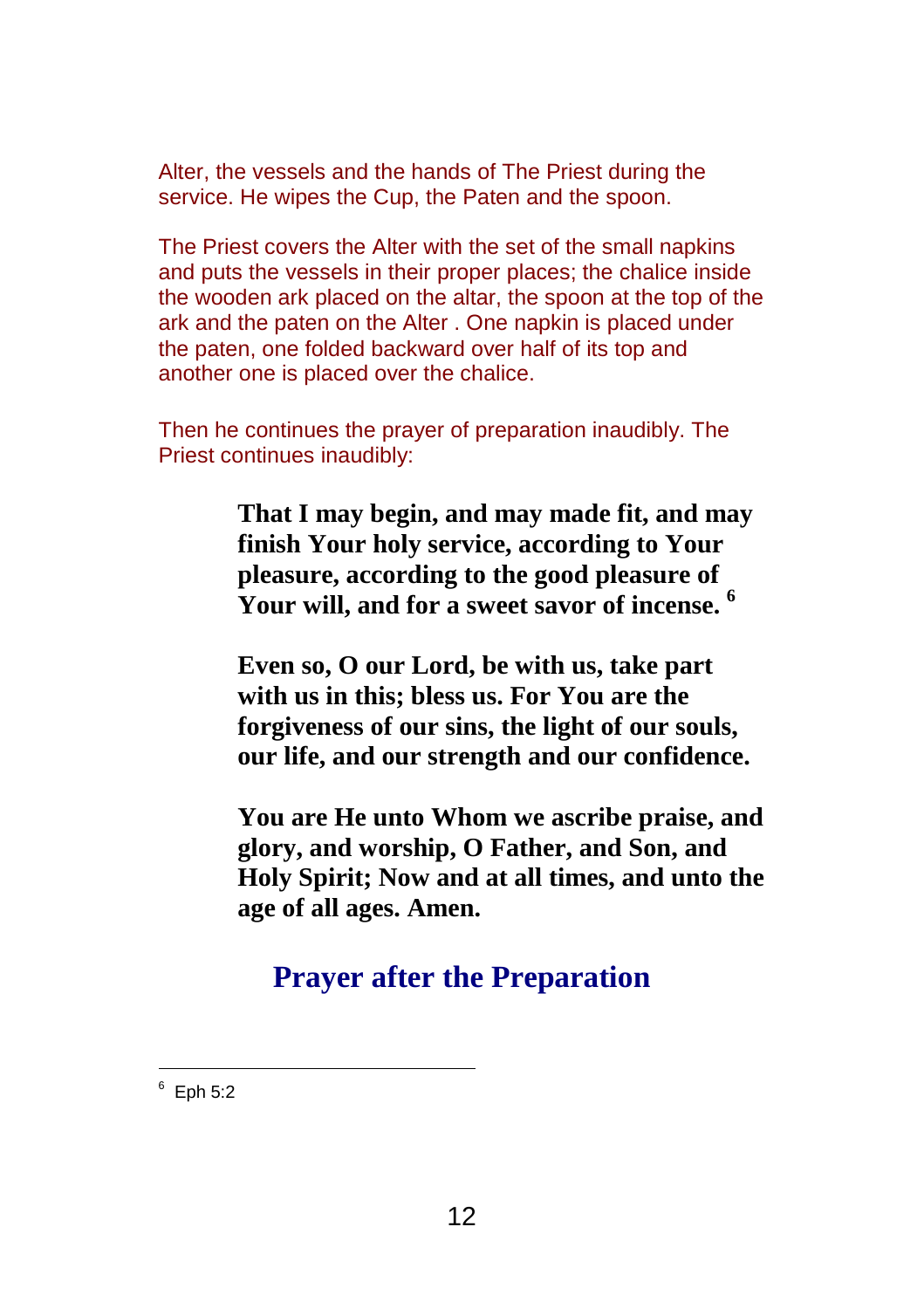After the preparation of the Alter, The priest gives thanks to God who granted him the honor to serve the holy Alter. Confessing his sins as well as the people's sins, he prays that God accept His Son's Sacrifice on their behalf.

### **Priest:**

The Priest prays inaudibly:

**You, O Lord, have taught us this great mystery of salvation. <sup>7</sup> You have called us, Your lowly and unworthy servants, to be servants of Your holy altar. <sup>8</sup> O You, Our lord, make us meet, in the power of Your Holy Spirit, to finish this service; So that, without falling into condemnation before Your great glory, we may offer up unto You a sacrifice of praise; <sup>9</sup> Glory and great beauty, in Your sanctuary.**

**God, Who gives grace, Who sends forth salvation, Who works all in all; <sup>10</sup> Grant, O Lord, that our sacrifice may be accepted before You for my sins, and for the ignorance of Your people; <sup>11</sup>For, behold it is holy, according to the gift of Your Holy Spirit, in Christ Jesus our Lord;**

Through Whom becomes You glory, and honor, and worship, with Him and the Holy Spirit, the Life Giver; Now and at all times and unto the age of all ages. Amen.

 $7$  Luke 22:19

 $<sup>8</sup>$  Heb 5:4</sup>

 $9$  Heb 13:15

 $10$  1 Cor 12:6

<sup>11</sup> Heb 7:27, Heb 9:7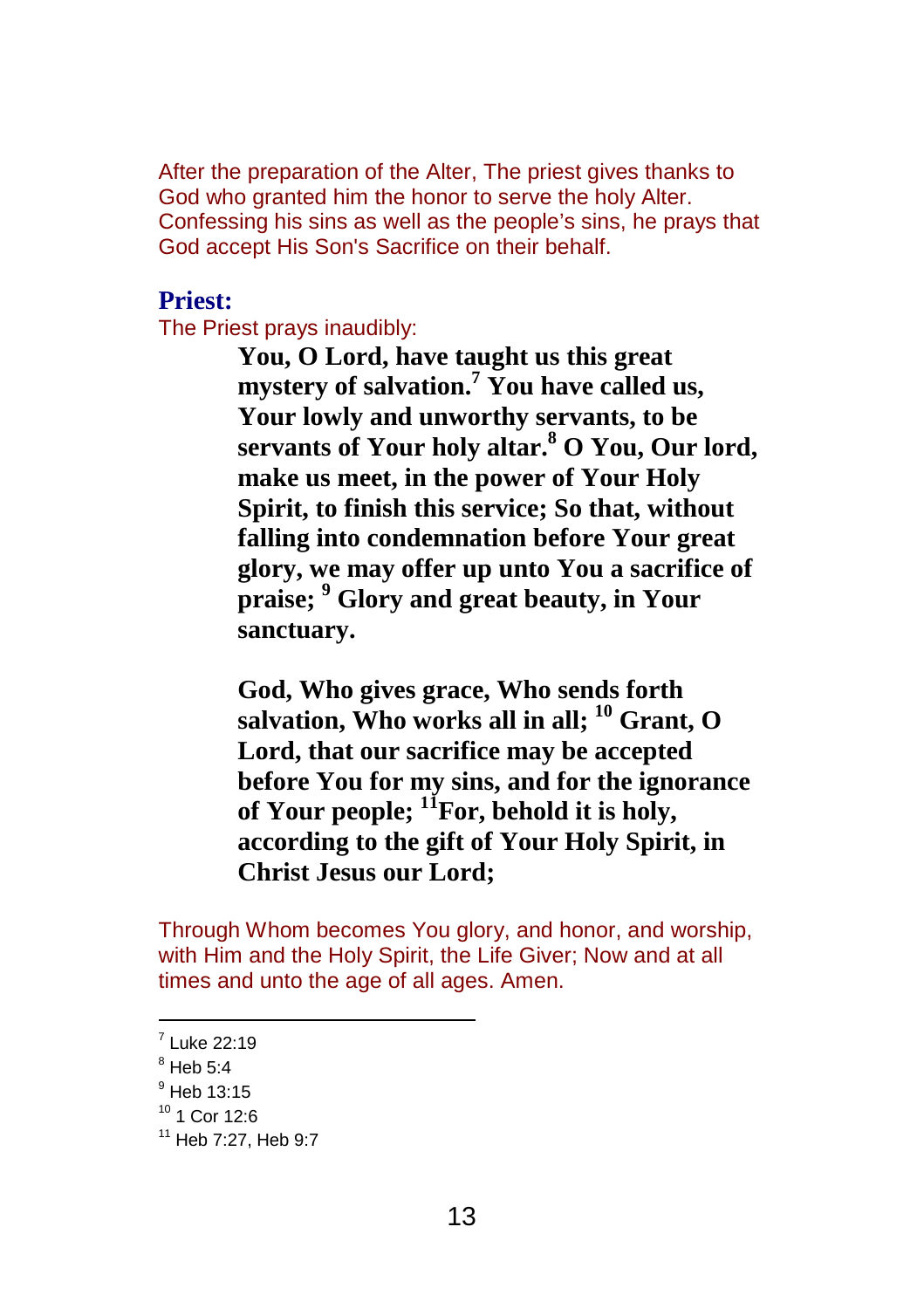# **The Canonical Hours**

These Canonical Prayers prepare us for the celebration of the Eucharist; the sacrament of salvation. Each one of these prayers has its own occasion; the Third Hour is the hour of descending the Holy Spirit upon the disciples, the Six Hour is the hour of the crucifixion of the Lord Jesus Christ, The Ninth hour is the hour of the death of our Lord, etc.

The celebrant Priest shakes the hands with the other Priests, if any. He asks them the absolution and to support him with their prayers.

the priest, deacons and the Congregation participate in reciting the psalms and the hymns of the Canonical Hours, from the Book of the Hours (The Agbia).

They pray the following; On the days on which there is no fasting, they pray the third and the sixth hours, During the fast days, they pray the ninth hour in addition to the third and the sixth hours. During the Great Lent, They pray the third, the sixth, the ninth, the eleventh and the twelfth hours.

# **The Hand Washing**

#### **Priest:**

The priest washes his hands three times while reciting inaudibly quotations from the psalms. As the priest washes his hands with water he asks God to grant him the internal purification. The priest prays inaudibly:

> **Purge me with hyssop and I shall be clean. Wash me and I shall be whiter than snow. 12**

 $\overline{a}$ **<sup>12</sup> Ps 51:7**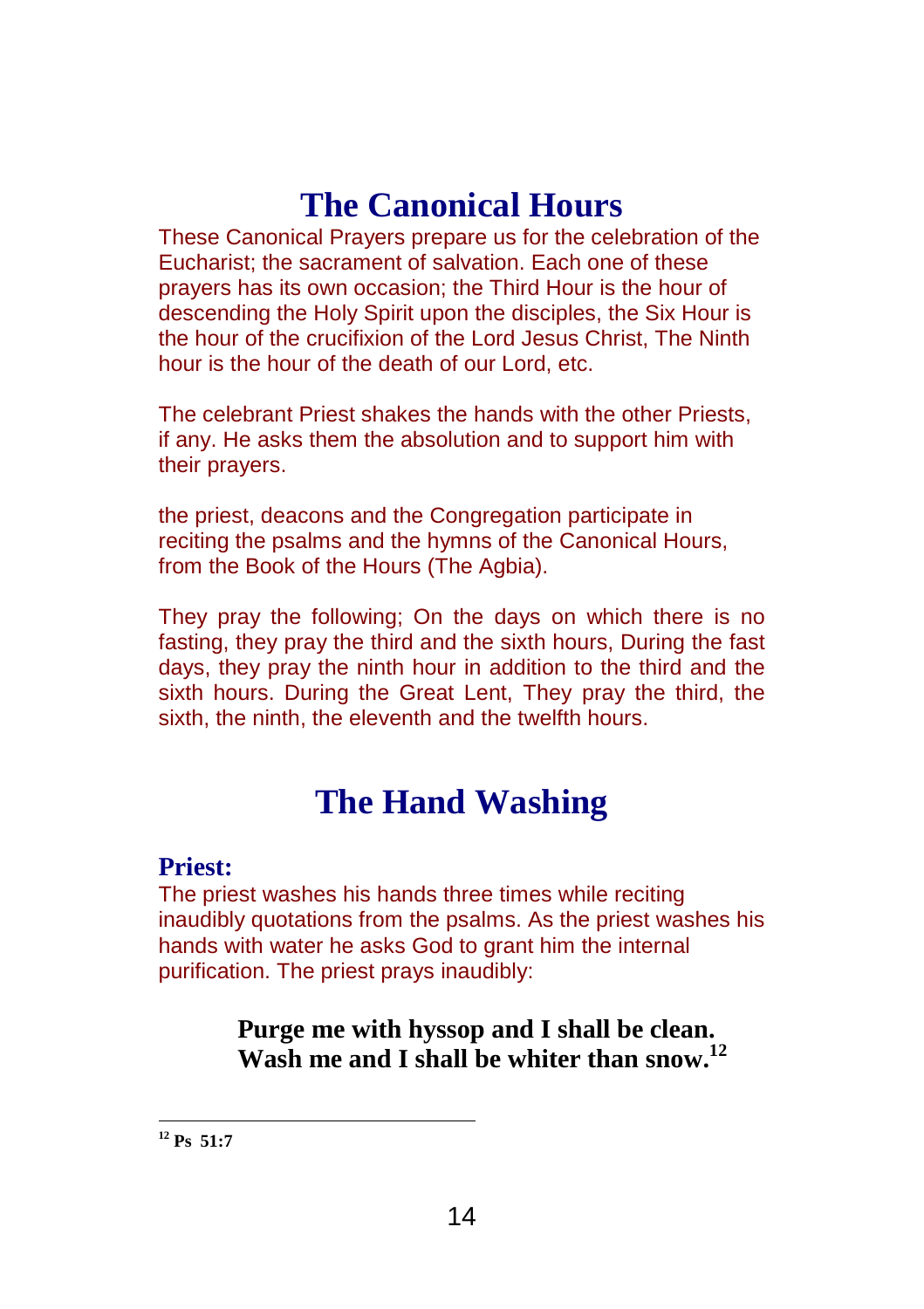<span id="page-14-0"></span>**Make me hear joy and gladness that the bones, which you have broken, may rejoice. 13**

**I will wash my hands in innocence, so I will go about Your Alter, O Lord that I may proclaim with thanksgiving. 14**

## **The Orthodox Creed**

This creed states the basic beliefs of our faith. It is also known as Nicene Creed in reference to the Council of Nicea in 325 AD. or as the Athanasian Creed in reference to St Athanasius, the apostolic (296- 373 A.D, the 20th Patriarch of the Coptic Orthodox Church of Alexandria. As we recite the creed, we remember the Lord's plan for our salvation and the work of the Holy Spirit in us.

### **Congregation:**

**We believe <sup>15</sup> in One God 16 , God the Father 17 Almighty <sup>18</sup>, Who created heaven and earth 19 , and all things seen and unseen 20 .**

**We believe <sup>21</sup> in one Lord <sup>22</sup> Jesus Christ 23 , the Only-Begotten Son of God 24 , begotten of the**

 $13$  Ps  $51.8$ 

<sup>14</sup> Ps 26:6-7

<sup>15</sup> Heb 11:1, John 17:1-8 , Mark 16:15-16

<sup>16</sup> Deut 6:4, Mark 12:32, Deut 4:39

<sup>17</sup> Eph 1:3, John 6:27, Eph 4:6

<sup>18</sup> Gen17:1, Rev 4:8, 1 Co 8:6

<sup>19</sup> Ex 20:11, Rev 10:6

 $^{20}$  Co1:16

<sup>21</sup> John 3:14-18,36, Act 16:30-31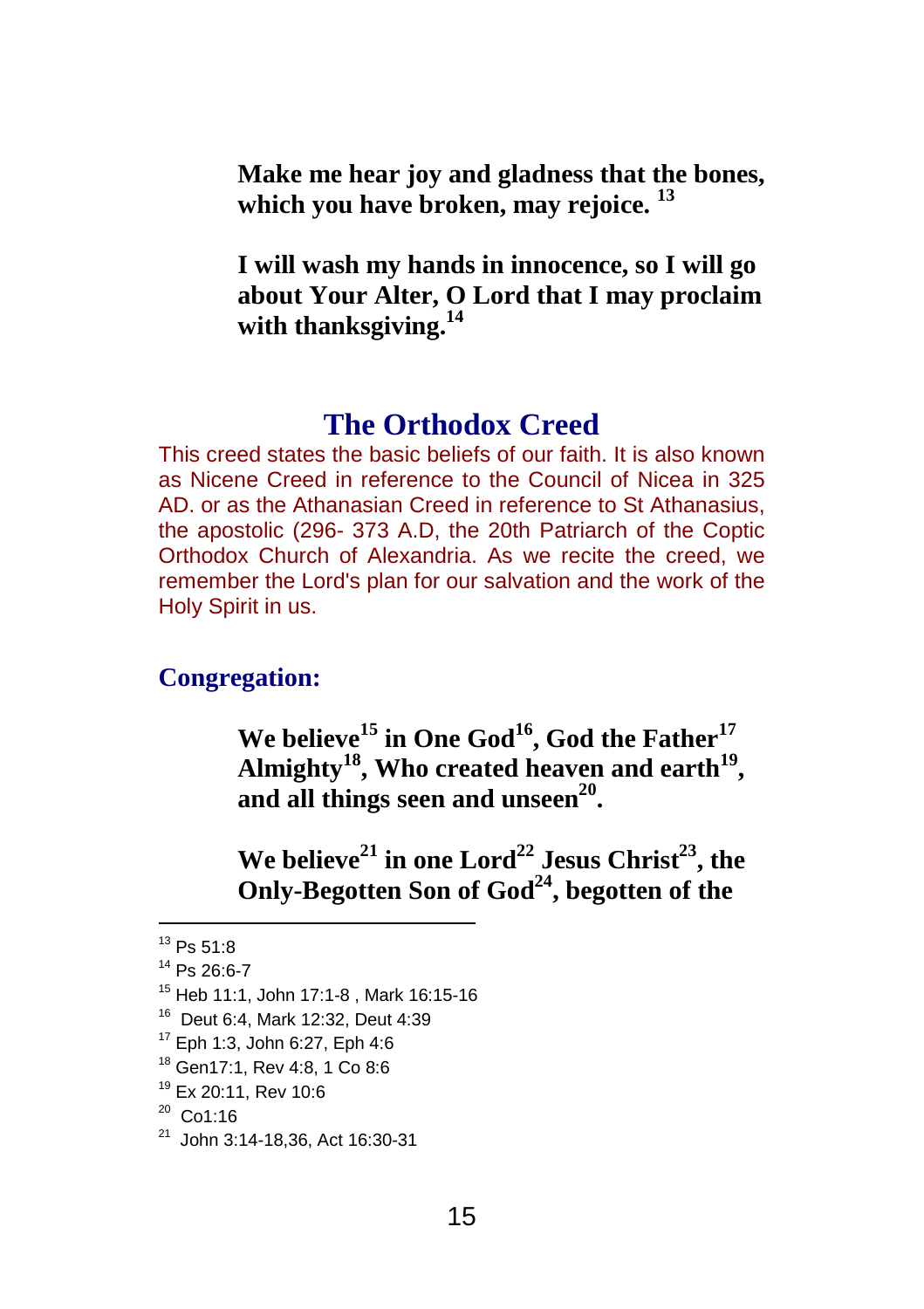**Father before all ages; Light of Light; true God of true God, begotten not created, of one essence with the Father; by Whom all things were made; Who for us, men, and for our salvation came down from heaven, and was incarnated of the Holy Spirit and of the Virgin Mary, and became Man. And He was crucified for us under Pontius Pilate 25 , suffered and was buried.**

**And on the third day, He rose from the dead, according to the scriptures, and ascended into the heavens; He sits at the right hand of His Father, and He is coming again in His Glory to judge the living and the dead, Whose Kingdom shall have no end.**

**Yes, we believe in the Holy Spirit, the Lord, the Life Giver; Who proceeds from the Father, Who with the Father and the Son is worshipped and glorified; Who spoke by the prophets.**

**And in one, holy, Catholic, and Apostolic Church. We confess one baptism for the remission of sins.**

Congregation sings:

 $22$  1Co 8:6,

<sup>&</sup>lt;sup>23</sup> Mk 1:1, Heb 1:2

 $^{24}$  Jn 3:16.18, 1 Jn 4:9

 $25$  e.g. at the time of Pontius pilate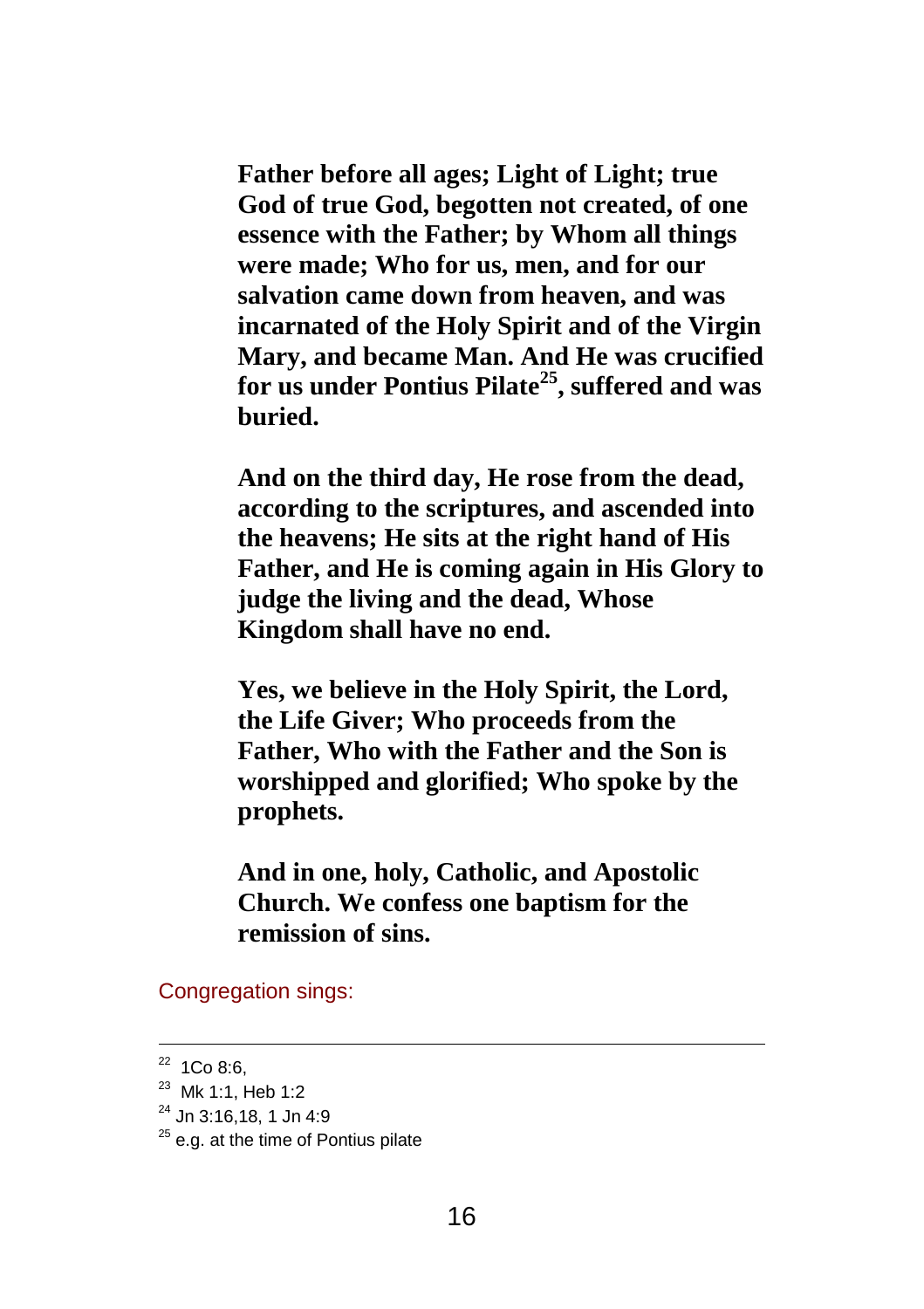<span id="page-16-0"></span>We look for the resurrection of the dead and the life of the coming age. Amen.

## **2. Choosing the Lamb**

### **The Bread:**

The bread is round, in the shape of a circle, having no beginning and no end to symbolize the eternity of our Lord. It is stamped in the center with a large cross representing Jesus surrounded by twelve small crosses representing the 12 disciples. Around the crosses appears the stamp of the Trisagion: "Holy God, Holy Mighty, Holy Immortal."

The bread is pierced in five places around the central crosses in reference to the 3 nails that hold Jesus on the cross, the crown of thorns and the spear that pierced His side. The bread is made from pure wheat, leavened but unsalted, because Jesus Christ is the salt of the world. The leaven symbolizes our Sins which the Lord Jesus Christ bore for us. The bread must be freshly baked.

### **The Wine:**

The wine must be grape wine, pure and red in color. the priest must smell the wine to see that it has not soured. The wine is mixed with water as The mixture of the blood and water poured out of Jesus side when He was on the cross.

## **The Rite of Choosing the Lamb**

This rite speaks of the salvation events united together as if they were one event and beyond the limits of time. Through this rite, the Spirit of the Lord leads us to a journey with Christ;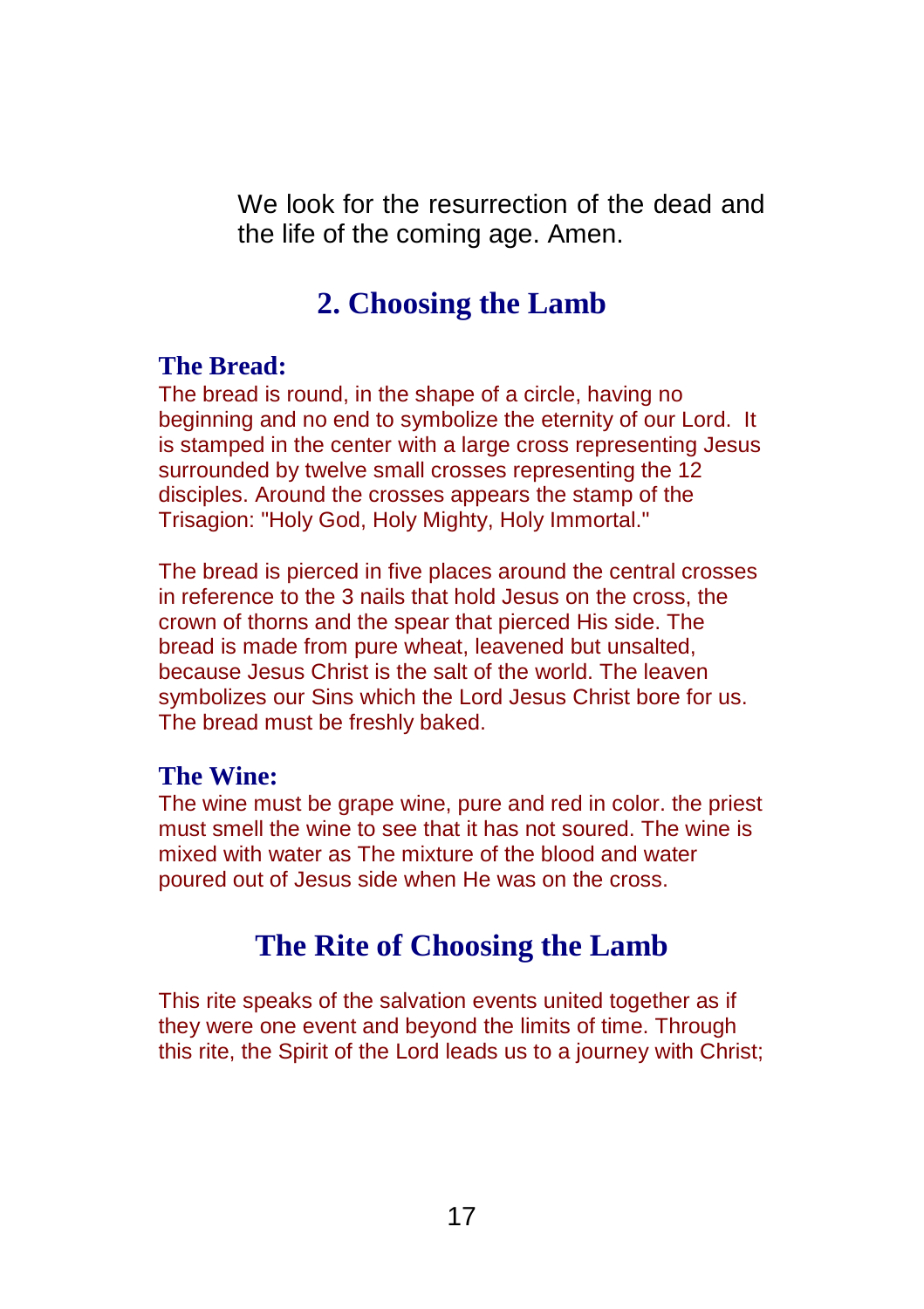When The priests wrap the Lamb in a white linen napkin (veil), the Church follows Christ to the manager of Bethlehem contemplating His incarnation.

When The priest lifts the Lamb covered with the linen napkin and process around the alter, we are lead to the temple watching Simon the elder carrying the child Jesus.

When The priest puts the Lamb upon his hand and anoint it with water, we follow Him to the Jordan and recognize Him the Lamb of God, Who carries the sins of the world.

Covering the Offertory with the Aprosparine lead us to contemplate His death on the cross.

During choosing the lamb, The priest lays his hands on the oblations in the shape of the cross as the priest of the old testament, who lays his hand on the sacrifice while the sinner confesses his sins. This declares that Jesus Christ, The Lamb of God has carried our sins on His shoulders. For this reason, the Congregation sings; "Lord have mercy", at the time of choosing the lamb.

After the creed the people sing :"Lord Have mercy" 41 times seeking the mercy and forgiveness of our Lord. The number 41 reminds us of the 39 lashes from a whip that Jesus received before His Crucifixion the crown of thorns and the spear which pierced His side, when He was on the cross

### **Priest:**

The Priest blesses the bread and wine three times, making the sign of the cross. The Priest prays inaudibly:

> In the name of the Father, the Son, the Holy Spirit, the One God. Blessed be God the Father, Almighty. Blessed be His Only-Begotten Son. Blessed be the Holy Spirit, Amen.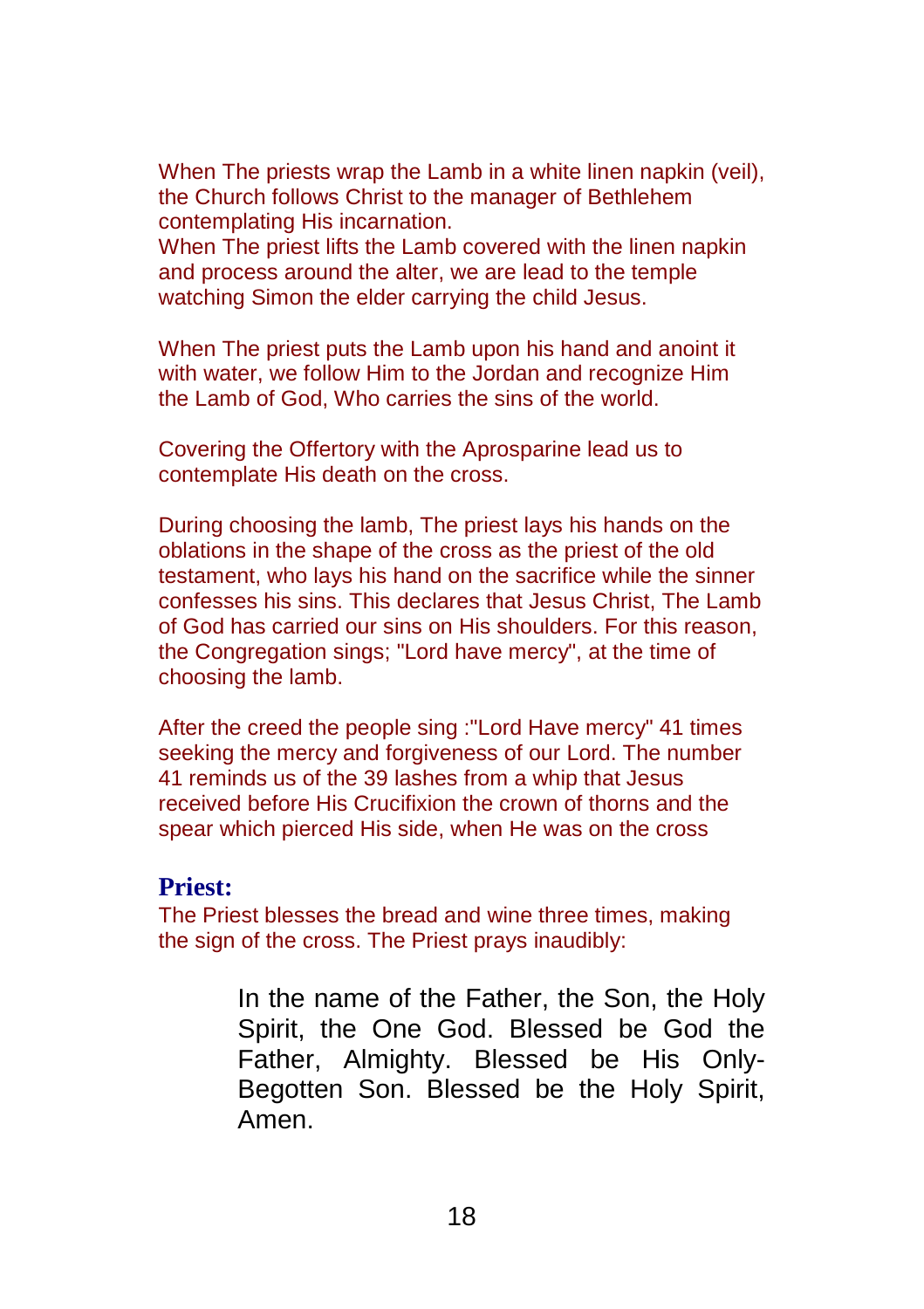The Priest smells the wine to see that it has not soured and offers it to and the deacons of the Alter. Each one of them smells it and if it is alright he says, 'Good and Honored.'

The Priest chooses the best loaf among the bread offered and kisses it. This chosen bread will become the Holy Body of Christ. Thus, it is called the Lamb. The Priest wipes the chosen bread ; the Lamb. He wets his thumb with wine and blesses the chosen bread, making the sign of the cross on it, by his wet thumb.

The Priest enters the sanctuary. The deacon carrying the bottle of water pours some into The Priest's right hand. The Priest passes it gently over the chosen lamb symbolizing the baptism of our Lord Jesus Christ.

The Priest wraps the Lamb in one of the napkins. The Priest prays for all those who requested, himself, his family, his spiritual children, the sick, the traveling, those who are in distress, those who have died, the safety of the Church, the Pope, etc.

#### **Congregation:**

The Congregations sings 41 times:

Lord have mercy.

## **The Procession of the Lamb**

The Priest holds the chosen bread ; the Lamb which is wrapped in a linen napkin together with a cross and lifts it over his head as Simon the elder, who carried the Child Jesus, did.

The deacon holds the bottle of wine with a napkin in his right hand, a lighted candle in his left hand and his arms over each other in the shape of the cross. He lifts both over his head and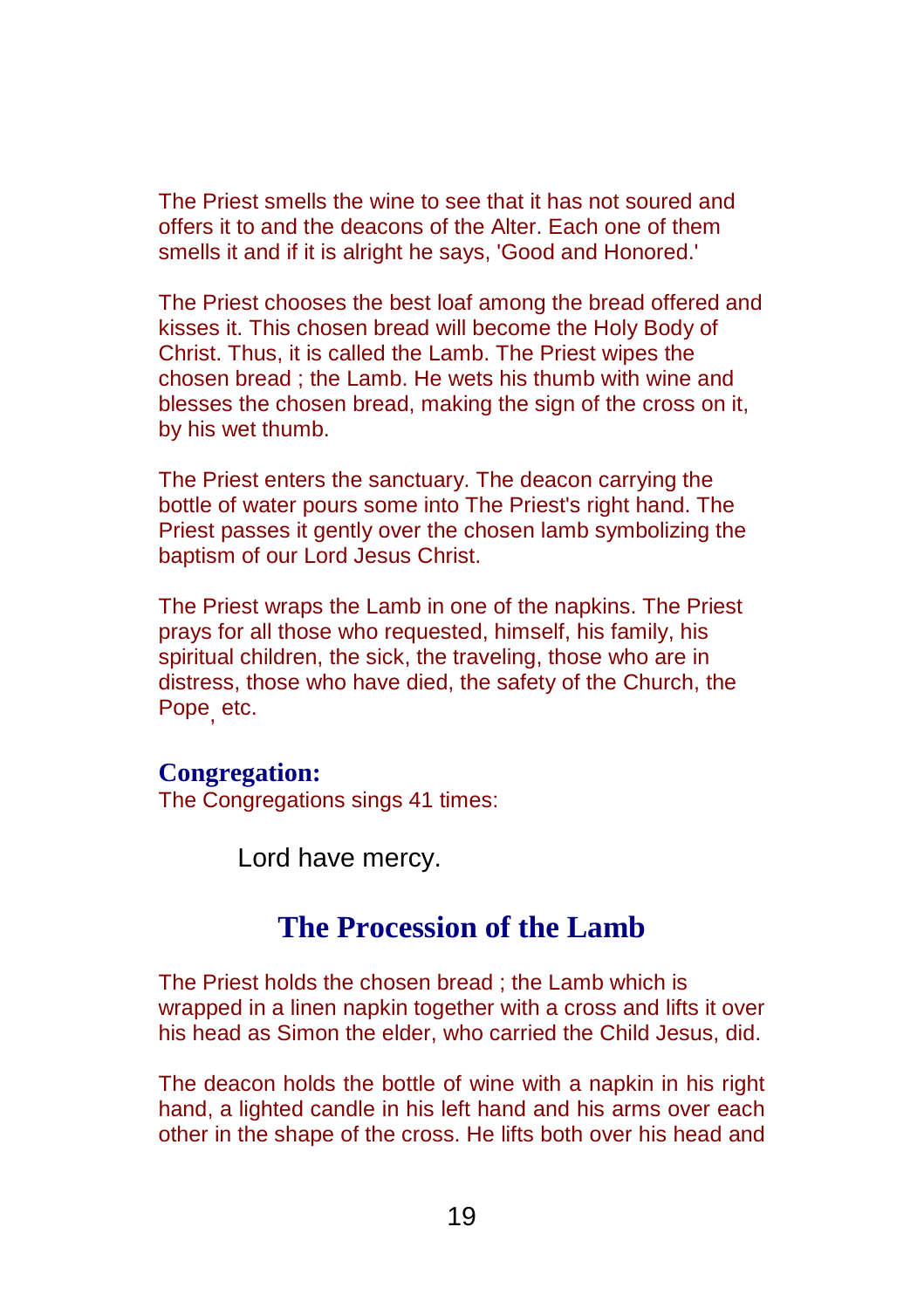stands behind The Priest. This shows that through the Blood of Jesus Christ light came into this world. The procession takes place around the altar.

#### **Priest:**

The Priest faces the Congregation, and raises the lamb over his head:

> **Glory and honor, honor and glory, <sup>26</sup> to the All-Holy Trinity; the Father, the Son, and the Holy Spirit. <sup>27</sup> Peace and edification be unto the One Only, Holy, Catholic and Apostolic Church of God. Amen.**

**Remember, O Lord, those who have brought unto You these gifts, those on whose behalf they have been brought, and those by whom they have been offered. Give them all the heavenly reward.**

### **Deacon:**

 $26$  + Whenever the living creatures give glory, honor and thanks to Him Who sits on the throne and Who lives for ever and ever, the twenty-four elders fall down before Him who sits on the throne, and worship Him who lives for ever and ever. They lay their crowns before the throne and say: "You are worthy, our Lord and God, to receive glory and honor and power, for You created all things, and by Your will they were created and have their being. "Rev 4:9-11 + Now to the King eternal, immortal, invisible, the only God, be honor and glory for ever and ever. Amen. 1 Tim 1:17

 $27$  Therefore go and make disciples of all nations, baptizing them in the name of the Father and of the Son and of the Holy Spirit, Matt 28:19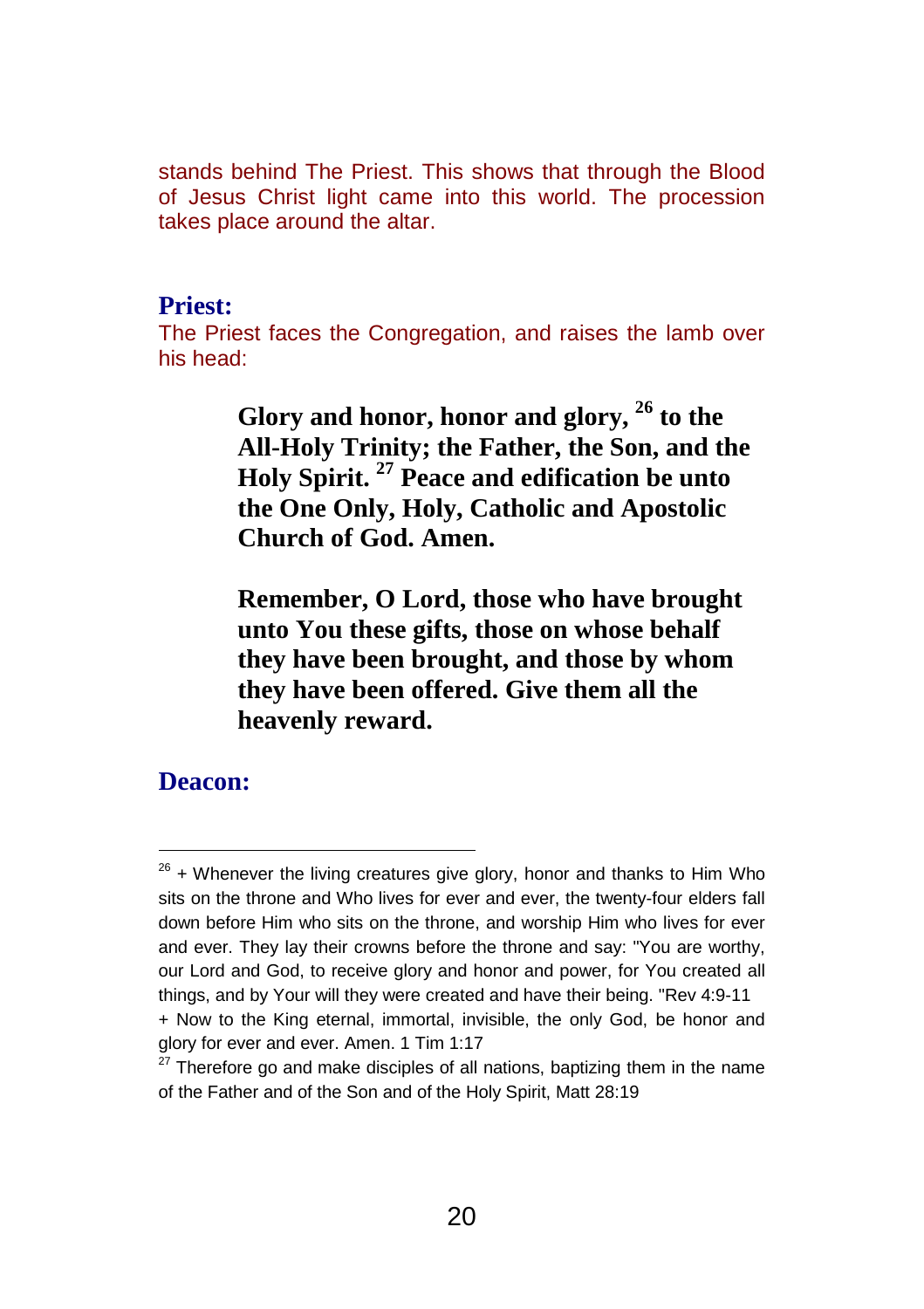Pray for these holy and honored gifts, our sacrifices and those who have offered them. Lord have mercy.

#### **Congregation:**

#### + On Sundays, Feasts and The Pentecostal period:

Alleluia! This is the day the Lord which has made, let us rejoice and be glad in it. O Lord save us, O Lord straighten our ways. Blessed is He who comes in the name of the Lord. Alleluia!

#### + During fasting days and week days:

Alleluia! The thought of man shall confess to You, O Lord, and the rest of thought shall keep a feast to You. The sacrifices and the offerings receive them unto You. Alleluia!

#### + During the Great Lent:

**Alleluia. I shall go in, unto the alter of God, before the face of God Who gives gladness to my youth. I will confess to You, O my God with a harp. Remember O Lord, David and his meekness. Alleluia!**

## The Lamb's Blessings

#### **Priest:**

After the procession around the altar, The Priest stands west of the altar holding the Lamb (the chosen bread) in his left hand and the cross in his right hand.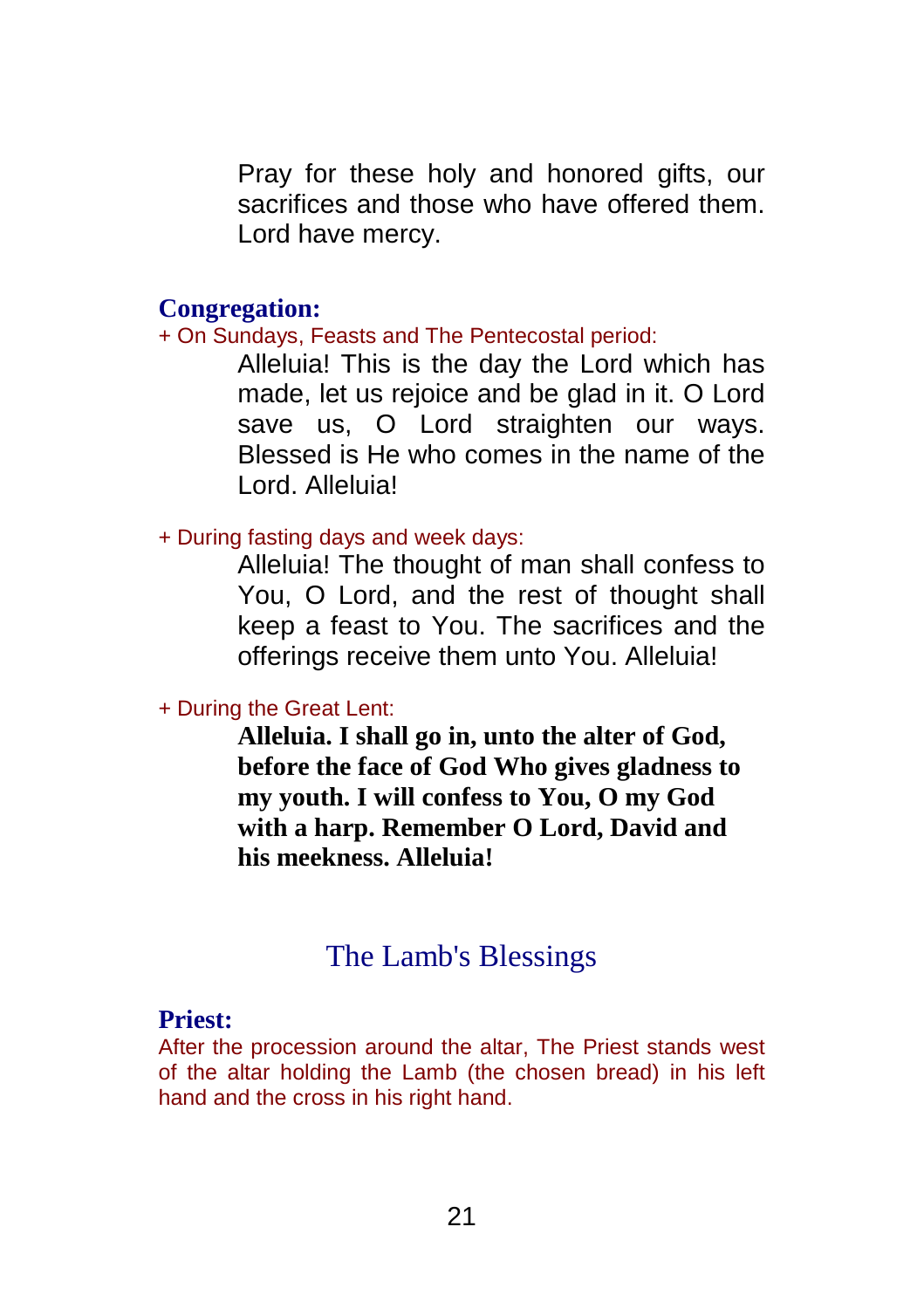**In the Name of the Father, and the Son, and the Holy Spirit, One God.**

#### **Priest:**

The Priest makes the sign of the cross first time over the Lamb and the wine:

**Blessed be God the Father, Almighty. Amen.**

#### **Deacon:**

Amen.

#### **Priest:**

The Priest makes the sign of the cross second time over the Lamb and the wine:

> Blessed be His Only-Begotten Son, Jesus Christ, our Lord. Amen.

#### **Deacon:**

Amen.

#### **Priest:**

The Priest makes the sign of the cross third time over the Bread and the Cup:

> Blessed be the Holy Spirit the Comforter. Amen.

#### **Deacon:**

**Amen. One is the Holy Father, One is the Holy Son, One is the Holy Spirit. Amen. Blessed be the Lord God forever. Amen.**

**Praise the Lord, all you nations; Praise Him, all you peoples for His mercy is confirmed**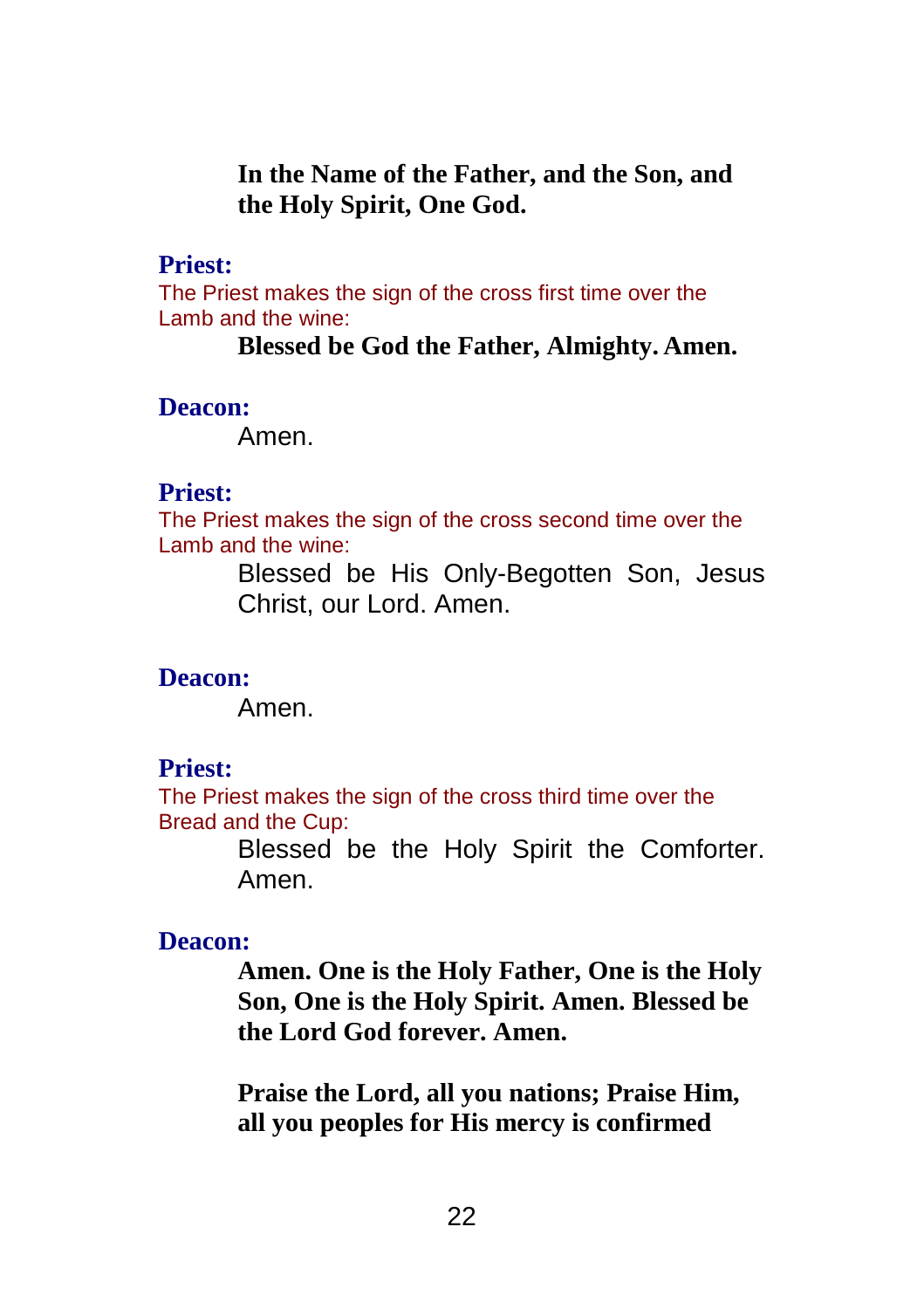### **upon us and the truth of the Lord endures forever. Alleluia.**

### **Priest:**

While the deacon is singing the above-mentioned hymn, The Priest puts the Lamb on the paten. The Priest prays inaudibly

> Glory and honor, honor and glory, unto the Holy Trinity; the Father, the Son and the Holy Spirit.

The Priest pours the wine into the chalice (the cup) and mixes it with water (from 1/3 to 1/10 its volume).

### **Congregation:**

Glory be to the Father, and to the Son and to the Holy Spirit, now and forever, and to the ages of all ages, Amen. Alleluia.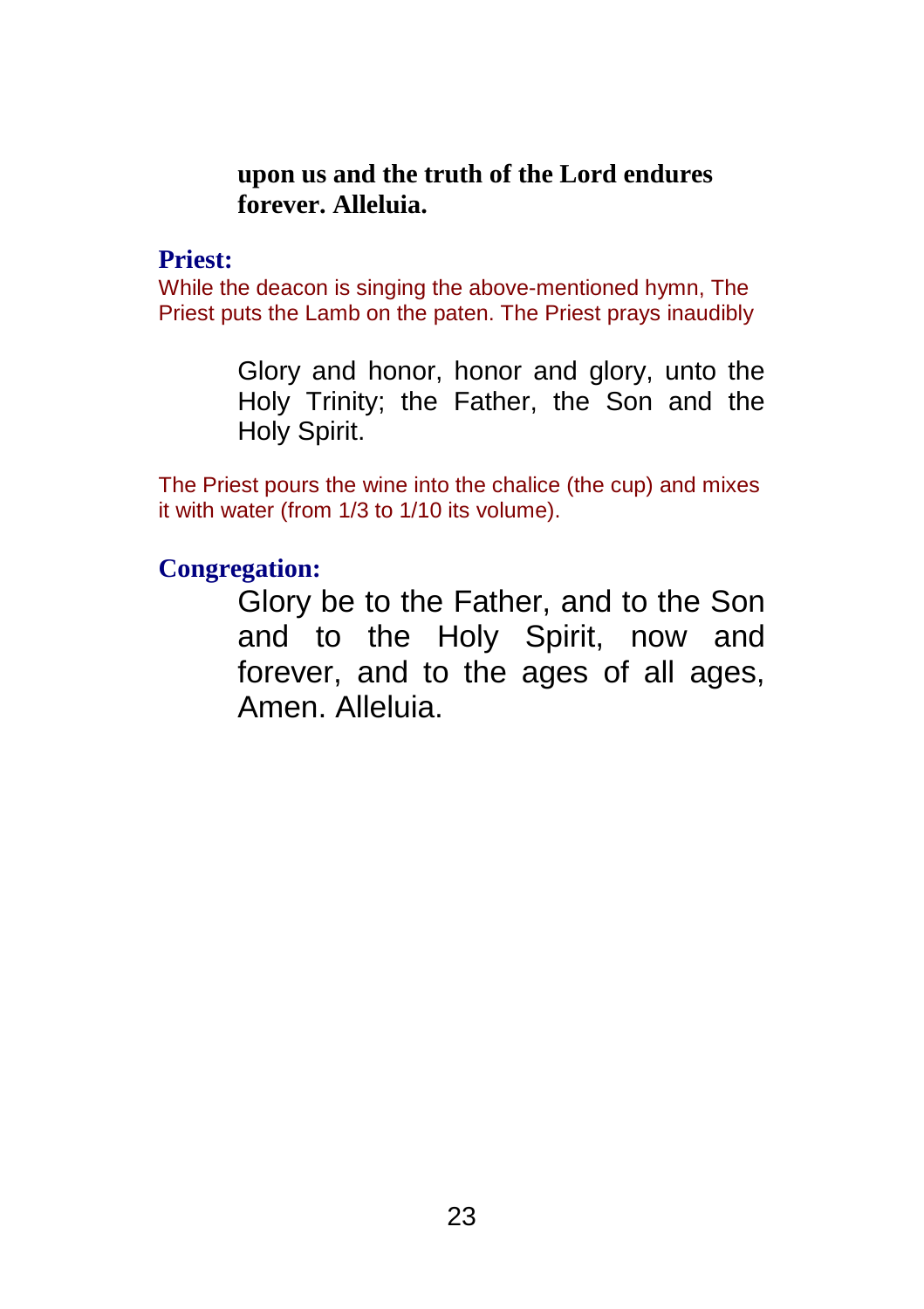## 3. The Thanksgiving

<span id="page-23-0"></span>Thanksgiving is a spirit governs the whole rite of the Eucharist. The sacrifice of the Eucharist is also called the sacrifice of the thanksgiving.

## **The Opening Greeting**

the priest begins the prayer saying; "Eshlil", which means; "Pray". The deacon responds; "Stand up for Prayer" . This is an announcement for the Congregation to get ready for prayer. Every body ought to stand in reverence worshipping God without slothfulness. St. Paul said; " I want men everywhere to lift up holy hands in prayer, without anger or disputing". (1 Tim 2:8)-NIV

Before blessing the Congregation, the priest ask the other Priests (s) to bless and the other (s) respond (s) asking him to bless. This is reflects the mutual respect and honor preferring one another, as St. Paul said;" Be devoted to one another in brotherly love. Honor one another above yourselves". (Rom 12:10) - NIV

the priest blesses the Congregation, making the sign of the cross saying to them; "Peace be with all" and they respond saying; "And with your spirit". the priest , here is asking and preaching the peace of Christ to his Congregation.

Peace is the gift of our Lord Jesus Christ, Who reconciled the Jews and the Gentiles with God through His body on the Cross. St. Paul said; "For He Himself is our peace, who has made the two one and has destroyed the barrier, the dividing wall of hostility, by abolishing in his flesh the law with its commandments and regulations. His purpose was to create in himself one new man out of the two, thus making peace, and in this one body to reconcile both of them to God through the cross, by which he put to death their hostility. He came and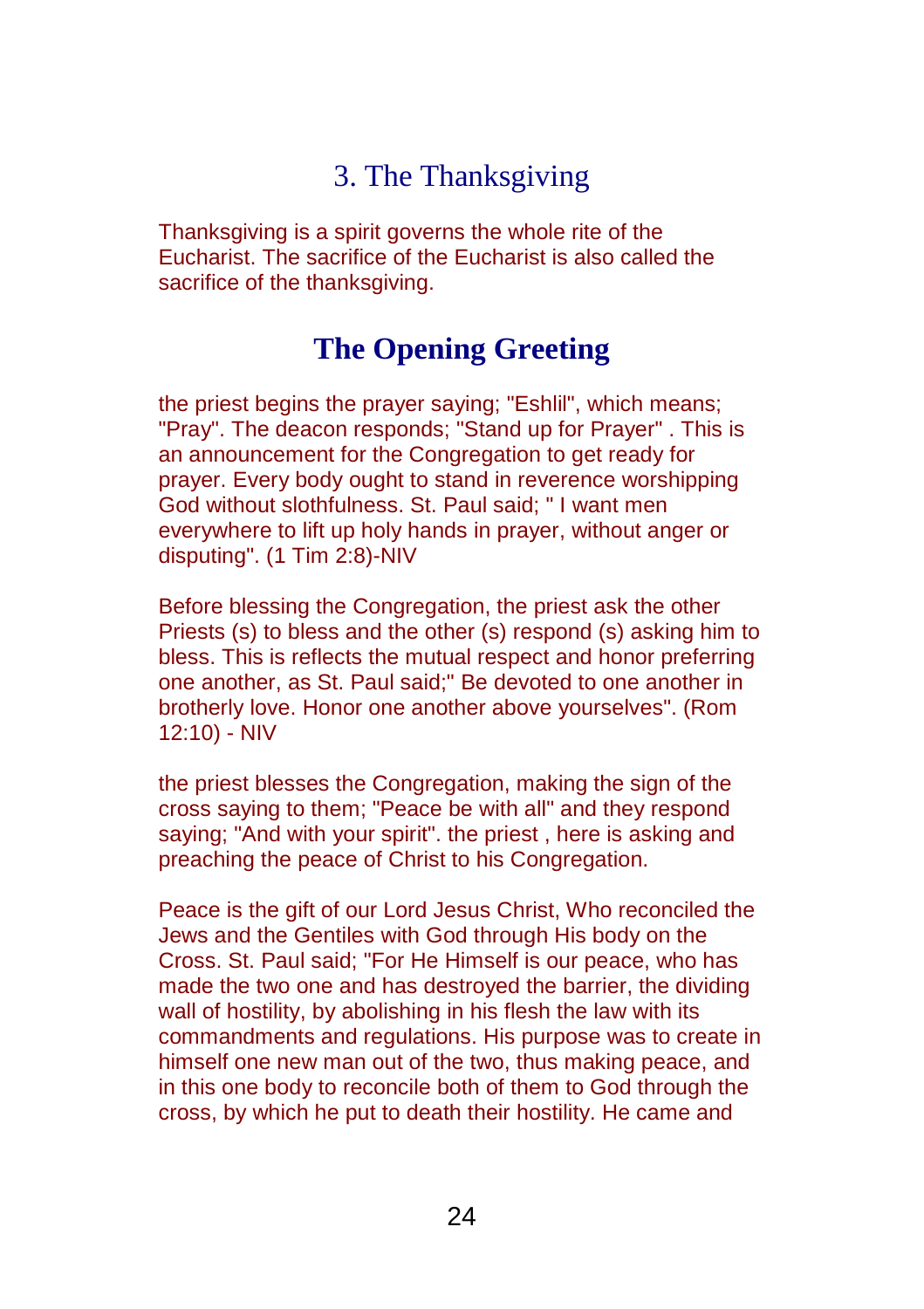preached peace to you who were far away and peace to those who were near". (Eph 2:14-17)-NIV.

Thus, this opening greeting emphasizes the blessings, we get through partaking the holy Eucharist. Eucharist is the Body and the Blood of our Lord Jesus Christ, through whom we find peace with God and our brothers.

### **Priest:**

+ In case of no other Priest is present: **Pray.**

+ In the presence of other Priest(s): **Pray. Bless**

## THE OTHER PRIEST(S) (if any): **You Bless**

### **Deacon:**

### **Stand up to pray**

### **Priest:**

The Priest turns westward towards the Congregation and blesses them making the sign of the cross, saying;

**Peace be with all..**

### **Congregation:**

**And with your spirit..**

# **The prayer of Thanksgiving**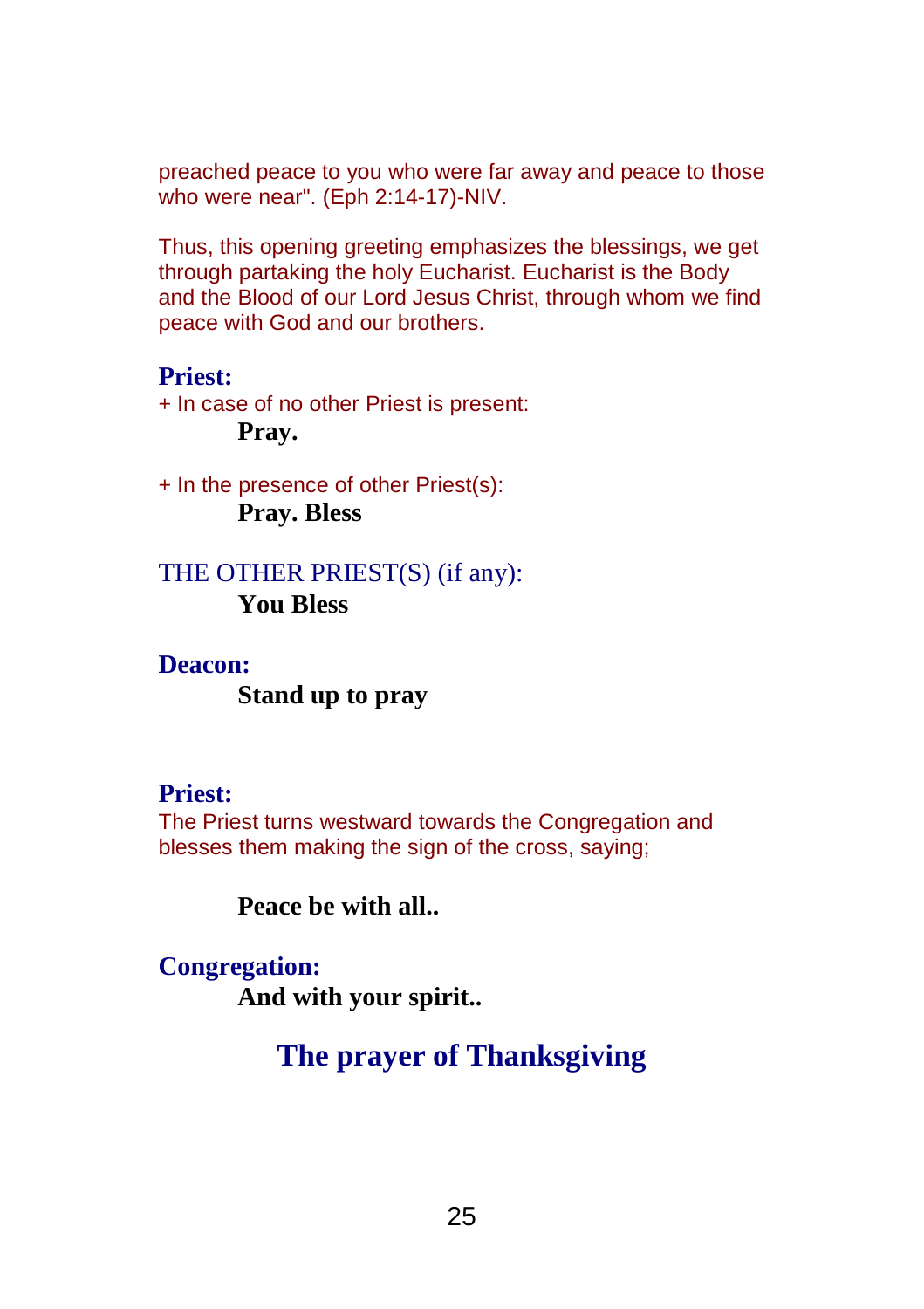This prayer is a thankful remembrance for God's dealing with His people. It is the opening prayer of all the liturgies in all occasions in the Coptic Church.

### **Priest:**

Let us give thanks unto the beneficent and merciful God, the Father of our Lord, God and Savior, Jesus Christ; For He has covered us, helped us, guarded us, accepted us to Him, spared us, supported us, and has brought us to this hour.

## **Let us also ask Him, the Lord our God, Almighty to guard us in all peace this holy day and all the days of our life.**

**Deacon:**

Pray.

## **Congregation:**

## **Lord have mercy**

### **Priest:**

Master, Lord, God Almighty, the Father of our Lord, God and Savior, Jesus Christ; We thank You for every condition, concerning every condition and in every condition. For You have covered us, helped us, guarded us, accepted us to You, spared us, supported us and have brought us unto this hour.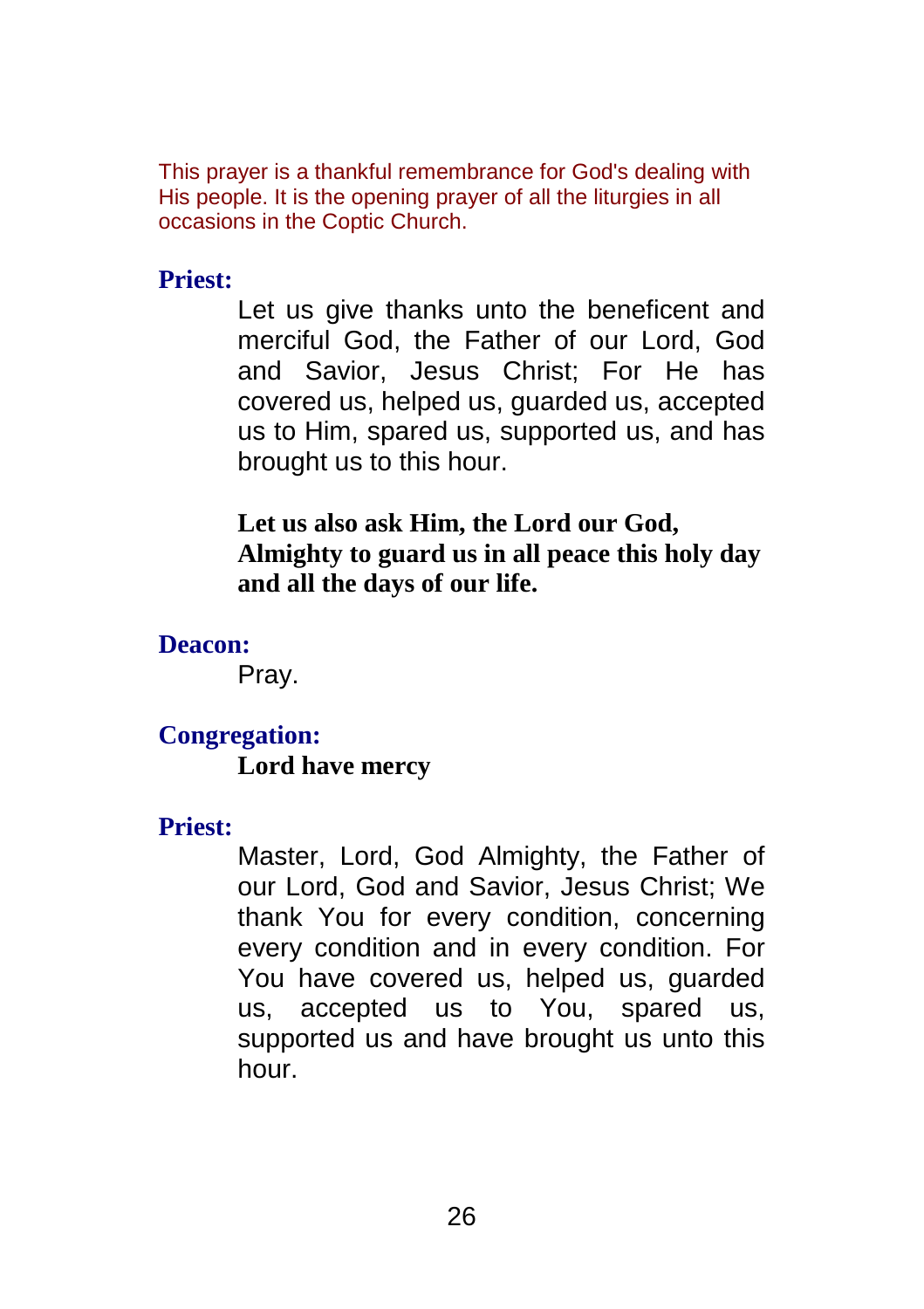### **Deacon:**

Pray that God have mercy and compassion upon us, hear us, helps us, and accept the supplications and the prayers of His saints for that which is good on our behalf at all times; and makes us worthy to partake of the communion of His holy and blessed mysteries for the remission of our sins.

## **Congregation:**

**Lord have mercy**

## **Priest:**

Therefore we ask and entreat Your goodness, O Lover of mankind, grant us to complete this holy day, and all the days of our life, in all peace with Your fear.

**All envy, all temptation, all the work of Satan, the counsel of wicked men and the rising up of enemies, hidden and manifest;**

The Priest blesses himself, making the sign of the cross, saying:

**Take them away from us,**

The Priest blesses the Congregation, making the sign of the cross, saying:

## **And from all Your people,**

The Priest blesses the Congregation, making the sign of the cross, saying: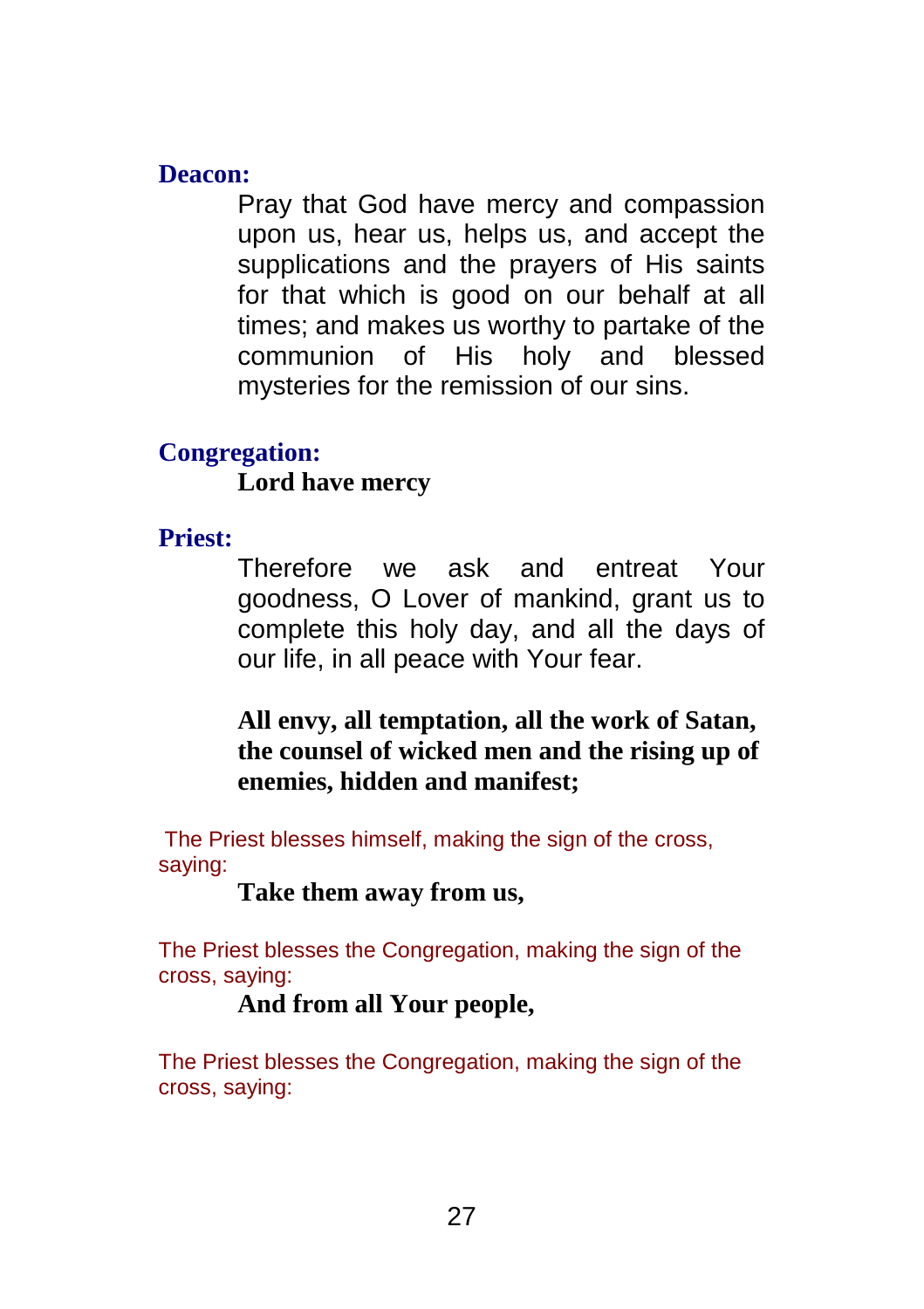<span id="page-27-0"></span>**And from this table, and from this holy place that is yours.**

But those things which are good and profitable do provide us, for it is You Who have given us the authority to tread on serpents and scorpions, and upon all the power of the enemy.

And lead us not into temptation, but deliver us from evil, By the grace, compassion, and love of mankind of Your Only-Begotten Son; our Lord, God and Savior Jesus Christ.

**Through Whom the glory, the honor, the dominion, and the adoration are due unto You, with Him and the Holy Spirit, the Life-Giver Who is of one essence with You; Now and at all times and unto the age of all ages. Amen**

## **4. The Prayer of the Offertory**

This prayer is called the "Prayer of Covering" because after this prayer, the priest covers the offerings by the big napkin called "Prospharine". This recalls to our minds the burial of our Lord Jesus Christ, covering the tomb with a stone and sealing it

The hiding of the oblations, under the Prospharine, is like the hiding of Christ's reality and His mystery of His redeeming work until the time of His resurrection. After His resurrection He opened the eyes of the two disciples near Emmaus to understand the scriptures and breathed unto His disciples'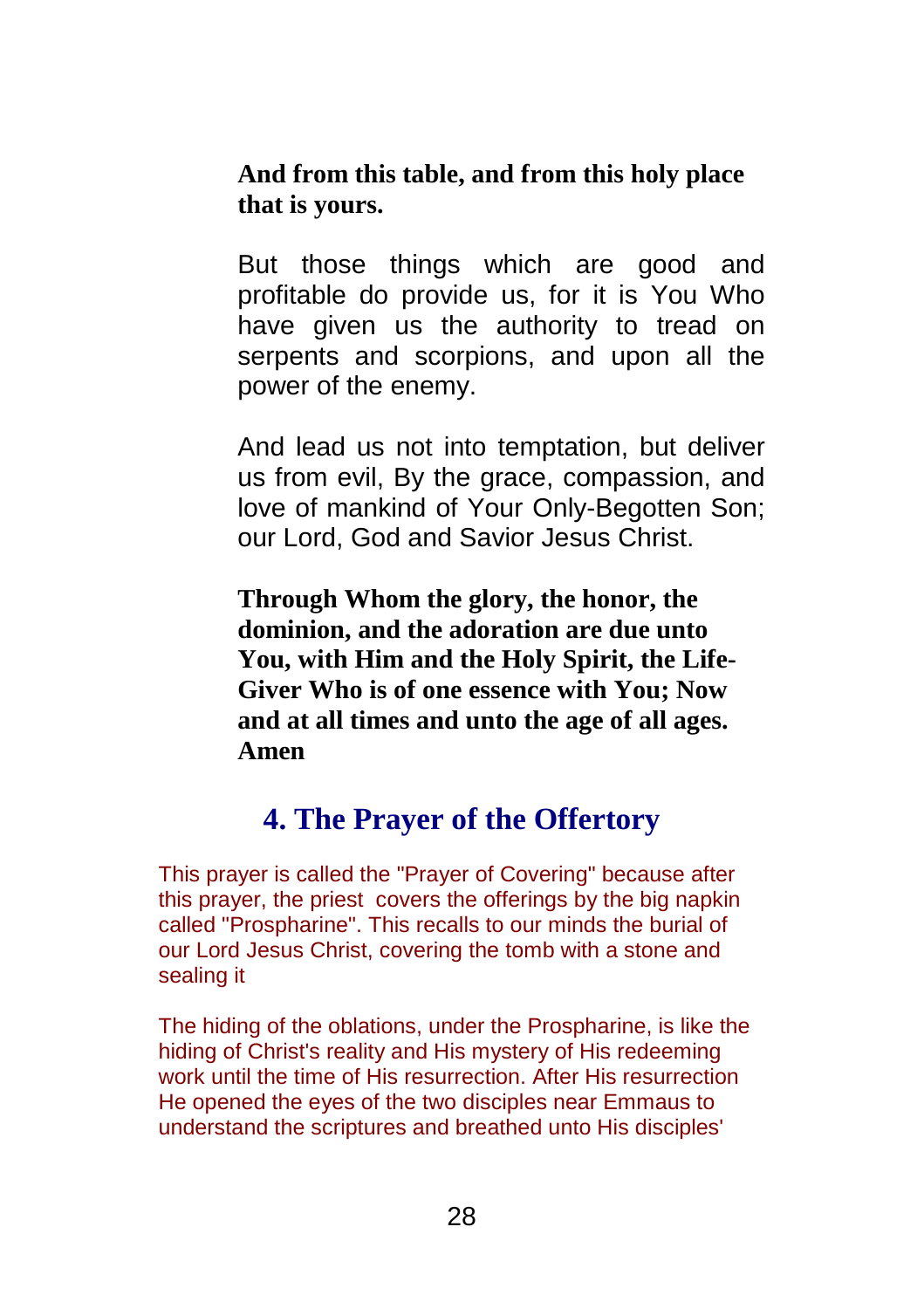faces to accept the Holy Spirit; the spirit of understanding and wisdom.

This prayer declares also that partaking the Holy Communion is for healing and salvation of our souls, our bodies and our spirits.

#### **Priest:**

The Priest prays inaudibly:

**Master Lord Jesus Christ, the Co-eternal, the Word of the unblemished Father, Who is of one essence with Him and the Holy Spirit;**

**For You are the Living Bread which came down form heaven, and did aforetime make Yourself a Lamb without spot, for the life of the world;**

**We ask and entreat Your goodness, O Lover of mankind;**

The Priest points with his hand to the Bread, saying: **Show Your face upon this bread ,**

The Priest points with his hand to the Cup, saying: **And upon this cup;**

The Priest points to the altar, saying: **Which we have set upon this; Your Priestly table.**

The Priest makes the sign of the cross over the Bread and Cup together, first time, saying: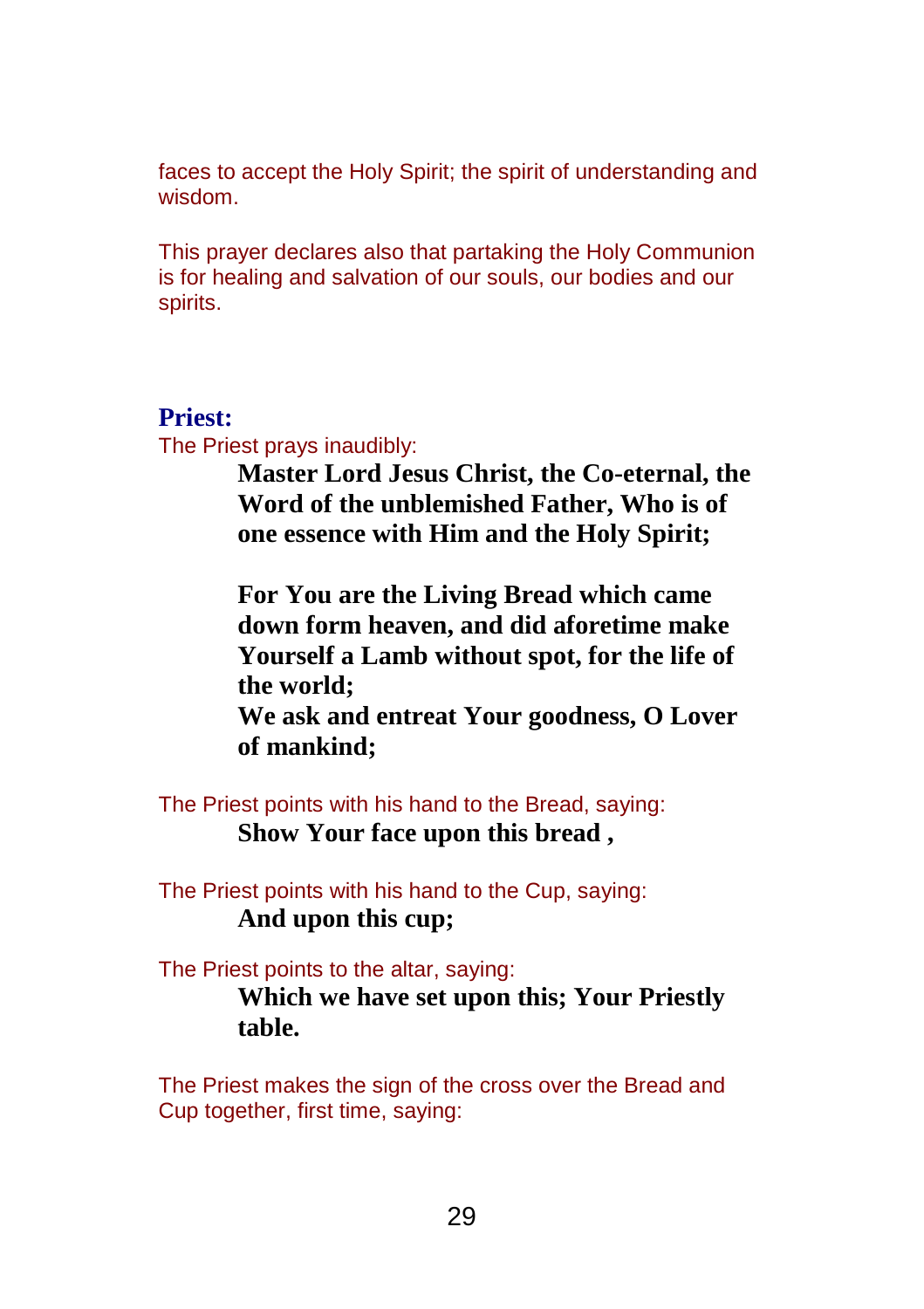### **Bless them,**

The Priest makes the sign of the cross over the Bread and Cup together, second time, saying:

### **Sanctify them,**

.

The Priest makes the sign of the cross over the Bread and Cup together, third time, saying:

### **Purify them and change them;**

The Priest points to the Bread on the paten, saying:

In order that this Bread, on the one hand, may become indeed Your holy Body;

The Priest points to the wine in the Cub, saying:

And the mixture, on the other hand, which is in this cup, indeed Your precious Blood;

**And may they become for all of us a partaking, healing, and salvation of our souls, our bodies, and our spirits. For You are our God; and glory is due unto You with Your Good Father and the Holy Spirit, the Life-Giver; Who is of one essence with You; Now and at all times and unto the ages of all ages. Amen.**

The Priest covers the Bread and Cup with separate napkins and then places a large napkin called the 'Prospherine' over both together Another napkin goes on top of the 'Prospherine'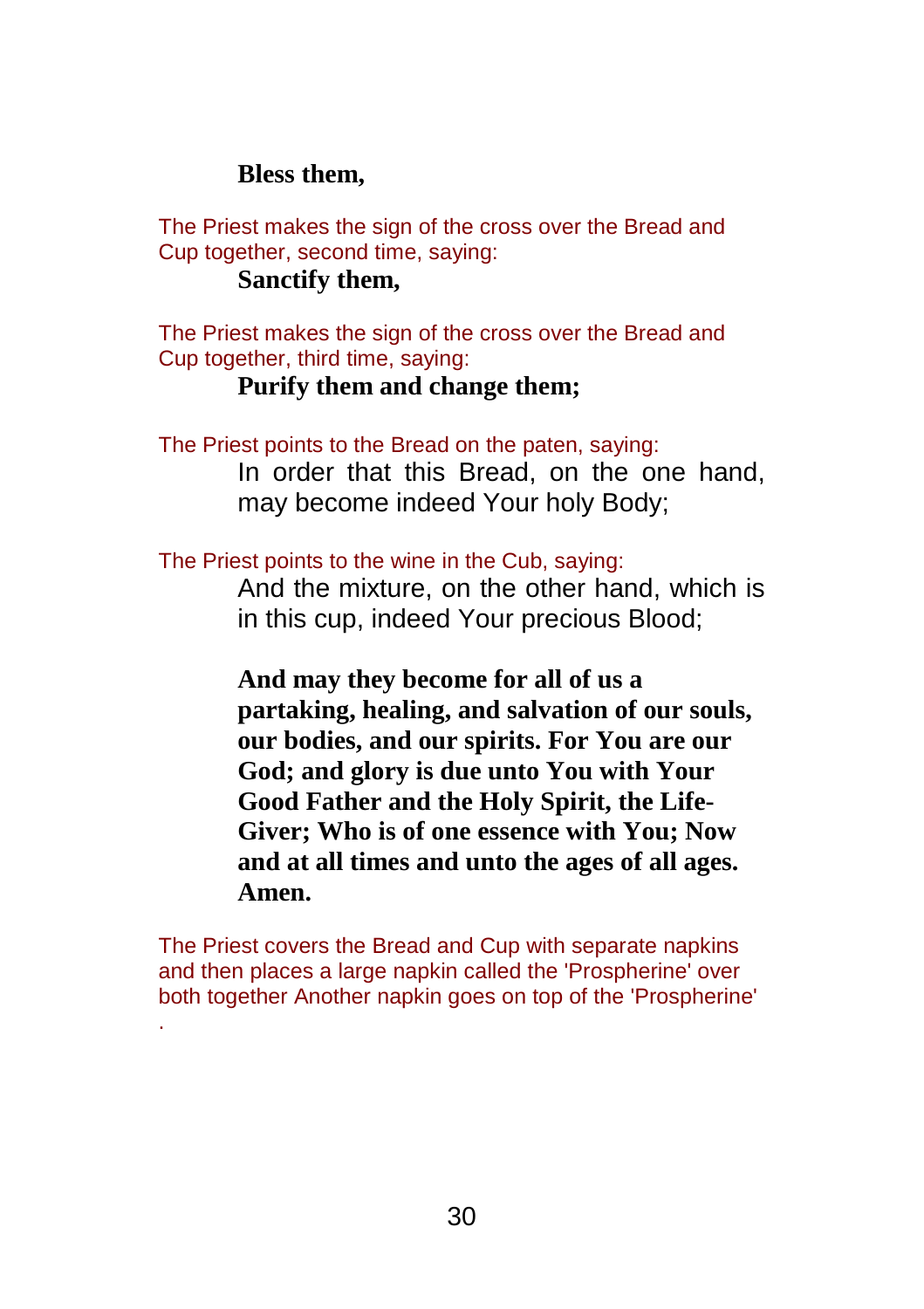## **Part II- THE LITURGY OF THE CHATECHUMENS**

<span id="page-30-1"></span><span id="page-30-0"></span>This liturgy is also called the "Liturgy of the Word" because it focuses on the word of God. Every Sunday, weekday and feast has its own readings. These readings have been selected in a way to for a spiritual curriculum and are found in special books called "Katameros".

As the Bible is the greatest source of Christian teaching, the Coptic Orthodox Church reads many chapters from it in each Devin liturgy: The Pauline Epistle ( quoted from the Epistles of St. Paul), The Catholic Epistle (quoted from St. Peter, St. James, St. John or St. Jude epistles), The Praxis (quoted from the Book of Act), The Psalm (quoted from the book of Psalms) and The Gospel (quoted from one of the Gospels; Mathew, Mark, Luke or John).These readings are in addition to the readings of Raising incense services.

## **1. The Absolutions**

The Absolution means the forgiveness of sins. The Priest gives the absolution to the other Priest(s), the deacons, Congregation and himself by the authority, he has been granted by the Lord Jesus Christ. After His resurrection, Jesus breathed unto the faces of His disciples giving them the Holy Spirit to forgive the sins of the people. St. John said ; "Again Jesus said, "Peace be with you! As the Father has sent me, I am sending you." And with that He breathed on them and said, "Receive the Holy Spirit. If you forgive anyone his sins, they are forgiven; if you do not forgive them, they are not forgiven." (John 20:21-23) -NIV

No one can serve God, whatever his rank is, without being absolved from his sins. This absolution acts as an anointing necessary for the service as God told Moses; "Anoint Aaron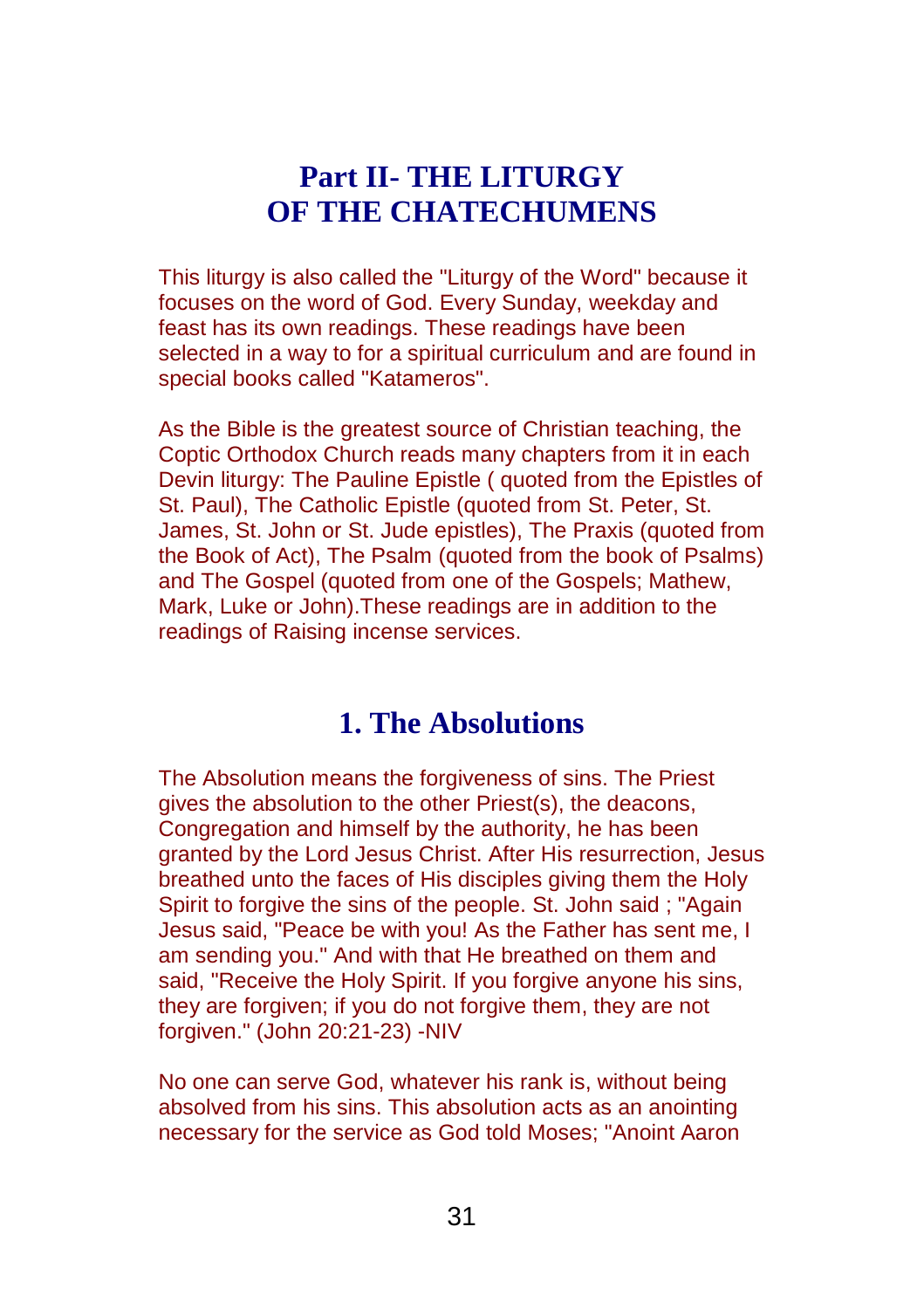and his sons and consecrate them so they may serve me as Priests s". (Exod 30:30) - NIV

## **The Absolution to the Son**

The Priest kneels, kisses the altar, and then goes around the altar while saying inaudibly the "Absolution of the Son" praying for the remission of sins. All leave the Sanctuary and kneel before it.

#### **Priest:**

The Priest prays inaudibly, saying:

Master, Lord Jesus Christ, the Only-begotten Son and Word of God the Father, Who has broken every bond of our sins through His saving, life giving sufferings;

Who breathed into the face of His holy disciples and saintly apostles, and said to them; "Receive the Holy Spirit. Whose sins you will remit, they are remitted to them, and those which you will retain, they shall be retained."

You also now, our Master, through Your holy apostles, have given grace to those who for a time labored in the Priesthood in Your holy church, to forgive sin upon the earth, and to bind and to loose every bond of iniquity.

Now, also, we ask and entreat Your goodness, O Lover of mankind One, for Your servants, my fathers, and my brethren, and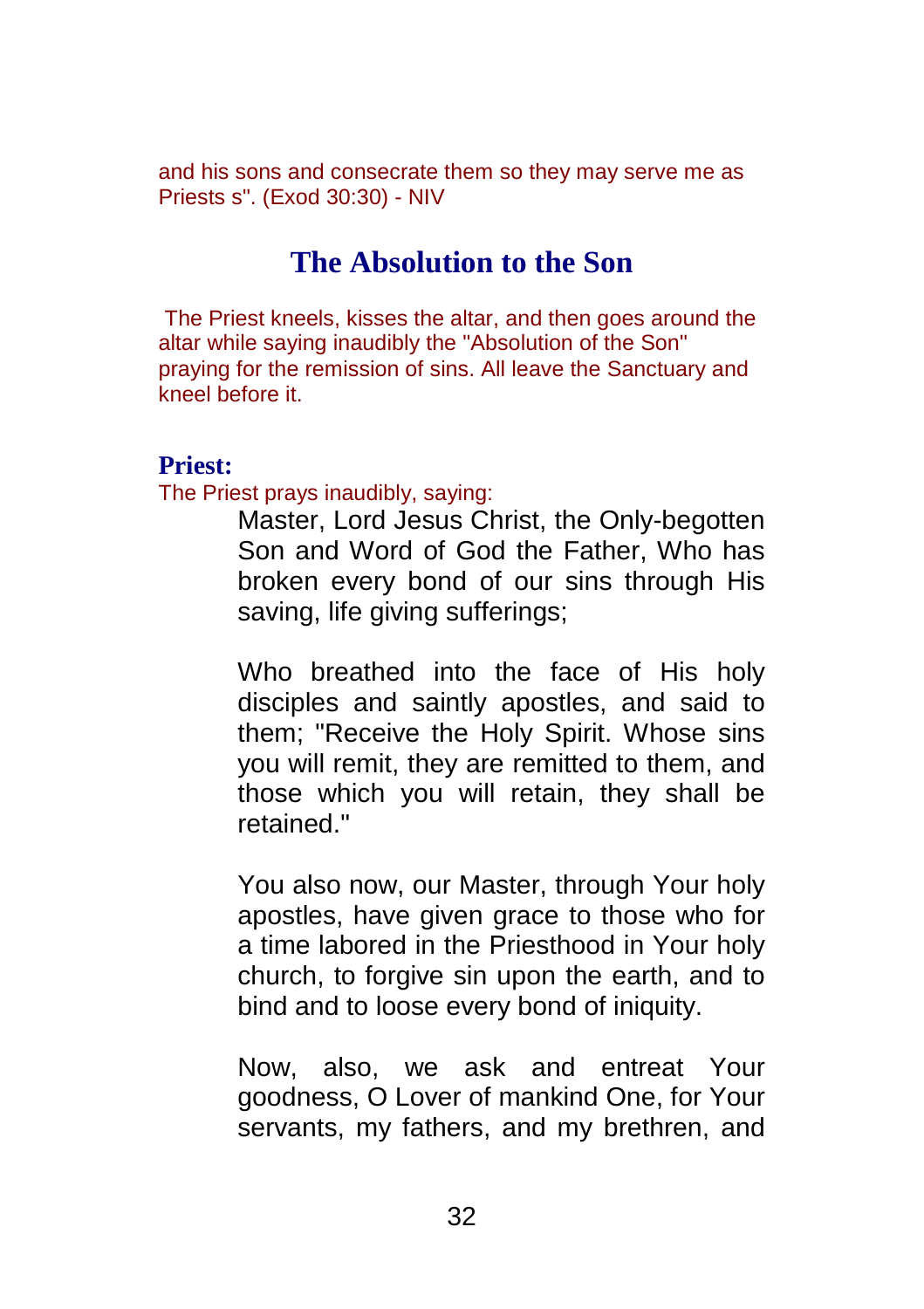my weakness; those who bow their heads before Your holy glory.

Dispense unto us Your mercy, and loose every bond of our sins, and, if we have committed any sin against You, knowingly or unknowingly, or through anguish of heart, or in deed, or in word, or from faintheartedness;

Do, O Master, Who knows the weakness of men, as a good and Lover of mankind One, God, grant us the forgiveness of our sins; bless us, purify us; make us absolved, and all Your people absolved. Fill us with Your fear, and straighten us unto Your holy, good will;

For You are our God, and the glory, honor, the dominion, and the adoration are due to You, together with Your good Father and the Holy Spirit, the Life-Giver, Who is of one essence with You; Now, and at all times, and unto the age of all ages. Amen

Congregation:

Saved; Amen. And with your spirit.

## **The Absolution of the Ministers**

As the Church celebrates the Eucharist, The concept of the one body of Christ is realized. For this reason the church considers the attendance of the service together with the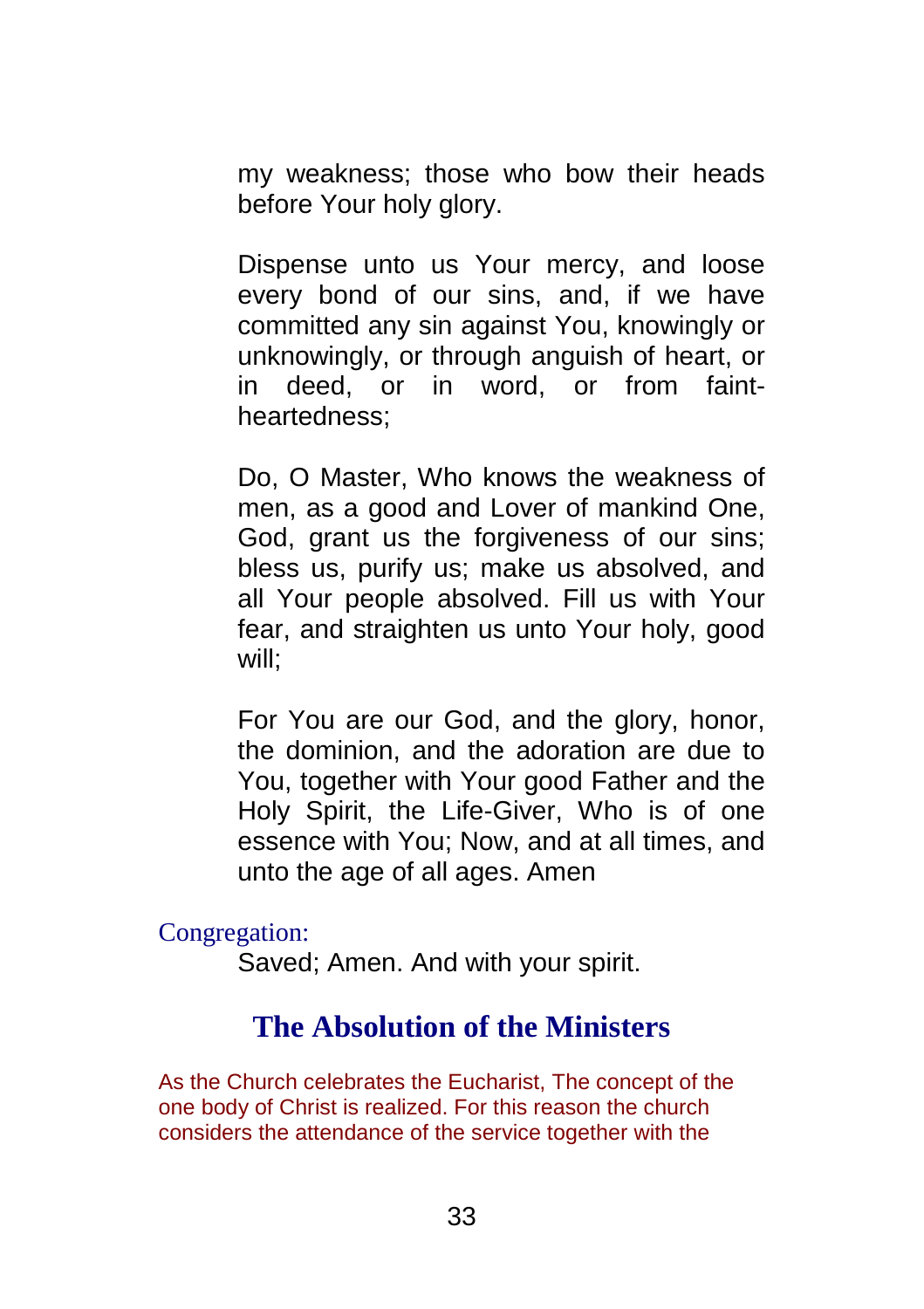saints who departed are one in Jesus Christ as St Paul said; " in Him all things hold together. (Col 1:17)-NIV. From the mouth of these saints we ask the absolution as we ask it from the mouth of the current patriarch and Priests.

In this absolution, "all the people" are described as ministers. The Coptic Orthodox Church considers the people, present at the service, participants in the ministry of the Eucharist and not mere listeners.

The highest ranking Priest will pray the following absolution while the deacons and the people are bowing down in the position of repentance (being sorry for your sins)

### **Priest:**

**May Your servants, ministers of this day, the arch-Priest (s), the Priest (s), the deacons, the clergy, all the people and my weak self, be absolved from the mouth of the all-Holy Trinity, the Father and the Son and the Holy Spirit;**

**And from the mouth of the one only holy Catholic and Apostolic Church, and from the mouths of the twelve apostles, and from the mouth of the beholder-of-God, the evangelist Saint Mark the apostle and martyr;**

**The patriarch Staint Severus, our teacher Dioscorus, Saint Athanasius the Apostolic, Saint Peter the end of the martyrs and the high Priest, Saint John**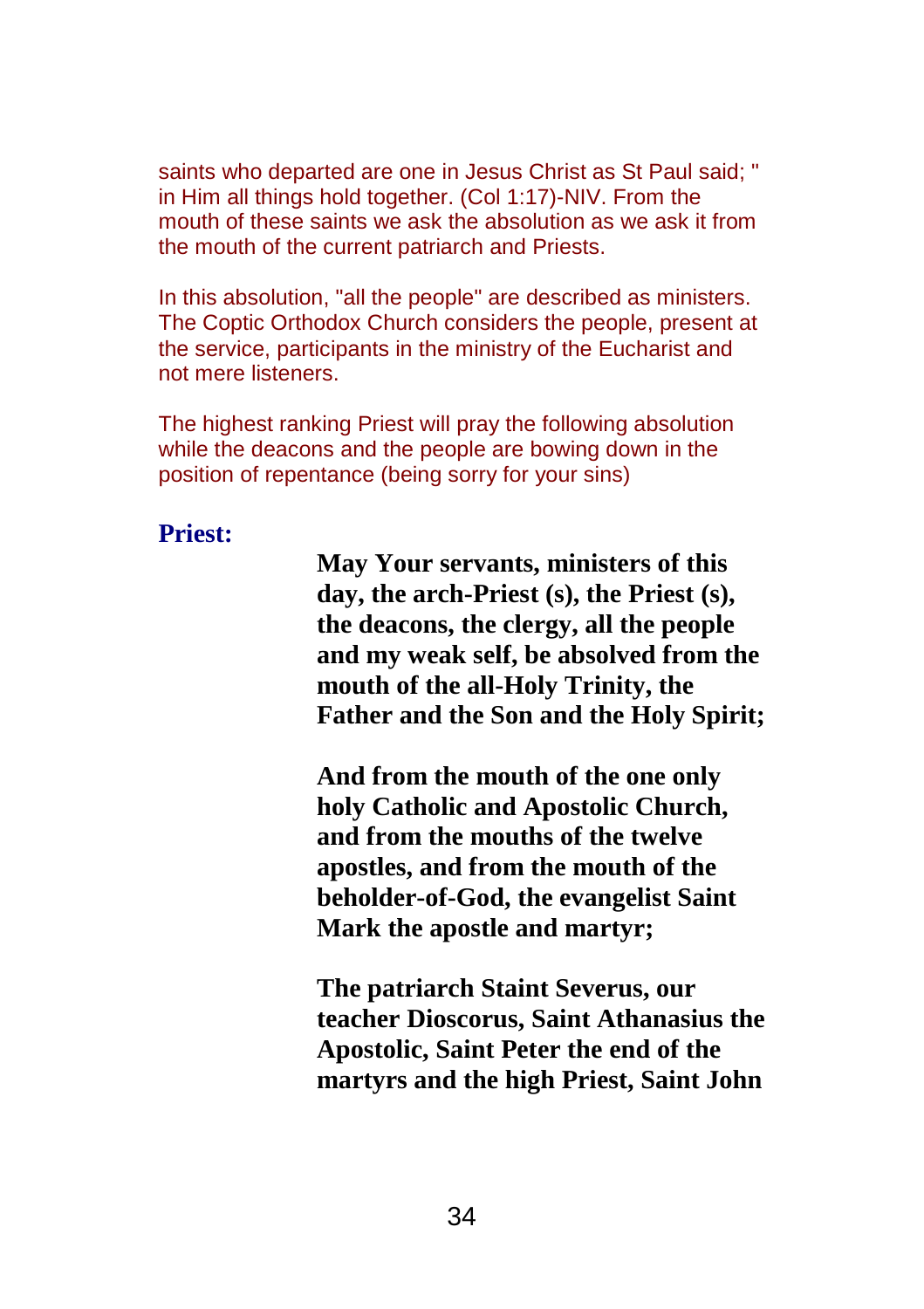<span id="page-34-0"></span>**Chrysostom, Saint Cyril, Saint Basil, and Saint Gregory;**

And from the mouths of the three hundred and eighteen assembled at Nicea, the one hundred fifty at Constantinople, and the two hundred at Ephesus;

And from the mouth of our honored father, the high Priest (Abba Shenouda, the third) and his brother in the Apostolic ministry, (Abba Ignatius Zaka Iwas), Patriarch of Antioch, and from the mouth of my abject self.

For blessed and full of glory is Your Holy Name, O Father, and Son, and Holy Spirit; Now and at all times and unto the age of all ages. Amen.

All rise. The Priest goes up into the Sanctuary and kisses the altar. Now the "Liturgy of the Catechumens" begins. The catechumens can participate The Liturgy of the Catechumens together with the faithful.

## **2. The Readings**

The readings are always mixed with prayers and raisings of incense. These prayers and incense are kind of worshipping and supplications to our Lord Jesus Christ that He reveals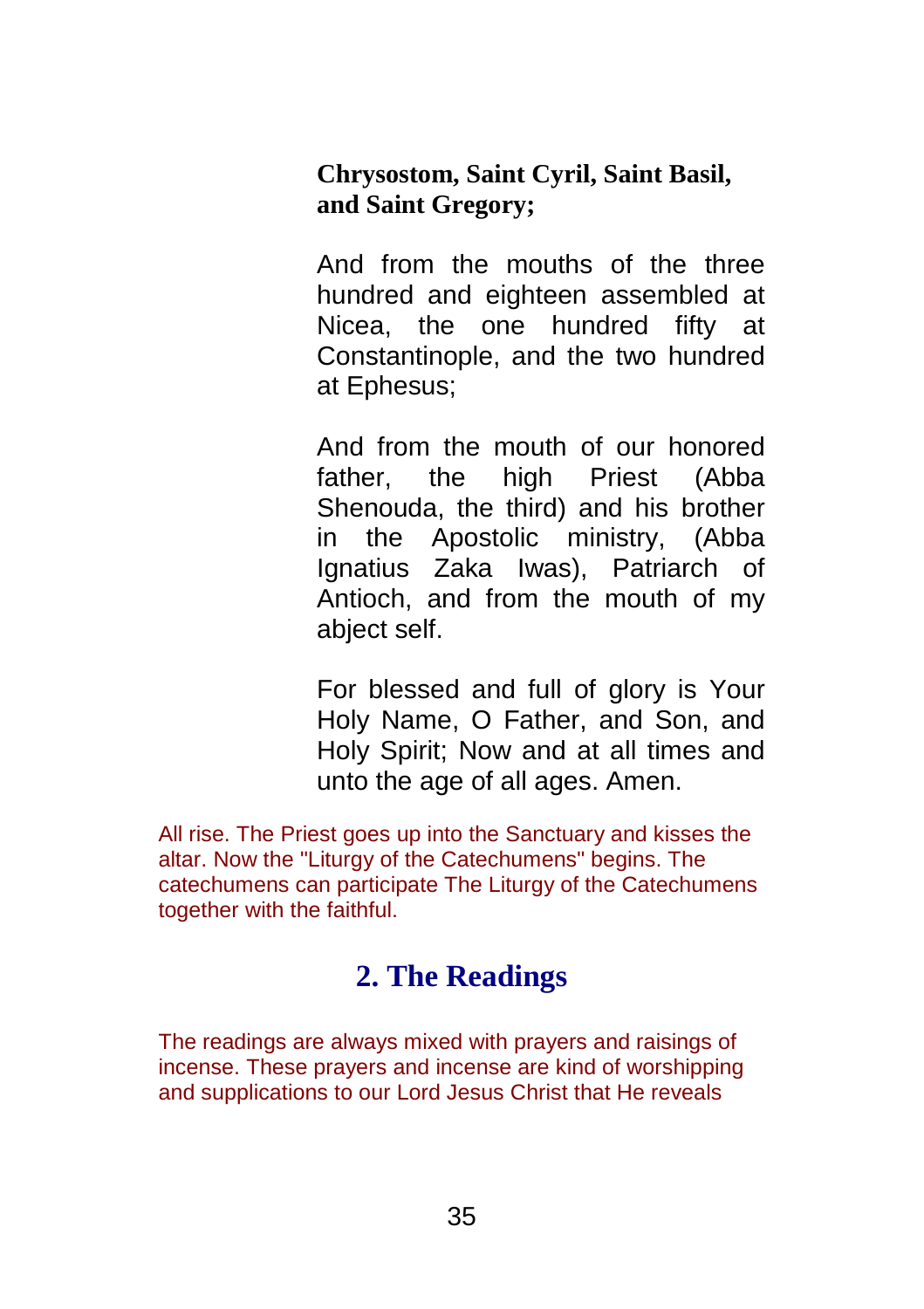Himself through the holy scriptures and gives the listeners the wisdom and understanding by His Holy Spirit.

Most of these readings are chanted before reading. This to secure hearing them and honoring the scriptures.

The readings has been prepared in an order before the council of Nicea. Every Sunday, feast and day around the year has its own readings. The center of all these readings is the life of our Lord Jesus Christ and His salvation. The martyrs and saints of the church are considered as living gospel and have their place in the readings as members in the body of Christ.

## **The Pauline Epistle**

The Pauline Epistle is a quotation from St. Paul's Epistles. During reading the Pauline, the priest offers prayers and incense inside the alter and among the Congregation. The Congregation chant many hymns praising St. Mary and asking her intercession together with the prayers of the saints.

## **The Pauline Epistle Prayer**

The deacon presents the censer to The Priest and The Priest puts five Spoonfuls of incense into the censer. The Priest prays inaudibly:

#### **Priest:**

God the Great and the Eternal; without beginning and without end; great in His counsel and mighty in His works; Who is in all places, dwells with every one;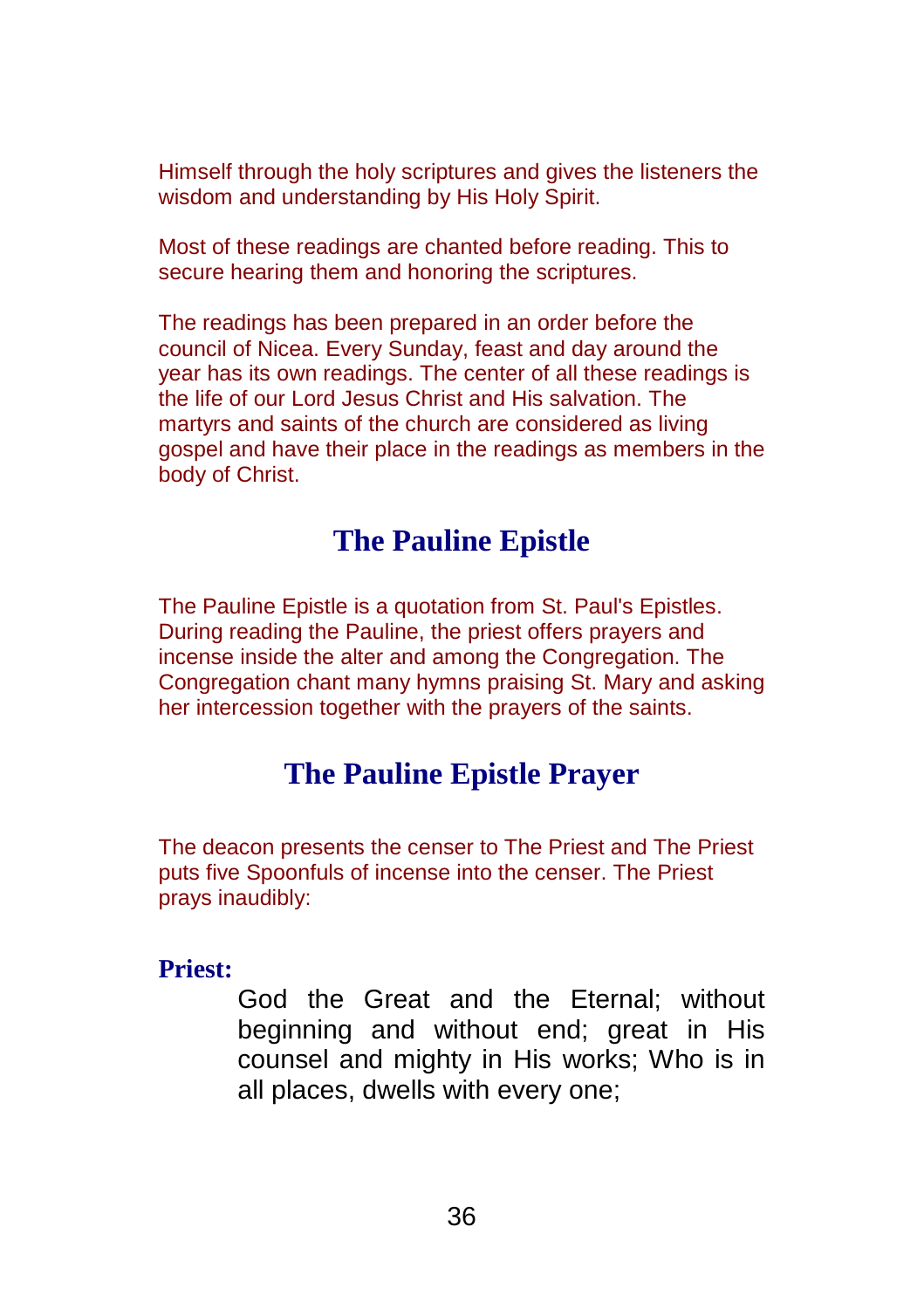**Be with us also, our Master, in this hour and stand in the midst of us all. Purify our hearts and sanctify our souls.**

**Cleanse us from all sins which we have done, willingly and unwillingly, and grant to us to offer before You rational sacrifices and sacrifices of blessing.**

#### **Deacon:**

The deacon responds inaudibly:

Pray for our sacrifice and for those who offered it.

#### **Priest:**

The Priest prays inaudibly. Saying:

And a spiritual incense entering within the veil in the holy place of Your holies.

## **The Procession of the Pauline Incense**

#### **The Rite of the Incense Procession:**

This rite declares our wrestle and struggle to enter to the heaven. the priest processes around the alter seven times, during the readings, and the deacon goes to the opposite side of the alter. They pray the litanies of the peace, the Fathers and the Congregation.

Doing this is a petition to God to let us enter to the heavenly holies and inherit the kingdom of God as the priest and the people did in the old testament, when they processed around Jericho seven times to enter it as the Lord ordered Joshua; "Have seven Priests s carry trumpets of rams' horns in front of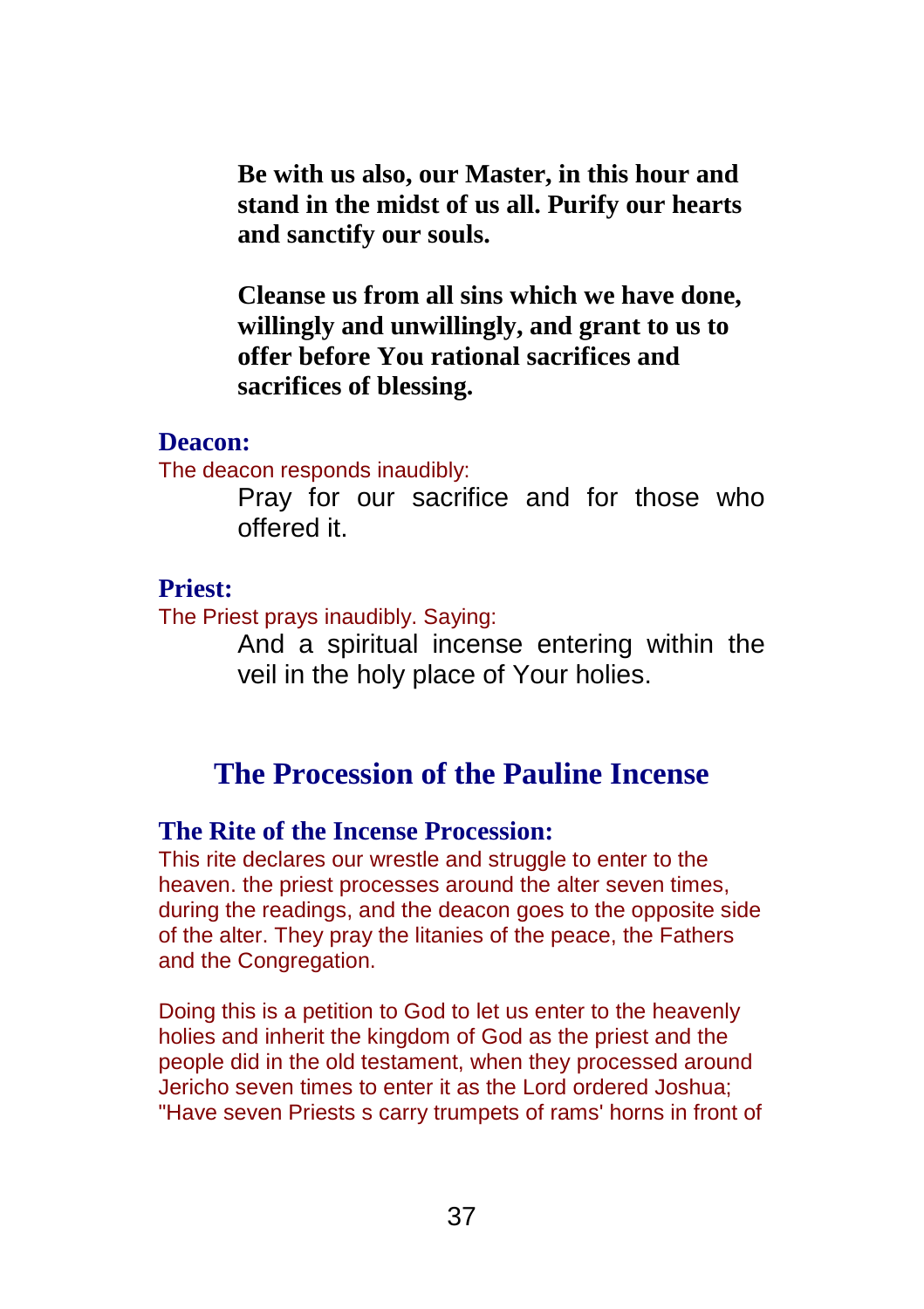the ark. On the seventh day, march around the city seven times, with the priest s blowing the trumpets". (Josh 6:4) - NIV

This rite declares the unity of the church, on heaven and earth, through Jesus Christ. the priest offers the incense to The Lord Jesus Christ, St. Mary, The Choir of the heavenly hosts, John the Baptist, the gospel, the other Priests s, the icons of the saints and to the Congregation. At the end he comes back and offers the incense in front of the alter to the Lord. He gathers the prayers of all of these offering them in front of the alter.

This a portrait to what have been mentioned in the Book of Revelation. St. John said; "Then I heard every creature in heaven and on earth and under the earth and on the sea, and all that is in them, singing: "To him who sits on the throne and to the Lamb be praise and honor and glory and power, for ever and ever!" (Rev 5:13) - NIV

The people confess their sins during offering the incense among them. The incense brings into our memory the redemptive act of the Lord's Atonement on the cross. Every one confesses his sins to be redeemed by the Blood of Jesus and to be saved from the plagues resulting from his sins.

"So Aaron did as Moses said, and ran into the midst of the assembly. The plague had already started among the people, but Aaron offered the incense and made atonement for them. He stood between the living and the dead, and the plague stopped." (Num 16:47-48) - NIV

#### **Priest:**

The Priest offers the incense in front of the Alter, while his face is toward the east the deacon stands on the opposite side of the alter raising the cross in his hand. The Priest prays inaudibly, saying: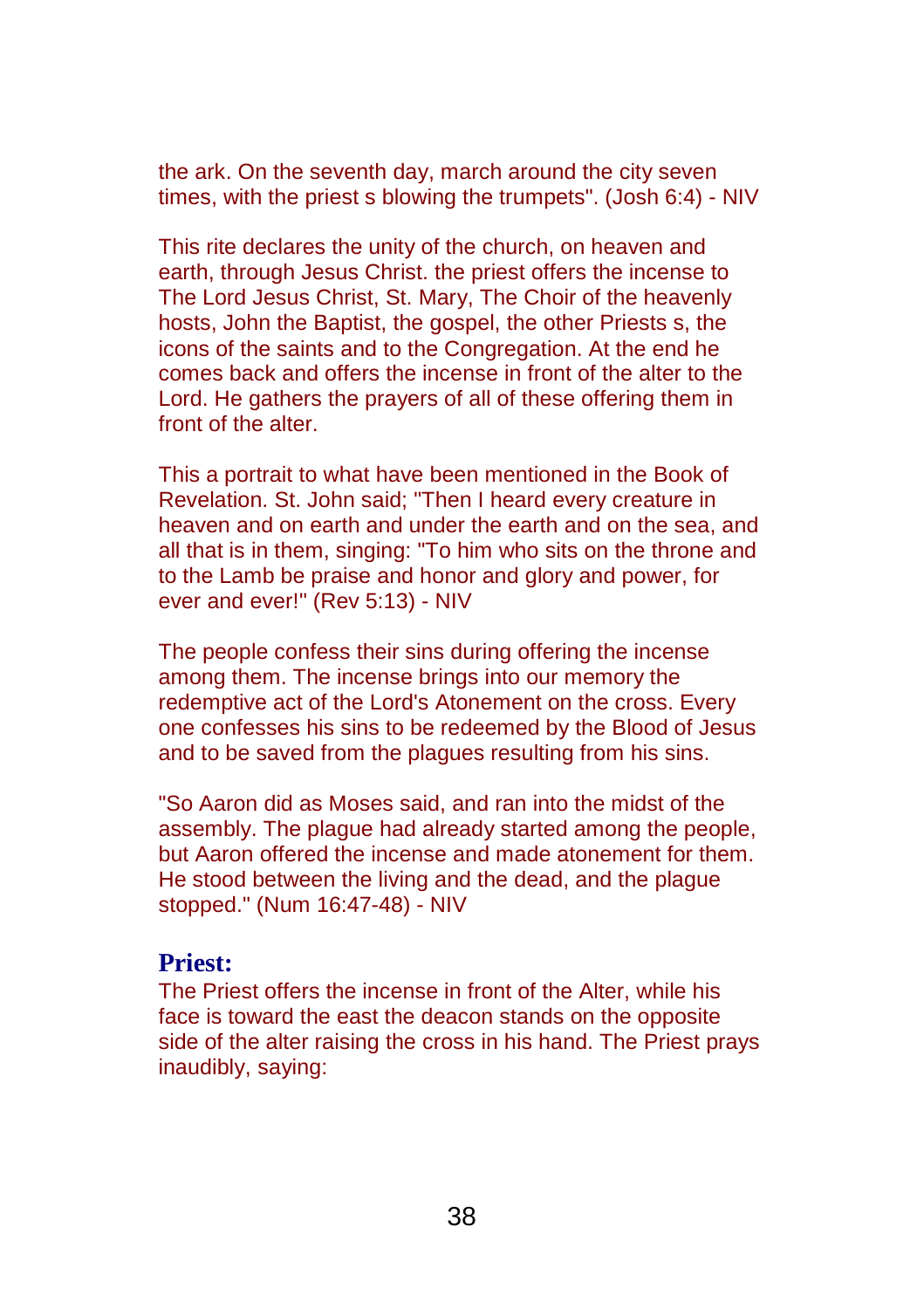We ask You, O our Lord; Remember, O Lord, the peace of Your one, holy, catholic and apostolic church.

#### **Deacon:**

The deacon responds inaudibly, saying:

### **Pray for the peace of the One, Holy, Catholic, and apostolic Orthodox Church.**

#### **Priest:**

The Priest turns around the alter, toward the southern side of it. The Priest prays inaudibly, Saying:

### **That Which exists from one end of the world to the other.**

The Priest turns to the eastern side of the Alter, facing the west and offering the incense, saying:

> Remember, O Lord, our patriarch, the honored father (Abba Shenouda, the third).

#### **Deacon:**

The deacon responds inaudibly, saying:

Pray for our high Priest Pope (Abba Shenouda, the third), patriarch and archbishop of the great city of Alexandria, and for our Orthodox bishops.

### **Priest:**

The Priest turns around the alter, toward the northern side. The Priest prays inaudibly , saying:

> In keeping, keep him unto us for many years and peaceful times.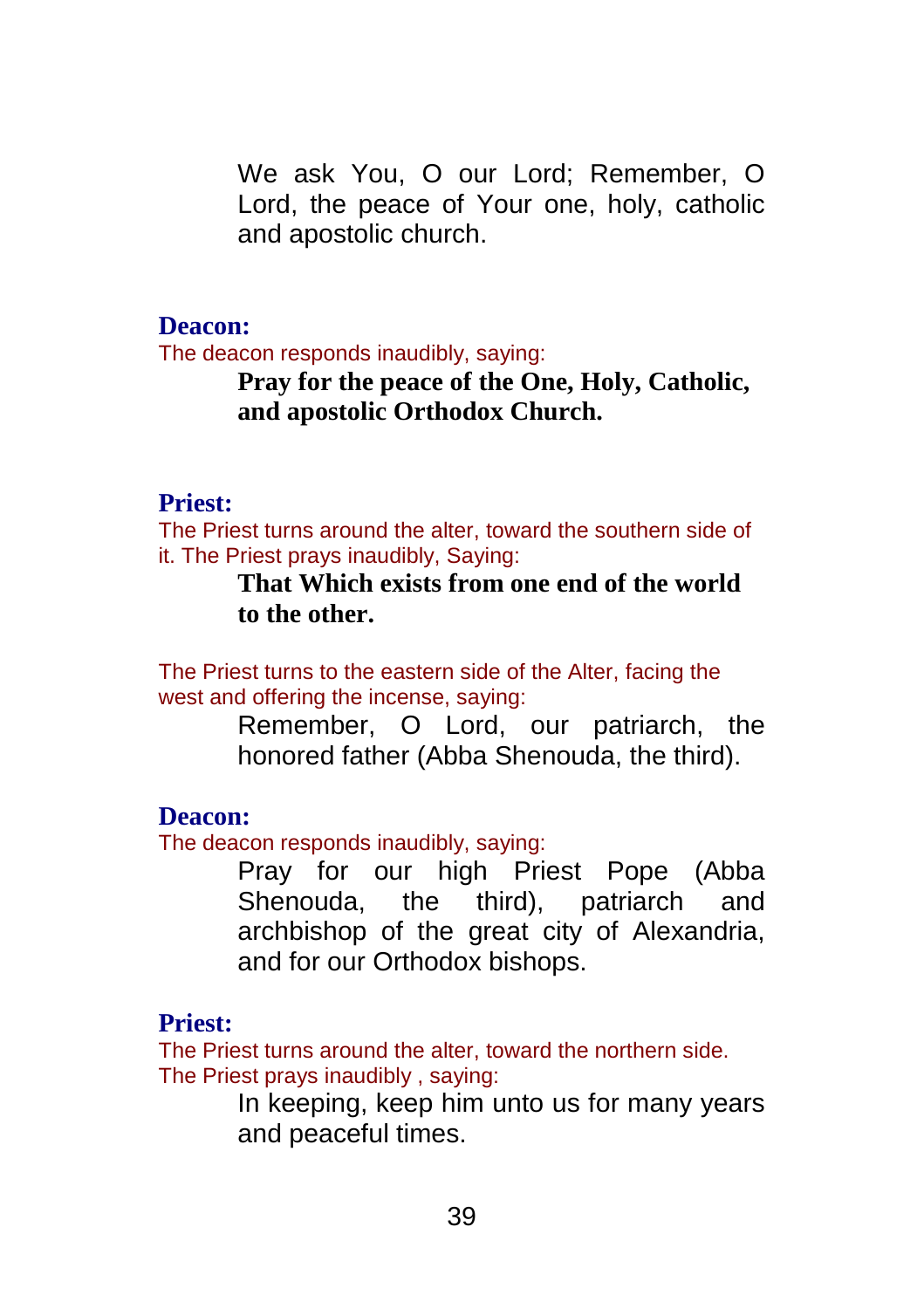The Priest turns to the western side of the Alter, facing the east and offering the incense:

> Remember, O Lord, our Congregations; Bless them.

#### **Deacon:**

The deacon responds inaudibly:

Pray for this holy church (monastery) and for our gatherings.

#### **Priest:**

The Priest turns around the alter, toward the southern side. The Priest prays inaudibly:

> Grant that they may be unto us without obstacle nor hindrance, that we may hold them according to Your blessed will.

The Priest turns to the eastern side of the Alter, facing the west and offering the incense:

> Houses of prayer, houses of purity, Houses of blessing, grant them unto us, O Lord, and Your servants who shall come after us forever.

The Priest turns to the western side of the Alter, facing the east and offering the incense:

> Arise, O Lord, let Your enemies be scattered, and let all that hate Your holy name flee before Your face.

The Priest turns to the eastern side of the Alter, facing the west and offering the incense: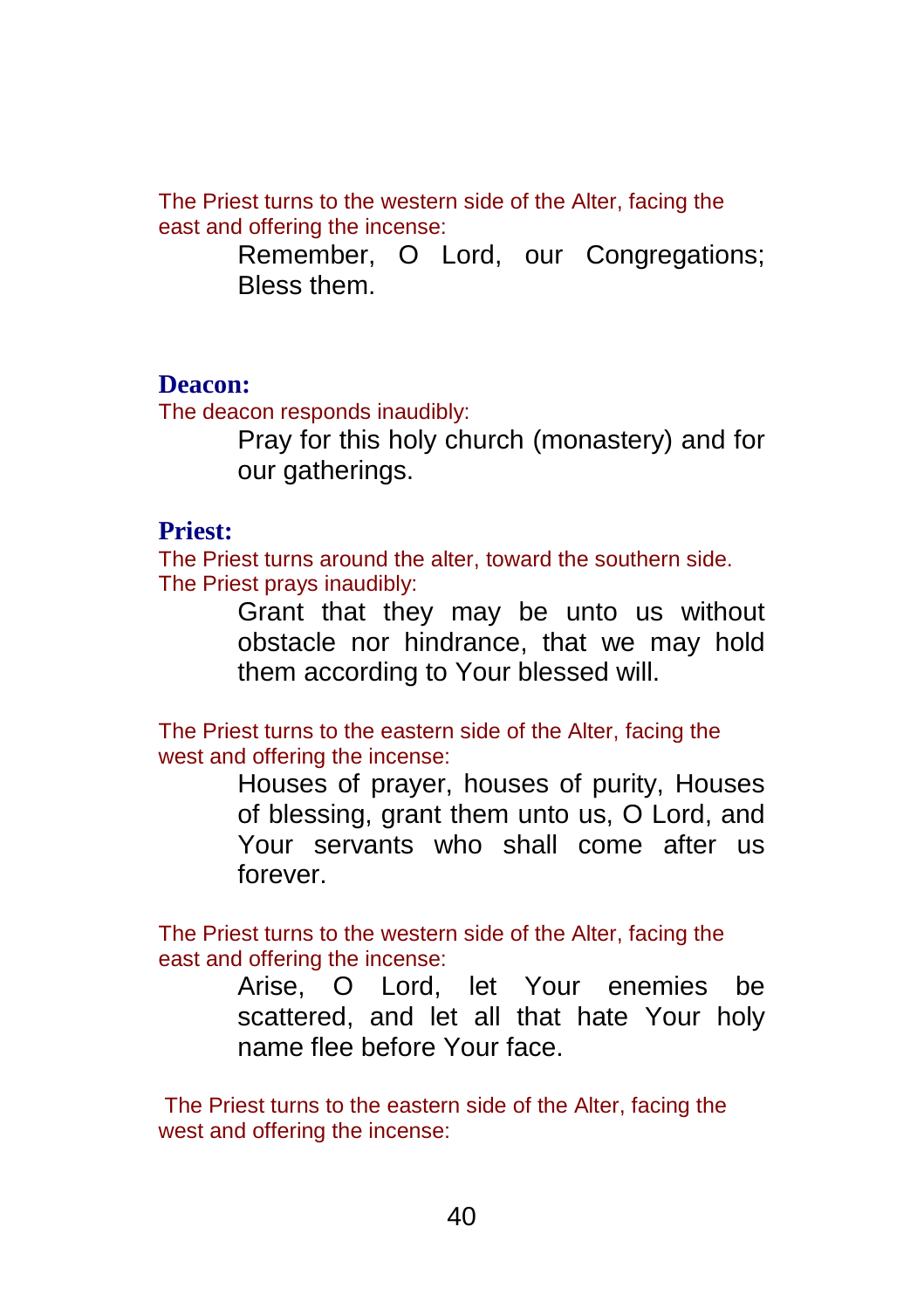But let Your people be in blessing thousands of thousand and ten thousand times ten thousands doing Your will.

The Priest goes out the sanctuary, holding the censer. He offers the incense, toward the east, three times, to The Lord Jesus Christ. He offers the incense first time to the Lord Jesus Christ, saying inaudibly:

> We Worship You, O Christ, together with Your Holy Father and the Holy Spirit; For You have come and saved us.

The Priest offers the incense second time to the Lord Jesus Christ, saying inaudibly:

> According to Your mercy, I enter to Your house, and bow down before Your Holy Sanctuary.

The Priest offers the incense third time to the Lord Jesus Christ:

> Before the angels, I sing to You and bow down before Your Holy Sanctuary.

The Priest offers incense toward north; to the Holy Virgin Mary:

> We praise you, with Gabriel the arch-angels, saying; Hail to you , O full of grace, The Lord is with You.

The Priest offers incense toward west; to the holy angels, the apostles, the martyrs and the saints

> Hail to the angels orders, my lords; the fathers; the apostles, the choirs of the martyrs and all the saints.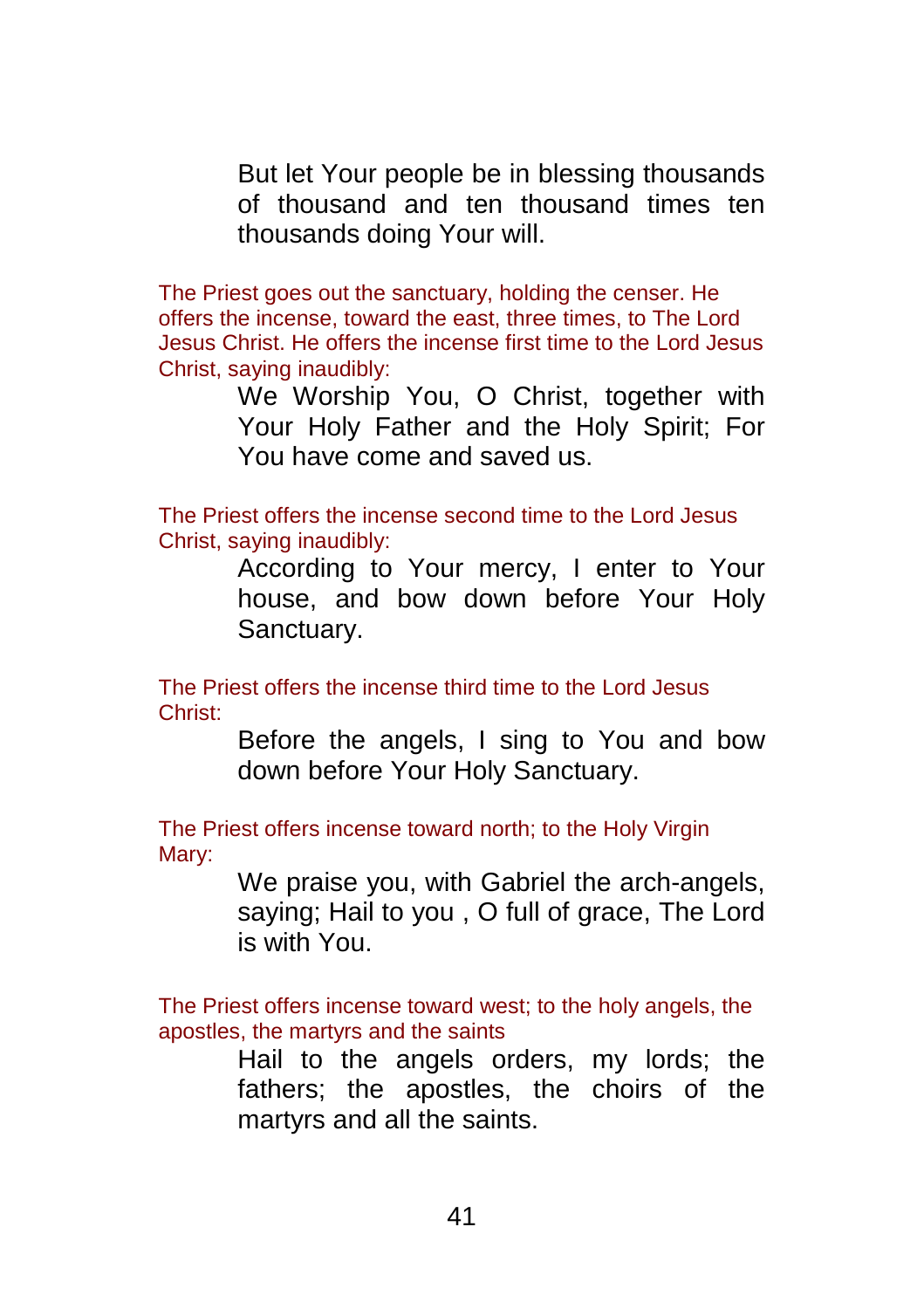The Priest offers incense toward south; to John the Baptist, saying:

> Hail to John; the son of Zachariah. Hail to the Priest the son of the Priest.

The Priest offers incense toward east to the Lord Jesus Christ, saying:

### **Let us worship our Good Savior, the Lover of mankind; for He has come and saved us.**

The Priest goes out of the sanctuary, holding the censer, and offers the incense to the Gospel which is the representative of Christ Himself. Then he offer it to the Other clergy men, if any, and towards the icons of the saints.

The Priest goes among the Congregation offering them the incense proceeding from the left side of the church to the right side. He lays his hands on every one saying; "the blessing of our teacher the apostle Paul be with you" , and the person responds inaudibly; "O Lord forgive my sins which I committed willingly and unwillingly".

## **The Prayer Of The People's Confession**

#### **Priest:**

The Priest returns to the sanctuary where he offers incense, on behalf of the Congregation He prays inaudibly the prayer of the ' Congregation confessions' that God may accept their confessions and forgive their sins. He prays inaudibly, saying:

> God who accepted to Him, the confession of the thief on the honored Cross, accept to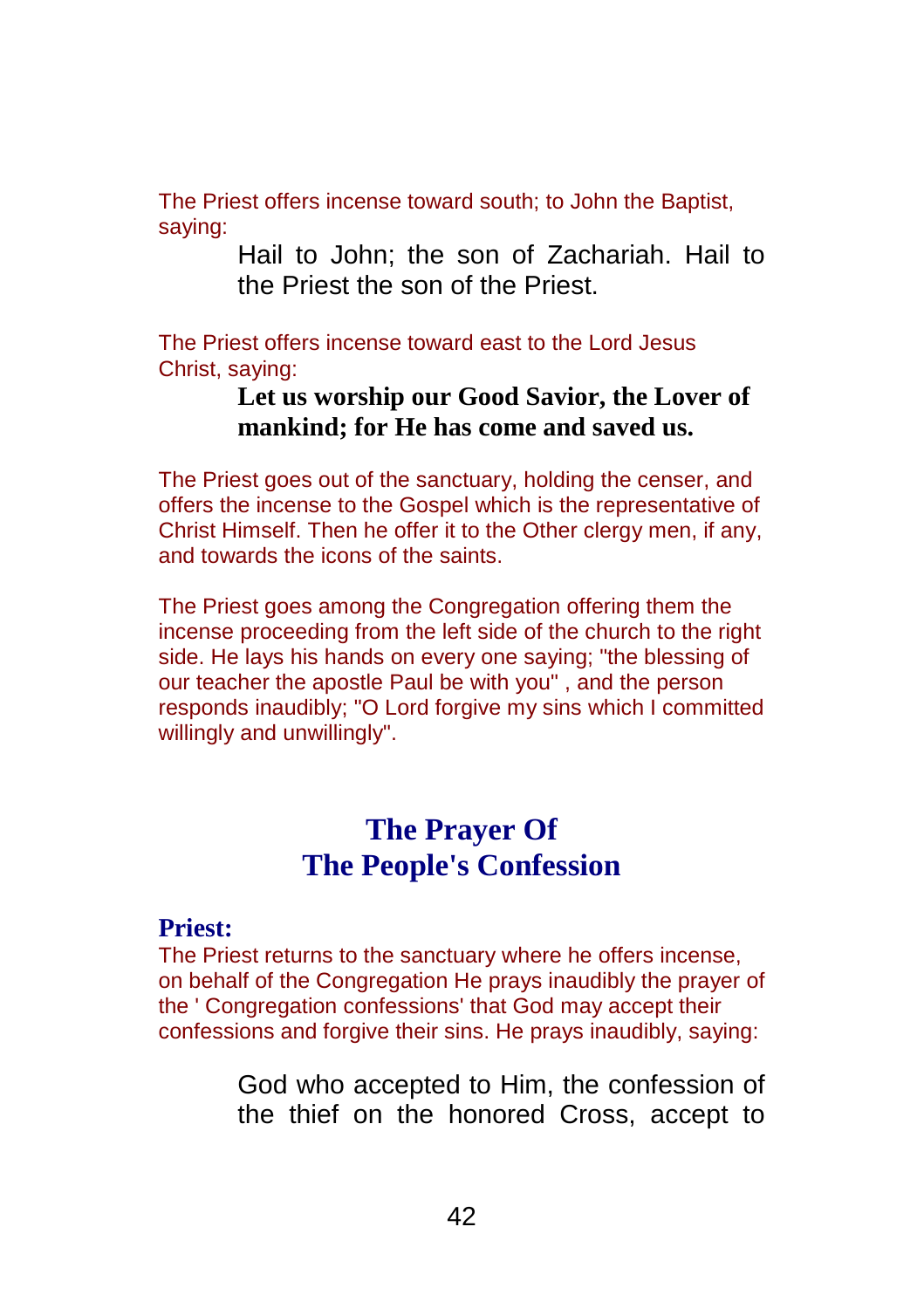you, the confession of your people, forgive them their sins for the sake of Your Holy Name that is called upon us, Let it be according to your mercy, O Lord, and not according to our sins.

The Priest goes around the Altar once, kisses the Altar, leaves the sanctuary backward starting with his left leg. He goes out the sanctuary, holding the censer.

The Priest goes out the sanctuary, holding the censer. He offers the incense, toward the east, three times, to The Lord Jesus Christ. He offers the incense first time to the Lord Jesus Christ, saying inaudibly:

> We Worship You, O Christ, together with Your Holy Father and the Holy Spirit; For You have come and saved us.

The Priest offers the incense second time to the Lord Jesus Christ, saying inaudibly:

> According to Your mercy, I enter to Your house, and bow down before Your Holy Sanctuary.

The Priest offers the incense third time to the Lord Jesus Christ:

> Before the angels, I sing to You and bow down before Your Holy Sanctuary.

The Priest offers incense toward north; to the Holy Virgin Mary:

> We praise you, with Gabriel the arch-angels, saying; Hail to you , O full of grace, The Lord is with You.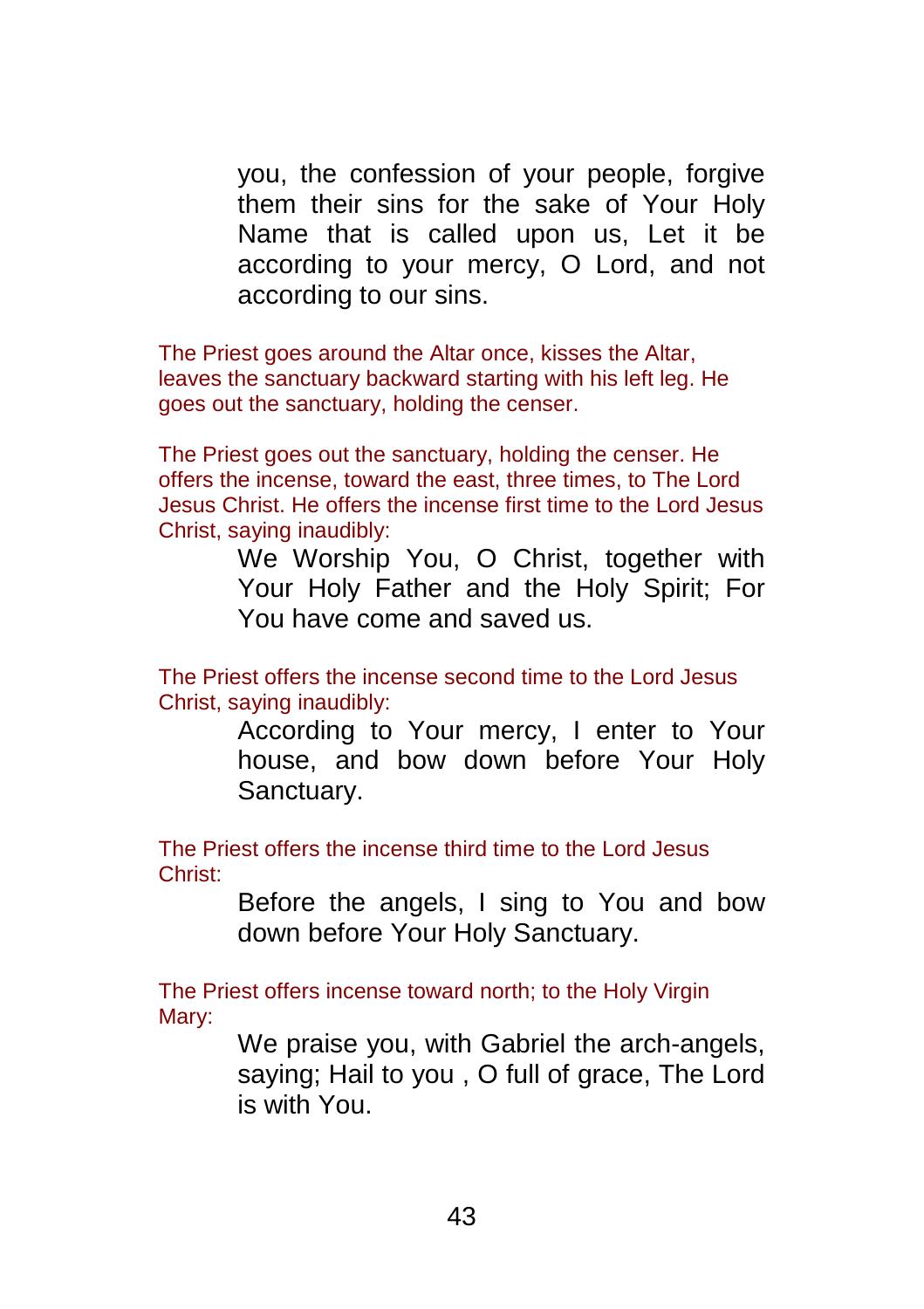The Priest offers incense toward west; to the holy angels, the apostles, the martyrs and the saints

> Hail to the angels orders, my lords; the fathers; the apostles, the choirs of the martyrs and all the saints.

The Priest offers incense toward south; to John the Baptist, saying:

> Hail to John; the son of Zachariah. Hail to the Priest the son of the Priest.

The Priest offers incense toward east to the Lord Jesus Christ, saying:

### **Let us worship our Good Savior, the Lover of mankind; for He has come and saved us.**

The Priest offers the incense to the gospel and to the other Priests. Then he gives the censer to the deacon, who put in its place.

## The Hymn of the Censer

This Hymn describe St. Mary as a the pure golden censer holding sweet aroma, in the hands of Aaron the Priest. The Golden censer is St. Mary and the sweet aroma is our Savior, whom she has born.

#### **Congregation:**

At the time of The Procession of The Pauline's Incense, the Congregation sings a hymn glorifying the holy virgin Mary;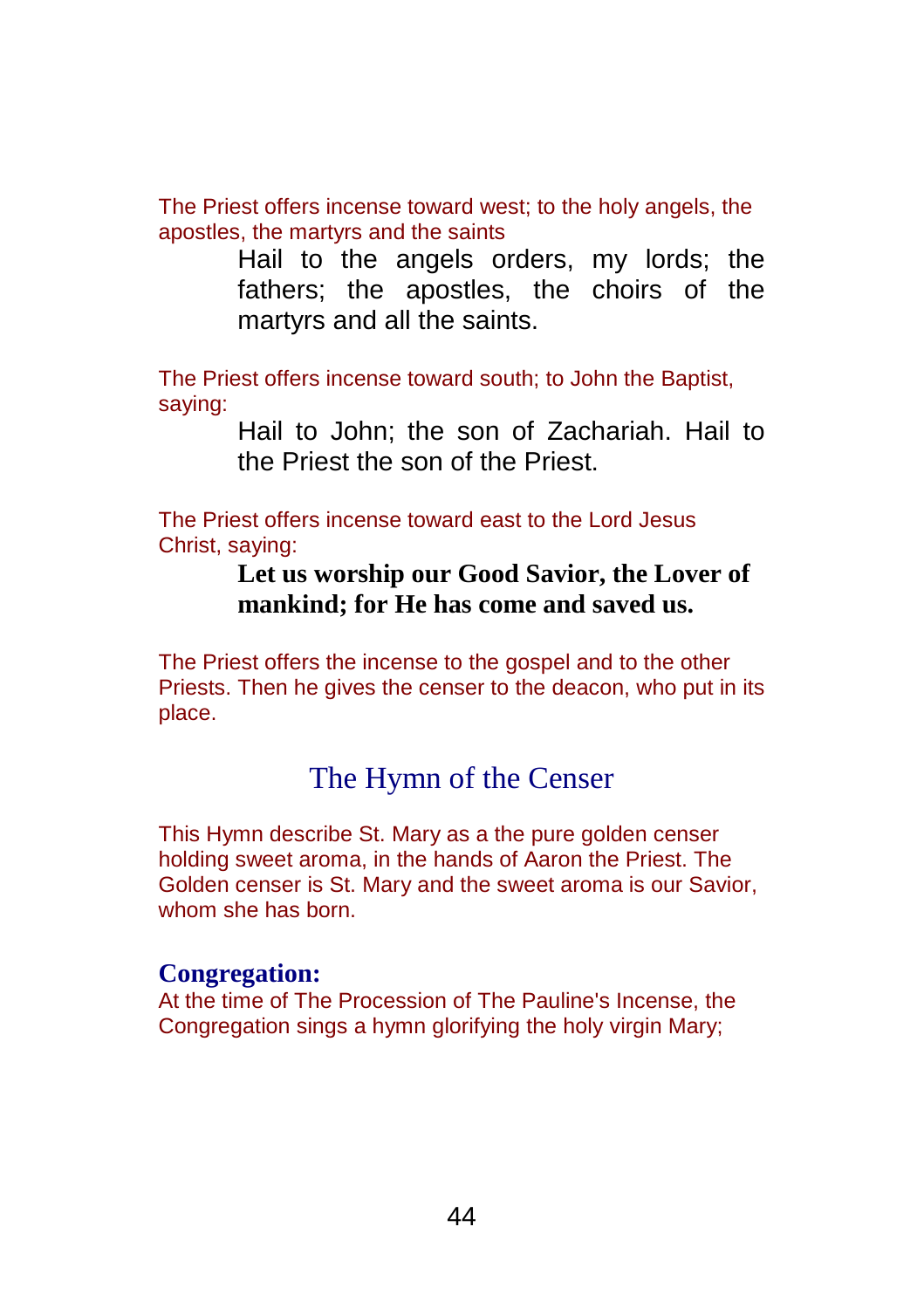This censer of pure gold, bearing the aroma, is in the hands of Aaron the Priest, offering up incense on the altar.

During the fasting days of the week, on Saturdays and Sundays of the Great Lent and the feasts of the Cross, the following is said instead of the above:

> The Golden censer is the Virgin; her aroma is our Savior. She gave birth to Him; He saved us and forgave us our sins.

On the weekdays of the Great Lent, the following is said instead of the above:

> You are the censer of pure gold, bearing the blessed amber.

The Hymn of the Intercessions

#### **Congregation:**

**Through the intercession of the Mother of God, Saint Mary, O Lord grant us the forgiveness of our sins.**

**Through the intercessions of the seven archangels and the heavenly orders, O Lord, grant us the forgiveness of our sins.**

**Through the prayers of my masters and fathers, the Apostles and the rest of the disciples, O Lord, grant us the forgiveness of our sins.**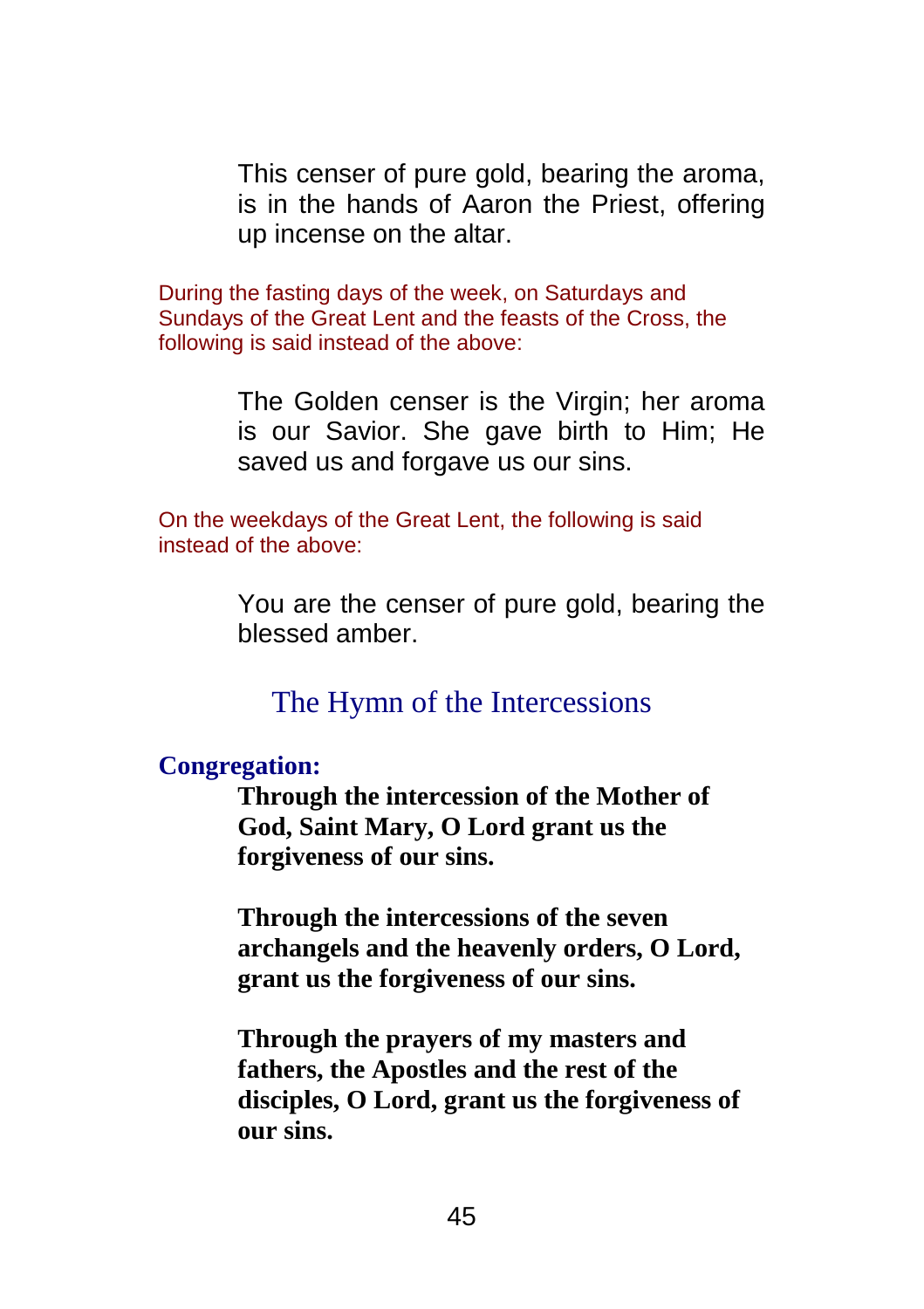**Through the prayers of the beholder-of-God, the evangelist Mark the Apostle, O Lord, grant us the forgiveness of our sins.**

Through the prayers my masters and fathers, the Apostles, our father Peter and our teacher Paul, O Lord, grant us the forgiveness of our sins.

**Through the prayers of the victorious martyr, my lord the prince George, O Lord, grant us the forgiveness of our sins.**

**Through the prayers of the saints of this day, each by his name, O Lord, grant us the forgiveness of our sins.**

**Through their prayers keep the life of our honored father, the high Priest, Papa Abba (Shenouda), O Lord, grant us the forgiveness of our sins.**

## **Reading the Pauline Epistle**

#### **READER:**

The reader begins reading the pauline epistle from the book of Katameros, as it is specified for the day.

> Paul, the servant of our Lord Jesus Christ, called to be an apostle, appointed to the Gospel of God.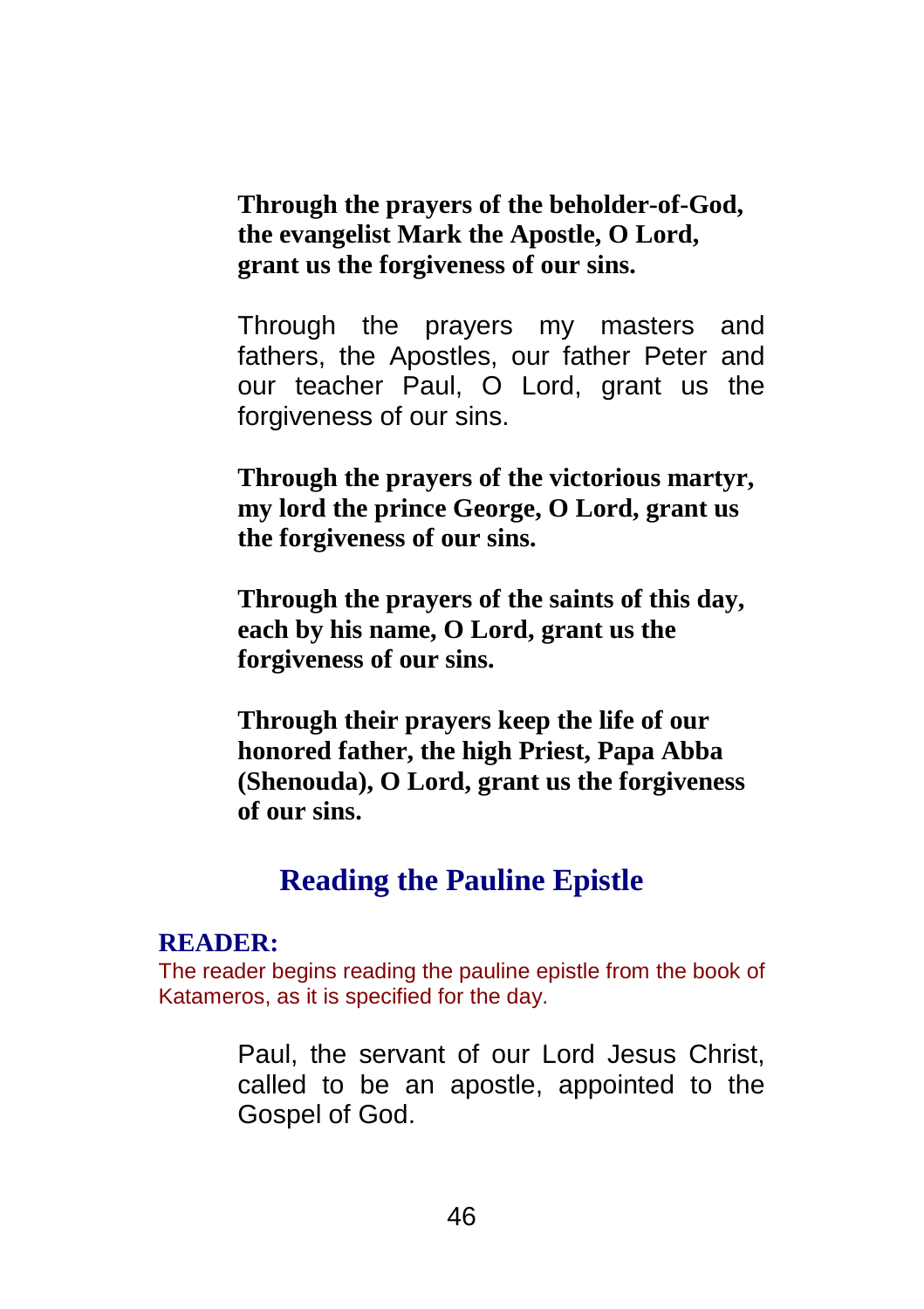**A chapter from the epistle of our teacher Saint Paul to …. May his blessings be upon us. Amen.**

At the conclusion of the selection the reader says:

The grace of God the Father be with you all. Amen.

## **The Inaudible Prayer of the Pauline Epistle**

### **Priest:**

During the reading of the Pauline Epistle, the Priest prays the following prayer inaudibly:

> **God of knowledge; Giver of wisdom; Who brings to light the hidden things of darkness, and gives the word to them that preach the Gospel with great power;**

**Who of Your goodness has called upon Paul; who was for some time a persecutor, to be a chosen vessel; An was pleased in him that he should become a chosen apostle, and preacher of the Gospel of Your Kingdom, O Christ our God.**

**We ask You also now, O You the good and Lover-of-mankind One, graciously grant us and all Your people a mind free from wondering and a clear understanding, that we may learn and understand how profitable are**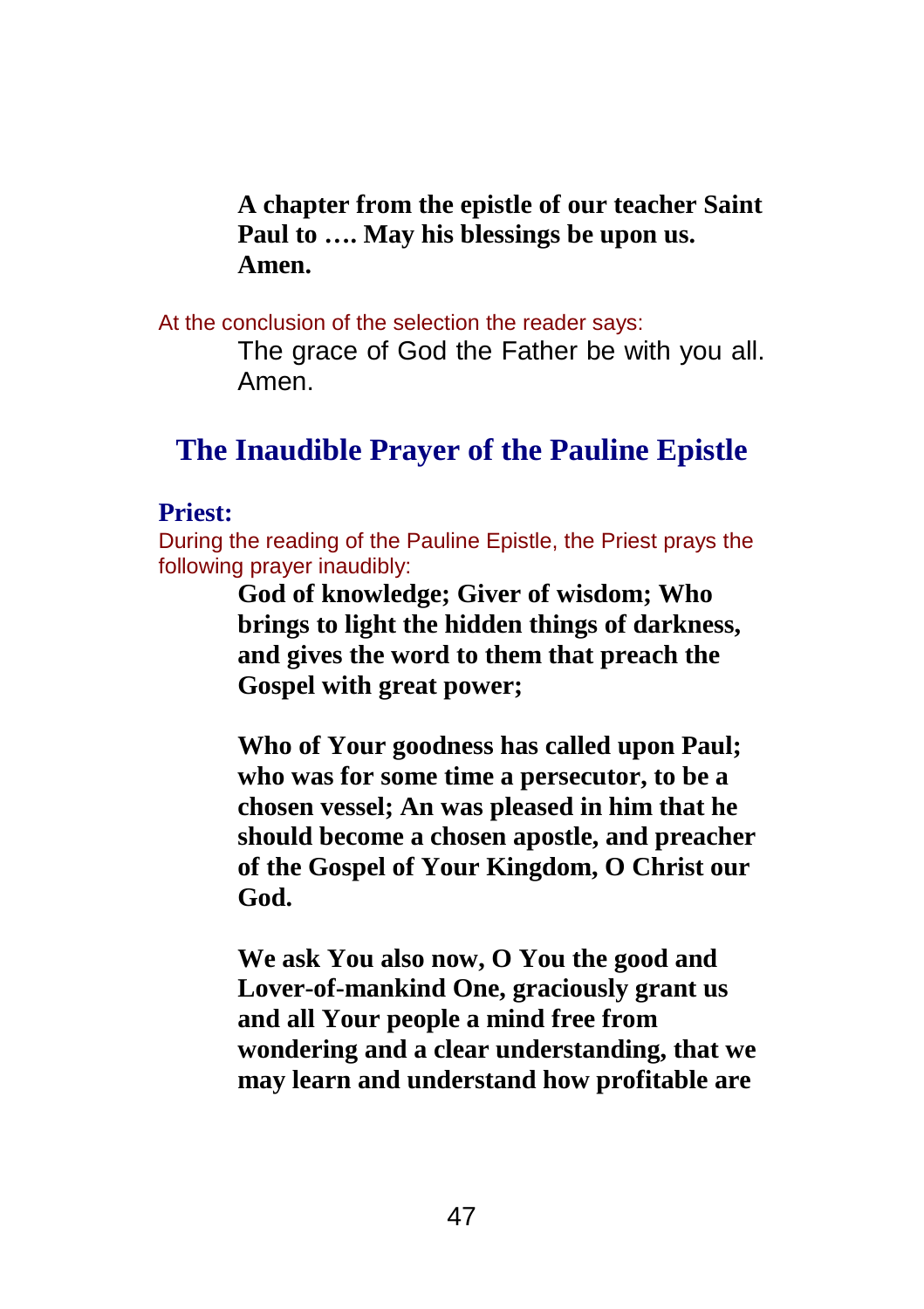**Your holy teachings which are read to us, now, after him.**

**And as he followed Your Example, O Prince of Life; So make us to be like him in deed and in faith, that we may glorify Your Holy Name and ever glory in Your cross.**

**And unto You we send up glory, honor and worship, with Your Good Father, and the Holy Spirit, the Life-Giver, Who is of one essence with You; Now and at all times and unto the age of all ages. Amen.**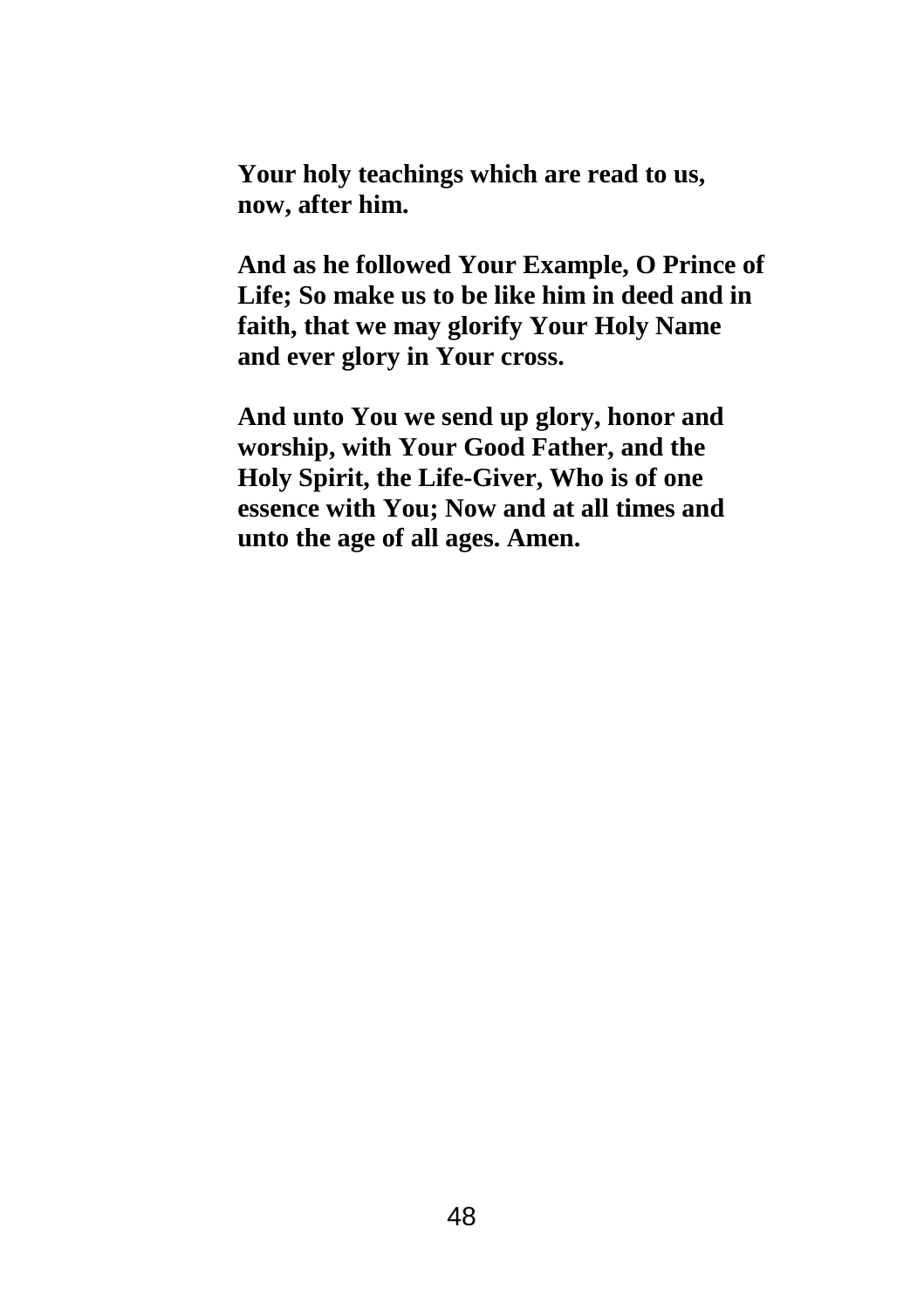## The Catholic Epistle

#### **READER:**

The reader begins reading the catholic epistle; a selection from the epistles of St. James, St. John, St. Peter, or St. Jude.

> The Catholic Epistle from the Epistle of our teacher (….). May his blessings be upon us all . Amen.

At the conclusion of the selection the reader says :

Do not love the world, nor the things which are in the world. The world shall pass away and all its desires; but he who does the will of God shall abide forever. Amen.

## The Inaudible Prayer Of **The Catholic Prayer**

#### **Priest:**

During reading the Catholic Epistle, the Priest prays this prayer, inaudibly.

> **Lord God, Who has revealed unto us, through Your holy apostles, the mystery of the gospel of the glory of Your Christ; and has given unto them according to the power of the infinite gift of Your grace, that they should proclaim among all nations the graciousness of Your unsearchable mercy;**

> We ask You, O our Lord, make us worthy to have their share and inheritance with them. Graciously, grant unto us always to walk in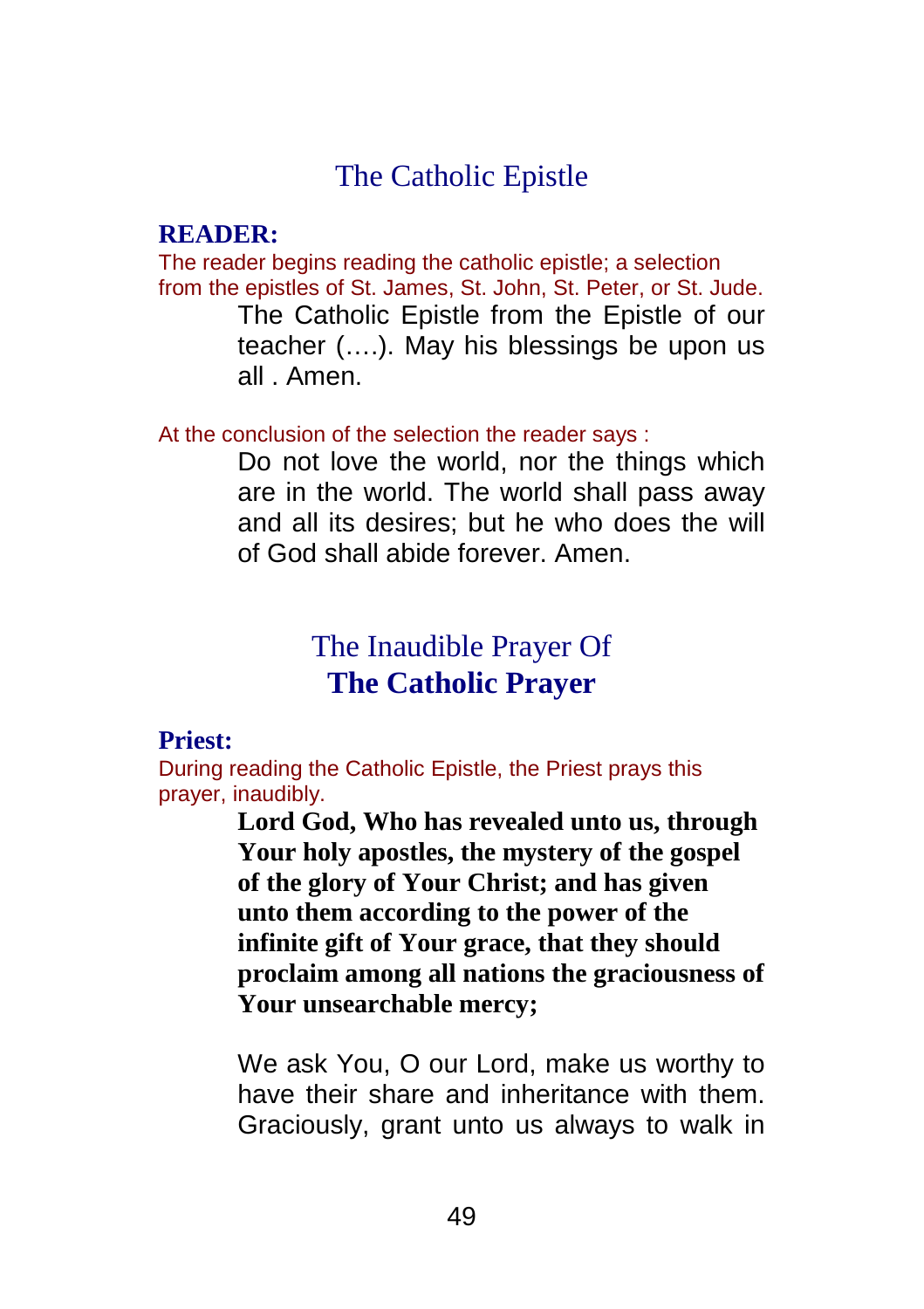their footsteps and to imitate their struggle; And to have communion with them in the sweat which they had accepted for godliness' sake.

**Keep Your holy church, which You founded through them; And bless the lambs of Your flock and make to increase this vine, which your right hand has planted;**

**In Christ Jesus our Lord; Through Whom are due unto You glory, honor, dominion and worship with Him and the Holy Spirit the Life-Giver; Who is of one essence with You; Now and at all times and unto the age of all ages. Amen.**

## **The Acts of the Apostles**

#### **Congregation:**

The Congregation sings the appropriate response to the season, or the following annual response ;

> Hail to you, o Mary, the Fair Dove, who has born unto us God the Word.

At the conclusion of the response, the Congregation sings ;

Blessed are You in truth, with Your good Father and the Holy Spirit, for You have (come) and saved us.

On Sundays they say 'for You have risen' which is 'ak Tonk' in Coptic.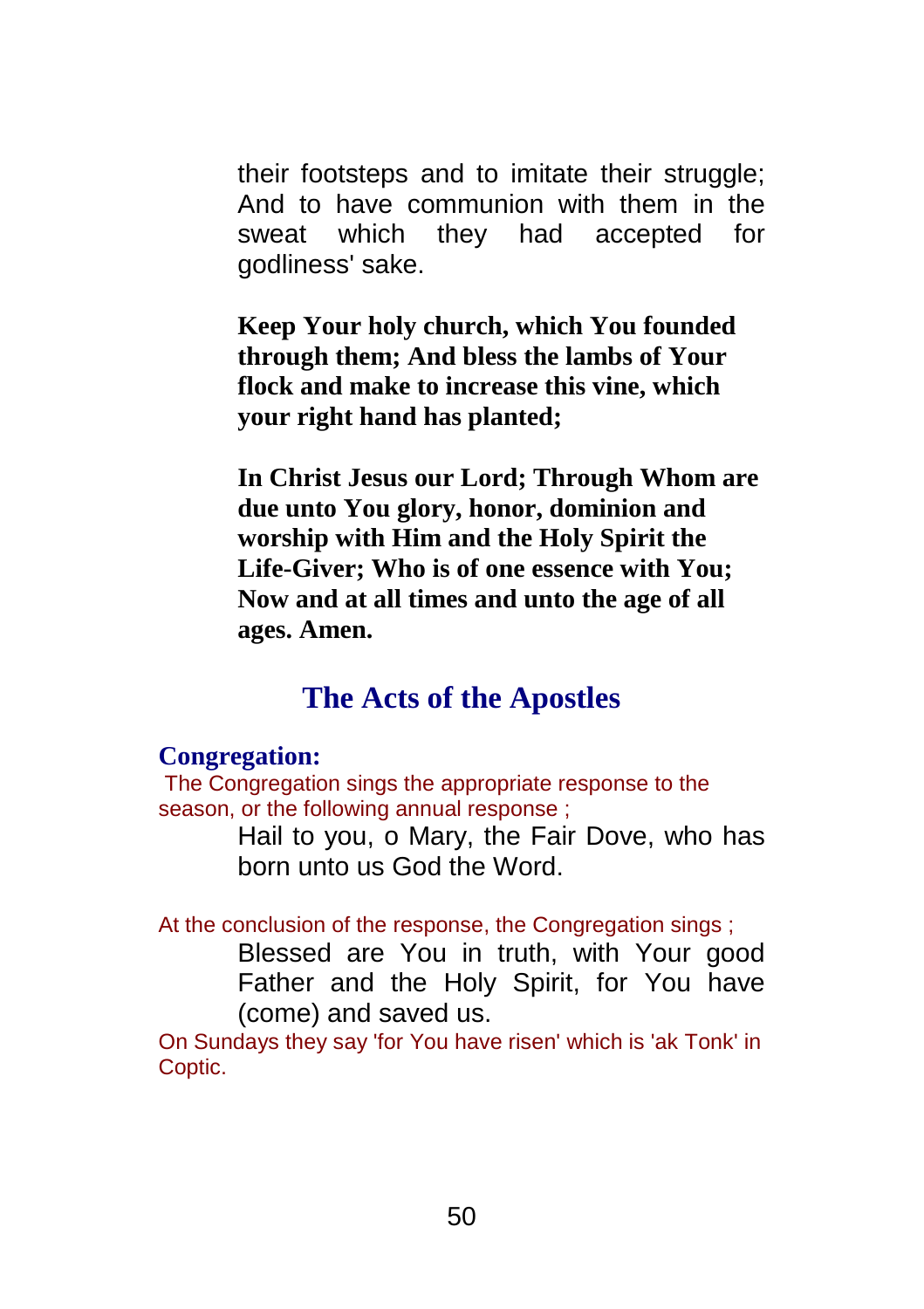### **READER:**

The Acts are then read. The Priest goes on the procession of the Praxis, as it will be described.

> The Acts of our fathers the apostles, their holy blessings be with us all. Amen.

At the conclusion of the selection the reader says:

The Word of the Lord shall grow, multiply, be mighty, and be confirmed in the Holy Church of God. Amen.

## **The Praxis Inaudible Prayer**

### **Priest:**

During reading the Acts; the Priest says the following prayer inaudibly

God, Who accepted the sacrifice of Abraham, and prepared for him a lamb in place of Isaac; Even so accept now at our hand, O our Lord, this sacrifice of incense; and send down upon us in return Your abundant mercy.

**Make us pure from all pollution of sin; And make us worthy to serve in holiness and righteousness before Your goodness all the days of our life.**

## **The Procession of the Praxis Incense**

In this procession of incense, the Priests does not offer the incense among the whole Congregation as he did in the Pauline incense. He offers it in the first rows as the apostles started their mission in Jerusalem and Judea.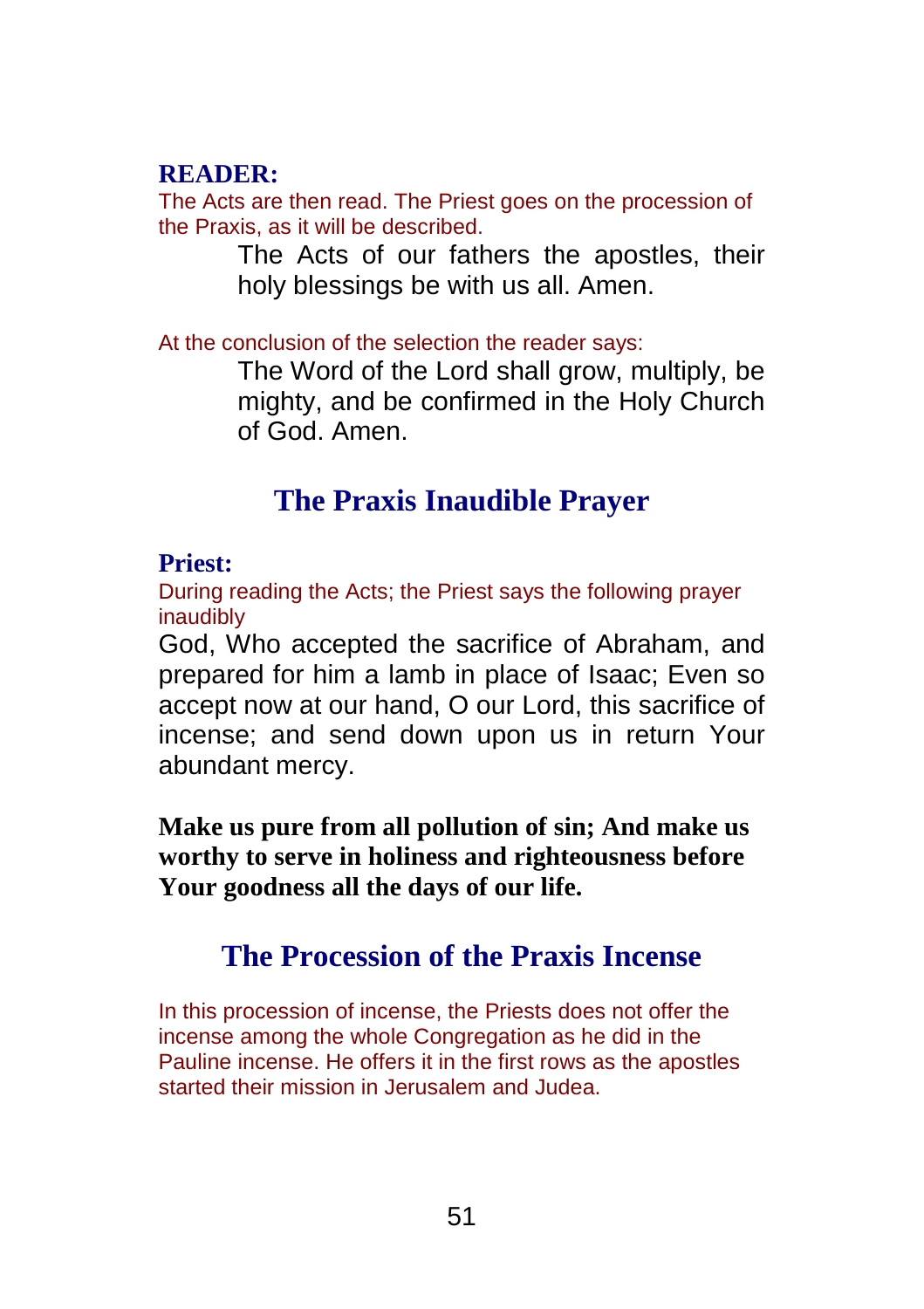This is also honoring the labor St. Paul, who said about him self in comparing with the apostles; " Are they servants of Christ? (I am out of my mind to talk like this.) I am more. I have worked much harder, been in prison more frequently. been flogged more severely, and been exposed to death again and again. (2 Cor 11:23) – NIV

#### **Priest:**

The Priest offers the incense in front of the Alter, while his face is toward the east the deacon stands on the opposite side of the alter raising the cross in his hand. The Priest prays inaudibly, saying:

> We ask You, O our Lord; Remember, O Lord, the peace of Your one, holy, catholic and apostolic church.

#### **Deacon:**

The deacon responds inaudibly, saying:

**Pray for the peace of the One, Holy, Catholic, and apostolic Orthodox Church.**

### **Priest:**

The Priest turns around the altar, toward the southern side of it. The Priest prays inaudibly, Saying:

### **That which exists from one end of the world to the other.**

The Priest turns to the eastern side of the Alter, facing the west and offering the incense, saying:

> Remember, O Lord, our patriarch, the honored father (Abba Shenouda, the third).

#### **Deacon:**

The deacon responds inaudibly, saying: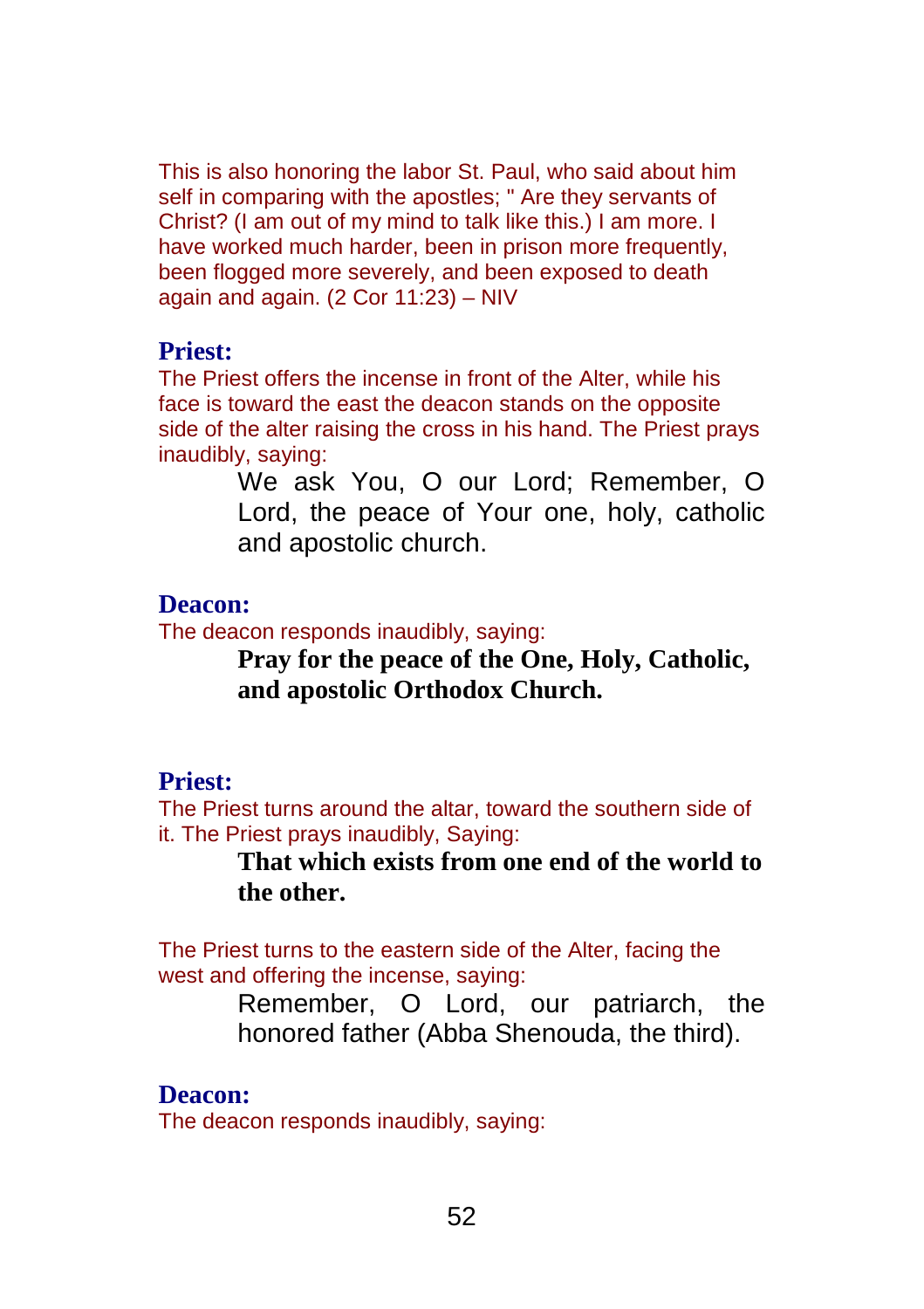Pray for our high Priest Pope (Abba Shenouda, the third), patriarch and archbishop of the great city of Alexandria, and for our Orthodox bishops.

#### **Priest:**

The Priest turns around the alter, toward the northern side. The Priest prays inaudibly , saying:

> In keeping, keep him unto us for many years and peaceful times.

The Priest turns to the western side of the Alter, facing the east and offering the incense:

> Remember, O Lord, our Congregations; Bless them.

#### **Deacon:**

The deacon responds inaudibly:

Pray for this holy church (monastery) and for our gatherings.

#### **Priest:**

The Priest turns around the alter, toward the southern side. The Priest prays inaudibly:

> Grant that they may be unto us without obstacle nor hindrance, that we may hold them according to Your blessed will.

The Priest turns to the eastern side of the Alter, facing the west and offering the incense:

> Houses of prayer, houses of purity, Houses of blessing, grant them unto us, O Lord, and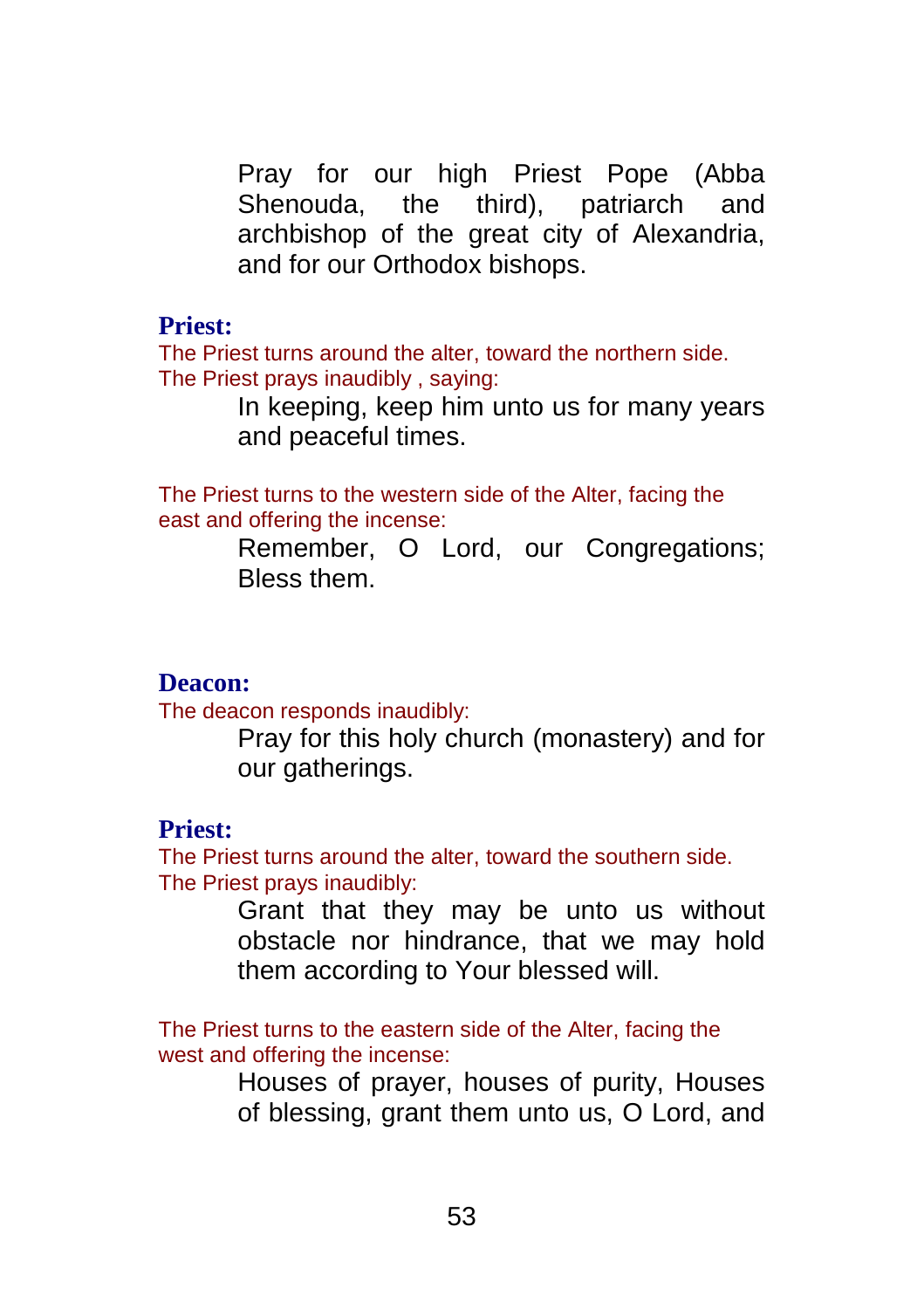Your servants who shall come after us forever.

The Priest turns to the western side of the Alter, facing the east and offering the incense:

> Arise, O Lord, let Your enemies be scattered, and let all that hate Your holy name flee before Your face.

The Priest turns to the eastern side of the Alter, facing the west and offering the incense:

> But let Your people be in blessing thousands of thousand and ten thousand times ten thousands doing Your will.

The Priest goes out the sanctuary, holding the censer. He offers the incense, toward the east, three times, to The Lord Jesus Christ. He offers the incense first time to the Lord Jesus Christ, saying inaudibly:

> We Worship You, O Christ, together with Your Holy Father and the Holy Spirit; for You have come and saved us.

The Priest offers the incense second time to the Lord Jesus Christ, saying inaudibly:

> According to Your mercy, I enter to Your house, and bow down before Your Holy Sanctuary.

The Priest offers the incense third time to the Lord Jesus Christ:

> Before the angels, I sing to You and bow down before Your Holy Sanctuary.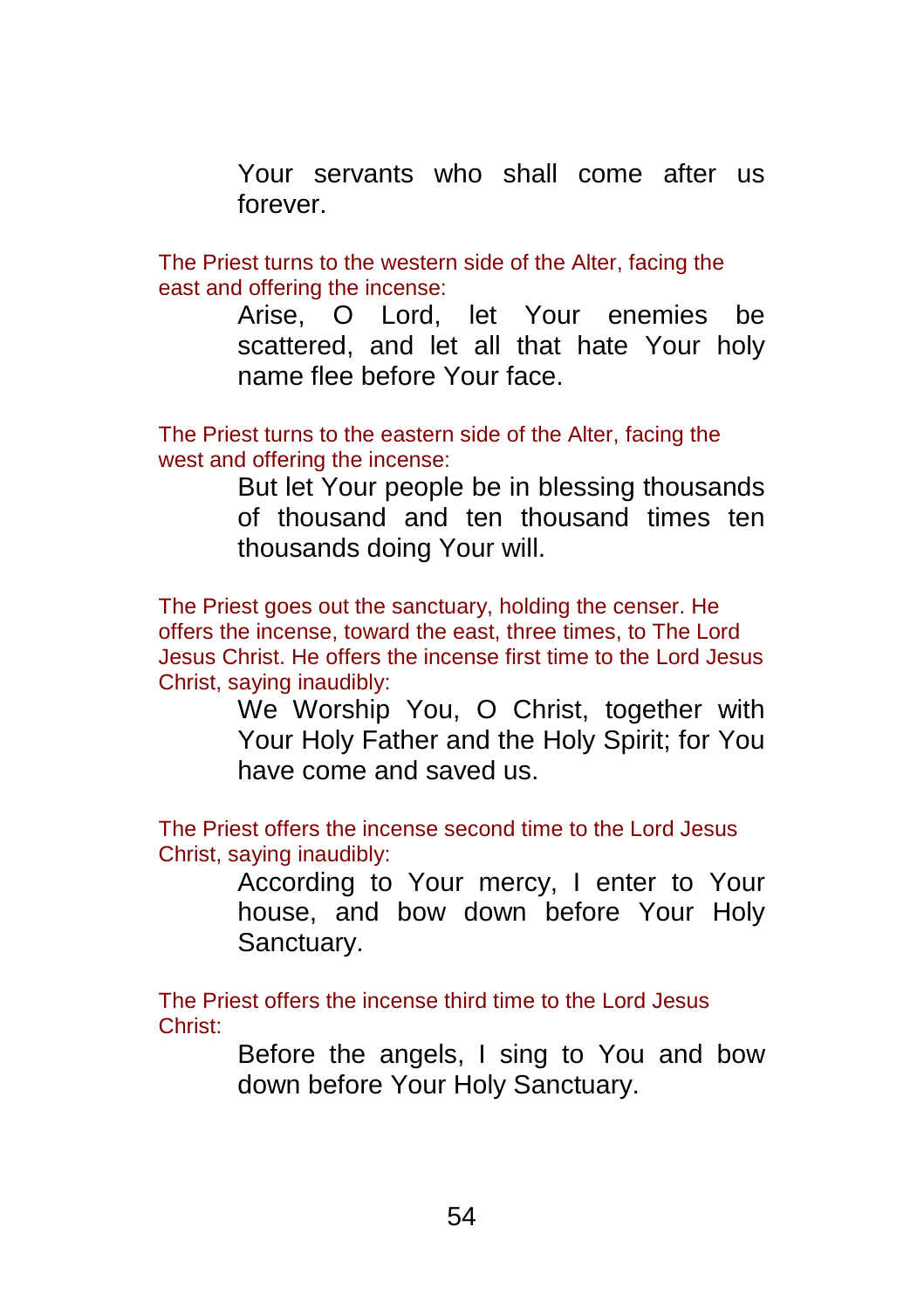The Priest offers incense toward north; to the Holy Virgin Mary:

> We praise you, with Gabriel the arch-angels, saying; Hail to you , O full of grace, The Lord is with You.

The Priest offers incense toward west; to the holy angels, the apostles, the martyrs and the saints

> Hail to the angels' orders , my lords; the fathers; the apostles, the choirs of the martyrs and all the saints.

The Priest offers incense toward south; to John the Baptist, saying:

> Hail to John; the son of Zachariah. Hail to the Priest the son of the Priest.

The Priest offers incense toward east to the Lord Jesus Christ, saying:

> **Let us worship our Good Savior, the Lover of mankind; for He has come and saved us.**

The Priest offers the incense to the Gospel which is the representative of Christ Himself. Then he offer it to the Other clergy men, if any, and towards the icons of the saints.

The Priest goes before the first row of the Congregation offering them the incense proceeding from the left side of the church to the right side, saying;

> **May the blessings of our holy fathers; the Apostles be upon us. Amen**

## **The Inaudible Prayer of People's Confession**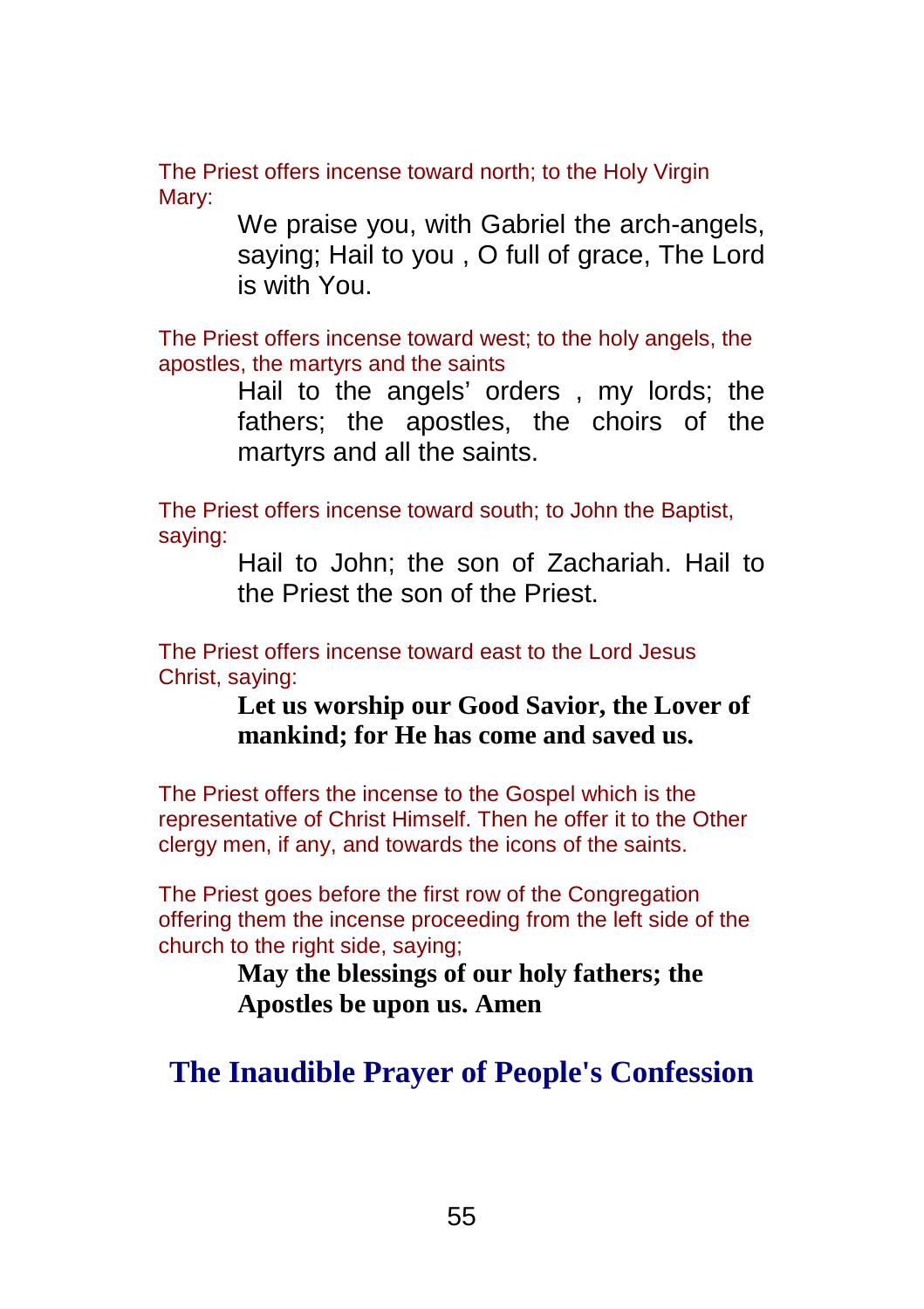#### **Priest:**

The Priest returns to the sanctuary where he offers incense, on behalf of the Congregation.

He stands before the gate of the sanctuary and prays inaudibly the prayer of the 'Congregation confessions' that God may accept their confessions and forgive their sins.

> God who accepted to Him, the confession of the thief on the honored cross, accept to You, the confession of Your people, forgive them their sins for the sake of Your Holy Name that is called upon us,

### **Let it be according to Your mercy, O Lord, and not according to our sins.**

The Priest gives the censer to the deacon, who put it in its place.

# The Sinaxarium **(The Chronicle of the Saints)**

The Sinaxarium is a book that has biographies of the saints, and explanations of the feasts and fasting arranged according to the Coptic Calendar.

The biographies of the saints are living bible. They declare to us the aroma of Christ as St. Paul said; "For we are to God the aroma of Christ among those who are being saved and those who are perishing. To the one we are the smell of death; to the other, the fragrance of life. And who is equal to such a task? Unlike so many, we do not peddle the word of God for profit. On the contrary, in Christ we speak before God with sincerity, like men sent from God". (2 Cor 2:15-17) NIV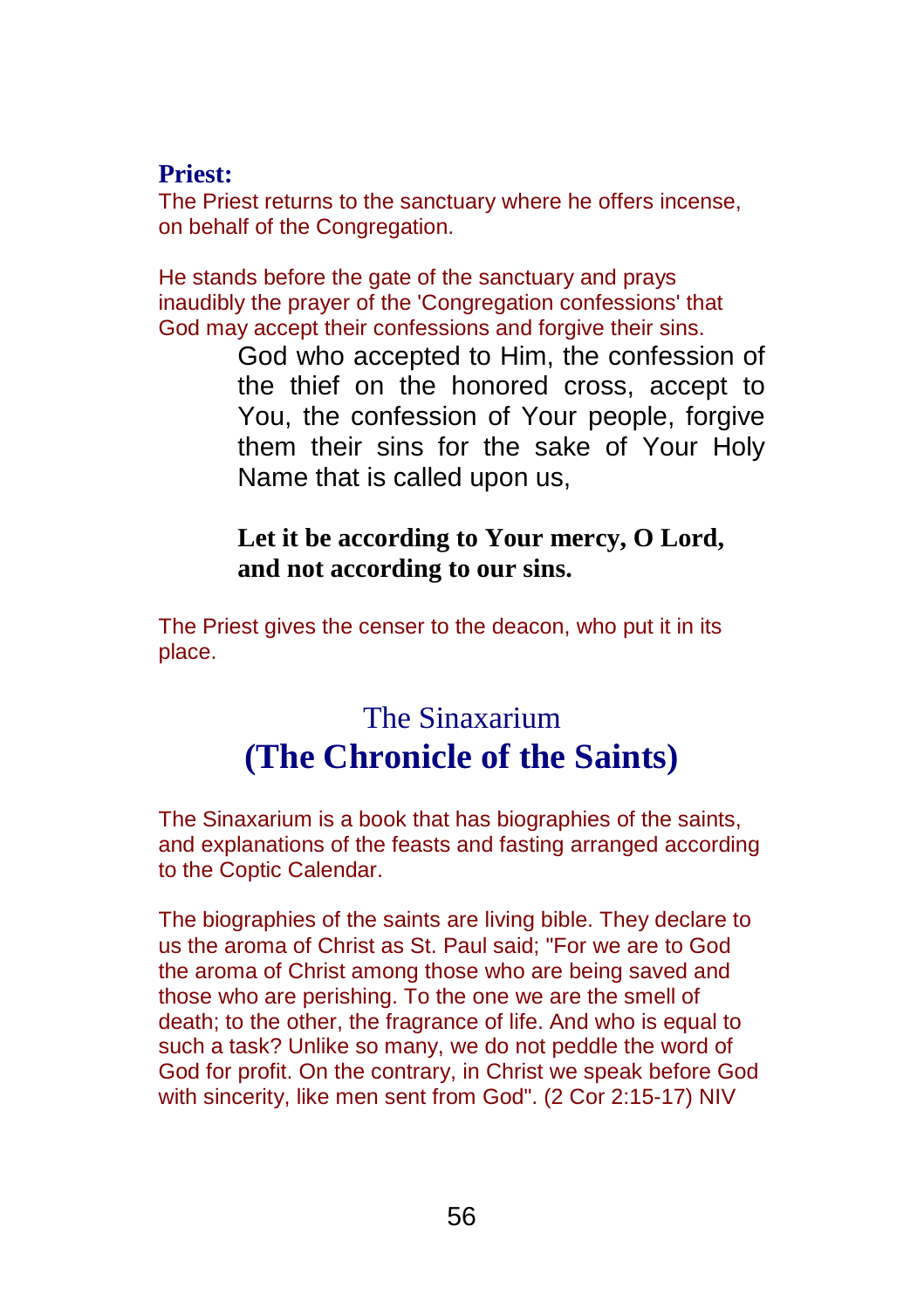As the church breaches the Gospel of Christ, we remember what the martyrs and saints did for their honest and love of this gospel. The Lord Jesus commands to remember such deeds as He said; "I tell you the truth, wherever this gospel is preached throughout the world, what she has done will also be told, in memory of her." (Matt 26:13) - NIV

The appropriate reading of the day or occasion is usually read after the Acts of the Apostles by the highest ranking Priest present.

The Sinaxarium is not read during the fifty days following the Lord's resurrection because during this period we should only be concerned with the miracle of the resurrection.

## **The Psalm and the Gospel**

Before reading the gospel, the priest prays the litany of the gospel, declaring the blessings which we have through the incarnation of our lord Jesus Christ, the true Word of God. Through Him we have seen the things which the profits and the righteousness desired to see.

In this prayer, the priest asks God to make us worthy hearing and acting according to the gospel and the church prays for spreading the word of God.

After the Litany of the Gospel, the priest and the deacon march around the alter carrying the Holy Gospel and saying the praise of Simon the Elder. Seeing the salvation of God through His Word, the priest declares his longing to be freed from this world to the paradise of God.

During reading the gospel, the priest prays the inaudible prayer of the Gospel. Different categories of people are mentioned in this prayer together with our daily demands. This prayer expresses the broad heart of the church who bear the needs and the afflictions of the mankind and presents them in front of the Lord.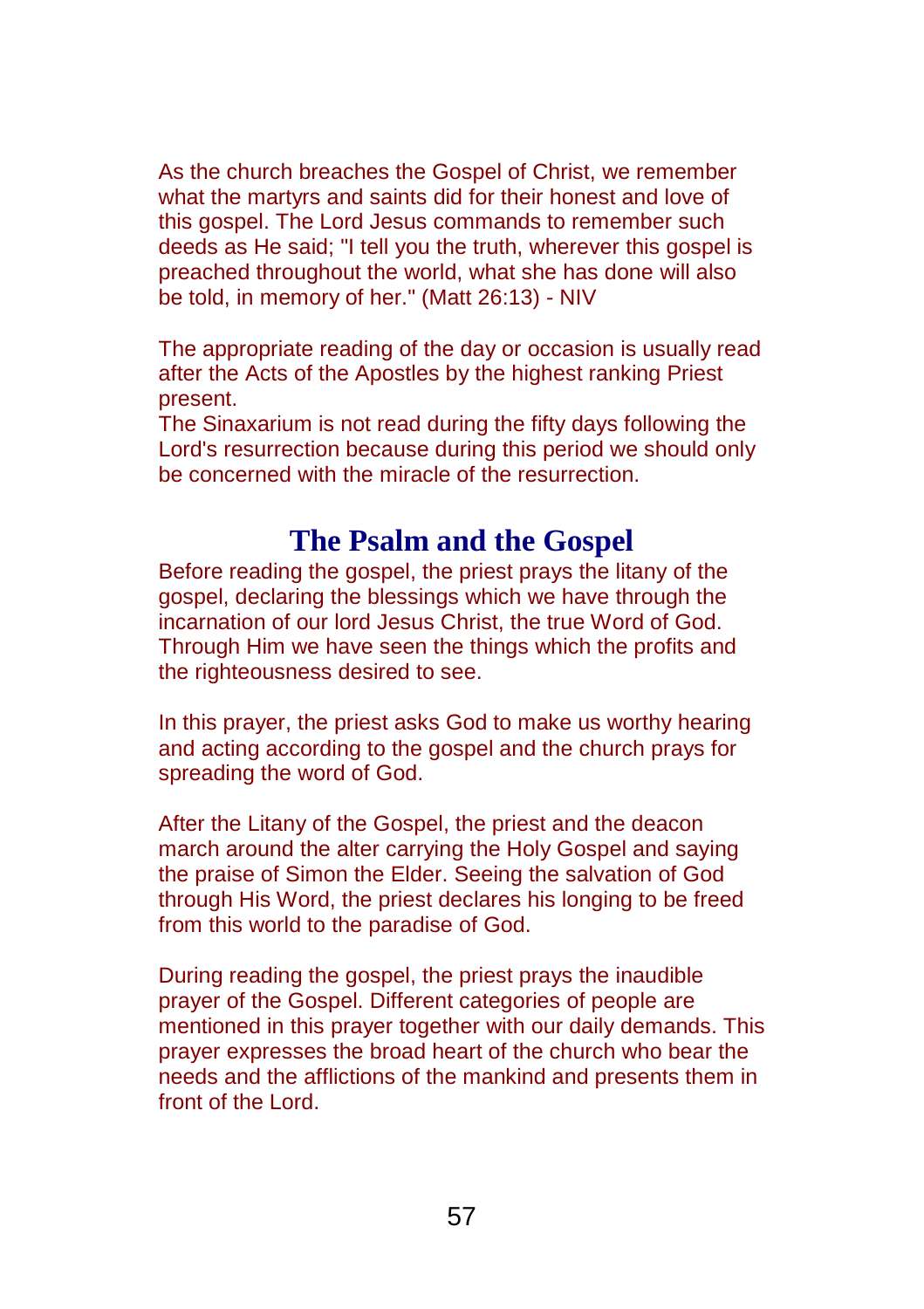The Congregation hear the Gospel while they are standing in reverence, honoring God who speaks to us through His Words. Moses said to the people of Israel; "Do not be afraid. Stand firm and you will see the deliverance the LORD will bring you today." (Exod 14:13) - NIV

Chanting the Psalm and the Gospel expresses our joy for the salvation, declared in the Gospel. David together with the profits of the whole generation share the church in the joy of the salvation as Jesus said about Abraham; "Your father Abraham rejoiced at the thought of seeing my day; he saw it and was glad." ( John 8:56) - NIV

## The Hymn of the Trisagion

The Trisagion refers to the 3 titles or names: Holy God, Holy Almighty, Holy Immortal. The three Sanctus are the hymn of the Seraphim. However, the Oriental churches believe that the pattern of this hymn has been said by Joseph and Nicodemus during the burial of the Lord Jesus Christ in the tomb. While they were amazed of His death, they praised Him saying this hymn. Others believe that they heard the angels of God praising Him saying this hymn and this was a response of their amazement.

#### **Congregation:**

The Congregation sings the 'Trisagion' hymn. This is usually sung in Coptic.

Every time that "Holy" or 'Agios' is said, the people should make the sign of the cross.

> **Holy God, Holy Almighty, Holy Immortal, Who was born of the Virgin, have mercy upon us.**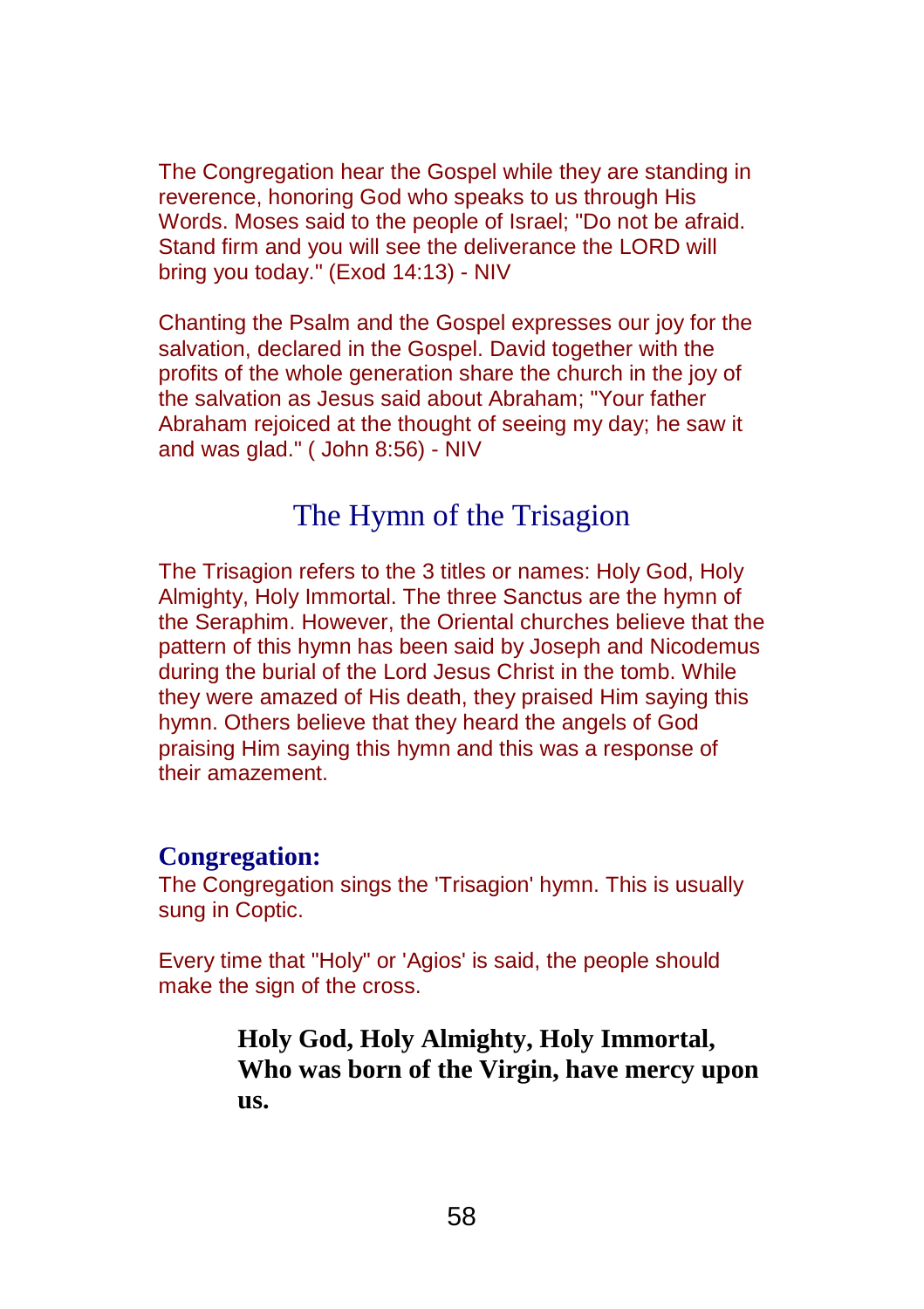**Holy God, Holy Almighty, Holy Immortal, Who was crucified for us, have mercy upon us.**

**Holy God, Holy Almighty , Holy Immortal, Who rose from the dead and ascended into heaven, have mercy upon us.**

**Glory be to the Father, and to the Son and to the Holy Spirit, both now and always, and unto the ages of ages. Amen. O Holy Trinity, have mercy upon us.**

## **The Litany of the Gospel**

Standing before the door of the Sanctuary and facing east, The Priest offers incense.

The deacon stands directly behind him holding up the gospel and a cross together.

#### **Priest:**

+ In case of no other Priest is present: **Pray.**

+ In the presence of other Priest(s): **Pray. Bless** I

### THE OTHER PRIEST (S) : (if any) **You Bless**

**Deacon:**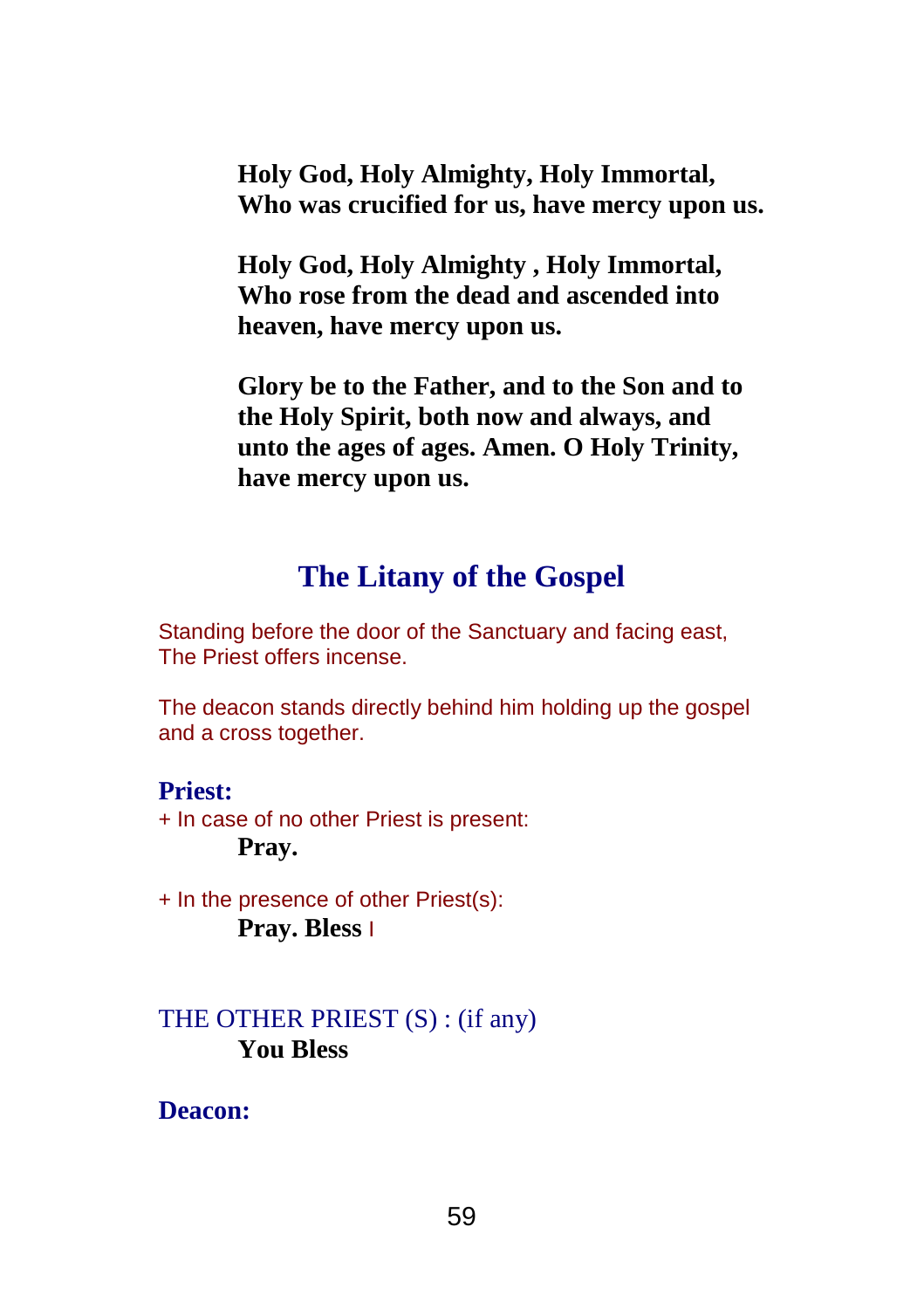### **Stand up to pray**

#### **Priest:**

The Priest turns westward towards the Congregation and blesses them making the sign of the cross, saying;

**Peace be with all..**

#### **Congregation:**

**And with your spirit..**

#### **Priest:**

Master, Lord Jesus Christ our God, Who said to His saintly, honored disciples and pure apostles;many prophets and righteous men have desired to see the things which you see, and have not seen them, and to hear the things which you hear, and have not heard them. But blessed are your eyes for they see and your ears for they hear.

**May we be worthy to hear and to act according to Your holy Gospels through the prayers of Your saints.**

#### **Deacon:**

Pray for the holy Gospel.

#### **Congregation:**

Lord have mercy.

#### **Priest:**

Remember also, O our Master, all those who have bidden us to remember them in our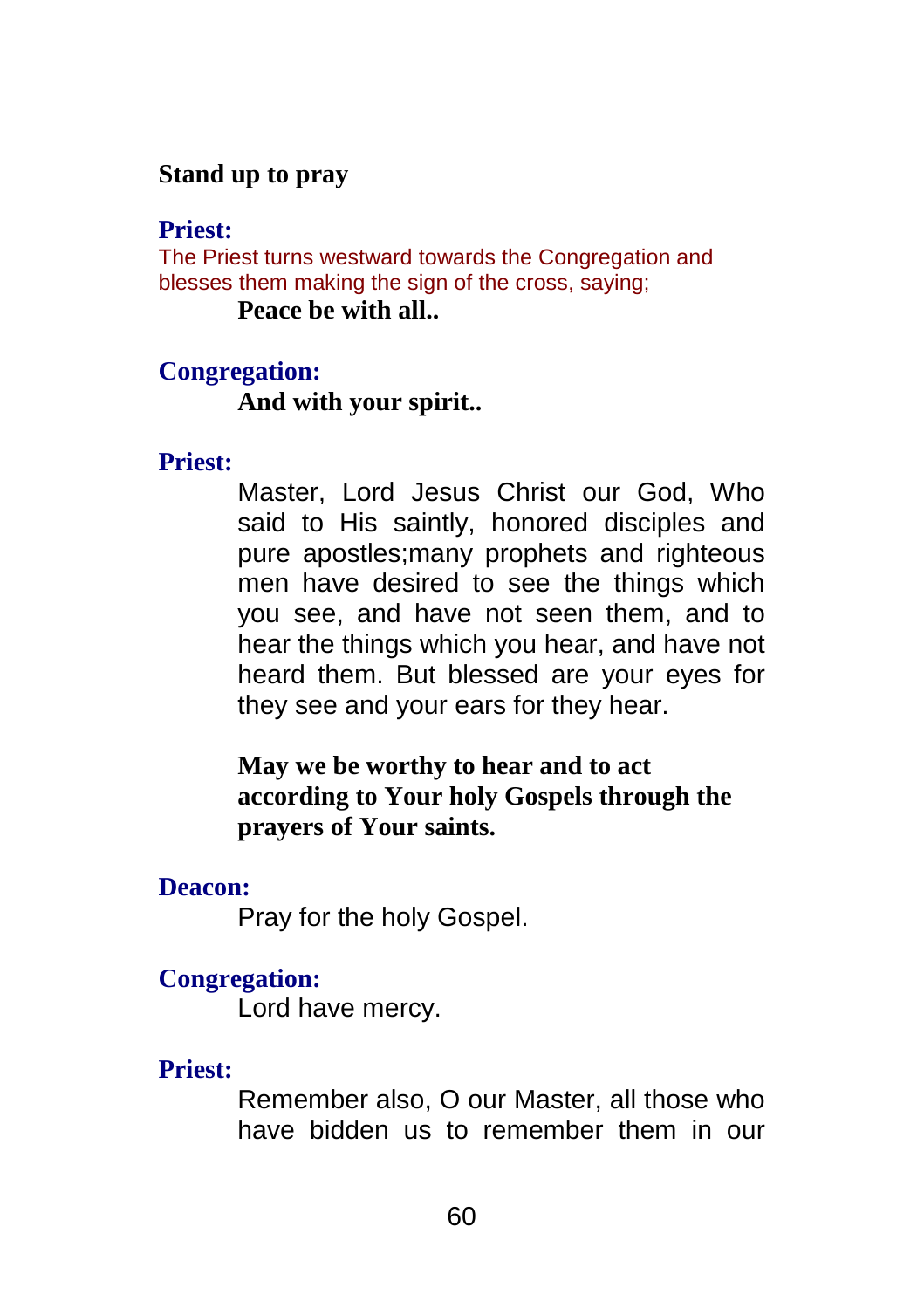supplications and prayers which we offer up to You, O Lord our God. Those who have already fallen asleep, repose them. Those who are sick, heal them.

**For You are the life of us all, the salvation of us all, the hope of us all, the healing of us all and the resurrection of us all.**

**And to You we send up the glory, and the honor and the adoration, together with Your good Father and the Holy Spirit, the Life Giver; Who is of one essence with You. Now and at all times and unto the age of all ages. Amen.**

## **Reciting the Psalm**

A Psalm of David is now usually chanted in Coptic. It may be repeated later in English.

### **Congregation:**

At the end, he Congregation sings: **Alleluja**

## Reciting the Gospel

Holding the cross and the gospel, the deacon goes up to the Sanctuary. The Priest also goes up into the Sanctuary and puts a spoonful of incense into the censer.

The deacon goes around the altar backwards carrying the cross and the Gospel and facing the Priest who is holding the censer.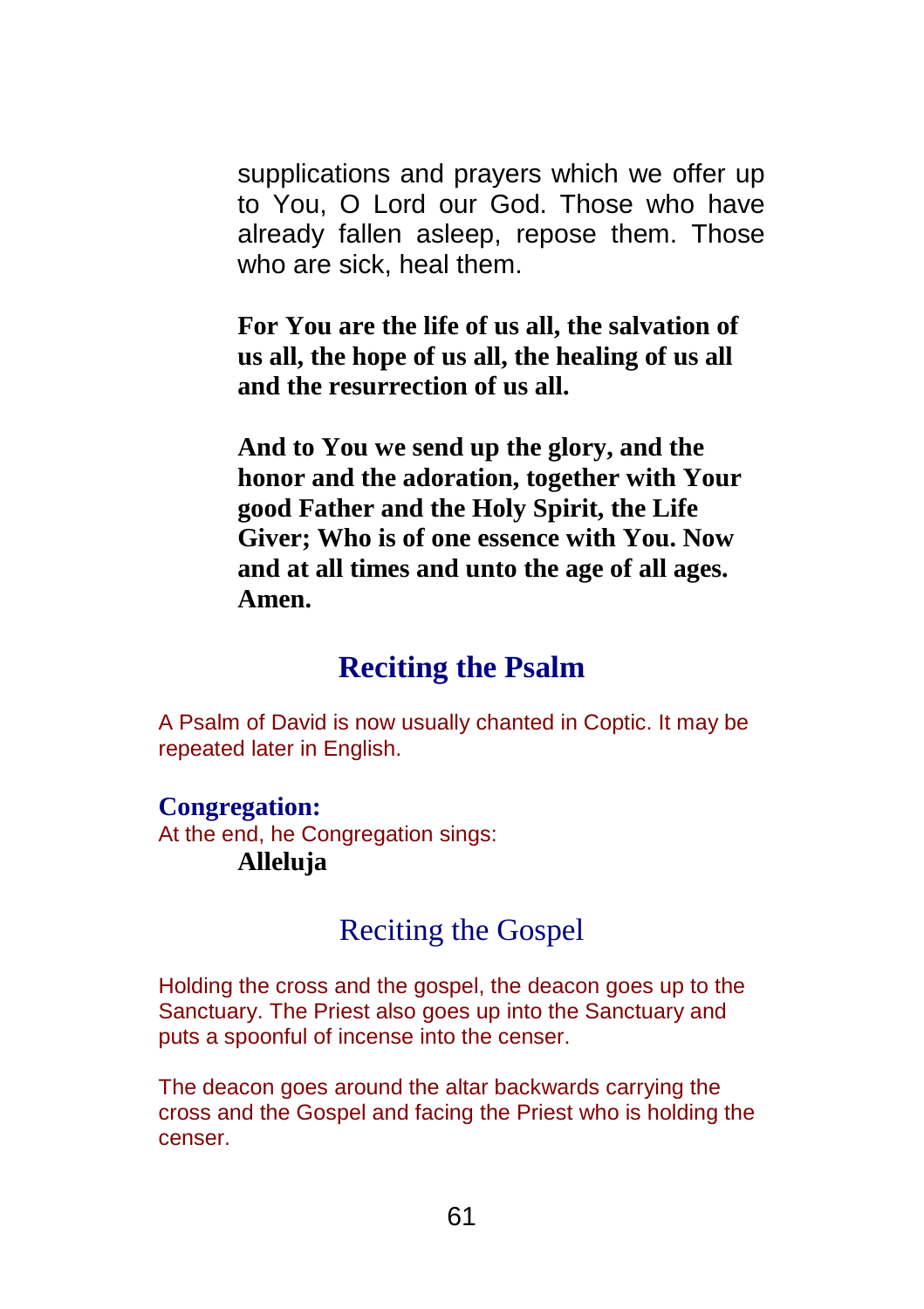The Priest offers incense to the gospel and recite inaudibly the "Prayer of Simon the Elder".

They both come to the door of the Sanctuary.

#### **Deacon:**

With the cross raised up, the deacon announce:

Stand in the fear of God. Let us hear the holy Gospel.

#### **Priest:**

The Priest then offers incense to the gospel and says inaudibly;

> 'Bow down in awe for the Holy Gospel of Jesus Christ, the Son of the living God to whom glory is due forever and ever Amen.'

#### The Priest says ;

Blessed is He who comes in the name of the Lord. Bless O Lord the reading of the holy Gospel, according to Saint ..., may his blessing be with us all.

#### **Congregation:**

The Congregation responds;

**Glory to You, O Lord**

#### **READER:**

Stand in the fear of God. Let us hear the holy Gospel. A chapter according to Saint(…) may his blessings…

### **Congregation:**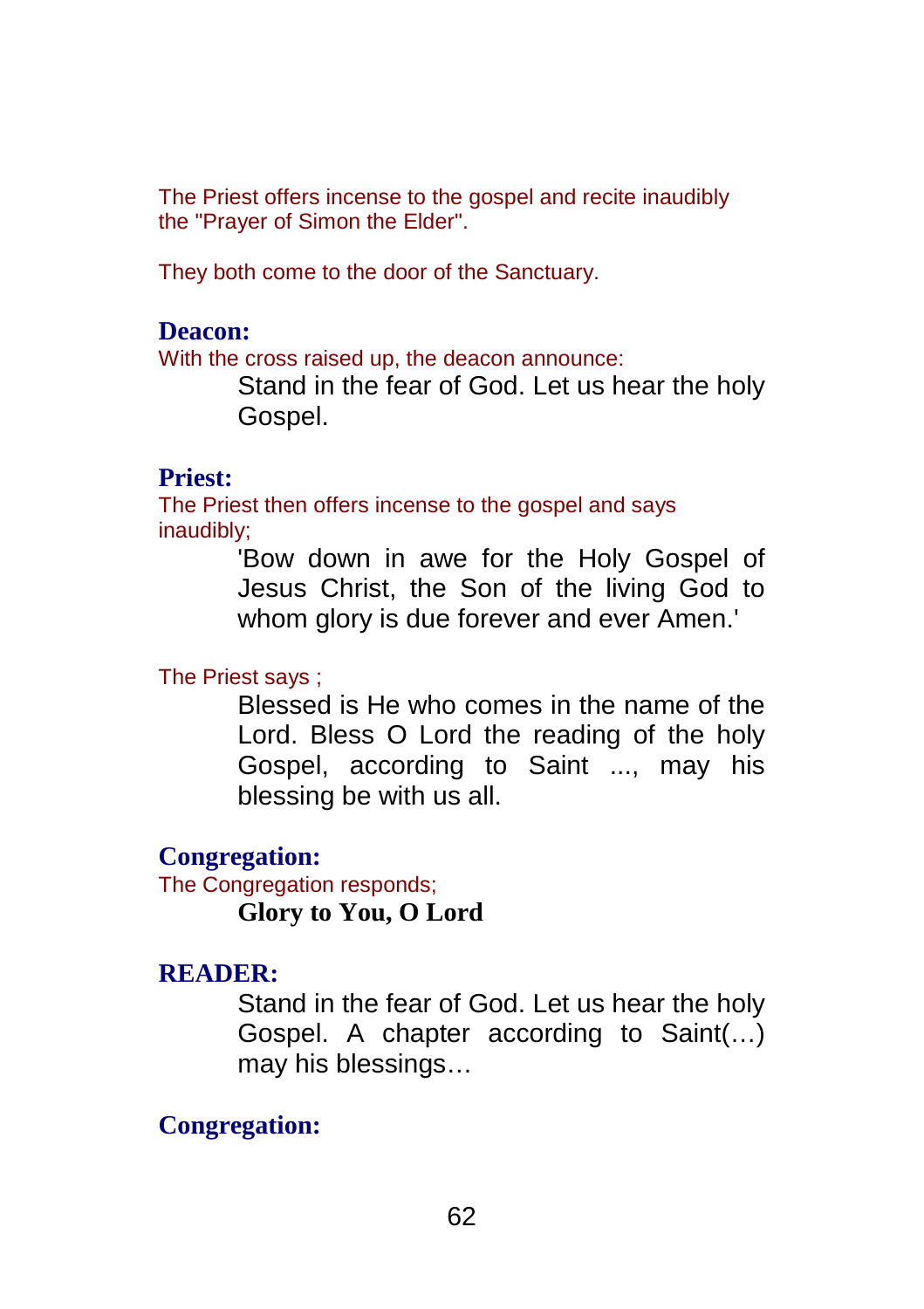#### **Be with us all. Amen.**

#### **Priest:**

Our Lord, God, Savior, and the King of us all, Jesus Christ, the Son of the Living God, to Whom is due all glory forever.

#### **READER:**

From the Psalms of our father David, the prophet and king, may his blessings be with us all. Amen

A psalm (song or poem) of David may be read.

#### **Congregation:**

At the end, the Congregation responds: Alleluia.

#### **READER:**

Blessed is He who comes in the name of the Lord. Our Lord, God, Savior, and the King of us all, Jesus Christ, the Son of the Living God, to Whom is due all glory forever.

#### **Congregation:**

### **Forever. Amen .**

The Gospel is read. The Gospel may be read in Coptic first and then repeated in Arabic and English.

#### **Congregation:**

At the end of reading the Gospel, the Congregation sings; Glory be to God forever.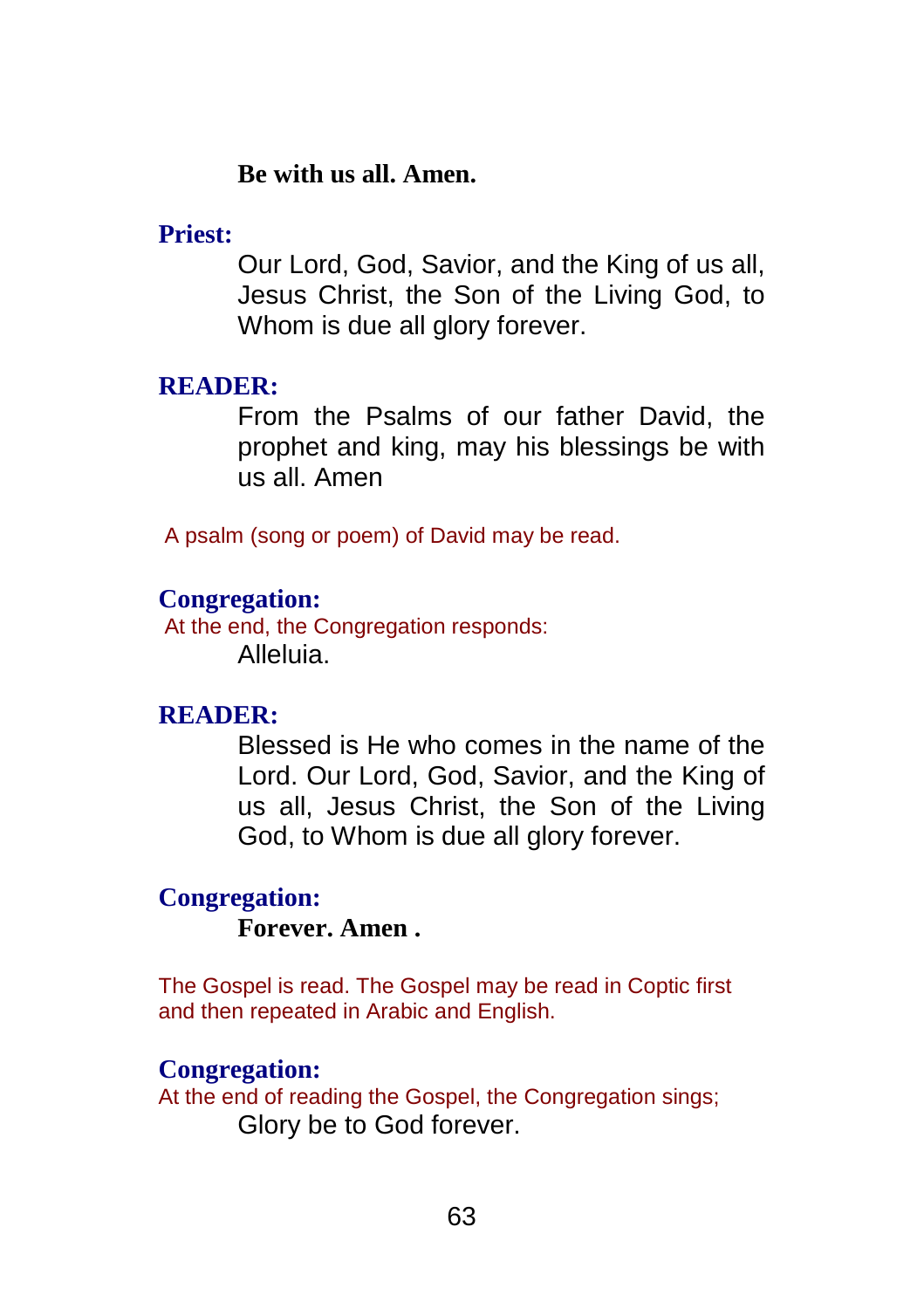## **The Inaudible Prayer Of the Gospel**

#### **Priest:**

The Priest prays inaudibly:

You, who are long-suffering, abundant in mercy and true, receive our prayers and supplications, receive our petitions, repentance and confession upon Your holy undefiled altar in heaven; may we be made worthy to hear Your holy gospels and may we keep your precepts and commandments and bring forth fruit therein a hundred fold, sixty fold and thirty fold, in Christ Jesus our Lord.

Remember, O Lord the sick of Your people that you have visited them with mercies and compassion, heal them.. Remember, O Lord, our fathers and brethren who are traveling, bring them back to their own in peace and safety.

Remember, O Lord, the air of heaven and the fruits of the earth, bless them. Remember, O Lord, the waters of the rivers, bless them. Raise them to their measure according to Your grace. Remember, O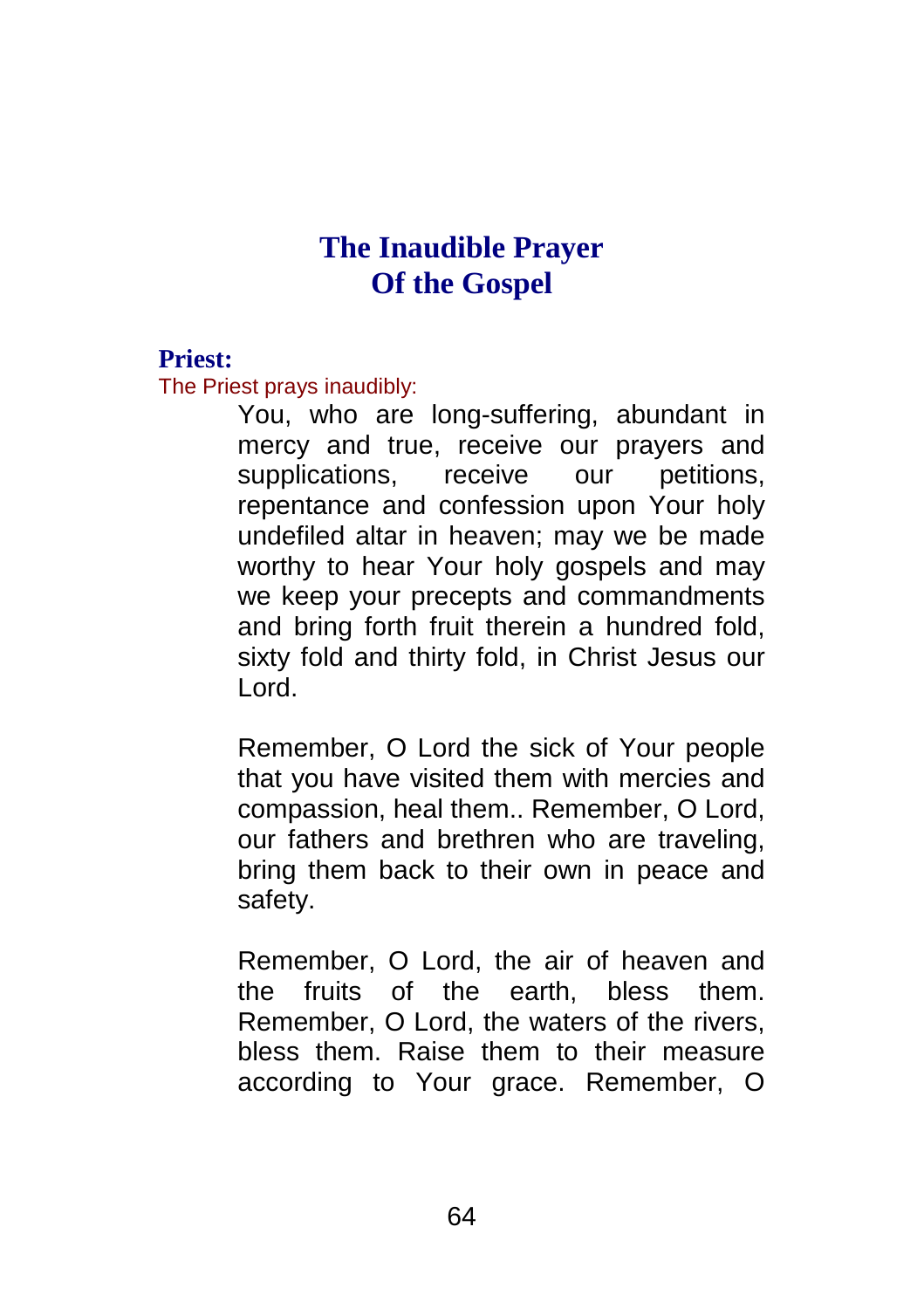Lord, the seeds, the herbs and the plants of the field, bless them.

Remember, O Lord, the safety of the people and the beasts. Remember, O Lord the safety of this holy place, which is Yours, and every place and every monastery of our Orthodox fathers.

Remember, O Lord, the king (president) of our land, Your servant, keep him in peace, justice and might.

Remember, O Lord those who are in captivity, save them. all. Remember, O Lord, our fathers and brethren who have fallen asleep and reposed in the Orthodox faith, repose all their souls.

Remember, O Lord, those who have been brought unto You these gifts, those on whose behalf they have brought, and those by whom they have been brought, give them all the heavenly reward.

Remember, O Lord, those who are distressed in hardships and oppressions, save them from all their hardships.

Remember, O Lord, the catechumens of Your people, have mercy upon them. confirm their faith in You, uproot all traces of idolatry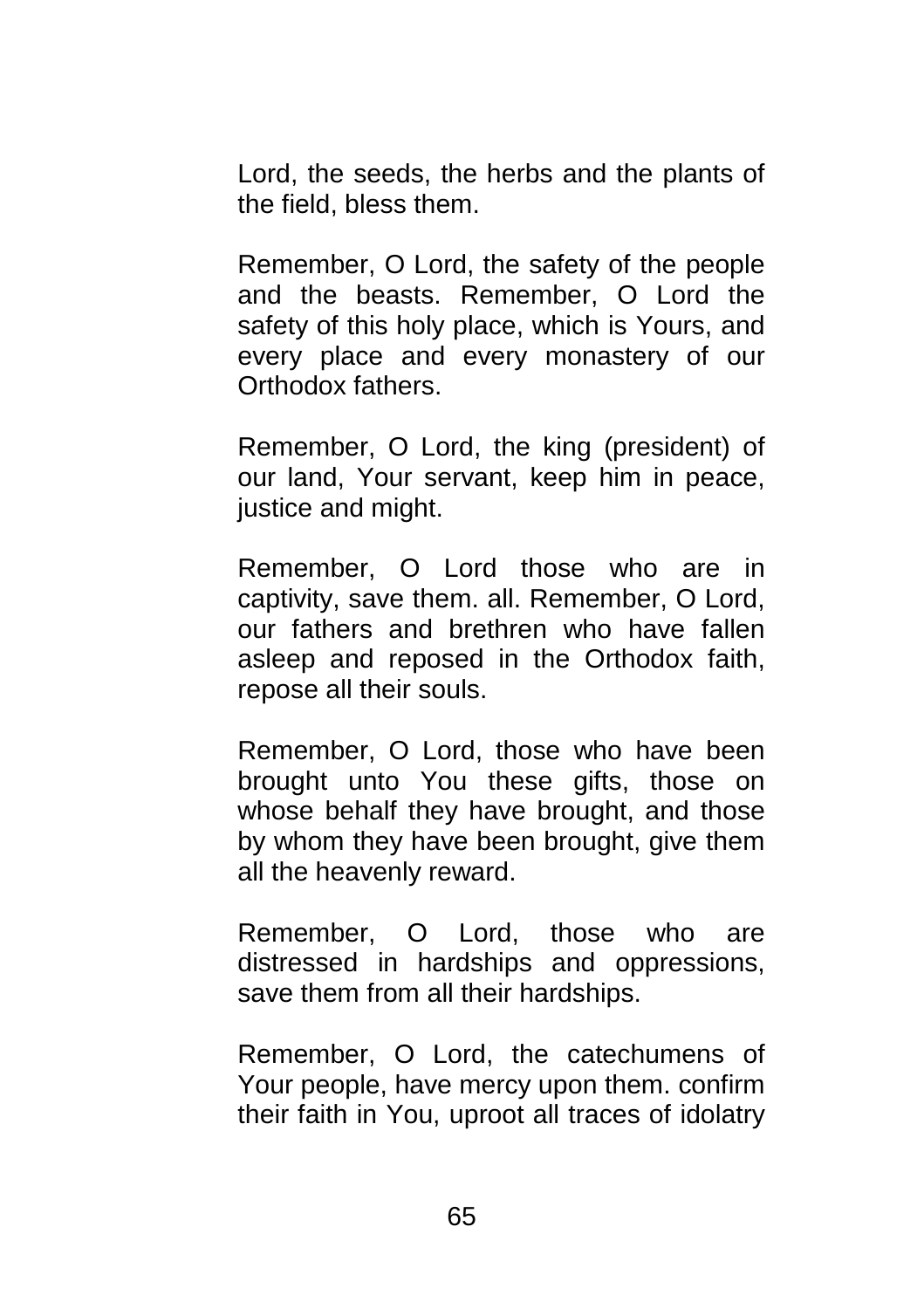from their hearts. Your law, Your fear, Your commandments, Your truths, and Your holy precepts, establish in their hearts.

Grant that they know the steadfastness of the preaching they have received. And in the set time, may they be worthy of the washing of the new birth for the remission of their sins; as You prepare them to be a temple of Your Holy Spirit;

By the grace, compassion, and Loving of Mankind of Your Only Be gotten Son, our Lord, God and Savior Jesus Christ. Through whom the glory, the honor, the dominion, and the adoration are due unto You, with Him and the Holy Spirit, the Life-Giver who is of one essence with You; Now and at all times and unto the age of all ages. Amen.

## **The Sermon**

#### **Congregation:**

After the reading the Gospel and the sermon, the people sing the gospel response. This song sometimes is changed depending on the season and for certain feasts.

> **Blessed are they, in truth, the saints of this day, each one, each one by his name, the beloved of Christ.**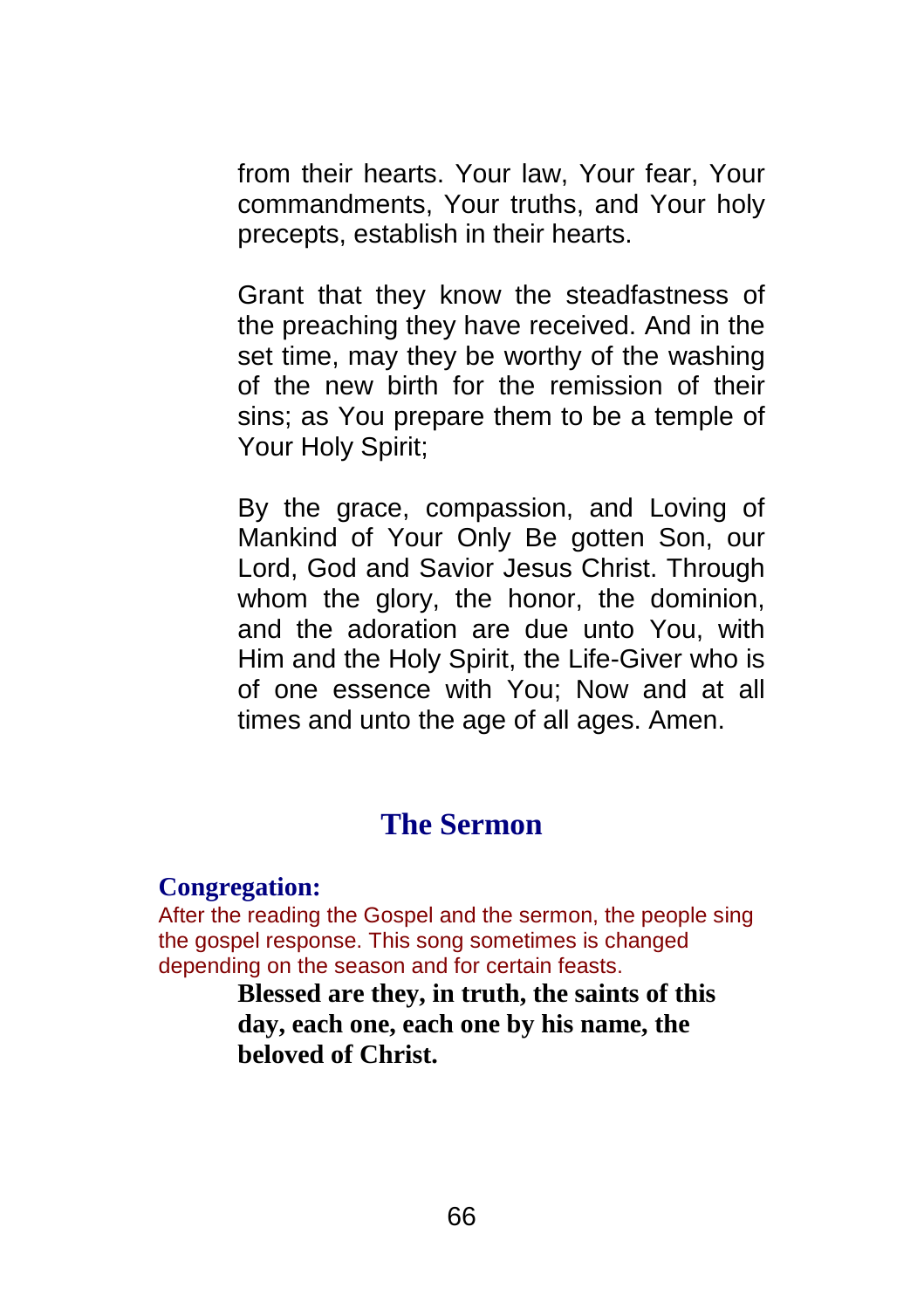Intercede on our behalf; O lady of us all the Mother of God; Saint Mary the Mother of our Savior; that He may forgive us our sins.

At the conclusion of the response, the Congregation sings;

Blessed is the Father and the Son; and the Holy Spirit; the perfect Trinity; we worship Him and glorify Him.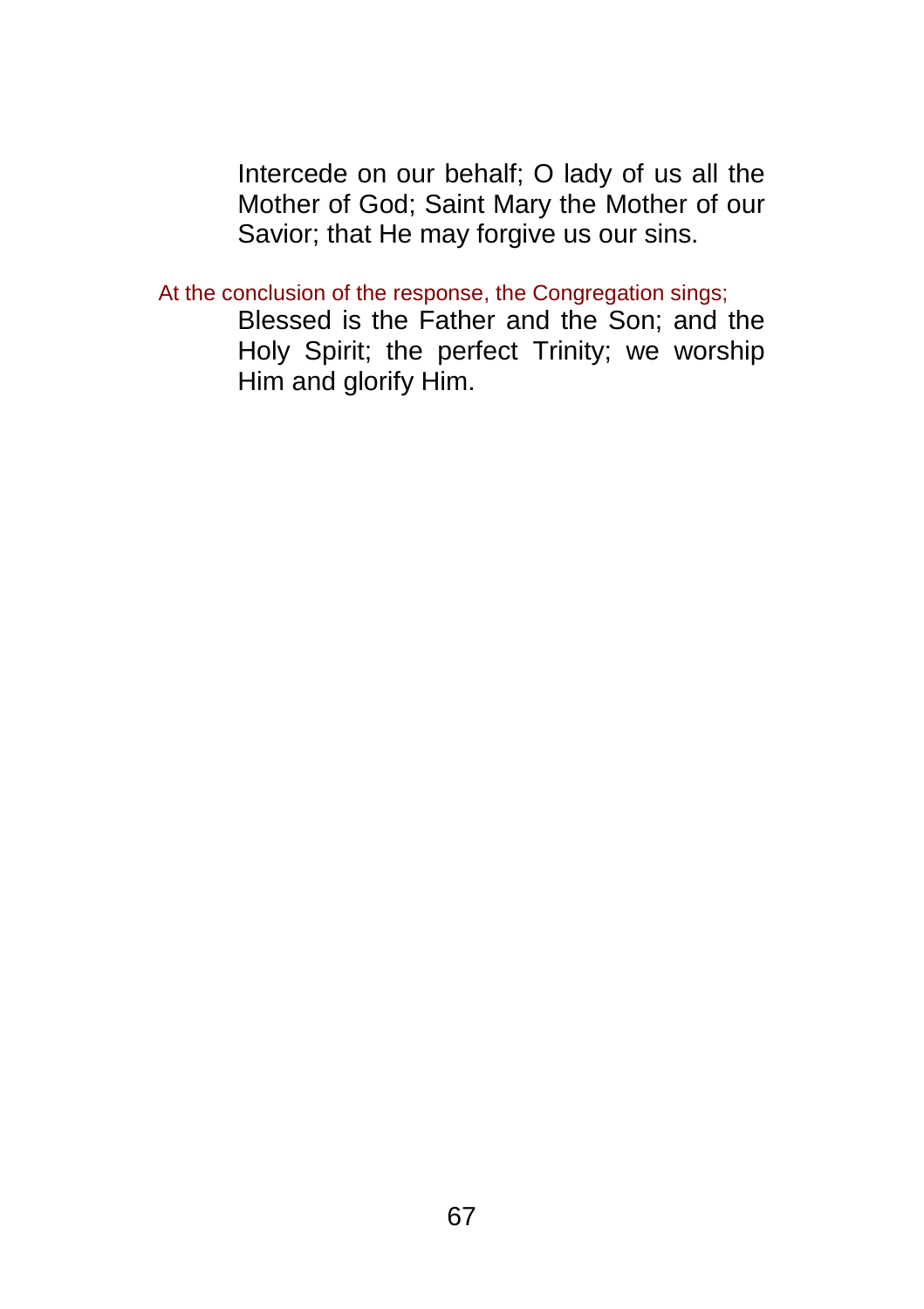## 3. The Prayer of the Veil

#### **Priest:**

The Priest prays inaudibly:

God, Who in Your unspeakable love toward mankind sent Your Only-Begotten Son into the world, that He might bring the lost sheep home unto You;

We ask You, O our Lord, thrust us not behind You when we offer this awesome and bloodless sacrifice. For we put no trust in our righteousness but in Your mercy, whereby You have given life to our race.

We pray and entreat Your goodness, O Lover of mankind One, that this mystery which You have appointed unto us for salvation may not be unto condemnation unto us or unto any of Your people, but unto the washing away of our sins and the forgiveness of our negligence and unto the glory and honor of Your holy name, O Father, Son and Holy Spirit, now, and at all times and unto the age of all ages. Amen.

## 4. The Long Litanies

The Litanies are prayers offered to God by the whole church. the priest , the deacons and the Congregation participate in these prayers as one body in the Lord Jesus Christ.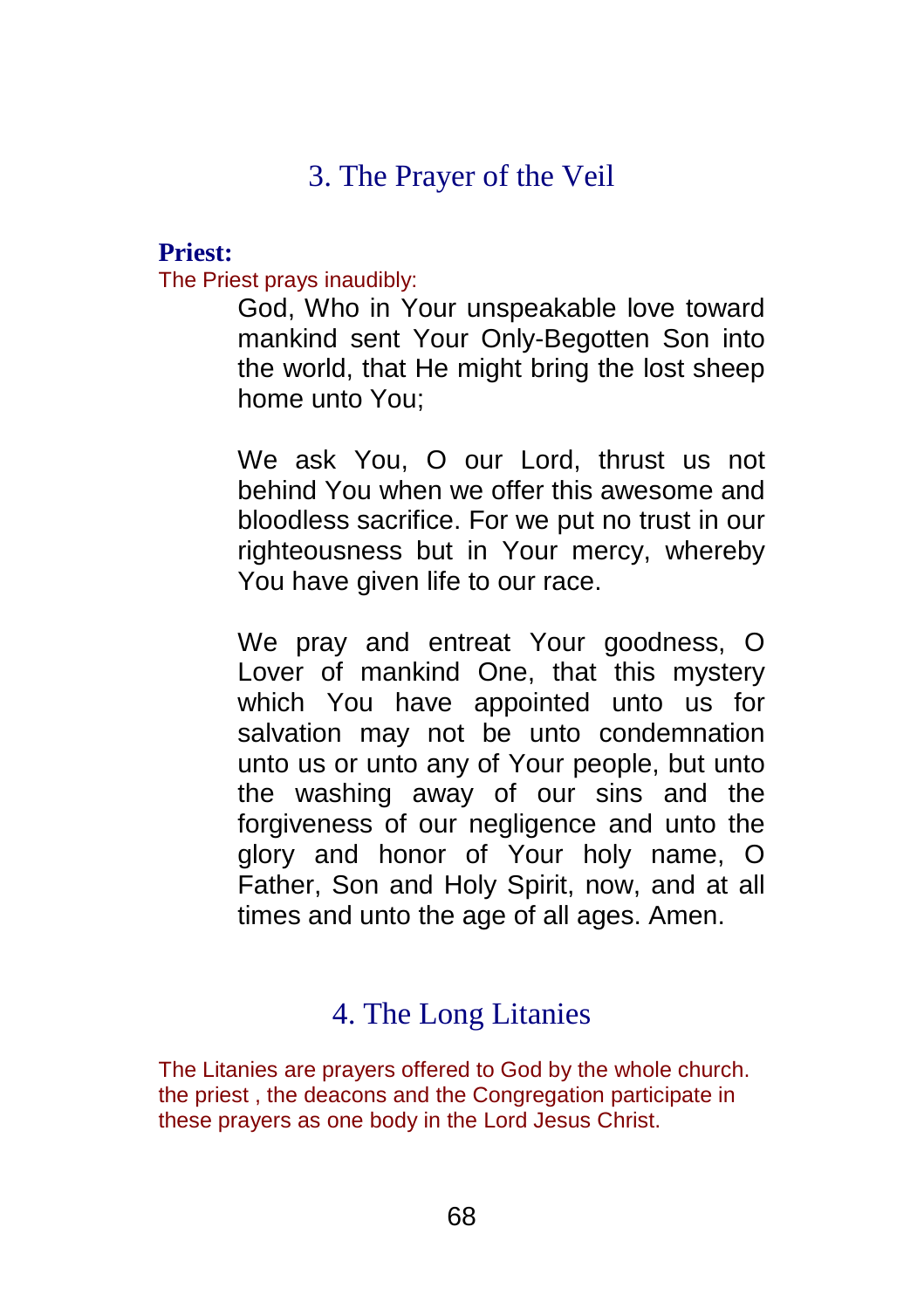#### **Priest:**

The priests kiss each other's hands and asks the bishop's absolution. Then the Priest faces the east and holds up his hands covered with the napkins and starts to pray the Litanies.

## **The Litany of the Peace**

The Litany of peace is a prayer that God may fill our hearts with the heavenly peace. We pray also for the peace of the president, the armies, the councilors, our neighbors, etc. St. Paul said; "I urge, then, first of all, that requests, prayers, intercession and thanksgiving be made for everyone; for kings and all those in authority, that we may live peaceful and quiet lives in all godliness and holiness. This is good, and pleases God our Savior, who wants all men to be saved and to come to a knowledge of the truth." (1 Tim 2:1-4)(NIV)

As sin is the reason of being without peace, we pray in this litany that sin might not overcome us.

#### **Priest:**

+ In case of no other Priest is present: **Pray.**

+ In the presence of other Priest(s): **Pray. Bless**

THE OTHER PRIEST (S): (if any) **You Bless**

**Deacon: Stand up to pray**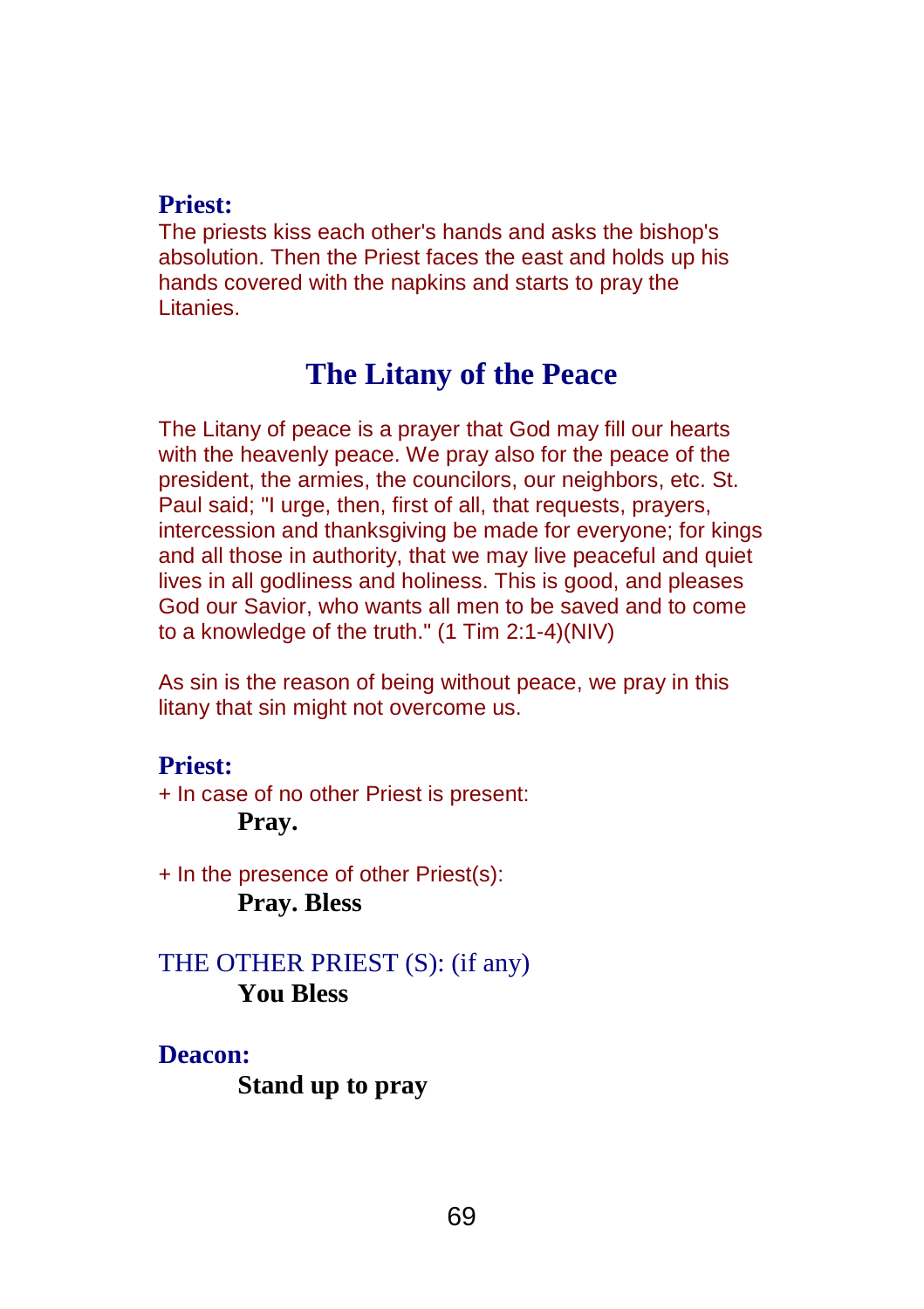#### **Priest:**

The Priest turns westward towards the Congregation and blesses them making the sign of the cross, saying;

#### **Peace be with all..**

#### **Congregation:**

**And with your spirit..**

#### **Priest:**

### **Again let us pray to God Almighty, The Father of our Lord, God and Savior Jesus Christ.**

We ask and entreat Your goodness, O Lover of mankind; Remember O Lord, the peace of Your one, holy, Catholic and Apostolic Church.

#### **Deacon:**

Pray for the peace of the one, holy, Catholic, and Apostolic Orthodox Church of God.

#### **Congregation:**

**Lord have mercy.**

#### **Priest:**

**That which exists from one end of the world to the other; All peoples and all flocks do bless; the heavenly peace send down into our hearts even the peace of this life also, graciously grant unto us.**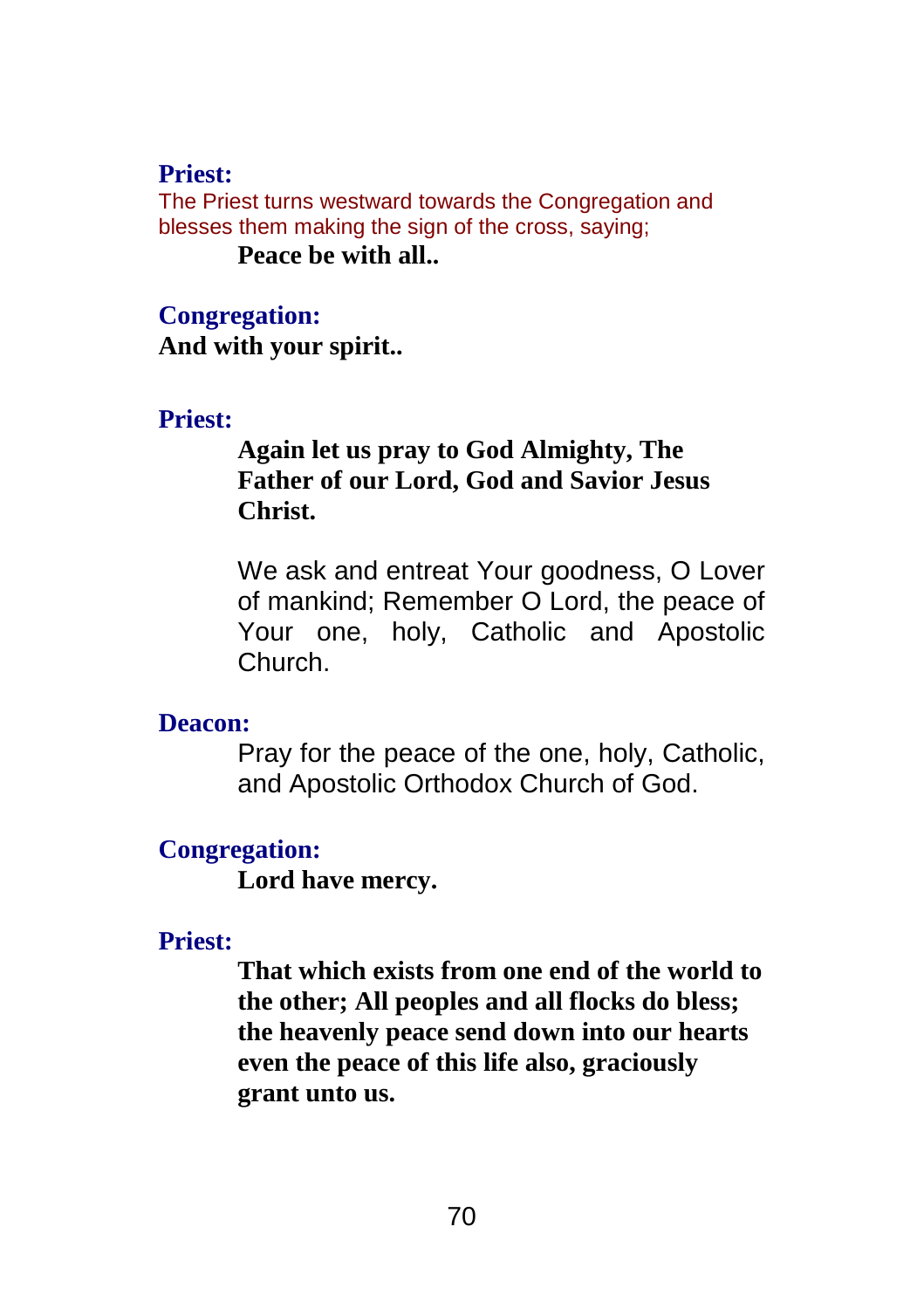**The king, the armies, the chiefs, the counselors, the multitudes, our neighbors, our coming in and our going out, adorn them all with peace. O King of peace, grant us Your peace; for You have given us all things.**

Acquire us unto Yourself, O God our Savior, for we know none other but You, Your Holy Name do we utter. May our souls live by Your Holy Spirit; And let not the death which is by sins have dominion over us, we Your servants, nor over all Your people.

#### **Congregation:**

**Lord have mercy.**

## The Litany of the Fathers

We pray for the peace of our honored patriarch, the bishops and the priests; that God may keep them, strengthen them and accept their prayers for us as we pray for them. This prayer reflects the unity of love between the Congregation and the fathers of the church.

#### **Priest:**

**Again, let us pray to God Almighty, the Father of our Lord, God and Savior Jesus Christ.**

**We ask and entreat Your goodness, o Lover of mankind; Remember, O Lord, our Patriarch, the honored father, the high Priest (Abba Shenouda, the third) and his brother in the**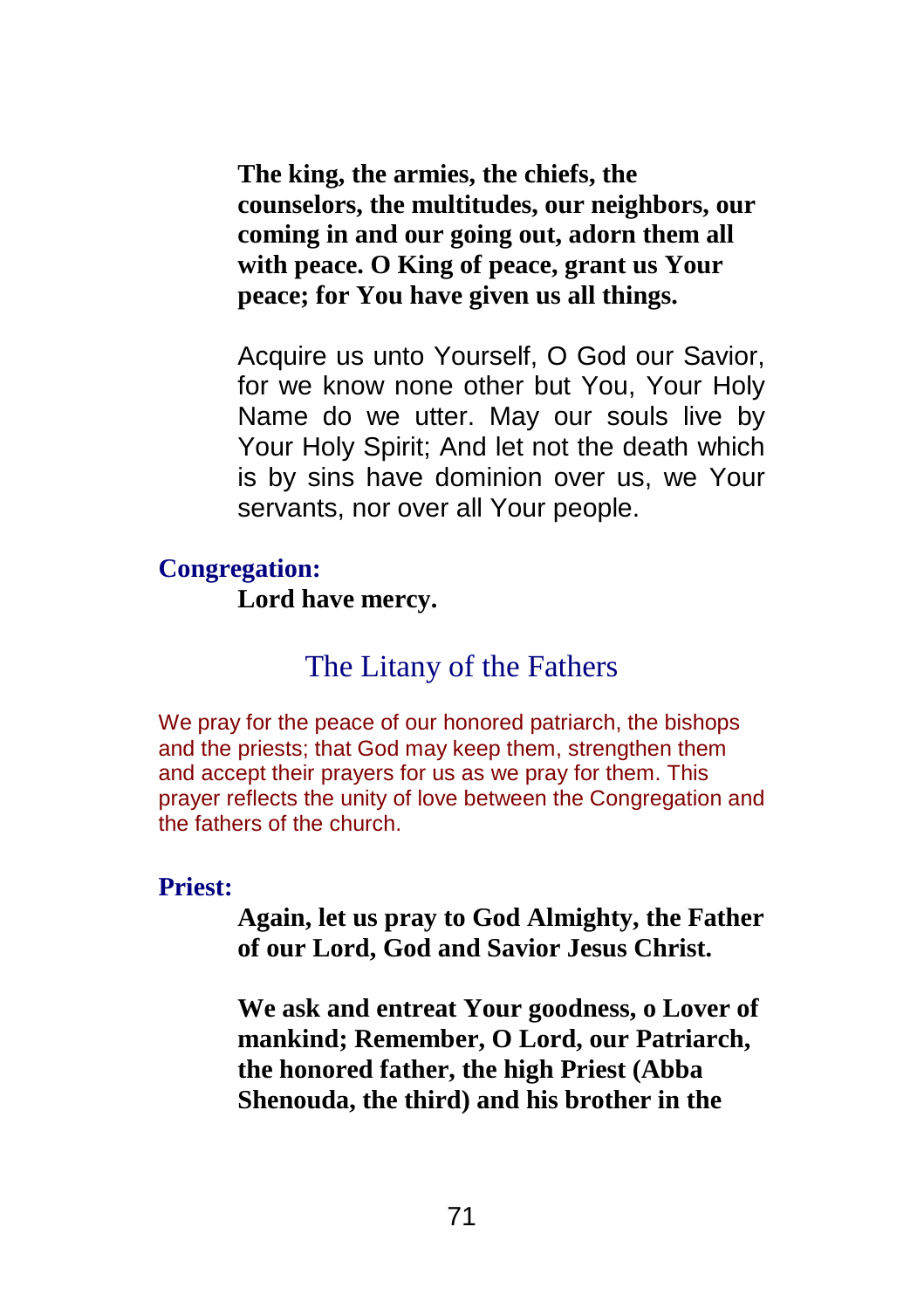### **Apostolic ministry, (Abba Ignatius Zaka Iwas), Patriarch of Antioch.**

### **Deacon:**

Pray for our high Priest Abba Shenouda, the third, Pope, Patriarch and Archbishop of the great city Alexandria, and his brother in the Apostolic ministry, Abba Ignatius Zaka Iwas, Patriarch of Antioch, and for all our Orthodox bishops.

### **Congregation:**

**Lord have mercy.**

## **Priest:**

**In keeping, keep him (them) unto us for many years and peaceful times, Fulfilling that holy high Priesthood with which You have entrusted him, from Yourself, according to Your holy and blessed will; Rightly defining the word of truth; shepherding Your people in purity and righteousness.**

**And all the Orthodox bishops, arch Priests, Priests and Deacons and all the fullness of Your one, holy, Catholic, and Apostolic Church. Grant them and us peace and safety in every place.**

**Their prayers which they offer on our behalf, on behalf of all Your people, as well as our prays on their behalf;**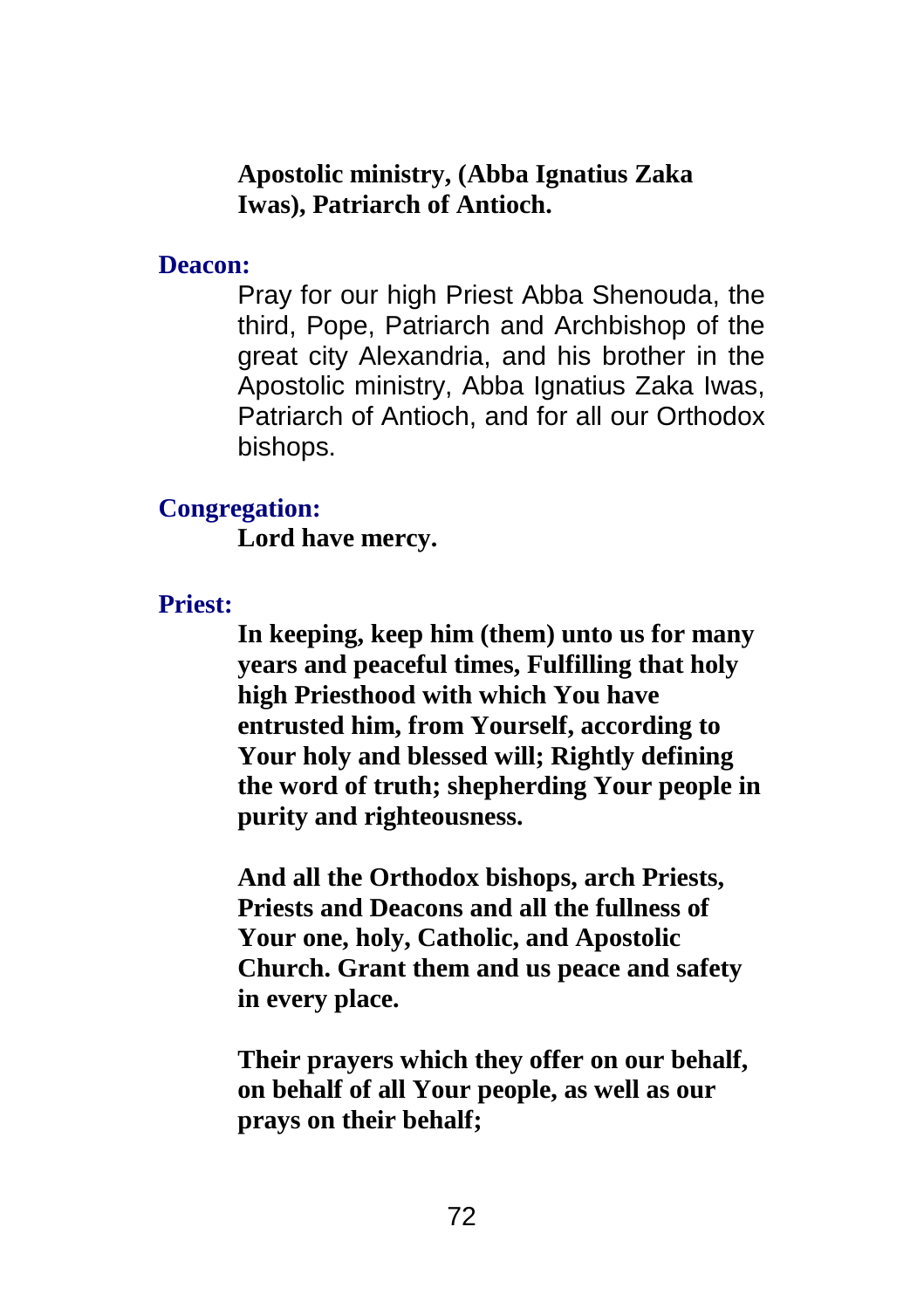The Priest turns towards the people and raises incense toward them:

**Do receive upon Your holy, heavenly and rational altar, as a sweet savor of incense.**

All their enemies, seen and unseen, trample and humiliate under their feet speedily. As for them, keep them in peace and righteousness in Your holy Church.

## **Congregation:**

**Lord have mercy.**

## **The Litany of the Congregation**

As we long to see every one enjoying the salvation of the Lord, we pray, in this prayer, for the assemblies of the church that God grant us to have it without hindrance

**Priest:**

.

**Again, let us pray to God Almighty, the Father of our Lord, God and Savior Jesus Christ;**

**We ask and entreat Your goodness, O Lover of mankind; Remember, O Lord, our Congregations.**

The Priest blesses the Congregation, making the sign of the cross:

Bless them.

**Deacon:**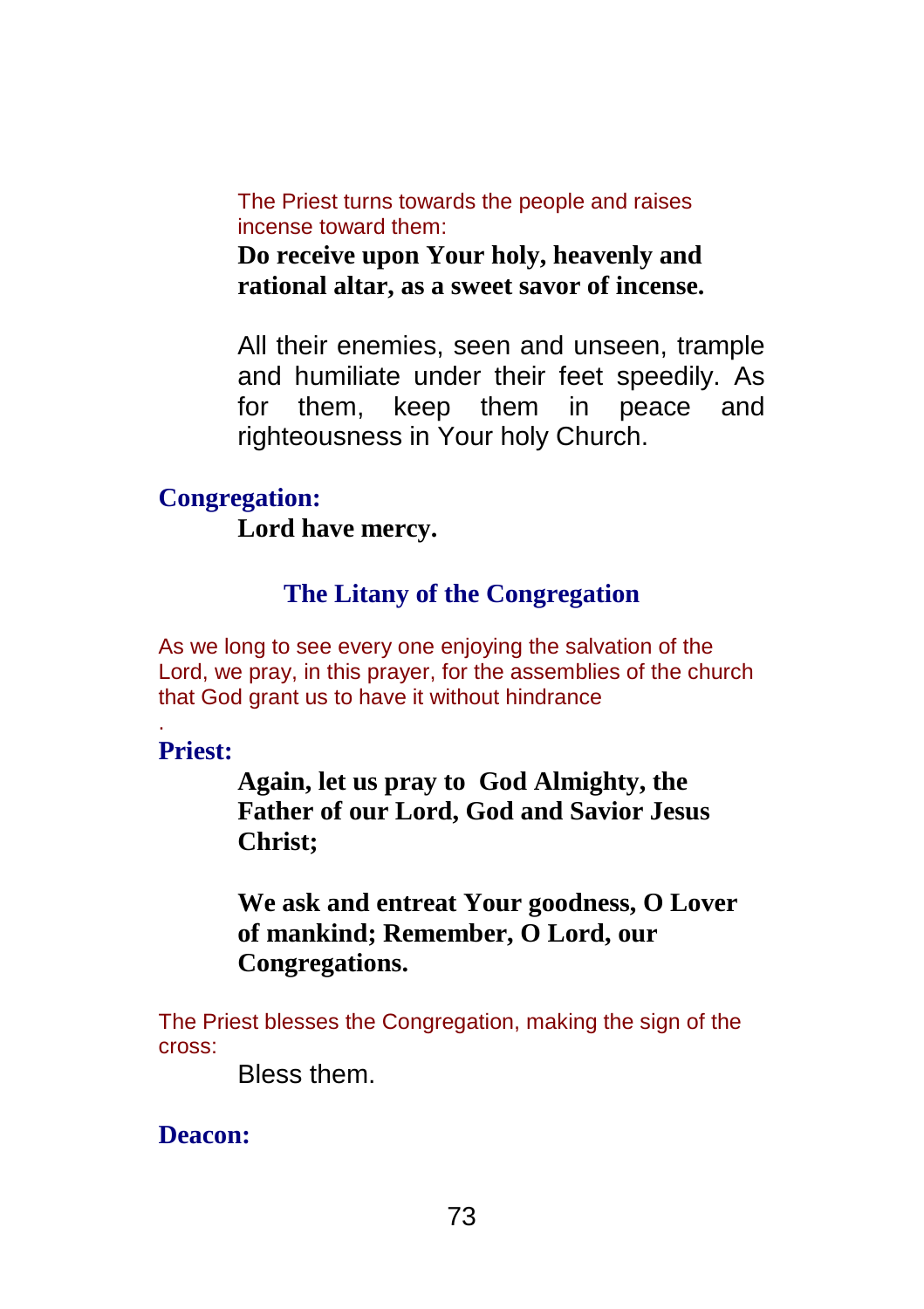**Pray for this holy Church and for our Congregations.**

**Congregation:**

**Lord have mercy.**

**Priest:**

**Grant that they may be unto us without obstacle or hindrance, that we may hold them according to Your holy and blessed will.**

The Priest makes the sign of the cross over the altar with the censer:

> **Houses of prayer, houses of purity, houses of blessing, grant them unto us, O Lord, and unto Your servants who shall come after us forever.**

The Priest may continue:

The worship of idols, utterly uproot from the world. Satan and all his evil powers, trample and humiliate under our feet speedily. All offenses and their instigators, abolish. May all dissension of corrupt heresies cease.

**The enemies of Your holy Church, O Lord, as at all times, now also humiliate. Strip their vanity, show them their weakness speedily.**

**Bring to naught their envy, their intrigues, their madness, their wickedness, and their slander which they commit against us; O Lord, bring them all to no avail, disperse their**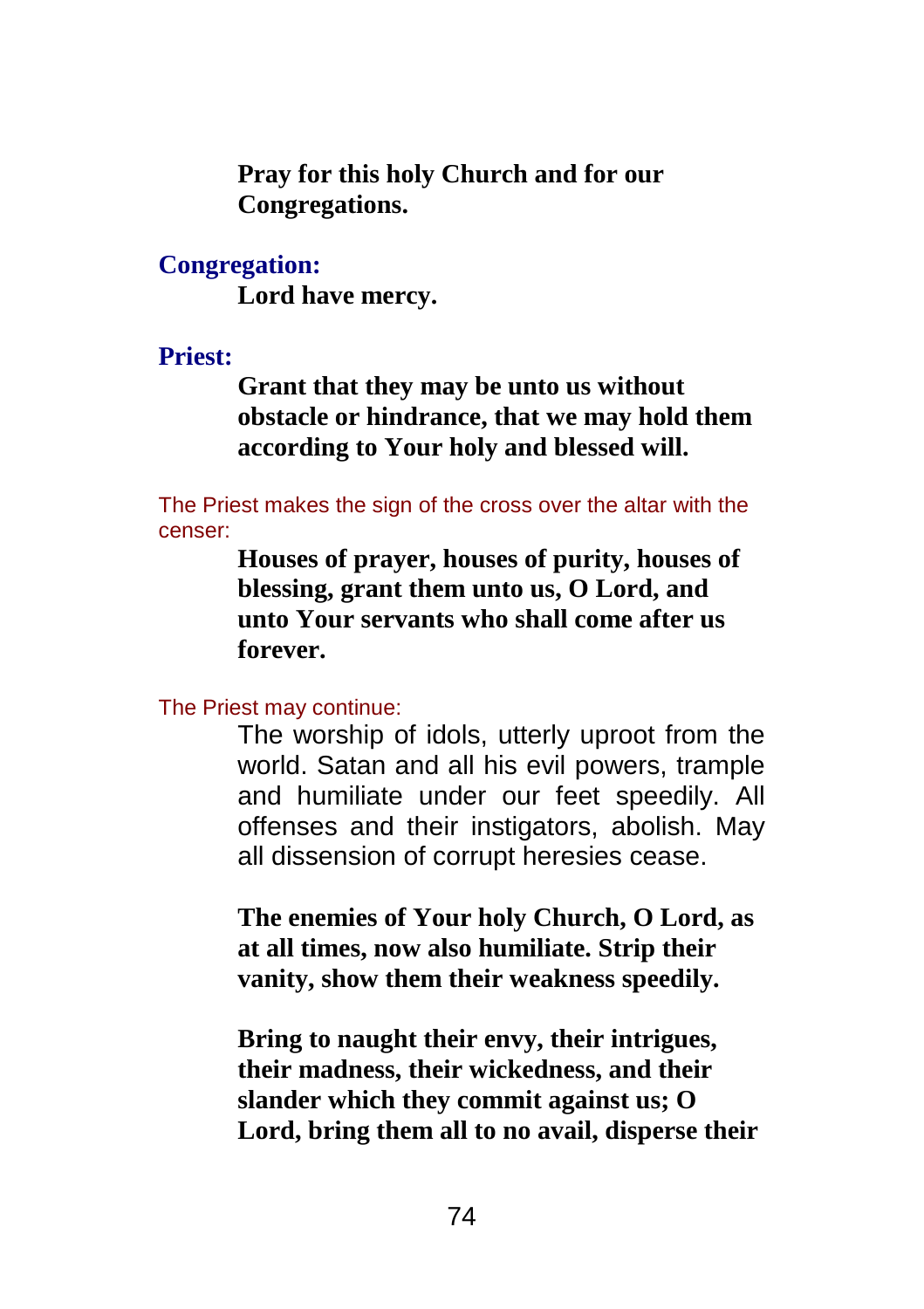**counsel, O God, Who dispersed the counsel of Ahithopel.**

**Congregation: Lord have mercy.**

## **Priest:**

Arise, O Lord God, let all Your enemies be scattered, and let all that hate Your Holy Name flee before Your face.

The Priest turns to the west toward Congregation, offering incense:

> But let Your people be in blessing thousands of thousands and ten thousands times ten thousands doing Your will.

The Priest turns to the east and offers the incense three times and continues. Some Priests continues inaudibly:

By the grace, compassion and love of Your Only-Begotten Son, our Lord, God and Savior Jesus Christ. Through Whom the glory, the honor, the domination, and the adoration are due unto You with Him and the Holy Spirit, the Life-giver; Who is of one essence with You; Now and at all times, and unto the age of all ages. Amen.

# **5. The Orthodox Creed**

Reciting the Creed, here, is the response for the hearing the word of God during the Liturgy of the Catechumens and an introduction to the prayer of Reconciliation.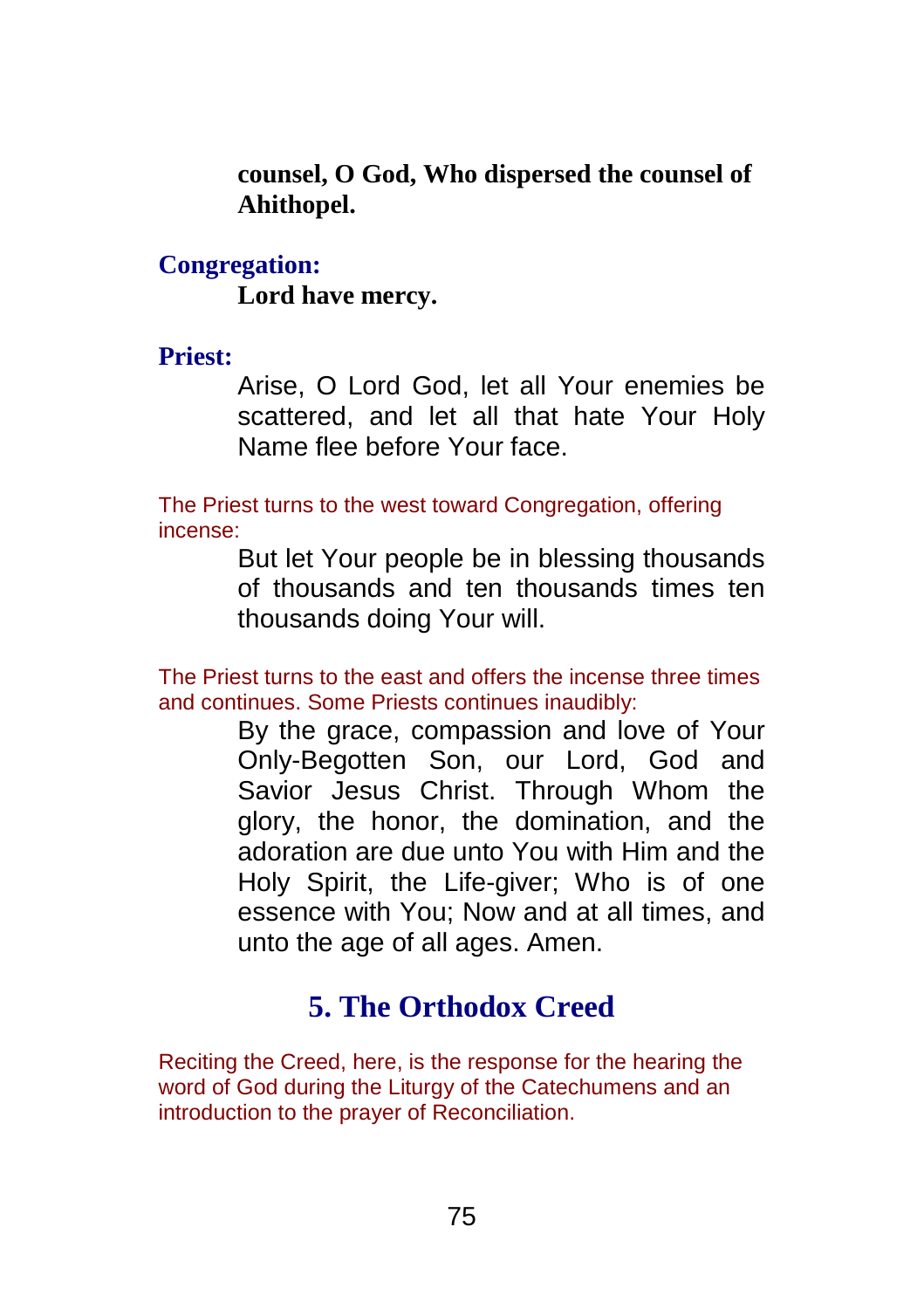#### **Deacon:**

In the wisdom of God let us attend. Lord have mercy. Lord have mercy. Truly, we believe…

#### **Congregation:**

**We believe in One God, God The Father, Almighty, Who created heaven and earth, and all things seen and unseen.**

**We believe in one Lord Jesus Christ, the Only-Begotten Son of God, begotten of the Father before all ages; Light of Light; true God of true God, begotten not created, of one essence with the Father; by Whom all things were made; Who for us, men, and for our salvation came down from heaven, and was incarnated of the Holy Spirit and of the Virgin Mary, and became Man. And He was crucified for us under Pontius Pilate 28 , suffered and was buried.**

**And on the third day, He rose from the dead, according to the scriptures, and ascended into the heavens; He sits at the right hand of His Father, and He is coming again in His Glory to judge the living and the dead, Whose Kingdom shall have no end.**

 $\overline{a}$ 

<sup>&</sup>lt;sup>28</sup> e.g. at the time of Pontius pilate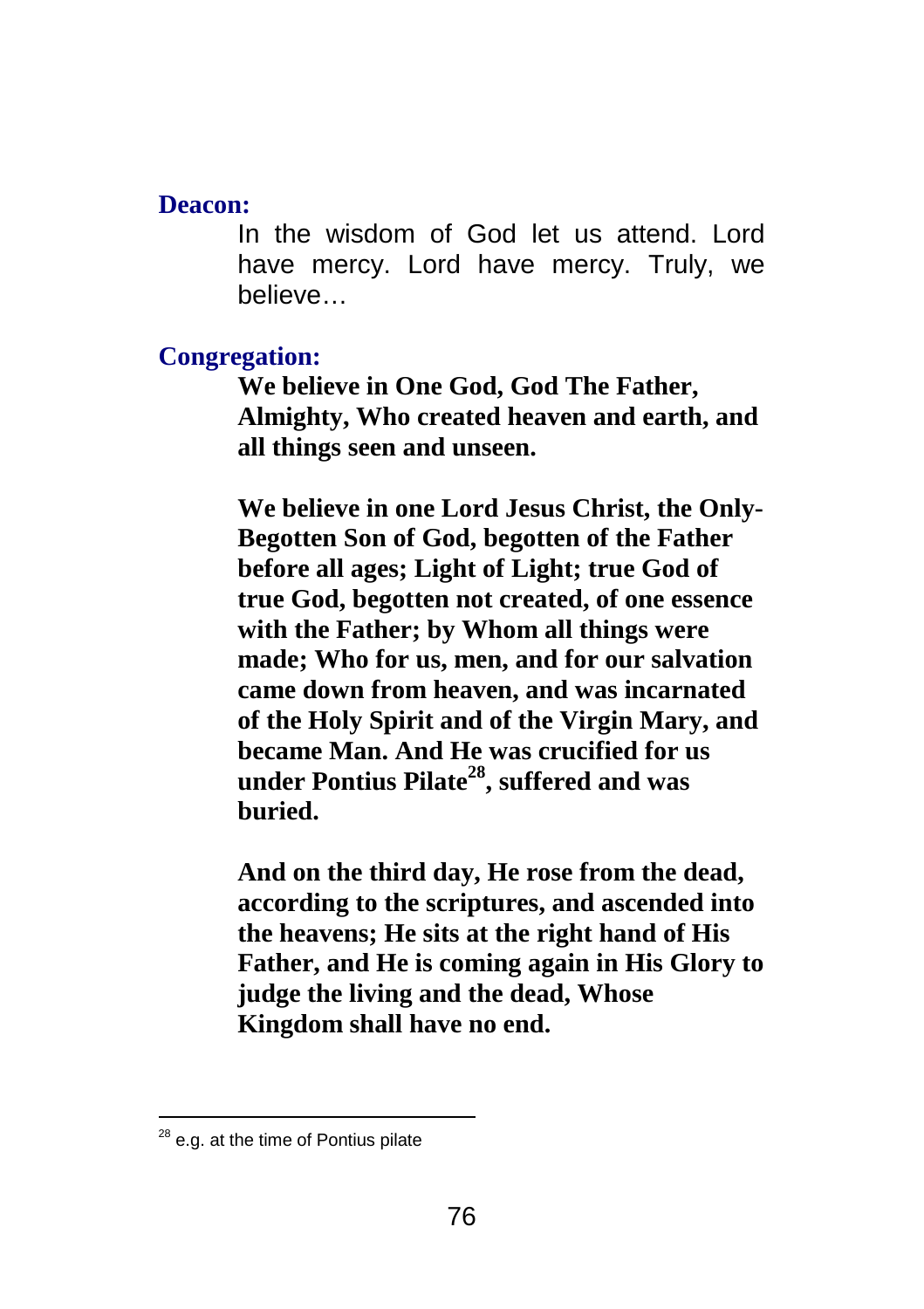**Yes, we believe in the Holy Spirit, the Lord, the Life Giver; Who proceeds from the Father, Who with the Father and the Son is worshipped and glorified; Who spoke by the prophets.**

**And in one, holy, Catholic, and Apostolic Church. We confess one baptism for the remission of sins.**

Congregation sings:

We look for the resurrection of the dead and the life of the coming age. Amen.

# **6. The Pre- Anaphora Washing the Hands**

the priest washes his hands with water he asks God to grant him the internal purification. During reciting the Creed, the priest washes his hands to absolve himself from the guilt of those who will take Communion undeservedly (Matthew 27:24) and to warn people from denying Jesus Christ and to warn those who are saying the Creed without truly having faith in what they are saying.

## **Priest:**

 $\overline{a}$ 

The Priest washes his hands three times while reciting inaudibly quotations from the psalms. As the Priest washes his hands with water he asks God to grant him the internal purification. The Priest prays inaudibly:

> **Purge me with hyssop and I shall be clean. Wash me and I shall be whiter than snow. 29**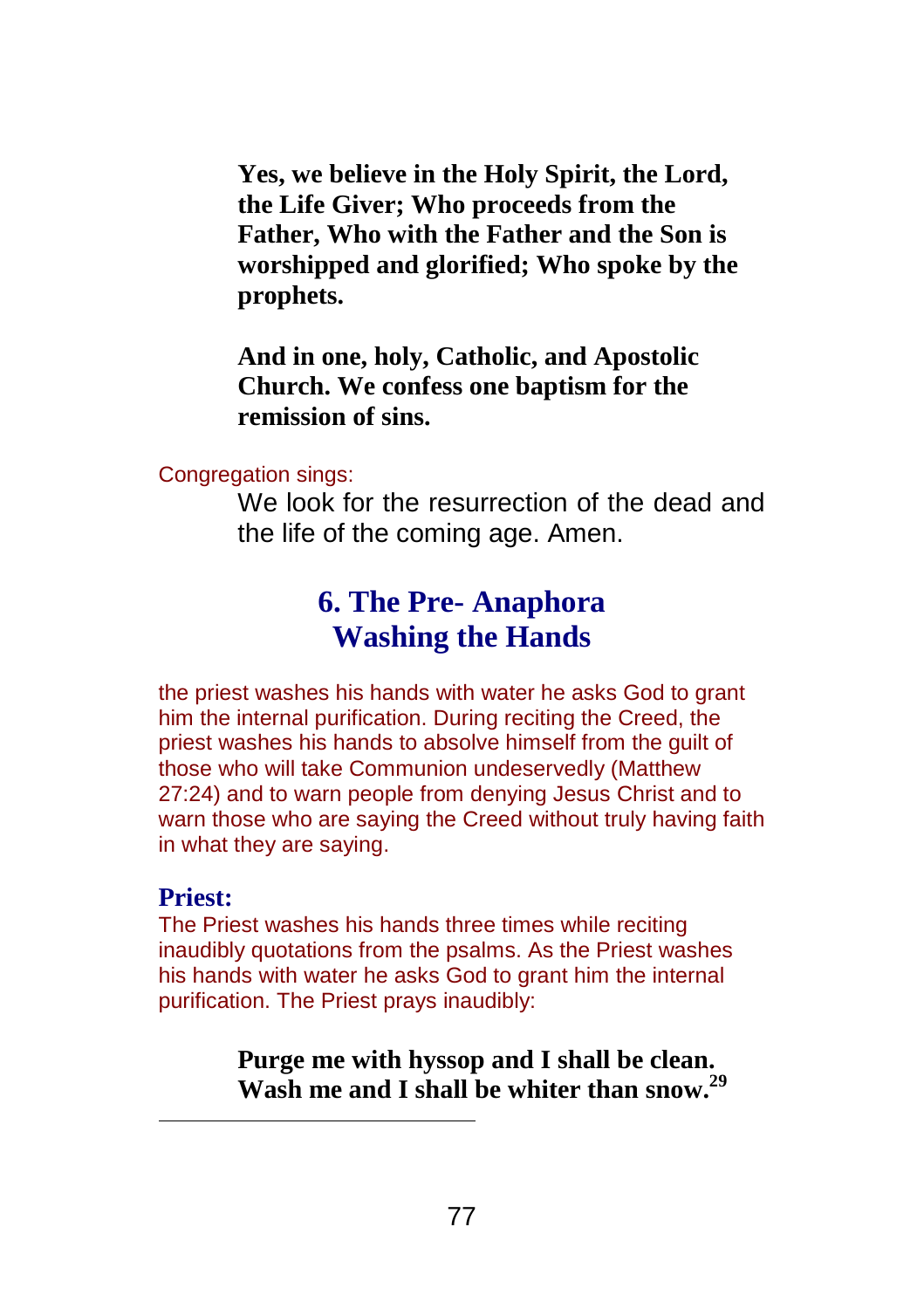**Make me hear joy and gladness that the bones which you have broken may rejoice. <sup>30</sup> I will wash my hands in innocence, so I will go about Your Alter, O Lord, that I may proclaim with thanksgiving. 31**

## **The Prayer of Reconciliation**

Reconciliation means to "make peace with". Here it refers to our reconciliation with God through Jesus Christ and our reconciliation with one another before taking communion.

In this prayer the church recalls our fall since the Garden of Eden and God's plan for our salvation. God sent the prophets for us and in the last days He sent His Only Begotten Son ; Who offer Himself a ransom and grant us reconciliation with God; as St. Paul said; "and through Him to reconcile to Himself all things, whether things on earth or things in heaven, by making peace through His blood, shed on the cross". (Col 1:20) (NIV). This a precious time to examine yourself; are you reconciled with God?

#### **Priest:**

The Priest sprinkles drops of water in front of the Congregation saying that he has sinned and asking to forgive him.

Then, he dries his hands and stands in front of the altar with awe. The following regular Prayer of Reconciliation of the

```
29 Ps 51:7
30 Ps 51:8
Ps
31 Ps 26:6-7
```
 $\overline{\phantom{a}}$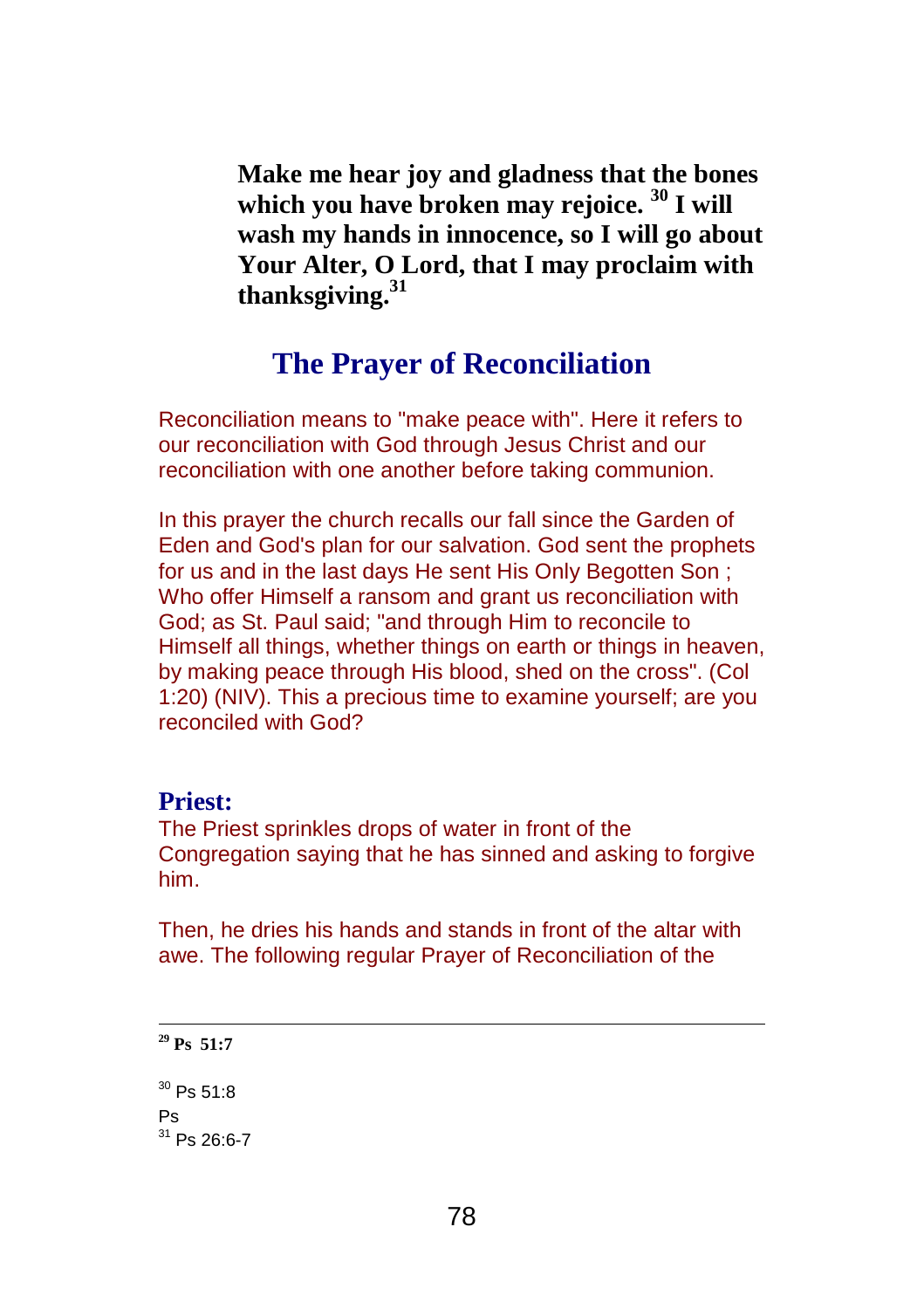Liturgy of Saint Basil may be said other prayers of reconciliation may be substituted.

+ In case of no other Priest is present: **Pray.**

+ In the presence of other Priest(s): **Pray. Bless**

THE OTHER PRIEST (S) : (if any) **You Bless**

#### **Deacon:**

**Stand up to pray**

## **Priest:**

The Priest turns westward towards the Congregation and blesses them making the sign of the cross, saying;

**Peace be with all..**

### **Congregation:**

**And with your spirit..**

#### **Priest:**

God, the Great and the Eternal, Who formed man in incorruption; and death which entered into the world by the envy of the devil; You have destroyed, by the life-giving manifestation of Your Only-Begotten Son, our Lord, God and Savior Jesus Christ.

**You have filled the earth with the heavenly peace; by which the hosts of angels glorify You**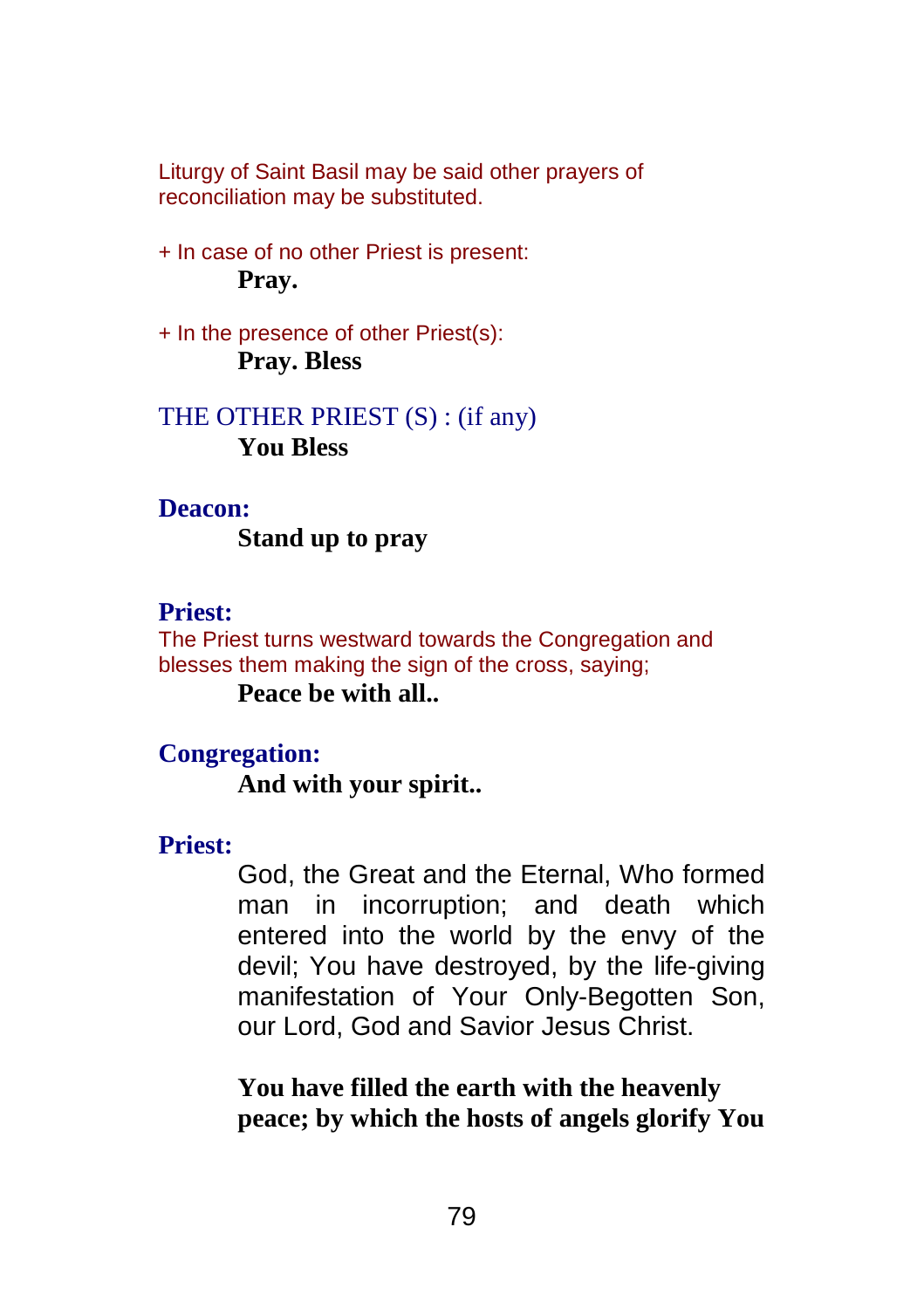**saying; Glory to God in the highest, peace on earth, good will toward men.**

**Deacon:**

Pray for perfect peace, love and the holy Apostolic kisses.

#### **Congregation:**

**Lord have mercy.**

#### **Priest:**

**According to Your good will, o God, fill our hearts with Your peace. Cleanse us from all blemish, all guile, all hypocrisy, all malice and the remembrance of evil entailing death.**

**And make us all worthy, O our Master, to greet one another with a holy kiss; that without falling into condemnation, we may partake of Your Immortal and heavenly gift through Christ Jesus our Lord.**

The Priest may continue:

Through Him the glory, the honor, the dominion, and the adoration are due unto You with Him and the Holy Spirit the Liftgiver; Who is in one essence with You; now and at all times, and unto the age of all ages. Amen.

## **The Apostolic Kiss**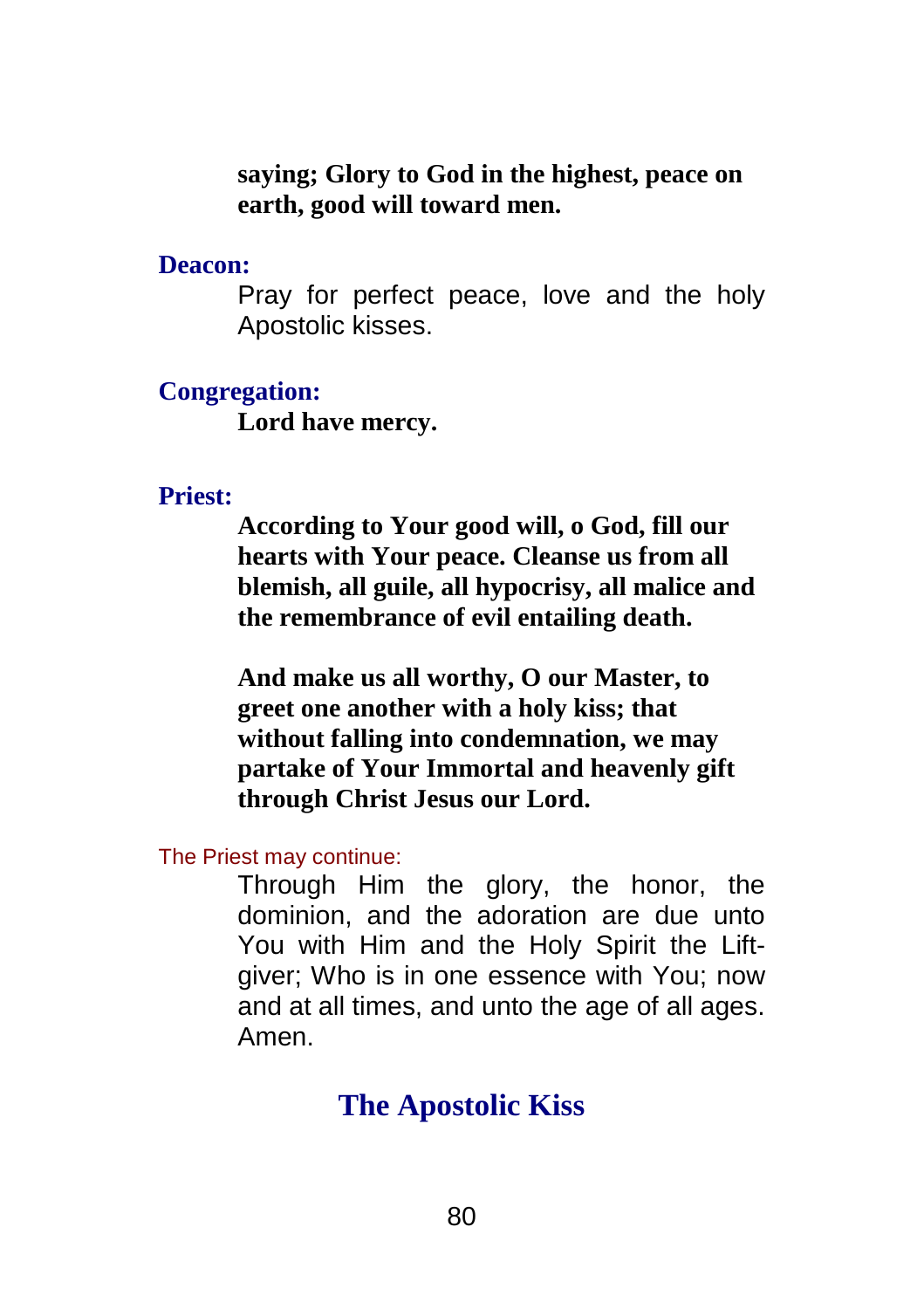This kiss of peace, which is still exchanged in the Coptic Church, was used from the apostolic era. They used to kiss one another, men kissed men, women kissed women, saying; "Christ is in the midst of us", and the other reply; "He is and will be"

We cannot enjoy reconciliation with God in Jesus Christ unless we have peace one another. The Lord Jesus said; " If you are offering your gift at the altar and there remember that your brother has something against you, leave your gift there in front of the altar. First go and be reconciled to your brother; then come and offer your gift. (Matt5:23-24). (NIV)

By this kiss, the Congregation declare that they wish to be one family in Jesus Christ, and every one is forgiving one another. By this way, they can attain the forgiveness for their sins, as Jesus promised; "For if you forgive men when they sin against you, your heavenly Father will also forgive you". (Matt6:14) (NIV)

#### **Deacon:**

**Greet one another with a holy kiss. Lord have mercy. Lord have mercy. Lord have mercy.**

**Yes, Lord, Who is Jesus Christ, the Son of God, hear us and have mercy upon us.**

**Offer, offer, offer in order. Stand with trembling. Look towards the east. Let us attend.**

#### **Congregation:**

Each person in the Church turns towards the people around him or her and greets them with the 'holy kiss'. This is done by touching the fingertips of the person next to you with your own hands and returning your fingertips and the 'kiss' to your lips. Repeat for all the people around you.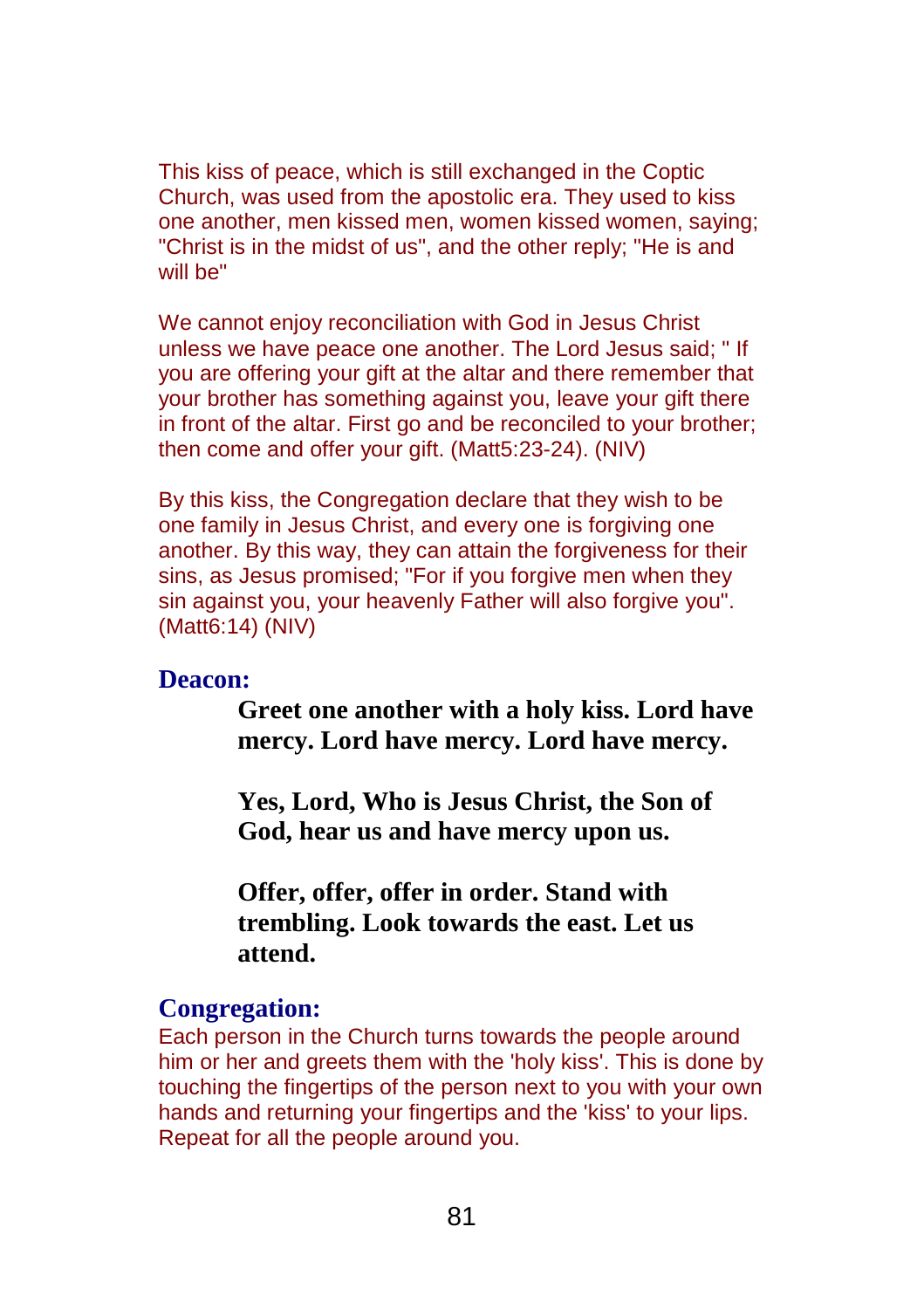The Congregation sings the 'Aspasmos Adam'' hymn. This song may be changed according to the day and the season.

At the end, the Congregation sings:

**Through the intercession of the Mother of God, Saint Mary, O Lord grant us the forgiveness of our sins. We worship You, O Christ, with Your good Father and the Holy Spirit, for You have (come) and saved us. The mercy of peace, the sacrifice of praise.**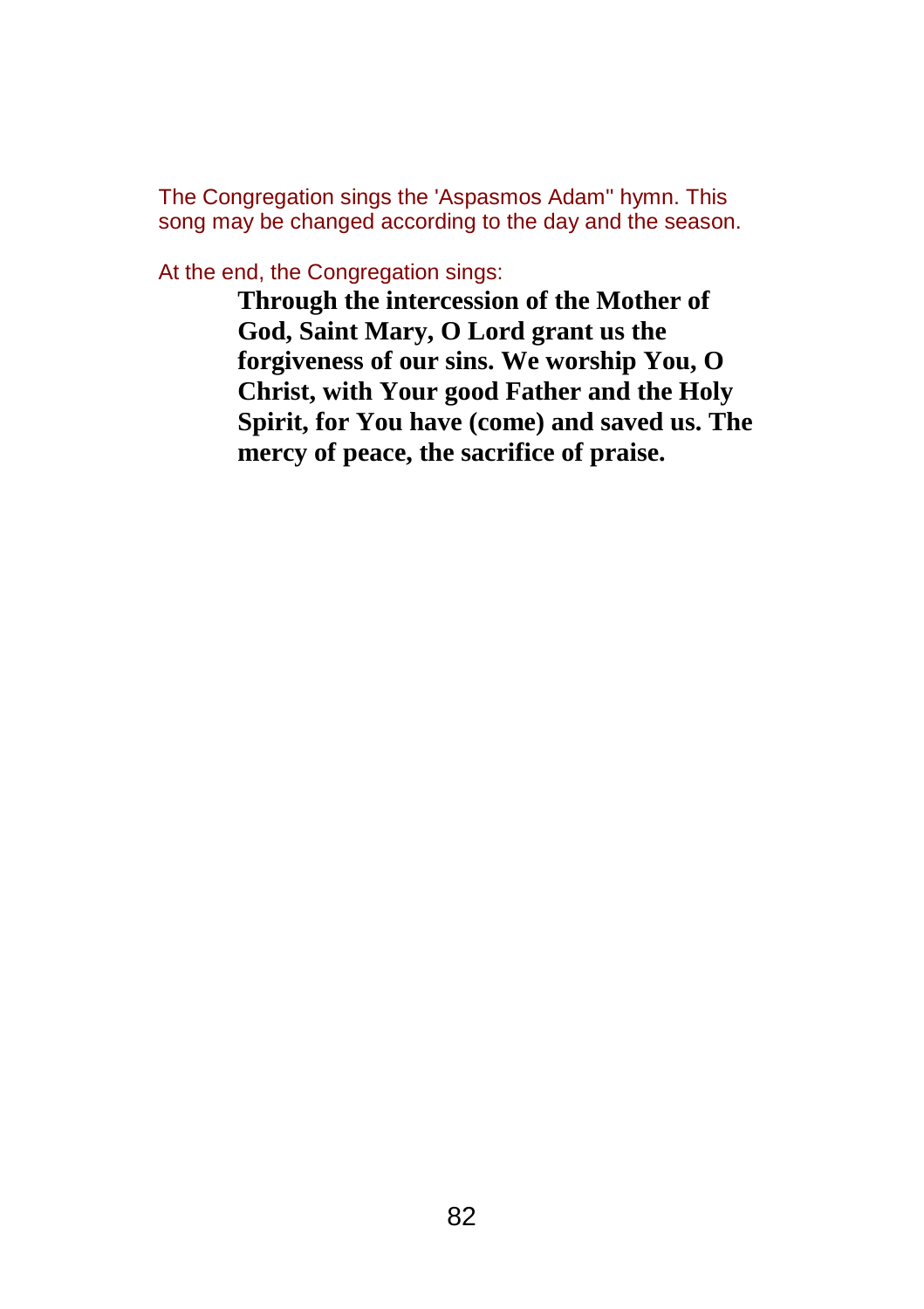# PART III **THE LITURGY OF THE FAITHFUL**

## **The Anaphora**

The Priest and the deacon lift up the veil "Prospharine", slowly wave it above their heads. While removing it, the voice of its rattles is heard in the church.

Uplifting the Prospharine acts as announcing the resurrection of our Lord Jesus Christ. The Prospharine represents the stone, which has been moved, and the sound of the rattles represents the earthquake heard after His resurrection.

By the power of the Lord's resurrection, the church starts its heavenly liturgy entering to heavenly throne.

## **The Lord Is With you**

At the beginning of the liturgy of faithful, which is called the Anaphora, A wonderful dialogue, between the priest and the Congregation, takes place. the priest declares that the Congregation are in the presence of God. They answer him that the Lord is with him too.

This means that all the celebrants of the Eucharist prays for each other to have the blessing of being in the presence of the Lord. This also means that they remind each other that the Lord is in the midst of the Church, and the Church is uplifted, spiritually ,to the throne of God.

Then the priest asks the Congregation to lift their hearts unto the Lord. He makes the sign of the cross over them to have the blessing of being heartily uplifted to God. This announcement also means that the Congregation should be heavenly minded, not earthly minded.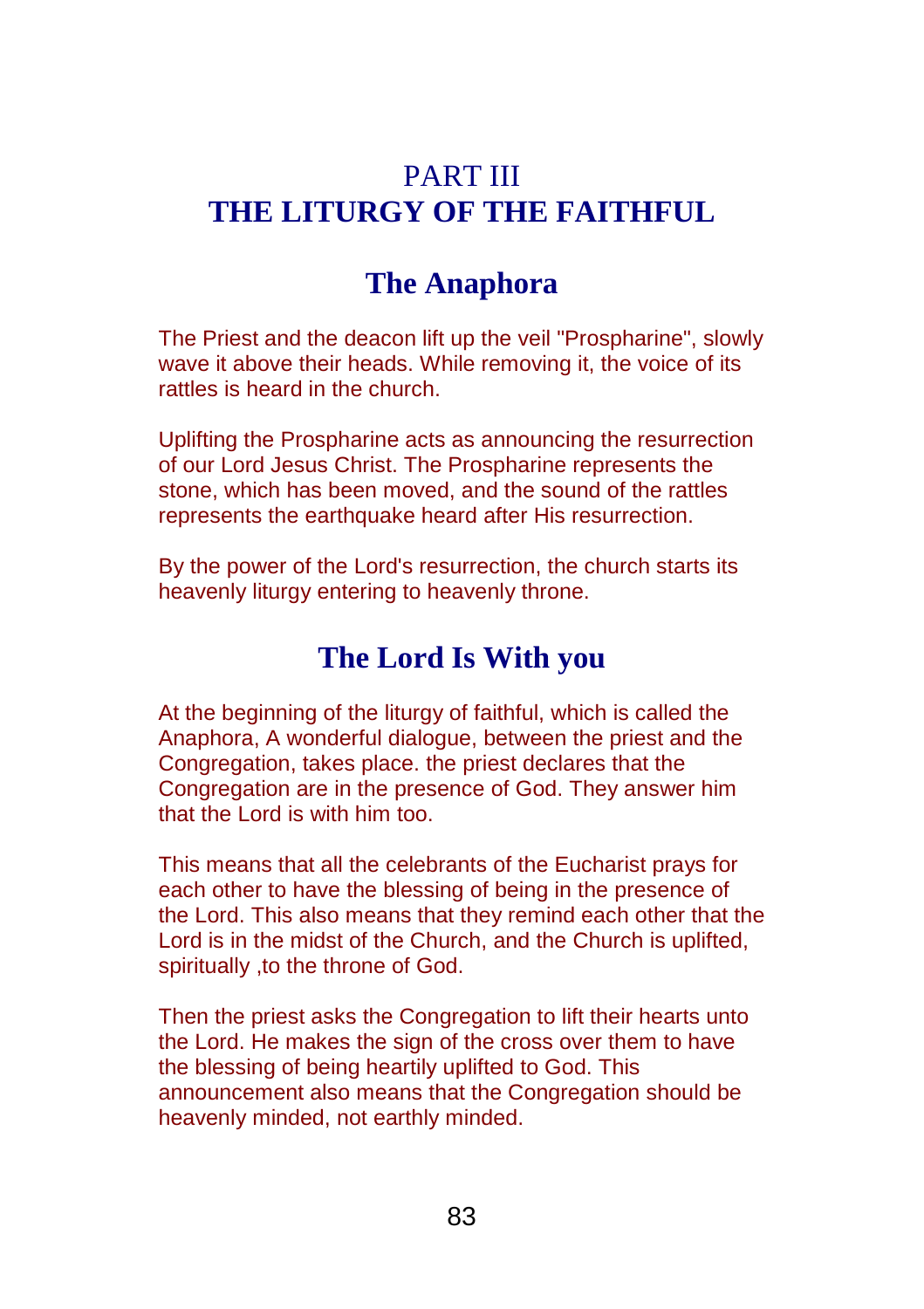The Congregation give their consent and say that their hearts are lifted up to heaven, where their treasure is, that is Jesus Christ. Now That our hearts are in the heaven in Christ, nothing remains but to give thank to the Lord.

#### **Priest:**

The Priest places a napkin on his left hand. In his right hand he takes the napkin which was over the lamb.

He makes the sign of the cross three times. First time, The Priest turns to the west, blessing the Congregation, making the sign of the cross:

The Lord be with you all.

#### **Congregation:**

And with your spirit.

#### **Priest:**

Second time, he turns toward east, blesses the deacons to his right, making the sign of the cross:

Lift up your hearts.

## **Congregation:**

They are with the Lord.

### **Priest:**

Third time, he turns toward east, he blesses himself, making the sign of the cross:

Let us give thanks to the Lord.

### **Congregation:**

Worthy and right.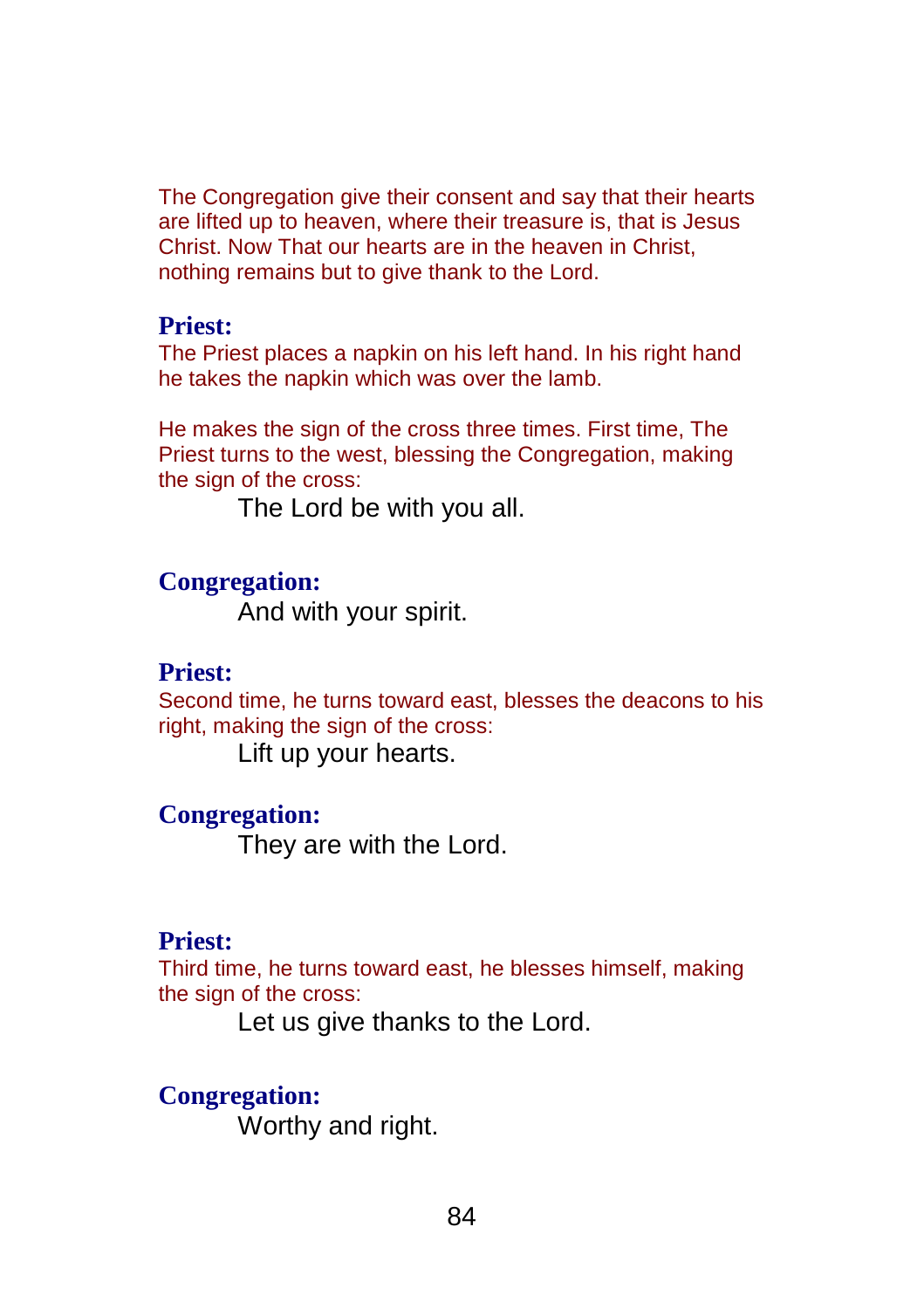# Worthy and Just

Now we are standing together with the heavenly choirs. We praise our Lord with the seven choirs of the angels and with the two choirs of Cherubim and Seraphim. We become as the tenth choir of the heavenly creatures.

In the Gregorian Liturgy, the priest says: 'Who have given, those on earth, the hymn of the Seraphim, count us with the heavenly hosts'. On the Liturgy of St. Cyril, he says; "With all who hollow You, receive our hollowing ".

#### **Looking toward the east:**

As we are counted with the heavenly hosts, we ought to stand with them looking to the east; to the throne of the Sun of Righteousness.

### **Priest:**

The Priest raises his hands up; covered by the two napkins and continues:

> **Worthy and right, Worthy and right, truly, indeed, He is worthy and right. You, Who are Master, Lord, God of truth, being before the ages and reigning forever, Who dwells in the highest and looks upon the lowly; Who has created the heaven, the earth, the sea and all that is therein.**

**The Father of our Lord, God and Savior Jesus Christ, by Whom You have created all things, seen and unseen. Who sits upon the Throne of**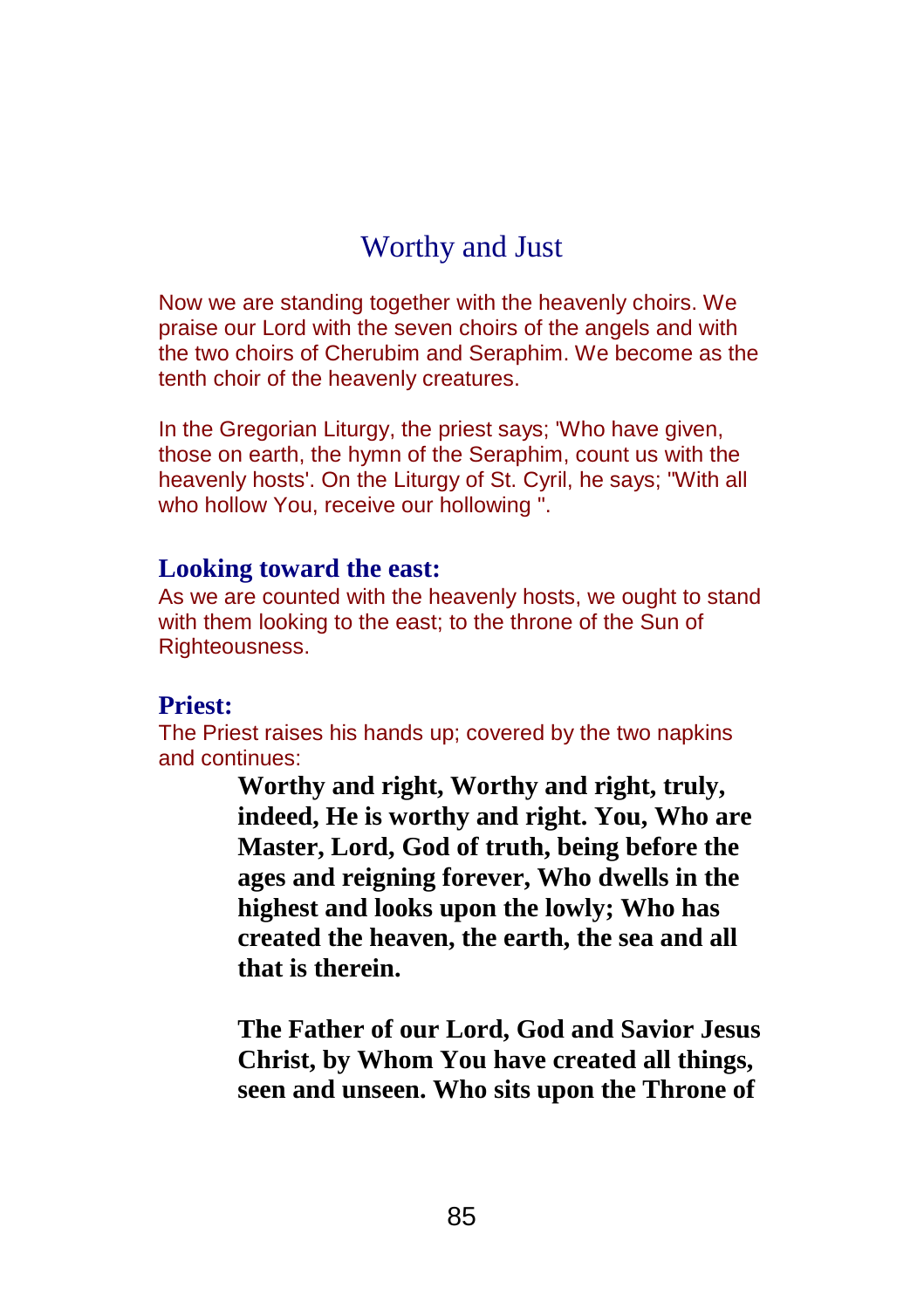**His Glory, and Who is worshipped by all the holy powers.**

### **Deacon:**

You who are seated, stand.

## **Priest:**

Before Whom stand the angels, the archangels, the principalities, the authorities, the thrones, the dominions, and the powers.

## **Deacon:**

Look towards the east.

## **Priest:**

You are He around Whom stand the Cherubim full of eyes, and the Seraphim with six wings praising continuously, without ceasing saying:

## **Congregation:**

The Congregation may sing another appropriate song (Aspasmos), instead of the following:

> The Cherubim worship You, and the Seraphim glorify You, proclaiming and saying:

At the conclusion, the Congregation sings the Hymn of the Seraphim:

Holy, Holy, Holy, Lord of hosts; Heaven and earth are full of Your holy glory.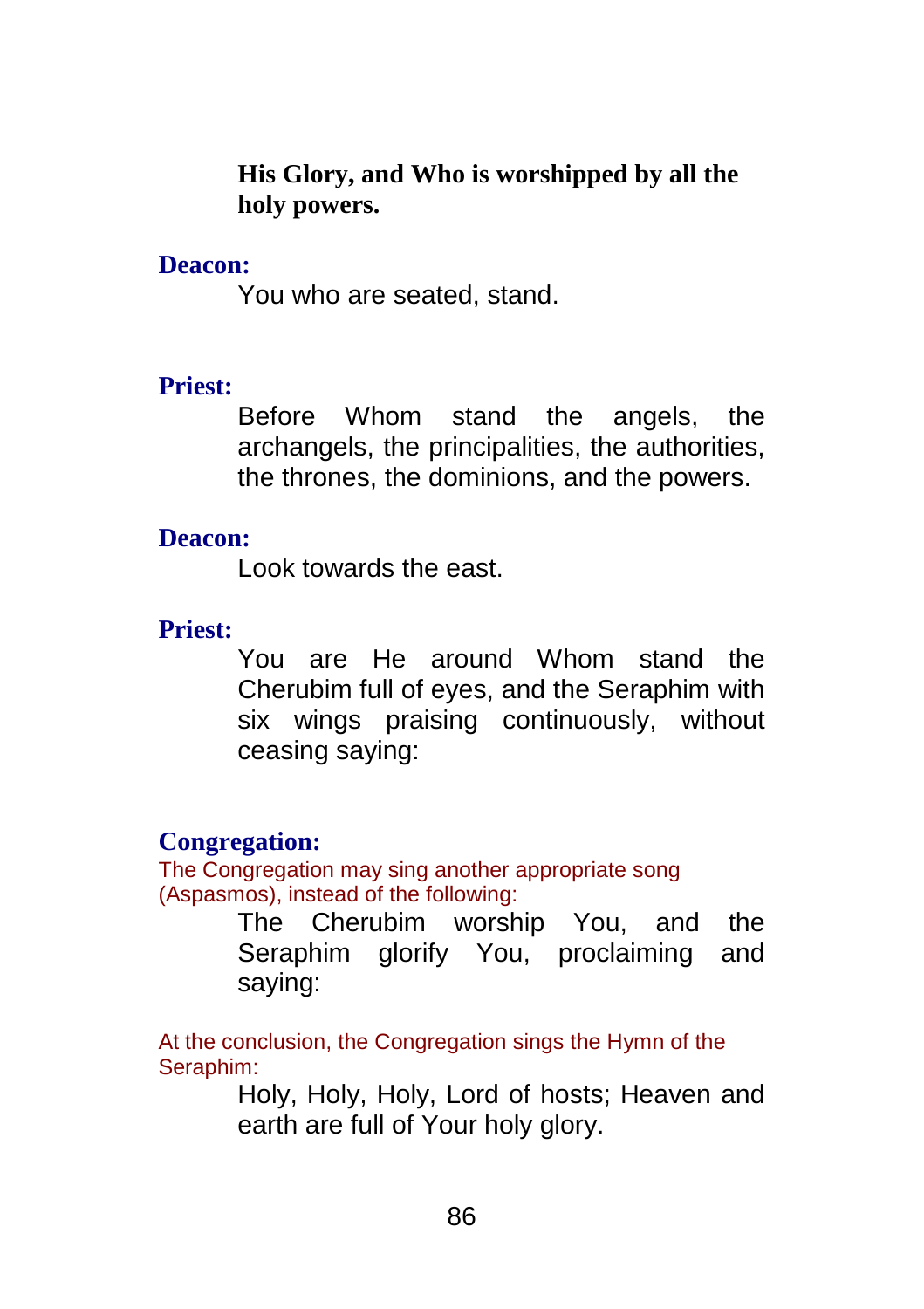# **The Sanctus (Holy. Holy. Holy)**

### **The Revelation of Isaiah:**

"In the year that King Uzziah died, I saw the Lord seated on a throne, high and exalted, and the train of His robe filled the temple. Above Him were seraphs, each with six wings: With two wings they covered their faces, with two they covered their feet, and with two they were flying. And they were calling to one another: "Holy, holy, holy is the LordAlmighty; the whole earth is full of His glory."

At the sound of their voices the door posts and thresholds shook and the temple was filled with smoke.

"Woe to me!" I cried. "I am ruined! For I am a man of unclean lips, and I live among a people of unclean lips, and my eyes have seen the King, the Lord Almighty."

Then one of the seraphs flew to me with a live coal in his hand, which he had taken with tongs from the altar. With it he touched my mouth and said, "See, This has touched your lips; your guilt is taken away and your sin atoned for." (Is 6:1-7) (NIV)

### **The Memorial of God's Salvation:**

The Memorial is an Eucharistic prayer includes proclamation of the history of our salvation; the divine saving plan for us. This prayer starts with the memorial of our incarnation and fall. Then the priest declares the incarnation of the Son of God and His works for us, His Crucifixion, Resurrection, Ascension and His last Advent.

This prayers have their roots in The Book of Isaiah and The Book of Revelation. St. John said; "Each of the four living creatures had six wings and was covered with eyes all around, even under his wings. Day and night they never stop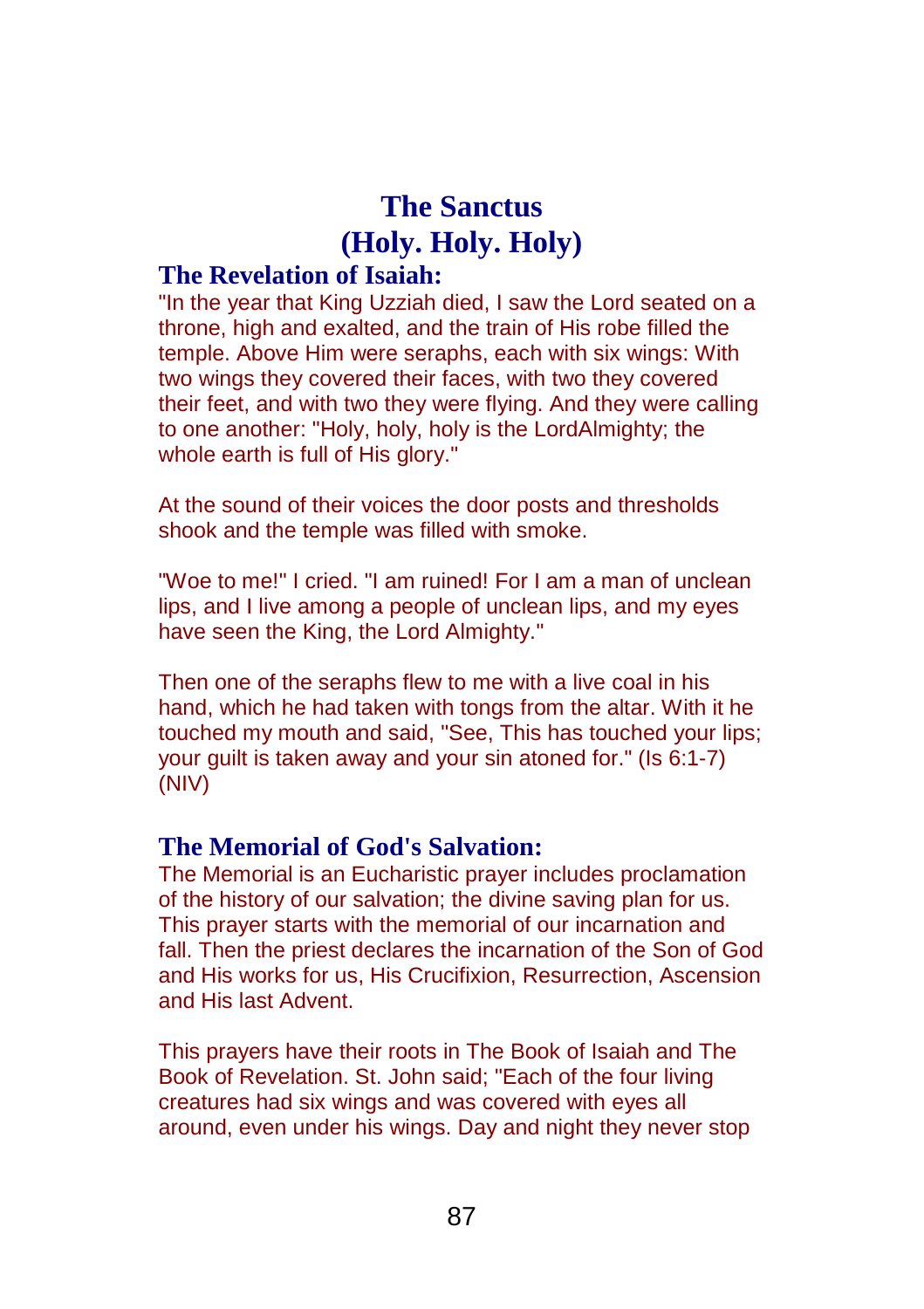saying: "Holy, holy, holy is the Lord God Almighty, Who was, and Is, and Is to come."

Whenever the living creatures give glory, honor and thanks to Him Who sits on the throne and Who lives for ever and ever, the twenty-four elders fall down before Him Who sits on the throne, and worship Him Who lives for ever and ever. They lay their crowns before the throne and say: "You are worthy, our Lord and God, to receive glory and honor and power, for You created all things, and by Your will they were created and have their being." (Rev 4:8-11) (NIV)

"Then I looked and heard the voice of many angels, numbering thousands upon thousands, and ten thousand times ten thousand. They encircled the throne and the living creatures and the elders. In a loud voice they sang: "Worthy is the Lamb, Who was slain, to receive power and wealth and wisdom and strength and honor and glory and praise!" (Rev 5:11-12) (NIV)

This is our eternal hymn, by which we give praise to the Holy Trinity, and in which we find a fountain of love, peace, joy, righteousness and divine love.

Here The Priest puts the napkin which is on his left hand on the Altar He holds a cross with the napkin from the Cup in his right hand.

#### **Priest:**

The Priest says "Holy " three times as follows. Each time The Priest says 'Agios' the people should make the sign of the cross.

While facing east, first time, he blesses himself, making the sign of the cross:

**Holy,**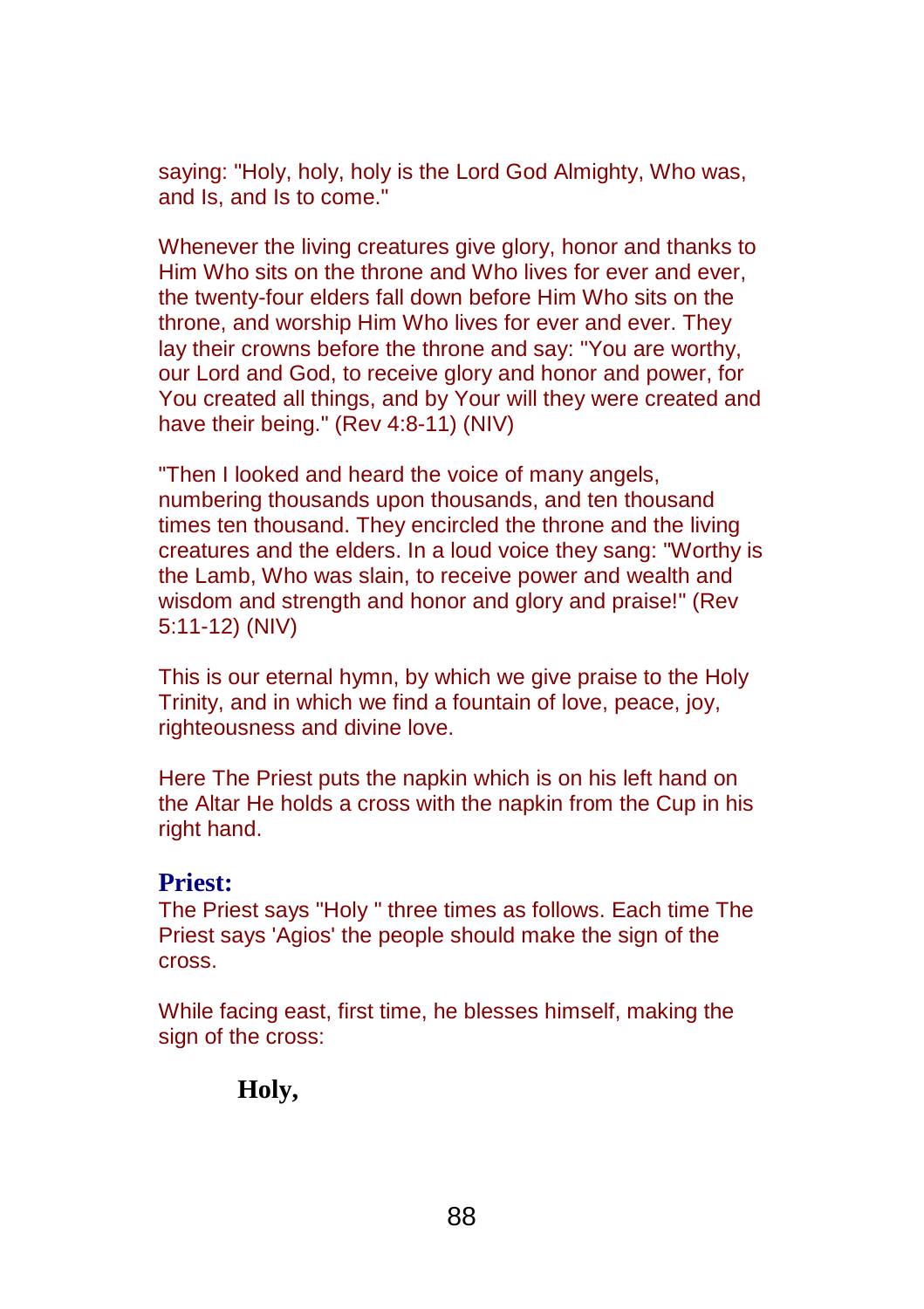Second time, he blesses the deacons to his right, making the sign of the cross:

## **Holy,**

Third time, he turns toward west and blesses the Congregation, making the sign of the cross:

## **Holy,**

The Priest raises his hands up; covered by the two napkins and continues:

> **Holy, Holy, Holy, truly O Lord, our God, Who formed us, created us and placed us in the paradise of joy. When we disobeyed Your commandment by the guile of the serpent, we fell from eternal life, and were exiled from the Paradise of joy. You have not abandoned us to the end, but have always visited us through Your holy prophets, and in the last days, You did manifest Yourself to us, who were sitting in darkness and the shadow of death, through Your Only-Begotten Son, our Lord God and Savior Jesus Christ, Who of The Holy Spirit and of the Holy Virgin Mary.**

#### **Congregation: Amen**

The deacon brings the censer to the Priest who puts a spoonful of incense into the censer saying:

## **Priest:**

**He incarnated and became man and taught us the ways of salvation. He granted us the birth from on high through water and Spirit. He**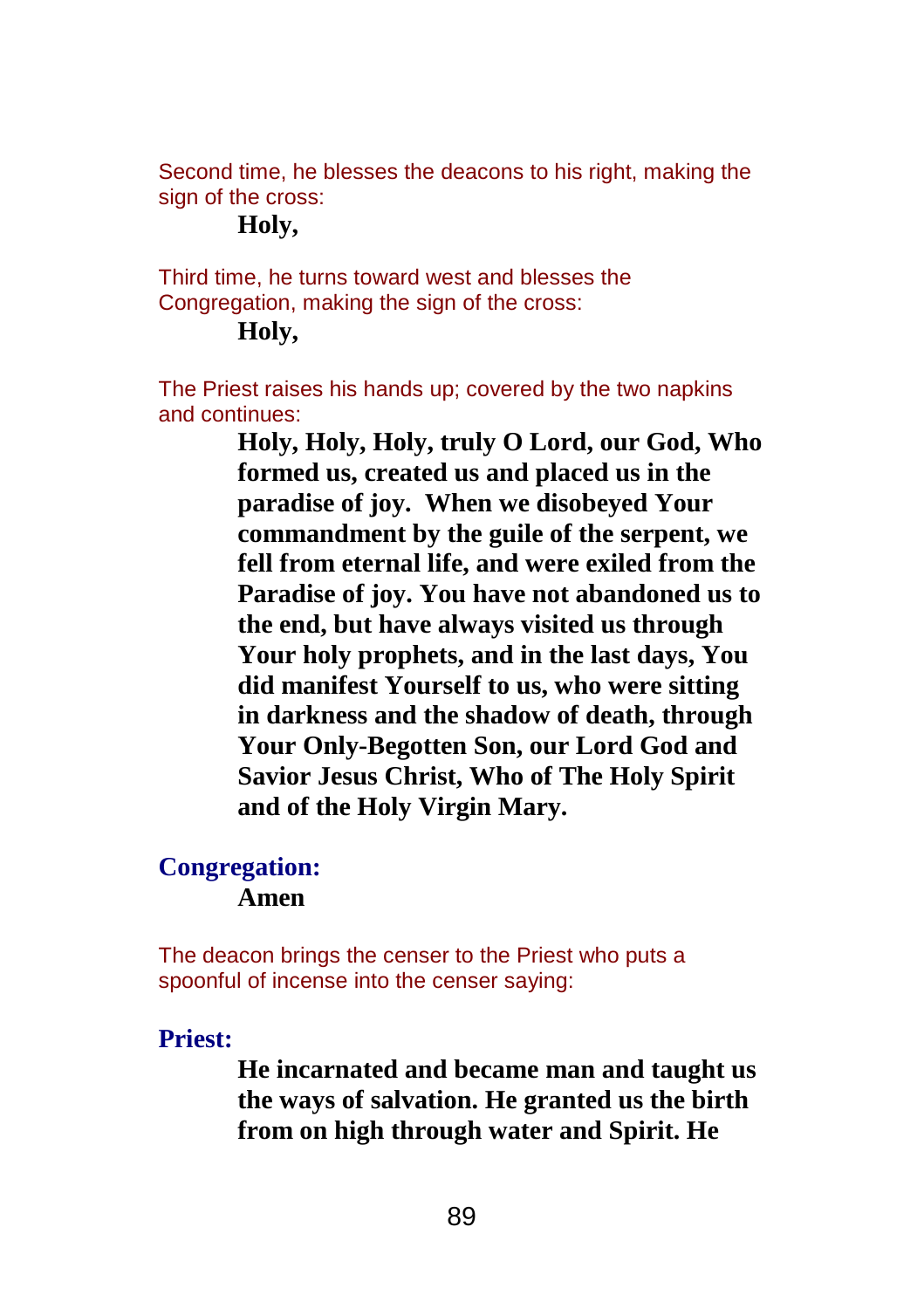## **made us unto Himself a Congregation and sanctified us through Your Holy Spirit;**

He loved his own who are in the world, and gave Himself up for our salvation unto death which reigned over us, whereby we were bound and sold on account of our sins. He descended into Hades through the Cross.

### **Congregation:**

Amen. We believe.

#### **Priest:**

He rose from the dead on the third day; He ascended into the heavens, and sat at Your right hand, o Father; He has appointed a day for recompense, on which He will appear to judge the world in righteousness and give each one according to his deeds.

### **Congregation:**

During the next chant anyone who wishes to do so may beat his or her chest following the example of the tax collector who is mentioned in the Bible This is a sign of repentance (being sorry for our sins).

> According to Your mercy, O Lord, and not according to our sins.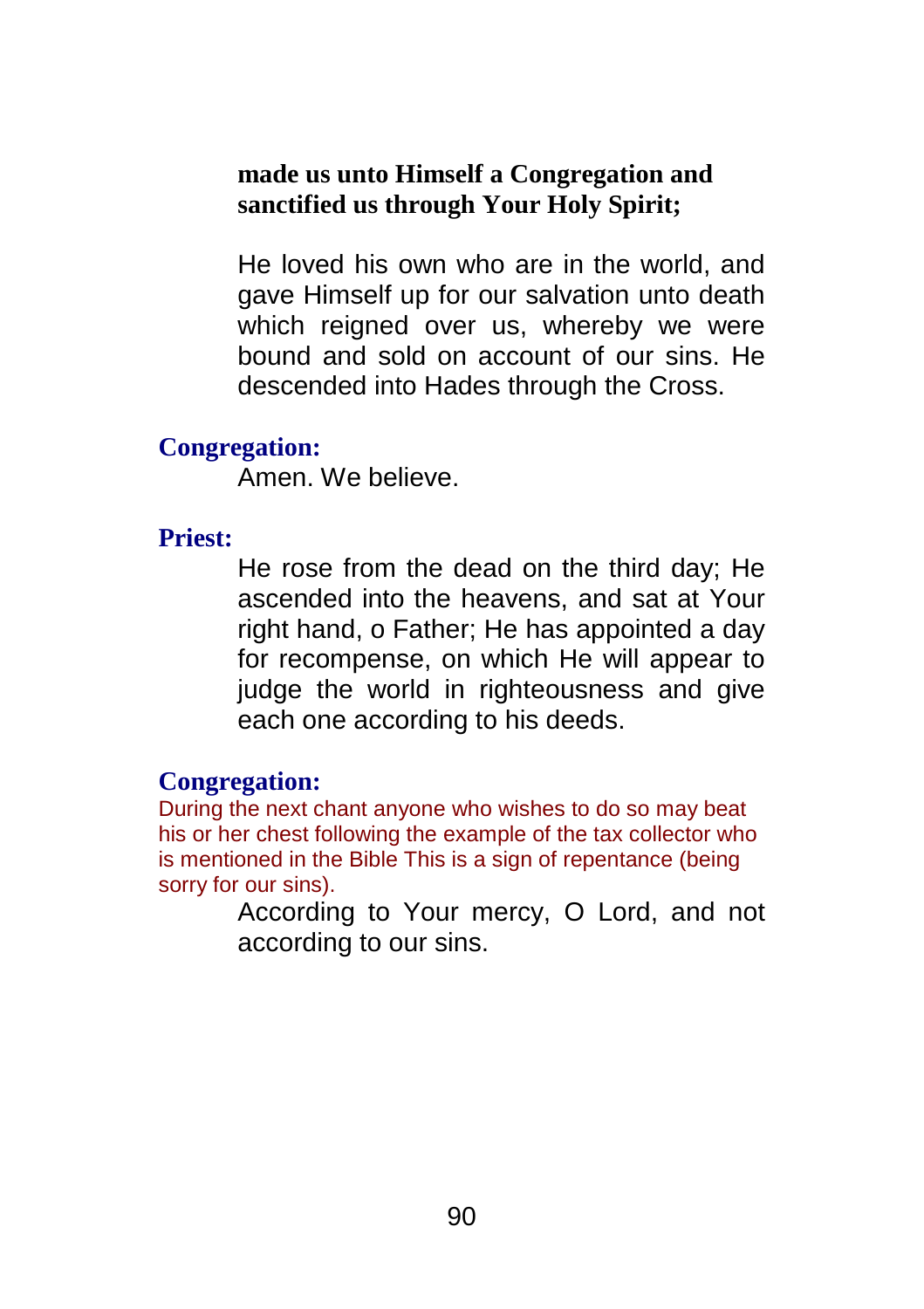# **The Consecration**

Consecration is transforming the Bread and Wine into the Body and the Blood of Christ by the power of the Holy Spirit., Which is in one essence with the Father and the Son.

The Holy Spirit is the Spirit of fellowship, Who changes the oblations into the Body and the Blood of Christ and units all the members of the church in Christ.

# **2.1. The Institution Narrative**

Here the priest remember the story of the institution of the sacrament, in the Last Supper. He utters the same words, which Jesus said.

The deacons stand around the altar with lighted candles.The Priest places the two corporals on the altar. The deacon brings the censer to The Priest, who censer his hands three times.

### **PRIEST**

The Priest Points to the bread and the wine with both hands, and says:

> He instituted for us this Great Mystery of godliness. For being determined to give Himself up to death for the life of the world.

## **Congregation:**

We believe.

## **Priest:**

The Priest takes the bread in his left hand, lifts the corporal beneath it on the paten, kisses it, and places it on the altar: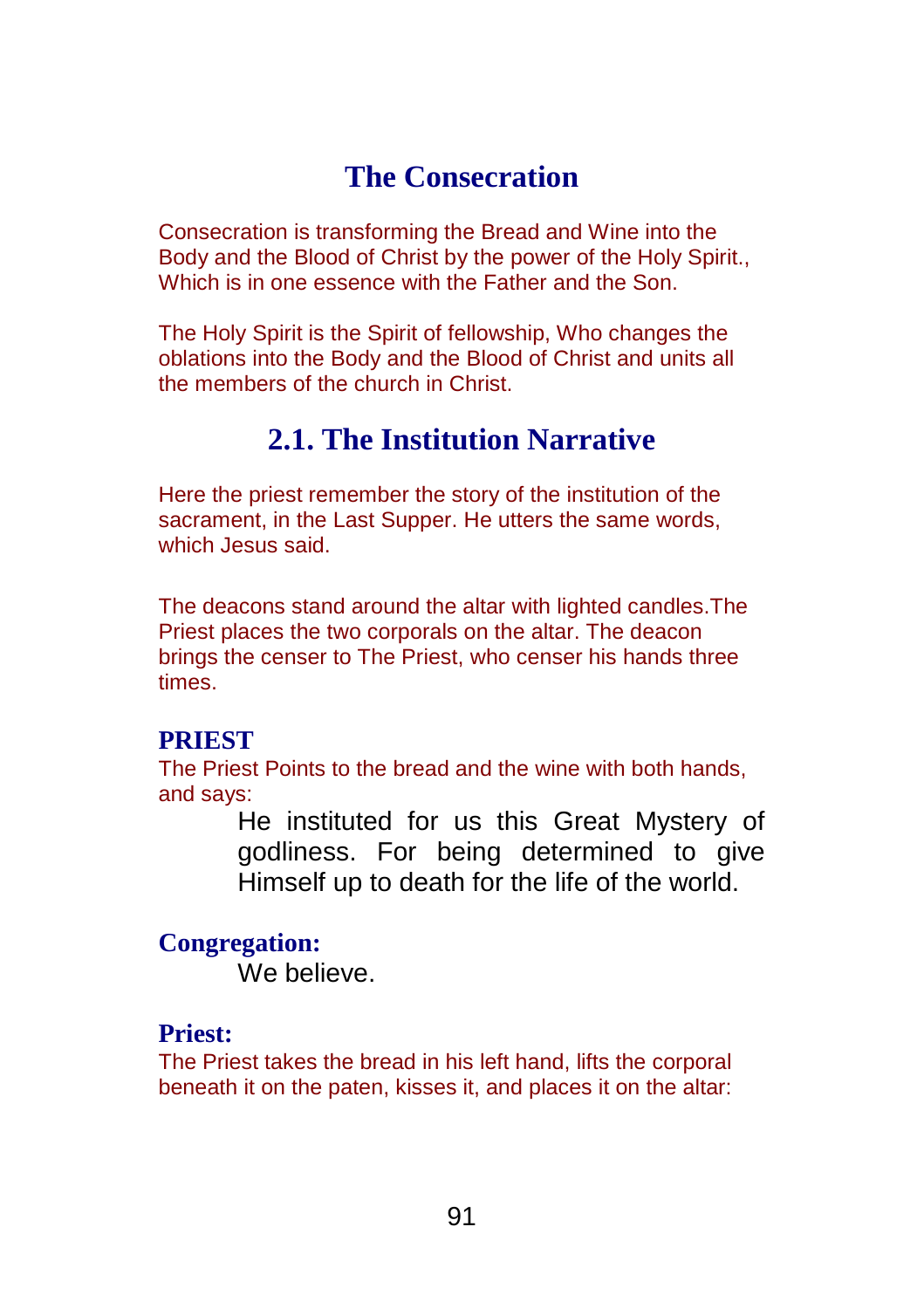He took bread into His holy, spotless, unblemished, blessed and life-giving hands.

### **Congregation:**

We believe that this is true. Amen.

### **Priest:**

The Priest lays his right hand on the bread that is in his left hand and looks upward and says:

> He looked up towards heaven, to You, O God, Who are His Father and Master of everyone.

The Priest makes the sign of the cross, over the bread three times. First time, he says:

He gave thanks.

**Congregation:** Amen.

#### **Priest:**

The Priest makes the sign of the cross, over the bread second time and says:

He blessed it.

**Congregation:** Amen.

#### **Priest:**

The Priest makes the sign of the cross, over the bread third time and says:

And He sanctified it.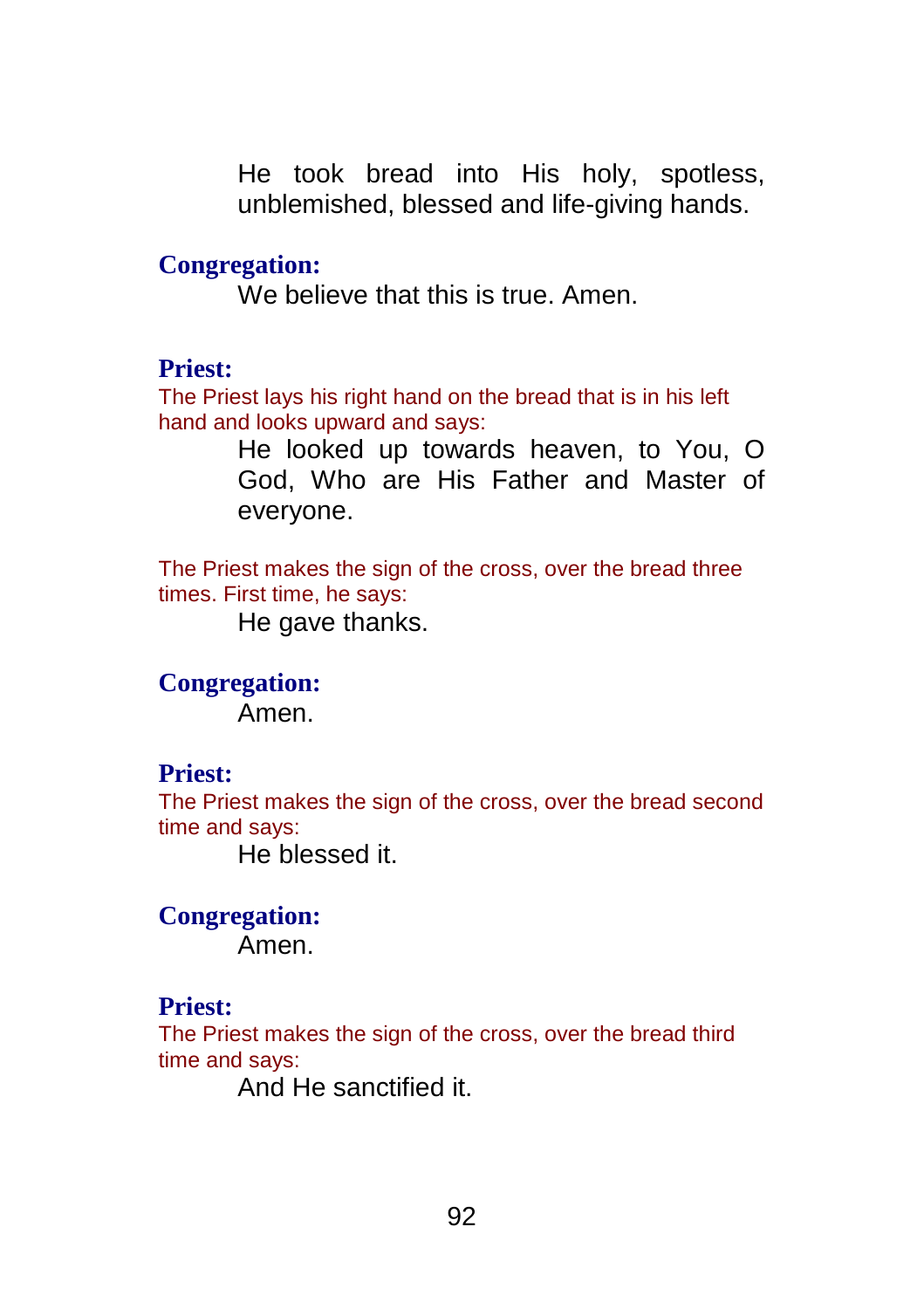#### **Congregation:**

Amen. We believe, we confess, and we glorify.

#### **Priest:**

The Priest breaks the Bread into two pieces, using his thumb; one-third and two thirds of the loaf, without touching the Spadikon (central part) and without separating the two parts.

The Priest holds the one third section in his right and the twothirds section in his left hand and says:

## **He broke it and gave it to His own holy disciples and saintly apostles saying;**

**Take, eat of it, all of you. For this is my Body, Which is broken for you and for many, to be given for the remission of sins. Do this in remembrance of Me.**

The Priest divides the bread without separating it. He places it on the paten. He rubs his hands on the paten to make sure that no crumbs are sticking to his hands:

#### **Congregation:**

This is true. Amen.

#### **Priest:**

The Priest uncovers the Cup and lays his hands on its top. Then he moves his finger around its edge arid says:

## **Likewise, also the cup after supper, He mixed it of wine and water,**

The Priest makes the sign of the cross, over the Cup three times. First time, he says: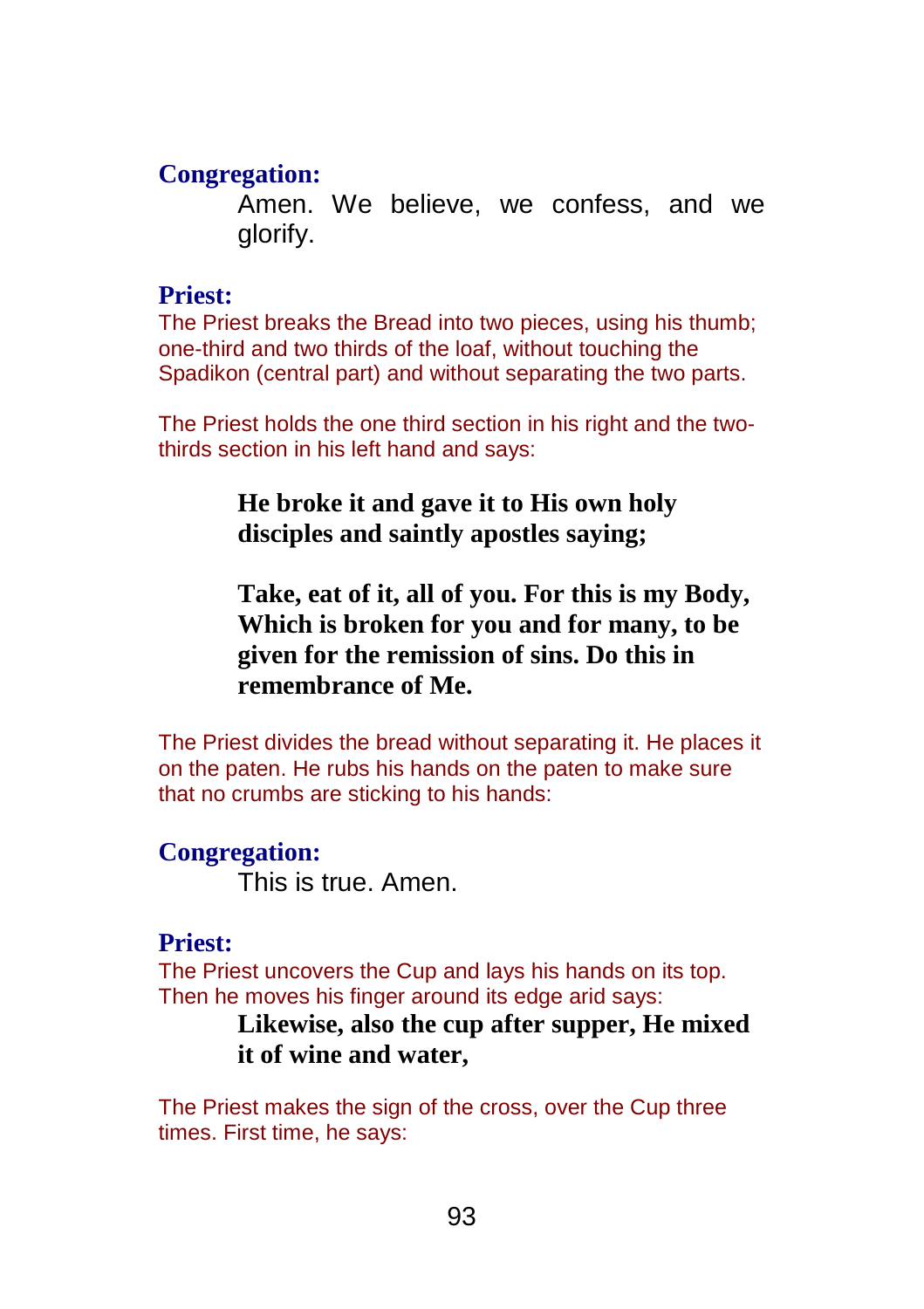He gave thanks.

**Congregation:** Amen.

#### **Priest:**

The Priest makes the sign of the cross, over the Cup second time and says:

He blessed it.

**Congregation:**

Amen.

### **Priest:**

The Priest makes the sign of the cross, over the Cup third time and says:

And He sanctified it.

#### **Congregation:**

Amen. Again, we believe, we confess, and we glorify.

#### **Priest:**

Holds the top of the cup saying:

He tasted, and gave it also to His own holy disciples and saintly apostles saying;

The Priest moves the Cup gently towards the west, east, north and south in the form of a cross and continues:

> Take, drink of it, all of you. For This is my Blood of the new covenant Which is shed for you and for many, to be given for the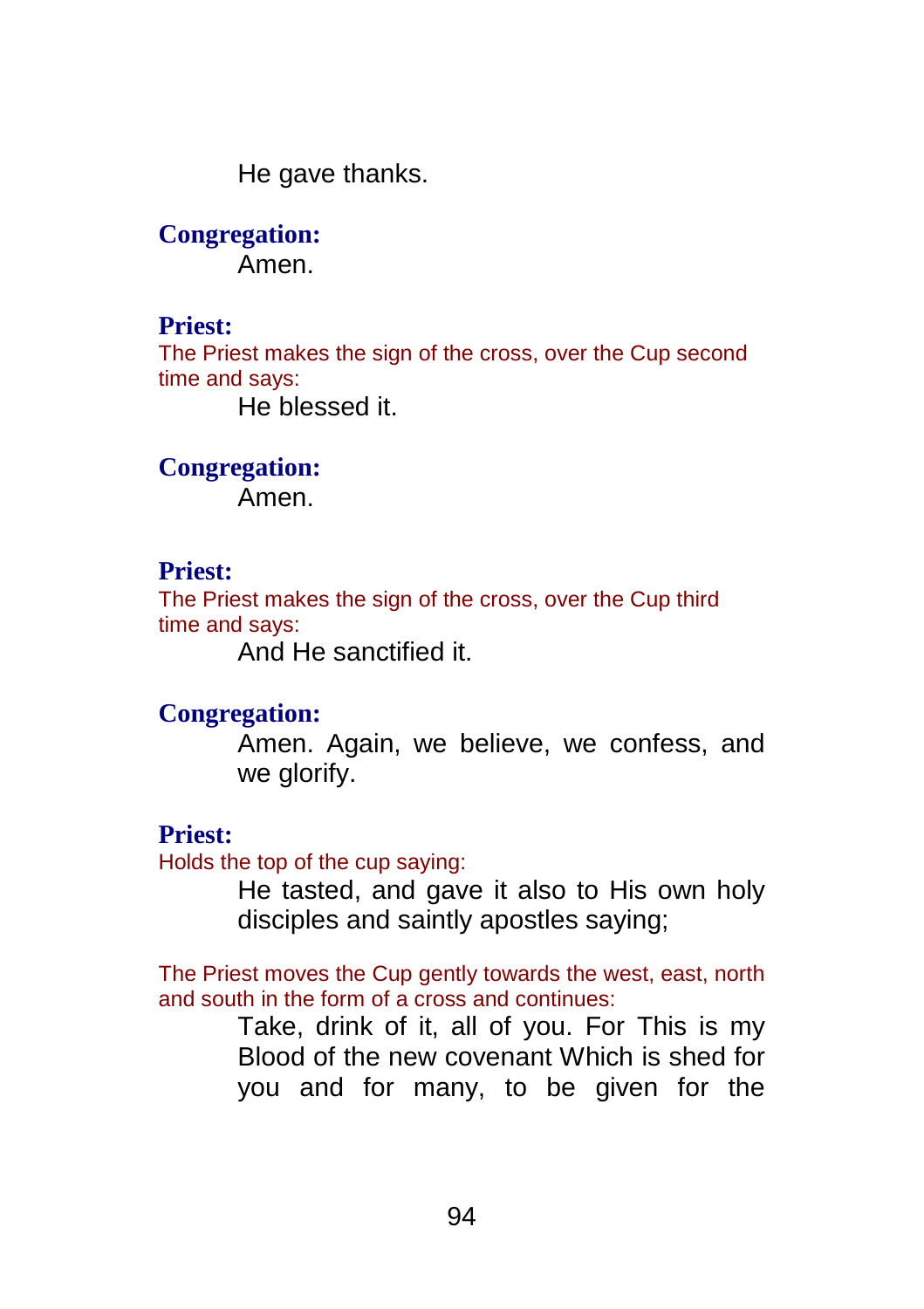remission of sins. Do this in remembrance of Me.

## **Congregation:**

This is also true. Amen.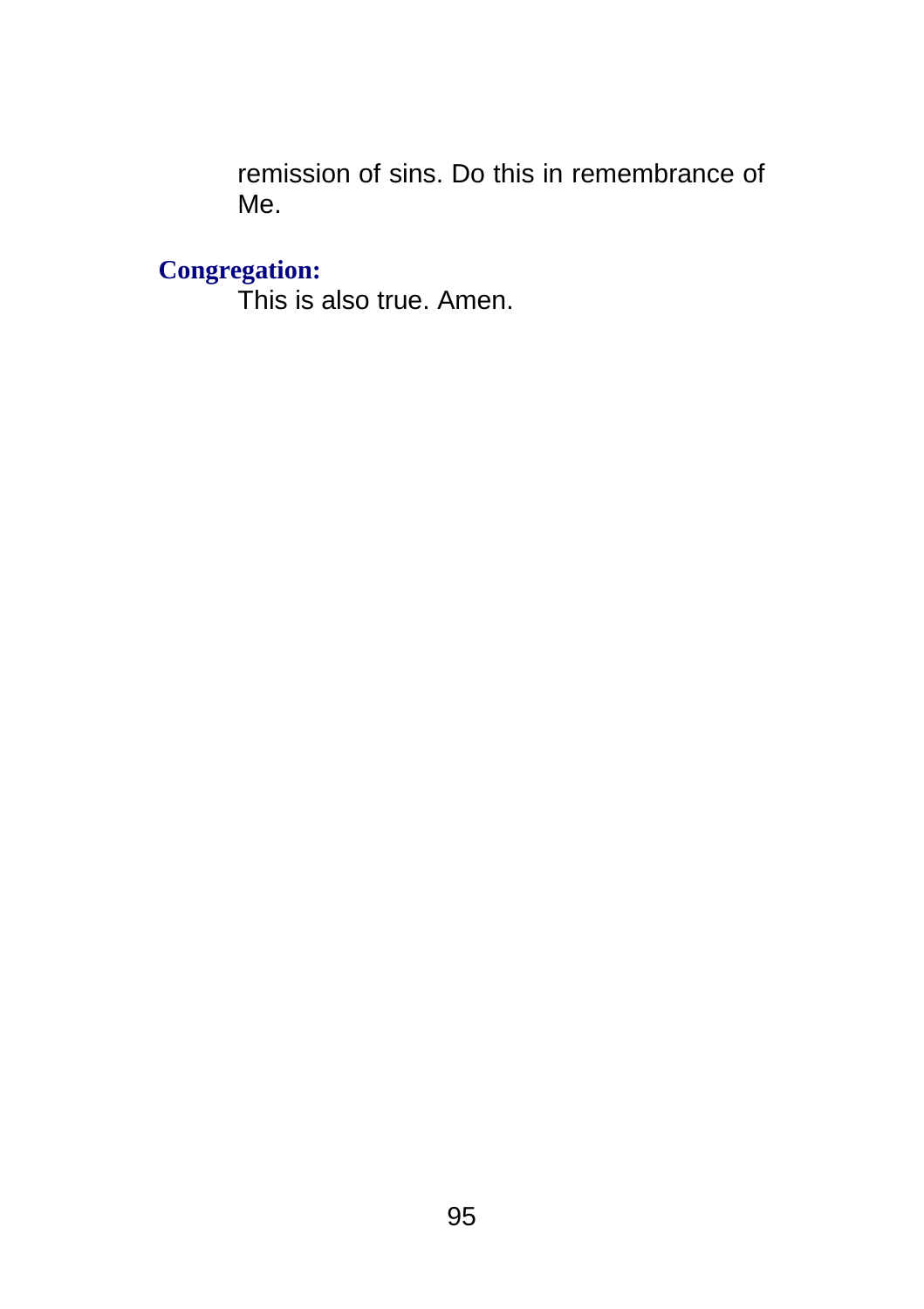## **2.2. The Anamnesis**

The Anamnesis is a living proclamation for Jesus death and resurrection and remembrance of Him until His Coming.

#### **Priest:**

The Priest points to the bread saying: For every time you eat of this Bread.

The Priest points to the Cup saying: and drink of this cup,

> you proclaim My death, confess My resurrection and remember Me until I come.

### **Congregation:**

While the Congregation sings the following, they may hold their hands out, palms upward. They may make the sign of the cross when "we bless You" is said. They may kiss the front and back of their fingertips and then hold their hands palm upward again when "we thank You" is said.

> Amen. Amen. Amen. Your death, O Lord, we proclaim. Your holy resurrection and ascension, we confess. We praise You, we bless You, we thank You, O Lord, and we entreat You, o our God.

**Priest:**

Therefore, as we also commemorate His Holy Passion, His resurrection from the dead, His ascension into the heavens, His sitting at Your right hand, O Father, and His second coming which shall be from the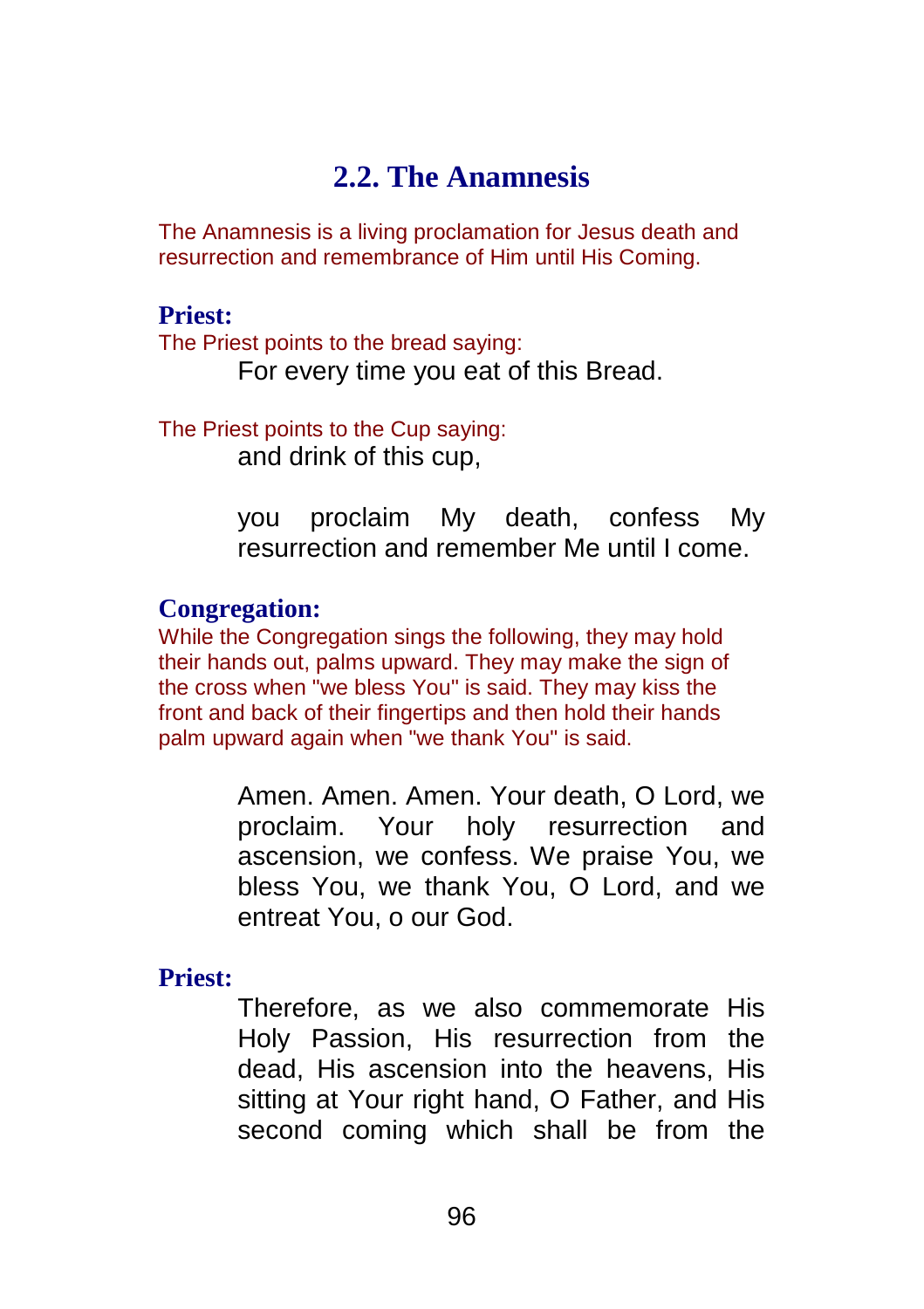heavens, awesome and full of glory; we offer You Your oblations from what is Yours, for every condition, concerning any condition, and in every condition.

# **The Epiclesis (The Invocation of The Holy Spirit)**

The Epiclesis is a prayer that the Holy Spirit descends upon the Bread and Wine and change them into the Body and the Blood of Christ and to sanctify the whole church members.

## **Deacon:**

Worship God in fear and trembling.

## **Congregation:**

The Congregation bows down and sings:

We praise You, we bless You, we serve You, and we worship You.

## **Priest:**

The Priest prays inaudibly:

And we ask You, O Lord, our God, we, Your sinful and unworthy servants; we worship You by the pleasure of Your goodness; that Your Holy Spirit descend upon us and upon these gifts set forth, and purify them, change them, and manifest them as a sanctification of Your saints.

**Priest:**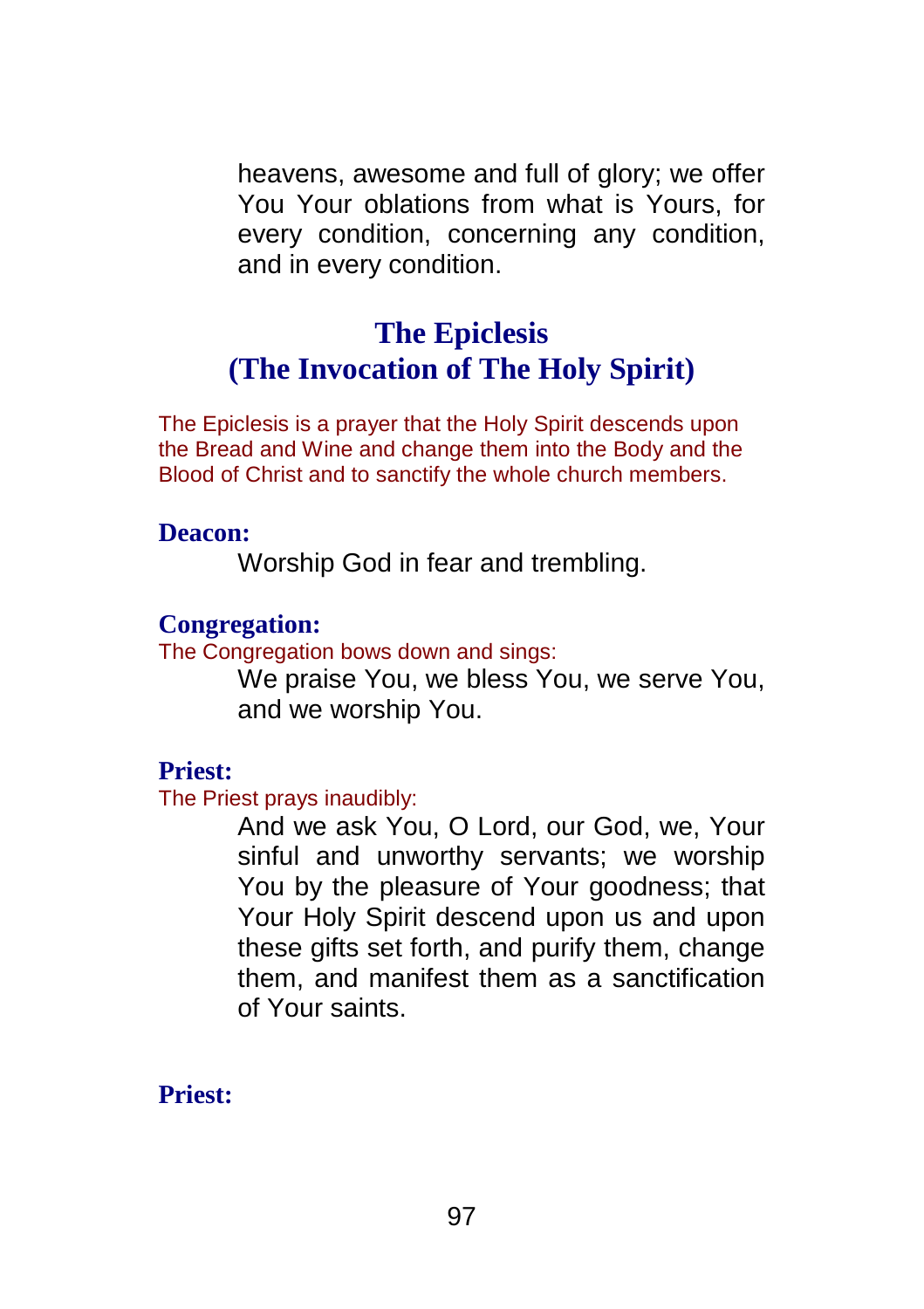The Priest makes the sign of the cross over the Bread three times:

> And this Bread He makes into His Holy Body.

### **Congregation:**

We believe. Amen.

#### **Priest:**

Our Lord, God and Savior Jesus Christ, given fir the remission of sins and eternal life to those who shall partake of Him.

#### **Priest:**

The Priest makes the sign of the cross over the Cup three times, saying:

And this cup also, into the Honored Blood of His new covenant.

#### **Congregation:**

Again, We believe. Amen.

#### **Priest:**

Our Lord, God and Savior Jesus Christ given for the remission of sins and eternal life to those who shall partake of Him

NOW THE BREAD AND WINE HAVE BEEN TRANSUBSTANTIATED (CHANGED) INTO THE HOLY BODY AND BLOOD OF JESUS CHRIST.

The Priest shall no longer bless them by his hand. Also it is not permitted to the Priest to move far of the altar or to look backward until the end of the service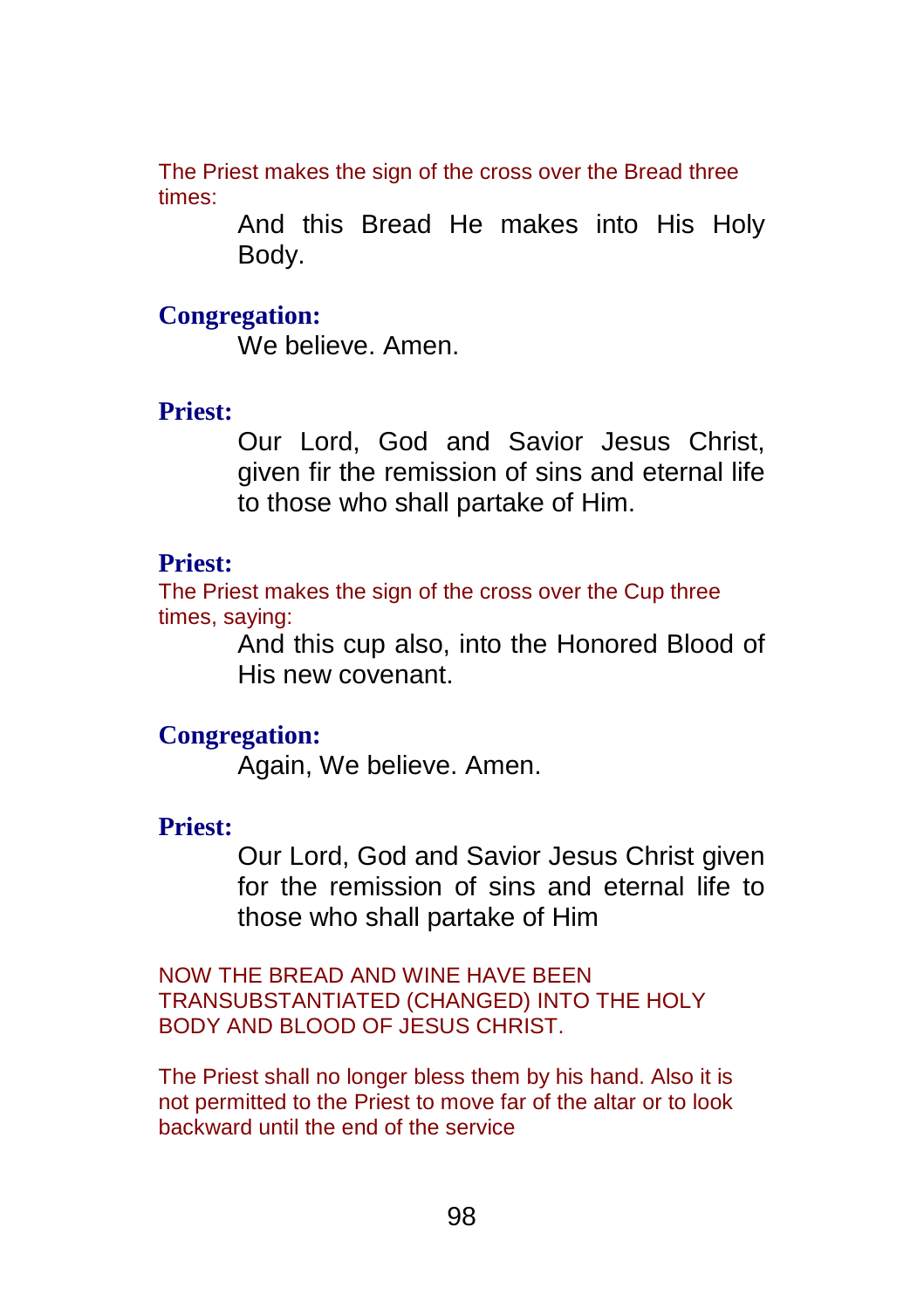## **Congregation: Lord have mercy.**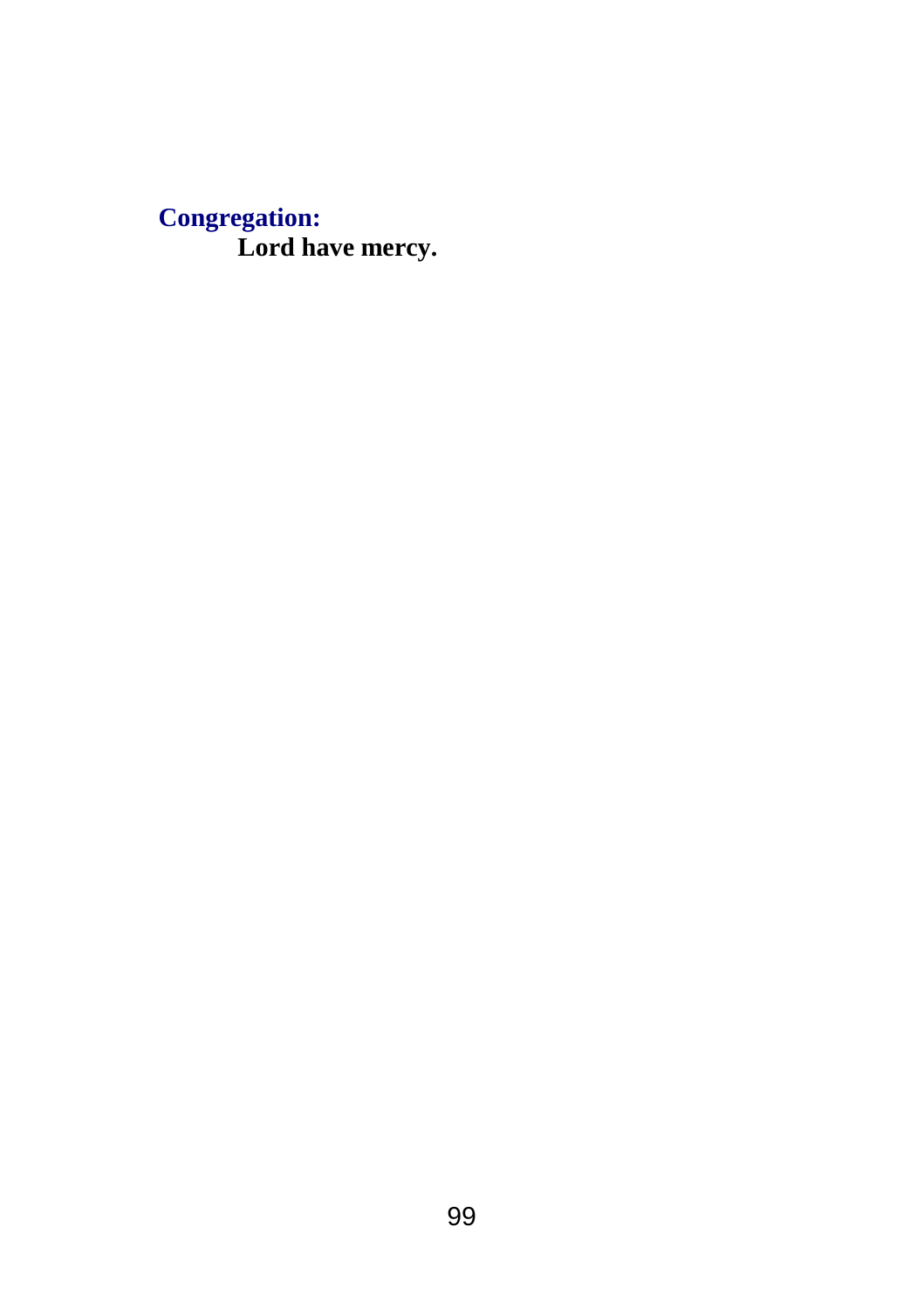# 3. The Litanies

The Eucharist is the mystery of union with every body in Christ.. It is also the mystery of love which knows no limits. All the Church is united together in Christ through the Eucharist. For this reason we pray each one. This what are called the Litanies.

And at the time of the Eucharist the Church practices the transfiguration and she becomes at its most state of holiness, then, in the Litanies, the Church intercedes for every one and for all our needs in front of the Holy Body and the Precious Blood.

## **Introduction to the Litanies**

Sometimes several short prayers of supplication are added here by the priest , from the Gregorian Liturgy or from the Liturgy of St. Cyril, before the seven short litanies are said.

## **Priest:**

The Priest holds two napkins, one on the palm of his left hand and the other on the palm of his right hand saying:

> Make us all worthy, O our Master, to partake of Your holies, unto the purification of our souls, our bodies, and our spirits;

**That we become one body and one spirit, and may have a share and an inheritance with all the saints who have pleased You since the beginning.**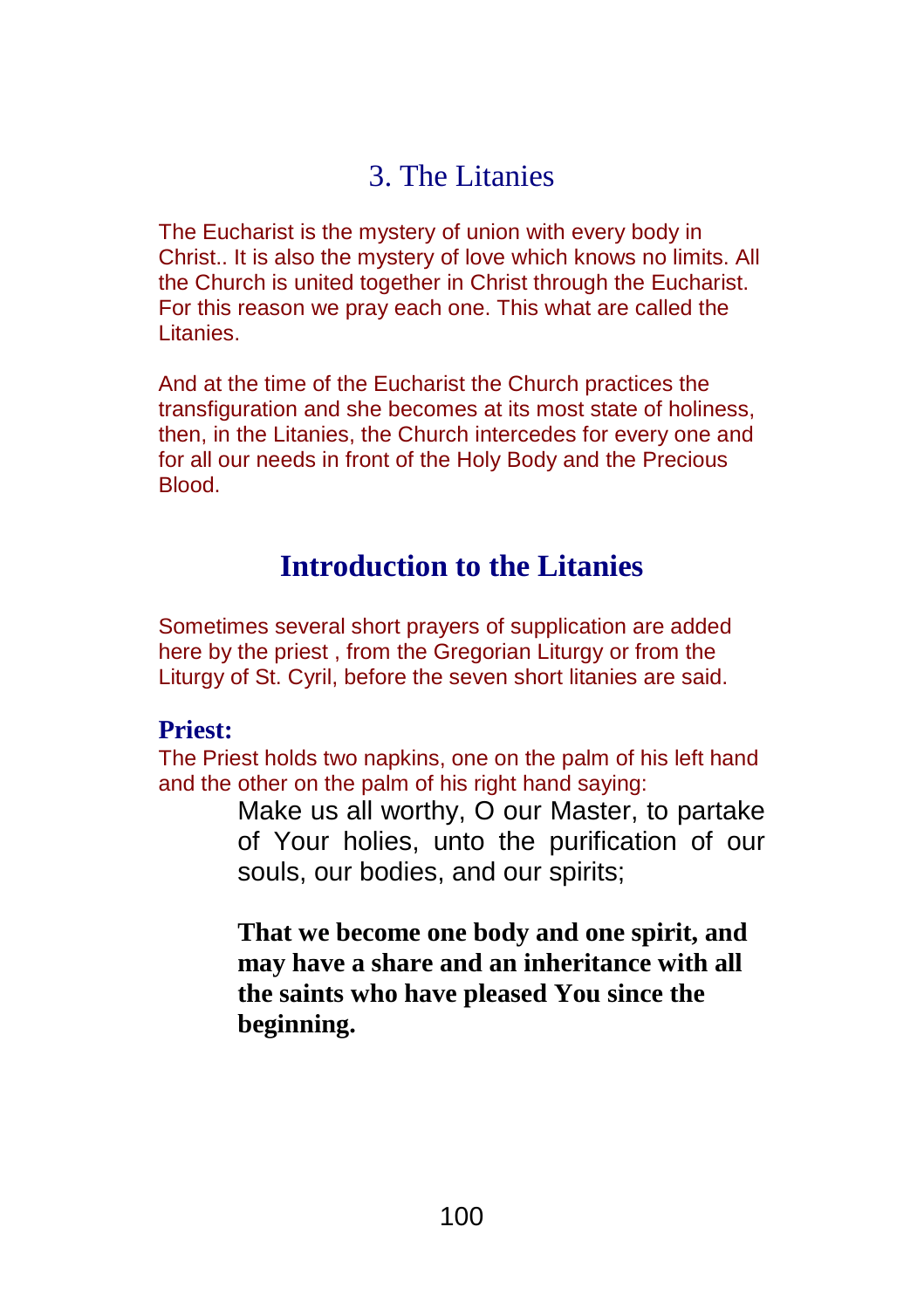# **The Litany of Peace**

## **Priest:**

Remember, O Lord, the peace of Your one, holy, Catholic and Apostolic Church.

## **Deacon:**

Pray for the peace of the One holy, Catholic and Apostolic Orthodox Church of God.

## **Congregation:**

**Lord have mercy.**

## **Priest:**

The Priest points to the Honored Blood and says:

This which You have acquired unto Yourself with the Honored Blood of Your Christ.

Keep her in peace, with all the Orthodox bishops who are in her.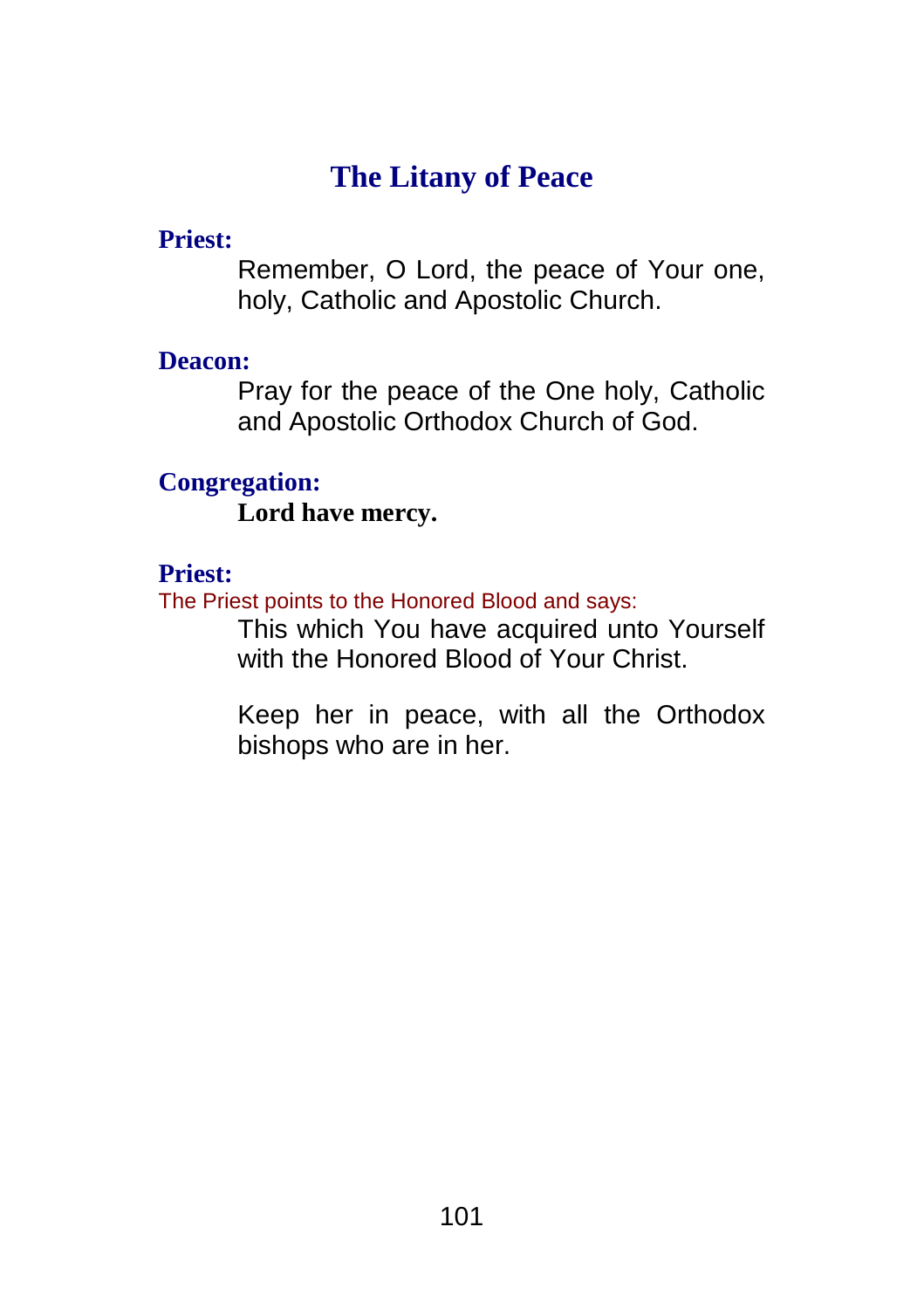# **The Litany of the Fathers**

**Priest:**

Foremost, remember, O Lord, our blessed and honored father, the Archbishop, our Patriarch Pope (Abba Shenouda, the third) and his brother in the Apostolic ministry, (Abba Ignatius Zaka Iwas), Patriarch of Antioch.

**Deacon:**

Pray for our high Priest Papa (Abba Shenouda, the third), Pope, Patriarch, and Archbishop of the great city of Alexandria, and his brother in the Apostolic ministry, (Abba Ignatius Zaka Iwas), Patriarch of Antioch, and for our Orthodox bishops.

**Congregation:**

**Lord have mercy.**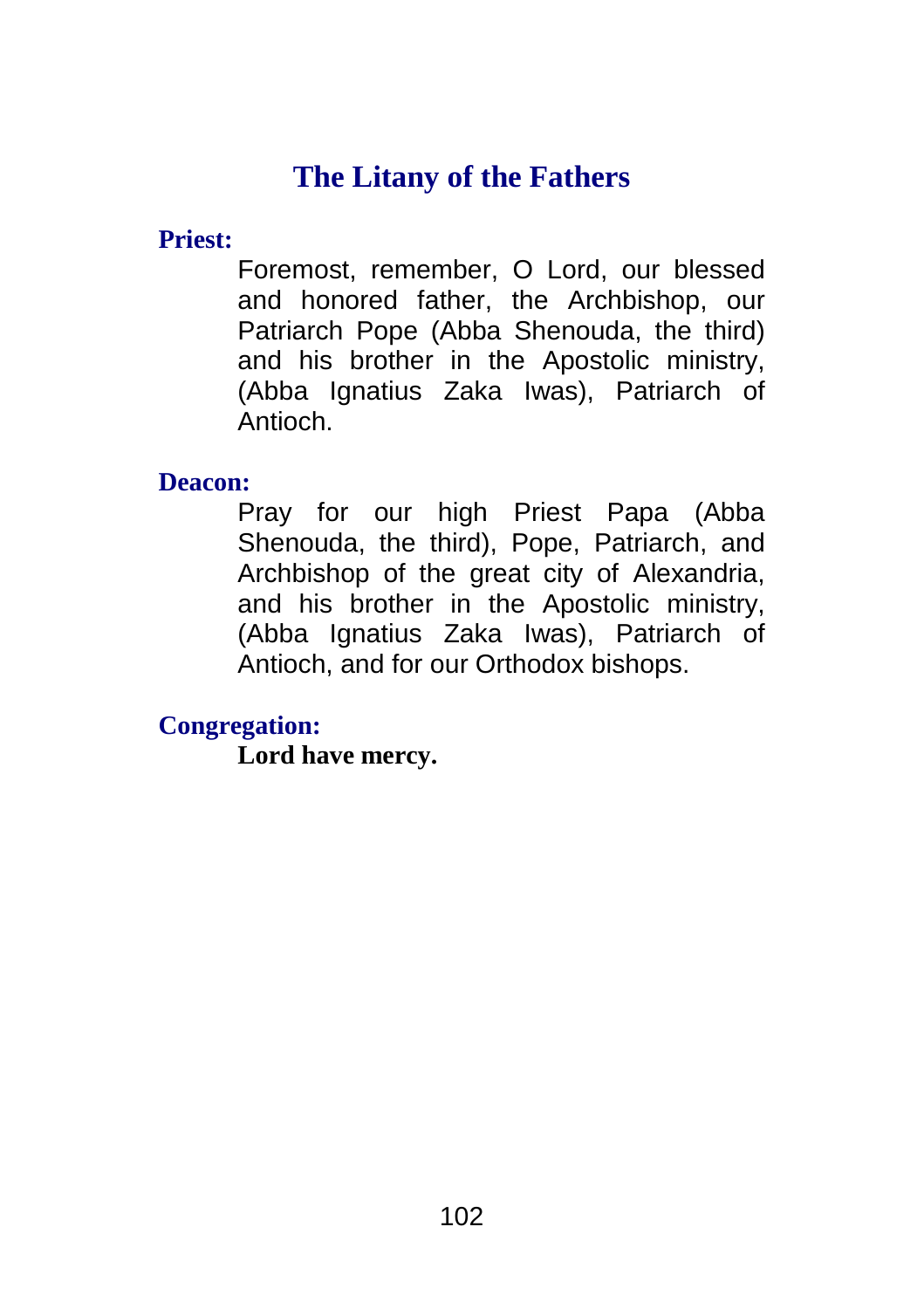# **The Litany of the Priests and Deacons**

## **Priest:**

And those who rightly define the word of truth with him, grant them unto Your Holy Church to shepherd Your flock in peace.

## **Remember, O Lord, the Orthodox the arch Priests, Priests, and Deacons.**

## **Deacon:**

Pray for the arch Priests, Priests, Deacons, sub Deacons, and the seven orders of the Church of God.

## **Congregation:**

**Lord have mercy.**

# **The Litany of Mercy**

## **Priest:**

And all ministers, all who are in virginity, and the purity of all Your faithful people.

## **Remember, O Lord, to have mercy upon us all.**

## **Congregation:**

Have mercy upon us, O God, the Father, Almighty.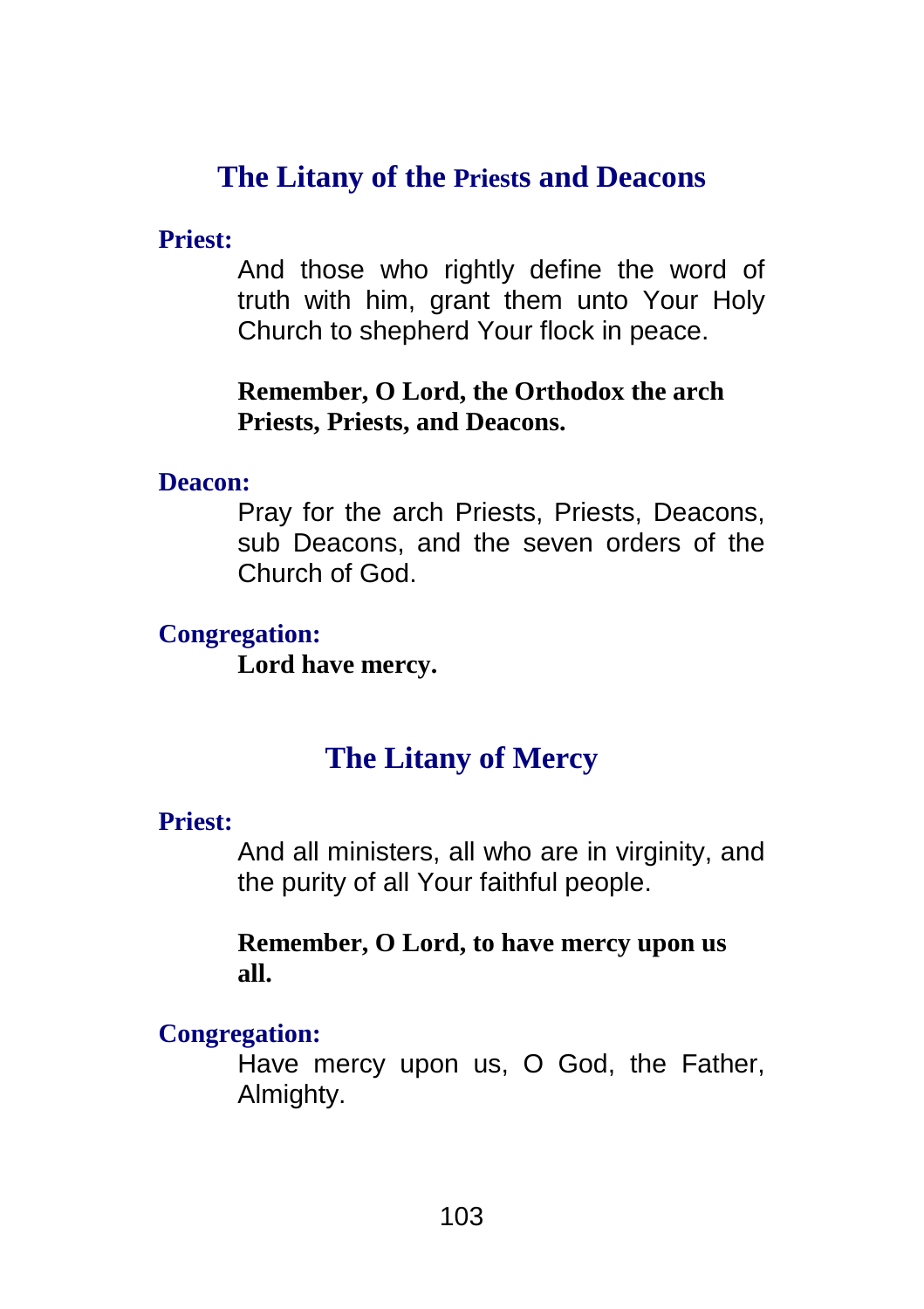# **The Litany of Place**

In this Litany we pray for the place on which the Eucharist is taking place, e.g. the church, the monastery, etc. We pray also for every place we dwell in even it is a prison, a country of exile or the immigration land as Jeremiah said; " Also, seek the peace and prosperity of the city to which I have carried you into exile. Pray to the LORD for it, because if it prospers, you too will prosper." (Jer 29:7) -NIV

### **Priest:**

Remember, O Lord, the safety of this holy place, which is Yours, and every place and every monastery of our Orthodox fathers.

#### **Deacon:**

Pray for the safety of the world and of this city of ours and of all cities, districts, islands, and monasteries.

### **Congregation:**

**Lord have mercy.**

## **The Litany of the Waters, The Plants, etc.**

## **Priest:**

And those who dwell therein in God's faith.

Graciously accord, O Lord, the air of heaven, the fruits of the earth, the waters of the rivers, the seeds, the herbs and the plants of the field this year, bless them.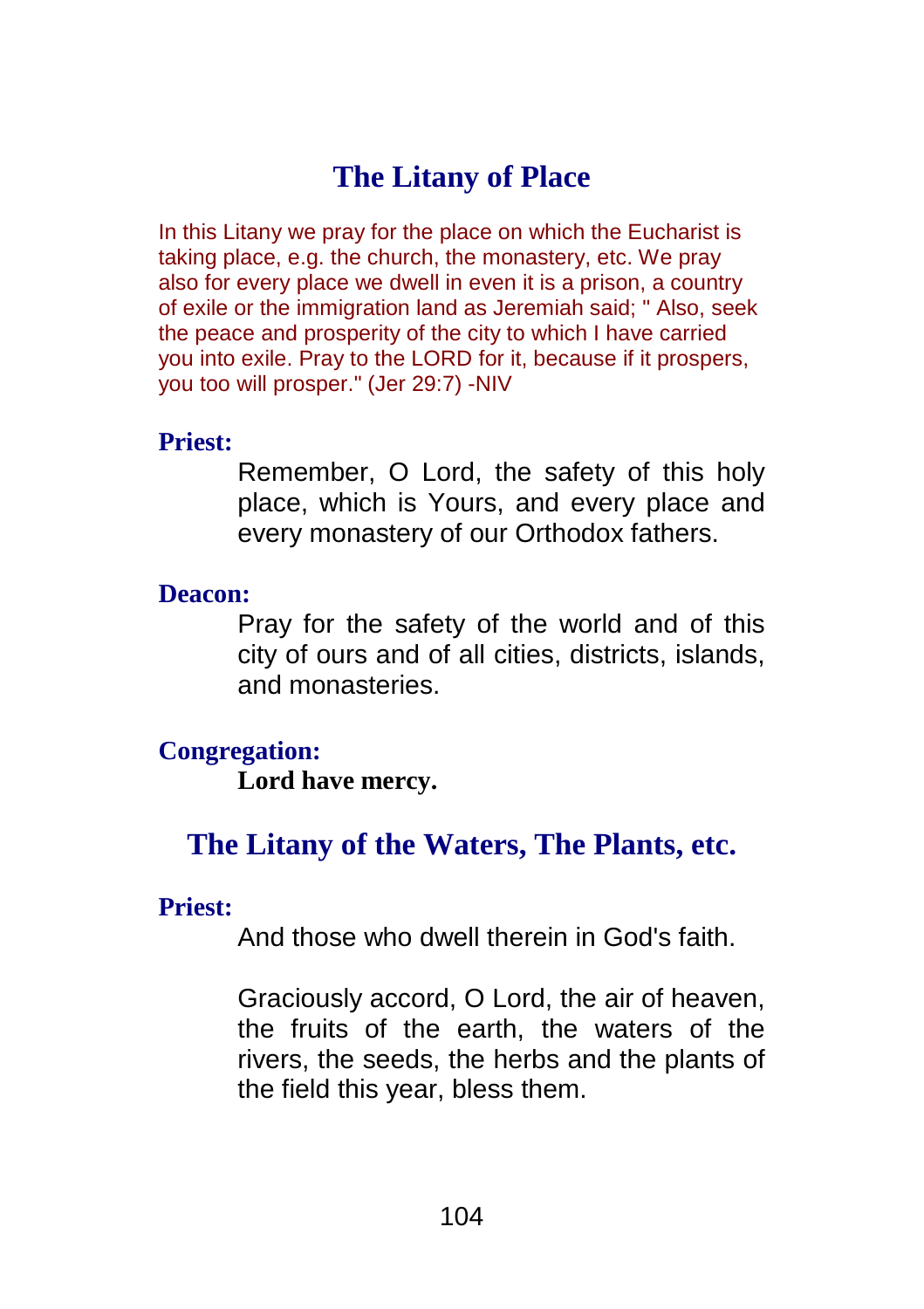## **Deacon:**

Pray for the air of heaven, the fruits of the earth, the rising of the waters of the rivers, the seeds, the herbs, and the plants of the field, that Christ our God may bless them, bring them to perfection in peace without harm, and forgive us our sins.

## **Congregation:**

**Lord have mercy. Lord have mercy. Lord have mercy.**

## **Priest:**

Raise them to their measure according to Your grace. Give joy to the face of the earth. May its furrows be abundantly watered and its fruits be plentiful. Prepare it for sowing and harvesting.

**Manage our life as deemed fit. Bless the crown of the year with Your goodness for the sake of the poor of Your people, the widow, the orphan, the traveler, the stranger, and for the sake of us all, who entreat You and seek Your Holy Name.**

For the eyes of everyone wait upon You, for You give them their food in due season. Deal with us according to Your goodness, O You Who give food to all flesh.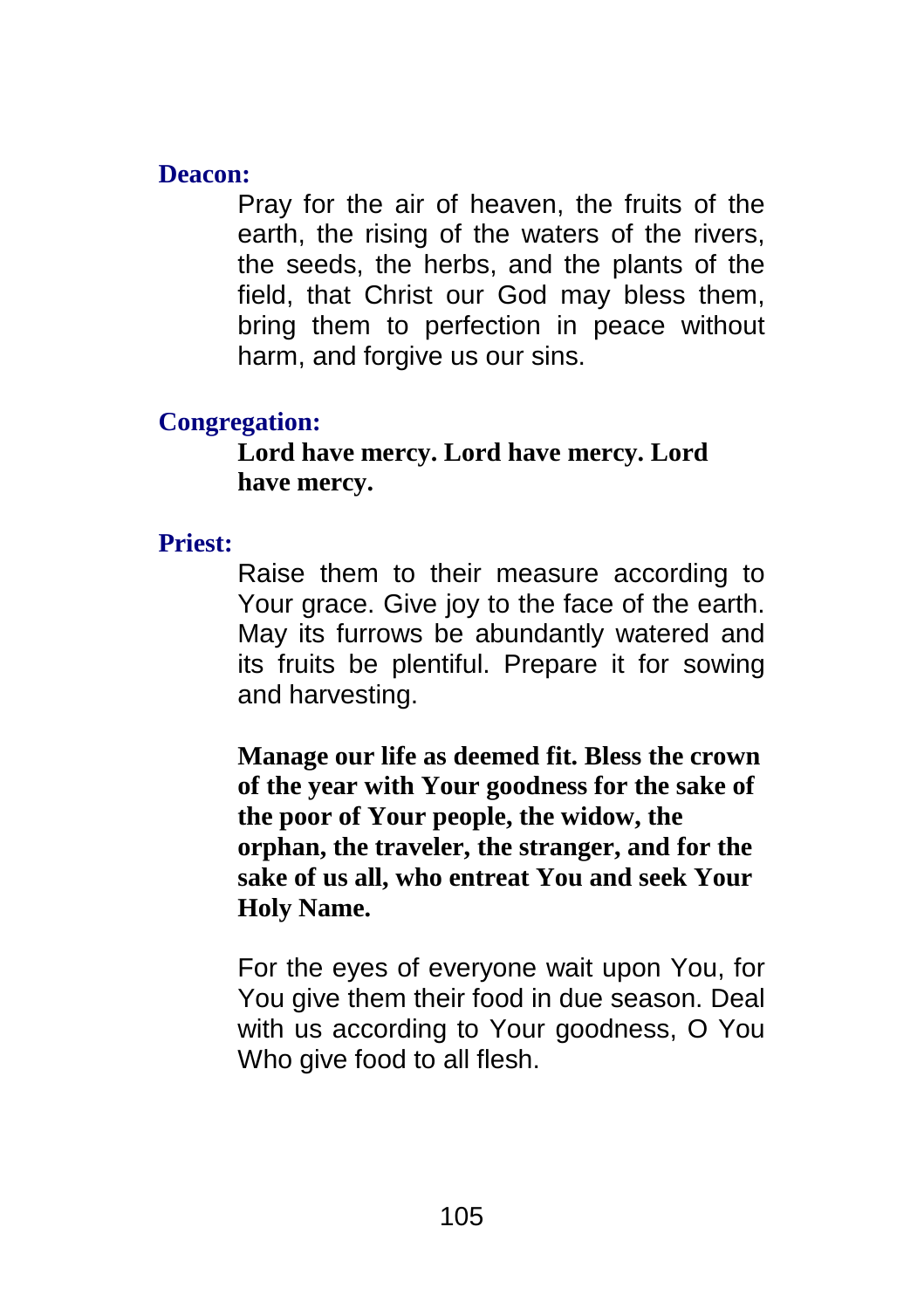**Fill our hearts with joy and gladness, that we too, having sufficiency in every thing always, may abound in every good deed.**

**Congregation:**

**Lord have mercy.**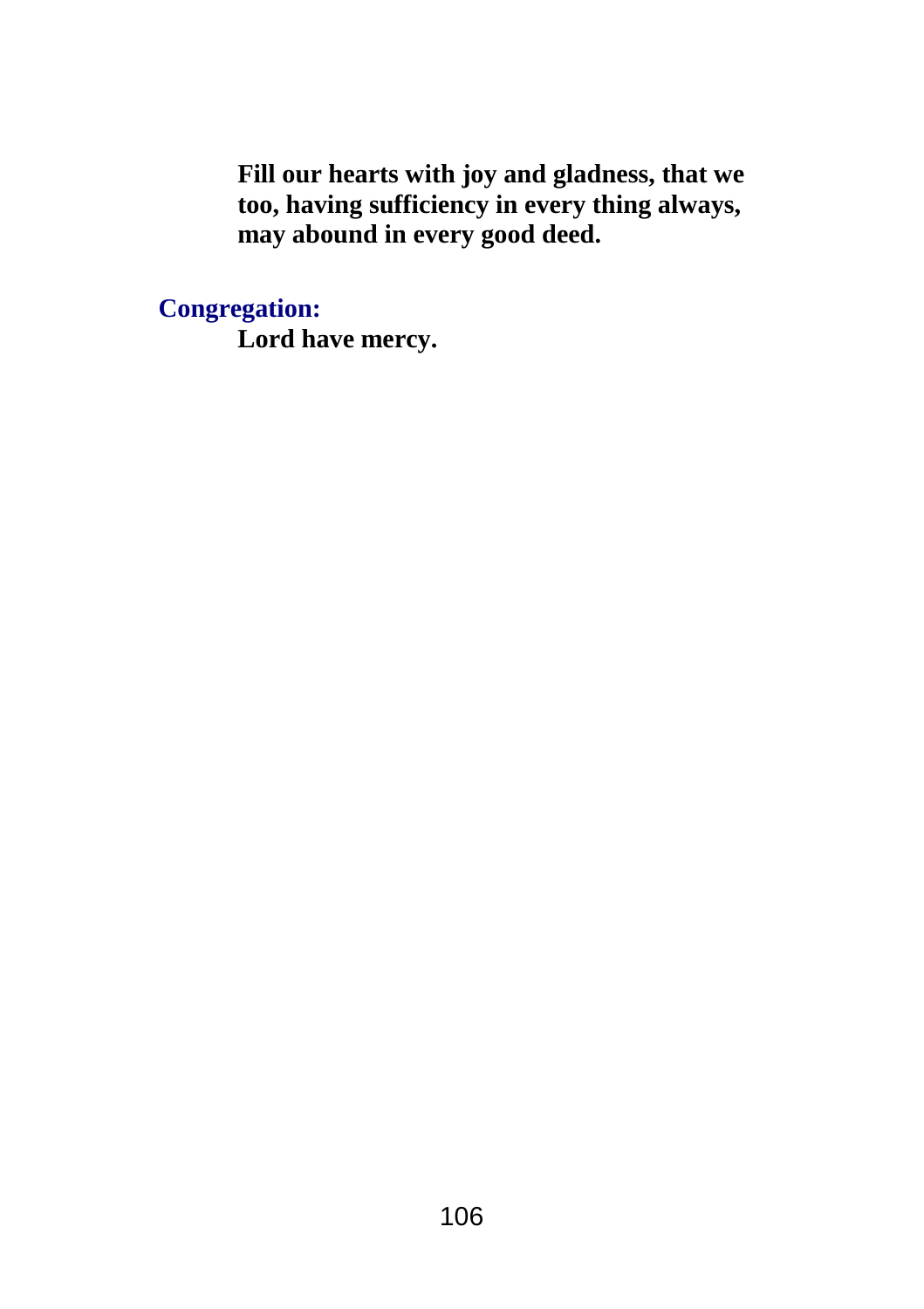# **The Litany of the Oblations**

## **Priest:**

Remember, O Lord, those who brought unto You these oblations, those on whose behalf they have been brought, and those by whom they have been brought. Give them all the heavenly reward.

## **Deacon:**

Pray for these holy and honored oblations, our sacrifices and those who have offered them.

## **Congregation:**

**Lord have mercy.**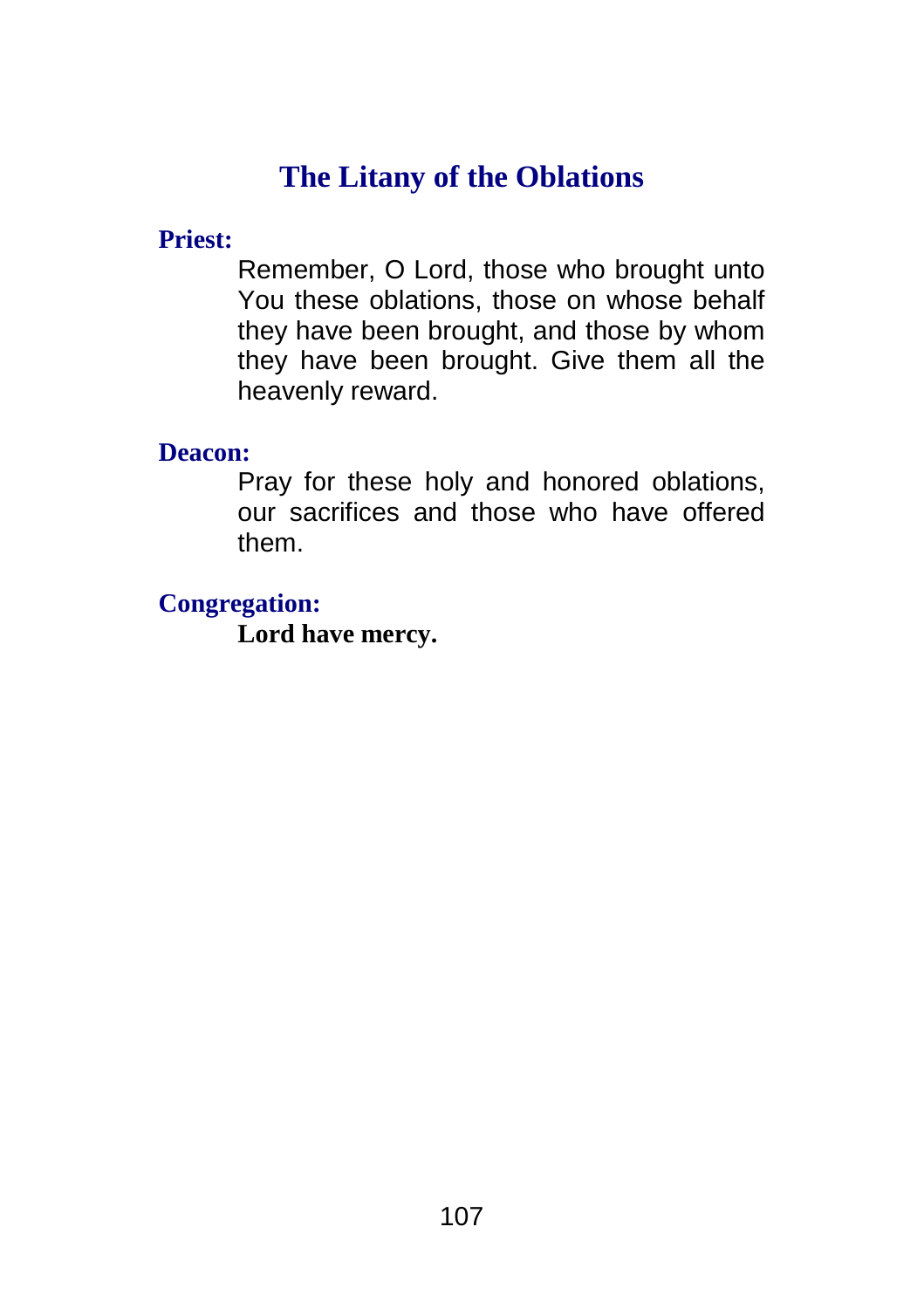# **4. The Commemoration of the Saints**

In the Commemoration of the saints, we remember all the saints as the Lord Jesus commanded, concerning the woman who poured the perfume on His head, "I tell you the truth, wherever this gospel is preached throughout the world, what she has done will also be told, in memory of her." (Matt 26:13)- NIV

This commemoration reflects the unity of the Church between those who are on earth and the departed. The Eucharist, The Body of Christ, is the fulfillment of this unity. St. Paul said; "Remember your leaders, who spoke the word of God to you. Consider the outcome of their way of life and imitate their faith. (Heb 13:7)- NIV

#### **Priest:**

**As this, O Lord, is the command of Your Only-begotten Son, that we share in the commemoration of Your saints; Graciously accord, O Lord, remember all the saints, who have pleased You since the beginning; Our holy fathers the patriarchs, the prophets, the apostles, the preachers, the evangelists, the martyrs, the confessors and all the spirits of the righteous who were consummated in the faith.**

**Most of all, the pure, full of glory, ever-virgin, the holy Mother of God, Saint Mary; who in truth, gave birth to God the Word.**

**And St John, the forerunner, Baptist and martyr; St. Stephen the archdeacon, the**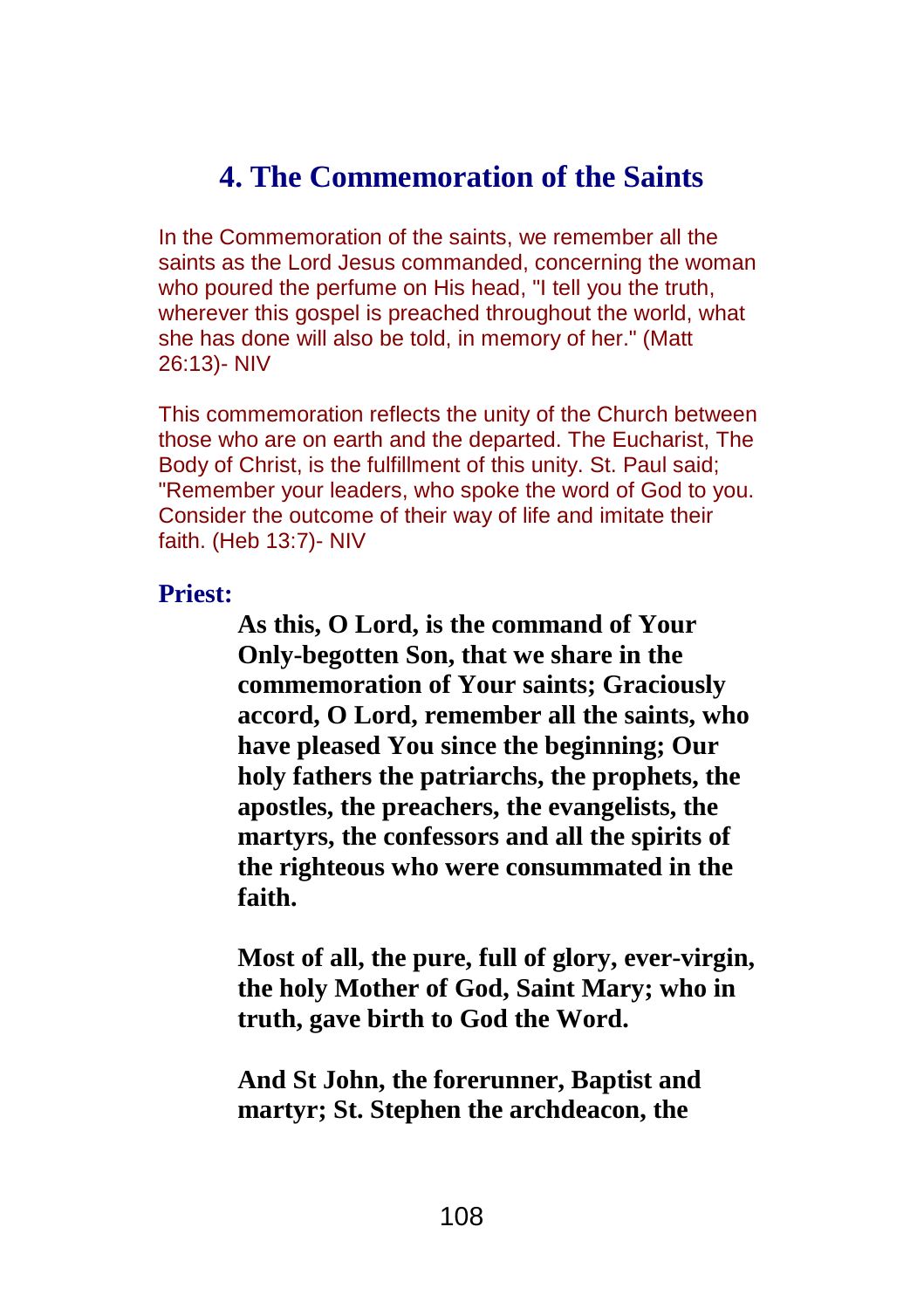## **protomartyr; the beholder-of-God, Saint Mark, the evangelist, the apostle, and martyr;**

The patriarch St. Severus, our teacher Dioscorus, St. Athanasius the Apostolic; St. Peter the Priest, the martyr and high Priest, St. John Chrysostom, St. Theodosius, St. Theophilus, St. Demetrius, St. Cyril, St. Basil, St. Gregory the Theologian, St. Gregory the Wonder worker, St. Gregory the Armenian;

**The three hundred and eighteen assembled at Nicea, the one hundred and fifty at Constantinople, and the two hundred at Ephesus;**

**Our righteous father the great Abba Antony, the righteous Abba Paul, the three saints Abba Macarii and all their children, the cross bearers;**

**Our father Abba John the arch Priest, and our father Abba Pishoy the righteous and perfect man, the beloved of our good Savior;**

The Priest may continue, if he wishes:

Our father Abba Paul of Tammouh and Ezekiel his disciple; My masters the Roman fathers Saints Maximus and Domitius, the forty nine martyrs the elders of Shiheet;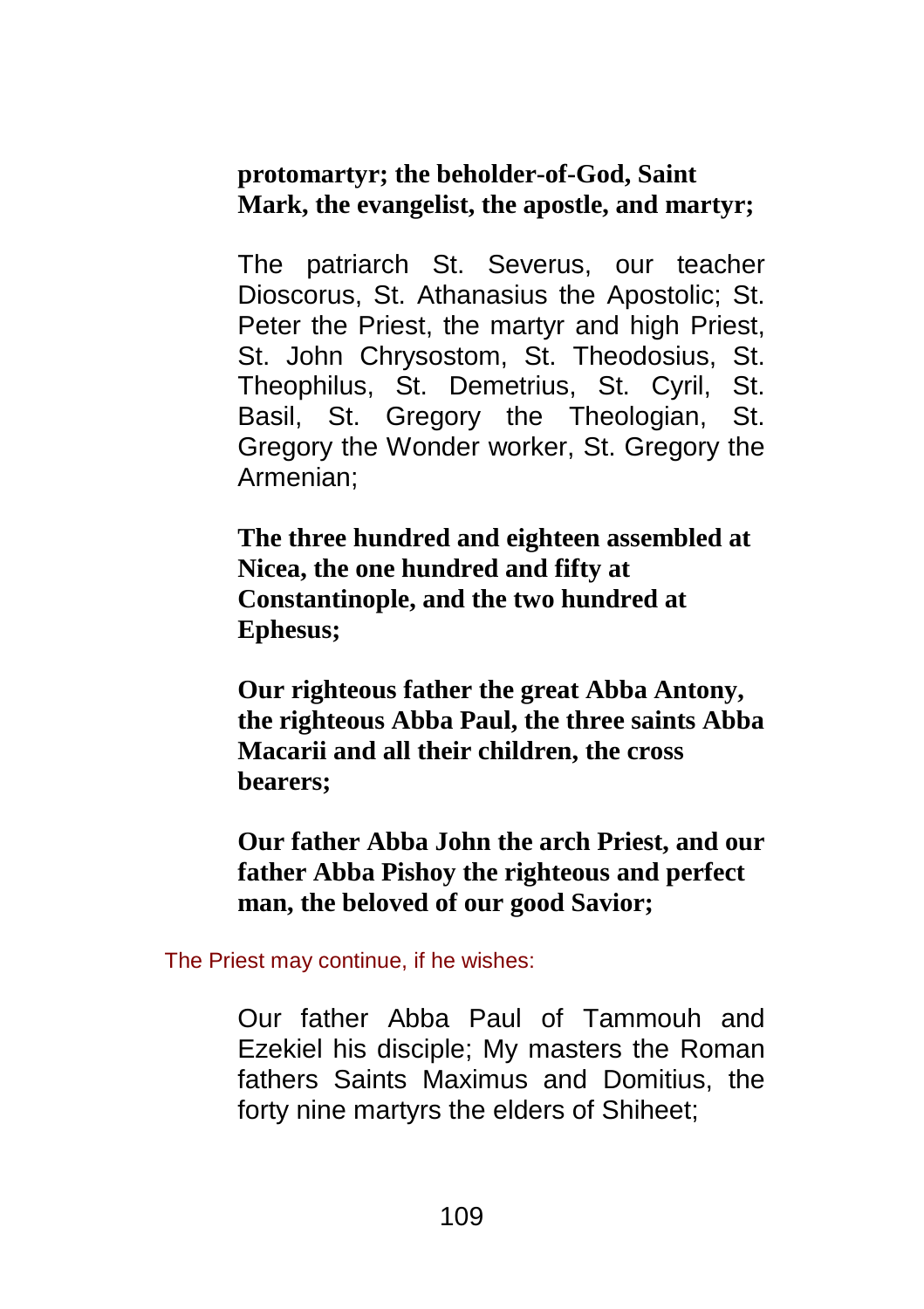**The strong saint Abba Moses; and John Kame the Priest; our father Abba Daniel the hegomen; our father Abba Isidore the Priest,**

**Our father Abba Pachom of the Cenobite, and Theodore his disciple, our father Abba Shenouti the archimandrite and abba Wissa his disciple; and Saint Abraam bishop of Fayoum and Giza.**

At the conclusion, the Priest says :

And all the choir of Your saints, through whose prayers and supplications, have mercy on us all and save us for the sake of Your Holy Name which is called upon us.

**Deacon:**

Let those who read, recite the names of our holy fathers, the patriarchs who have fallen asleep; O Lord repose their souls and forgive us our sins.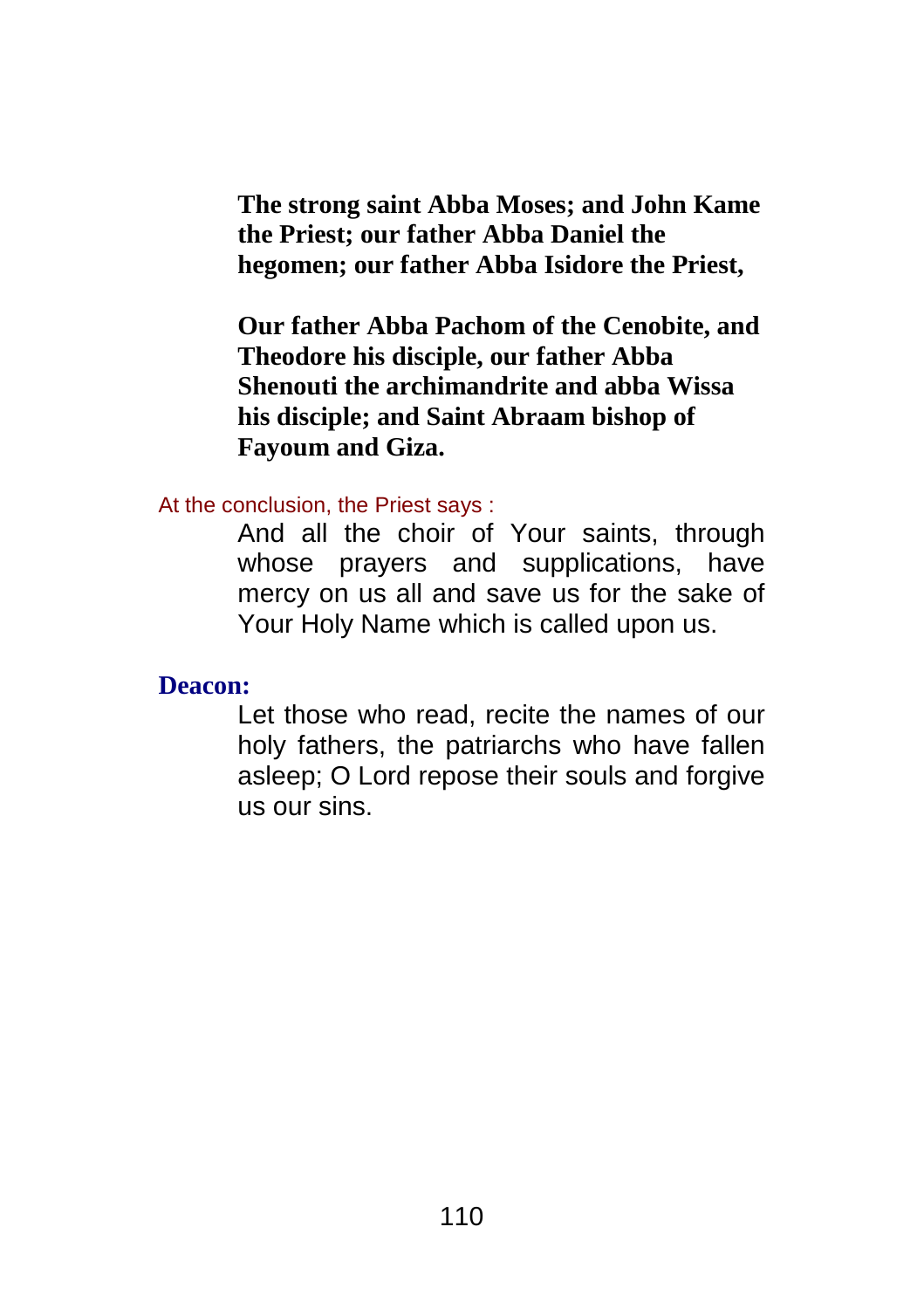# **5. The Diptych**

The Diptych is mentioning the names of the departed persons, praying that God may repose their souls in the paradise of delight. This prayer reflects the feeling of love and gratitude towards our beloved who departed.

#### **Priest:**

The Priest may replace the following diptych with the one marked with (\*) in the well-known tune taken from the Liturgy of St. Cyril.

> Remember also, O Lord, all those who have fallen asleep and reposed in the Priesthood and in the order of laity.

Graciously, O Lord, repose all their souls in the bosom of our holy fathers Abraham, Isaac, and Jacob, sustain them in a green pasture, by the water of rest in the paradise of joy, the place out of which grief, sorrow and groaning have fled away in the light of Your saints.

Priest: \*

When the Priest mentions the name(s) of the deceased and he covers one hand with a napkin and puts one spoonful of incense into the censer.

> Those, O Lord, and everyone whose names we have mentioned, and those whose names we have not mentioned, those whom each one has in mind, and those who are not in our minds, those who have fallen asleep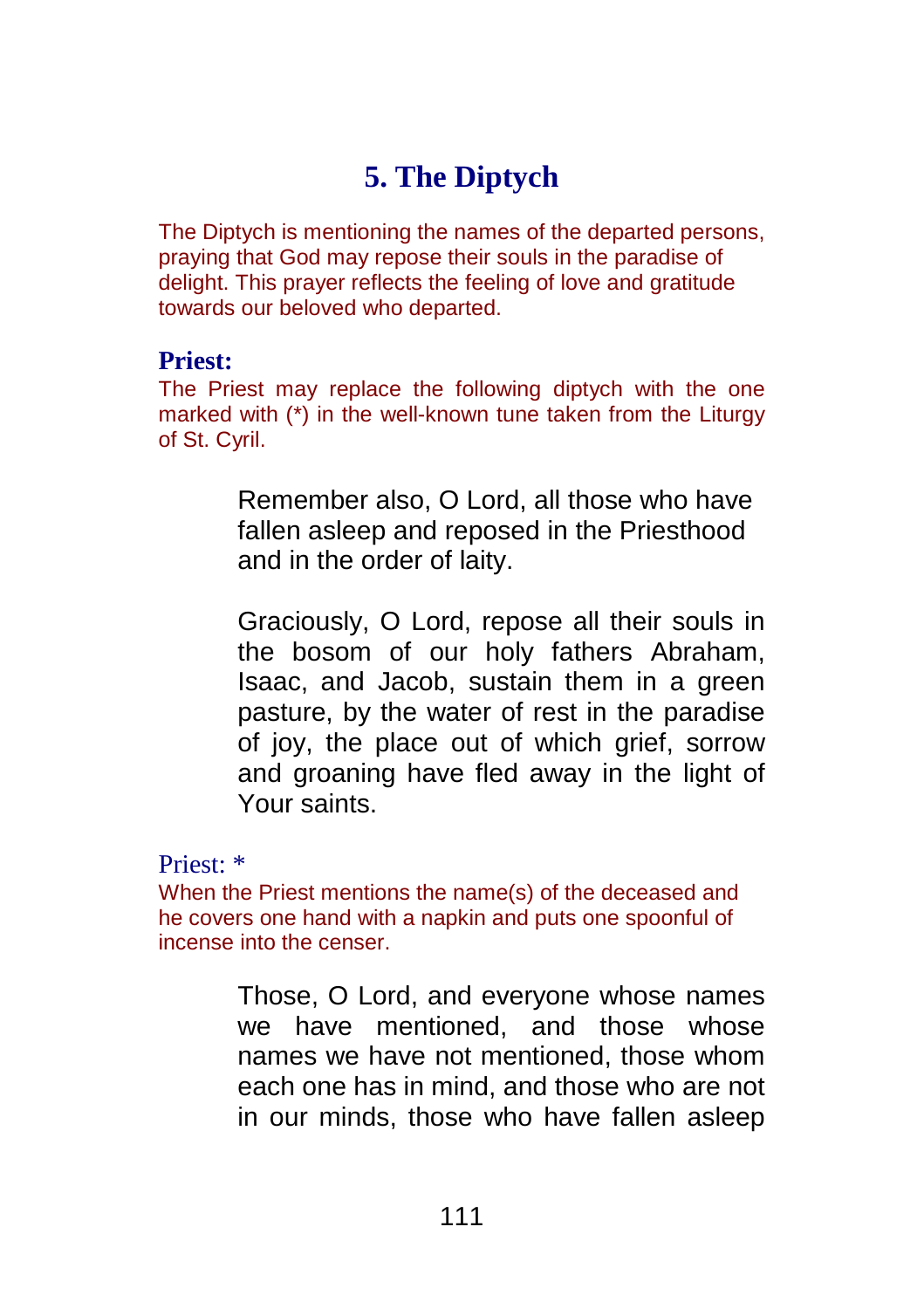and reposed in the faith of Christ, graciously, O Lord, remember the soul(s) of your servant(s) (………….)

[ Here the Priest mentions the name (s) of the deceased]

**Deacon: \***

Pray for our fathers and brethren who have fallen asleep and reposed in the faith of Christ since the beginning; our holy fathers the archbishops, our fathers the bishops, our fathers the arch Priests, our fathers the Priests, our brethren the Deacons, our fathers the monks and our fathers the laymen, and for the full repose of the Christians; that Christ our God may repose all their souls in the paradise of joy, and we too accord mercy unto us and forgive our sins.

## **Congregation:**

**Lord have mercy.**

## **Priest: \***

Graciously, O Lord, repose all their souls in the bosom of our holy fathers Abraham, Isaac and Jacob, sustain them in a green pasture, by the water of rest in the paradise of joy, the place out of which grief, sorrow and groaning have fled away in the light of Your saints.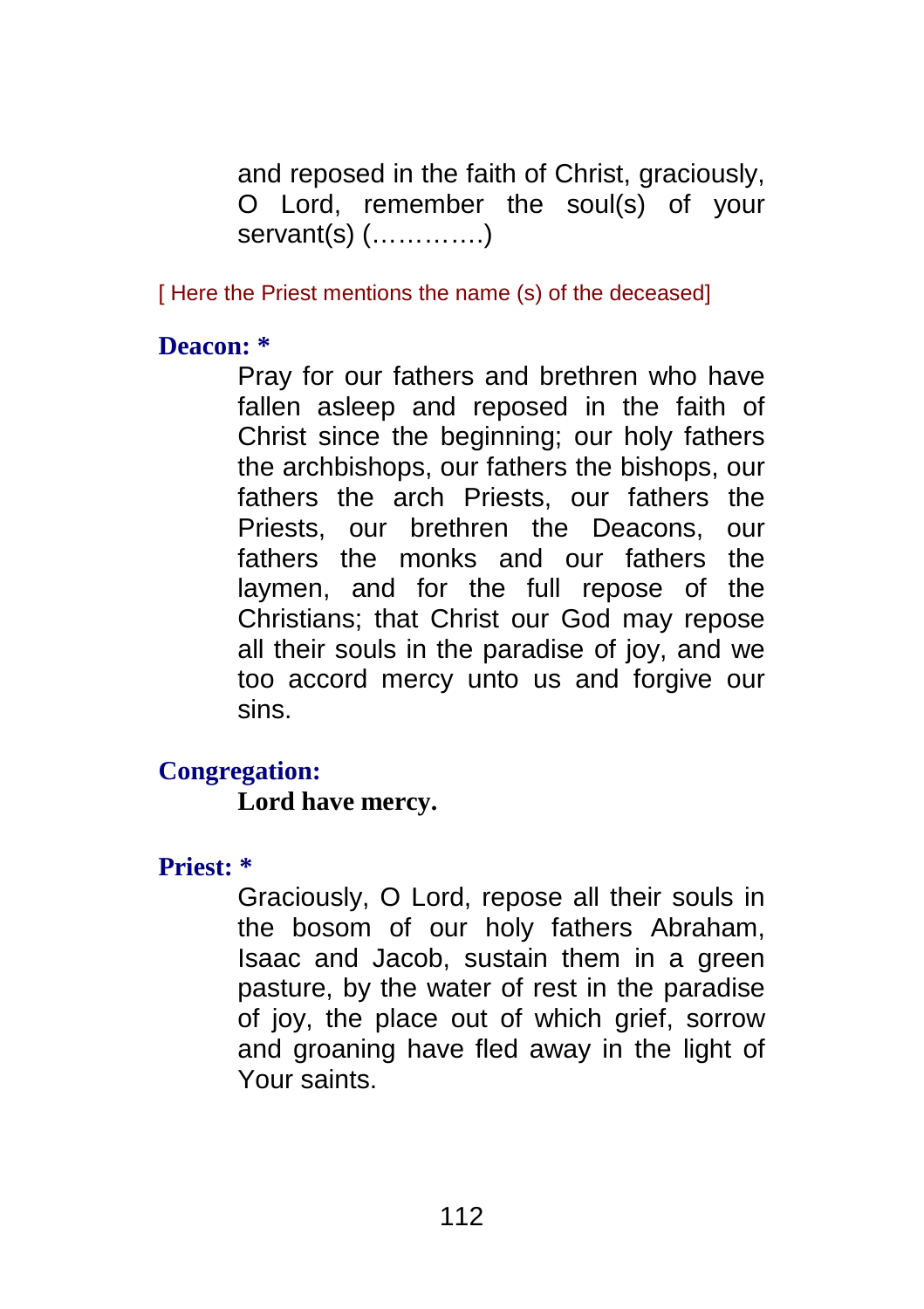#### **Deacon: \***

The great Abba Antony, the righteous Abba Paul, the three holy Abba Macani, Abba John the short, Abba Pishoi, Abba Paul, our holy Roman Fathers Maximus and Domitius, Abba Moses, Abba John Kame, Abba Daniel, Abba Isidore, Abba Pachom, Abba Shenoute Abba Paphnoute, Abba Parsoma, Abba Teji,

And all who have rightly taught the word of truth, the Orthodox bishops, Priests, Deacons, clergy, laity and all the Orthodox (people).

## **Congregation:**

Glory to You, O Lord. Lord have mercy. Lord have mercy. Lord bless us. Lord repose them. Amen.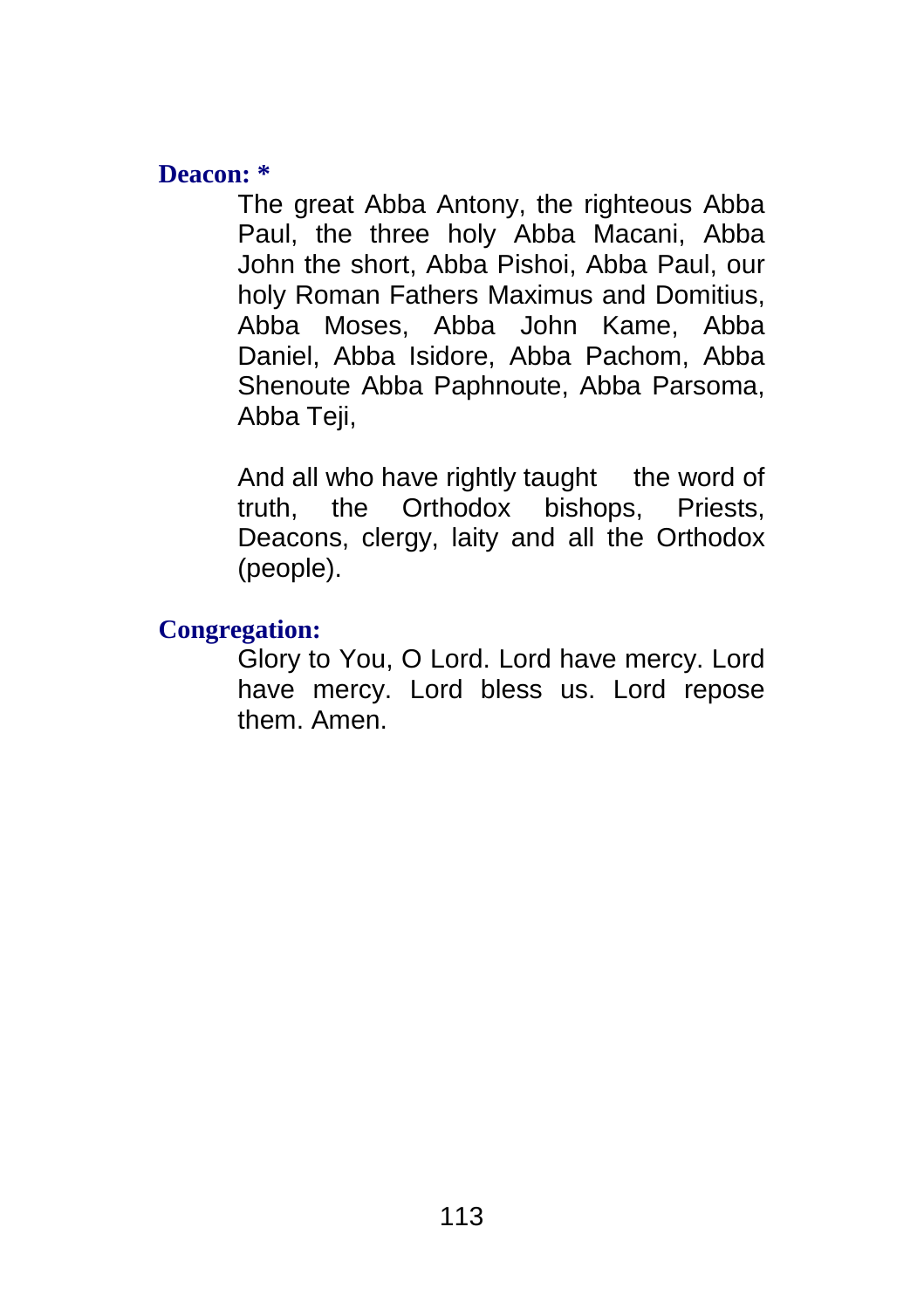# **6. The Fraction**

## Prayers before the Fraction

## **Priest:**

Those, O Lord, whose souls You have taken, repose them in the Paradise of joy, and in the region of the living forever, in the heavenly Jerusalem, in that place and we too, who are sojourners in this place, keep us in Your faith and grant us Your peace unto the end.

## **Congregation:**

As it was, and shall be, from generation to generation, and unto the ages of all ages. Amen.

## **Priest:**

Lead us throughout the way into Your kingdom, that as in this so also in all things Your great and holy name be glorified, blessed and exalted in everything honored and blessed, together with Jesus Christ, Your beloved Son and the Holy Spirit.

Peace be with you.

## **Congregation:**

**And with your spirit**

## **Priest:**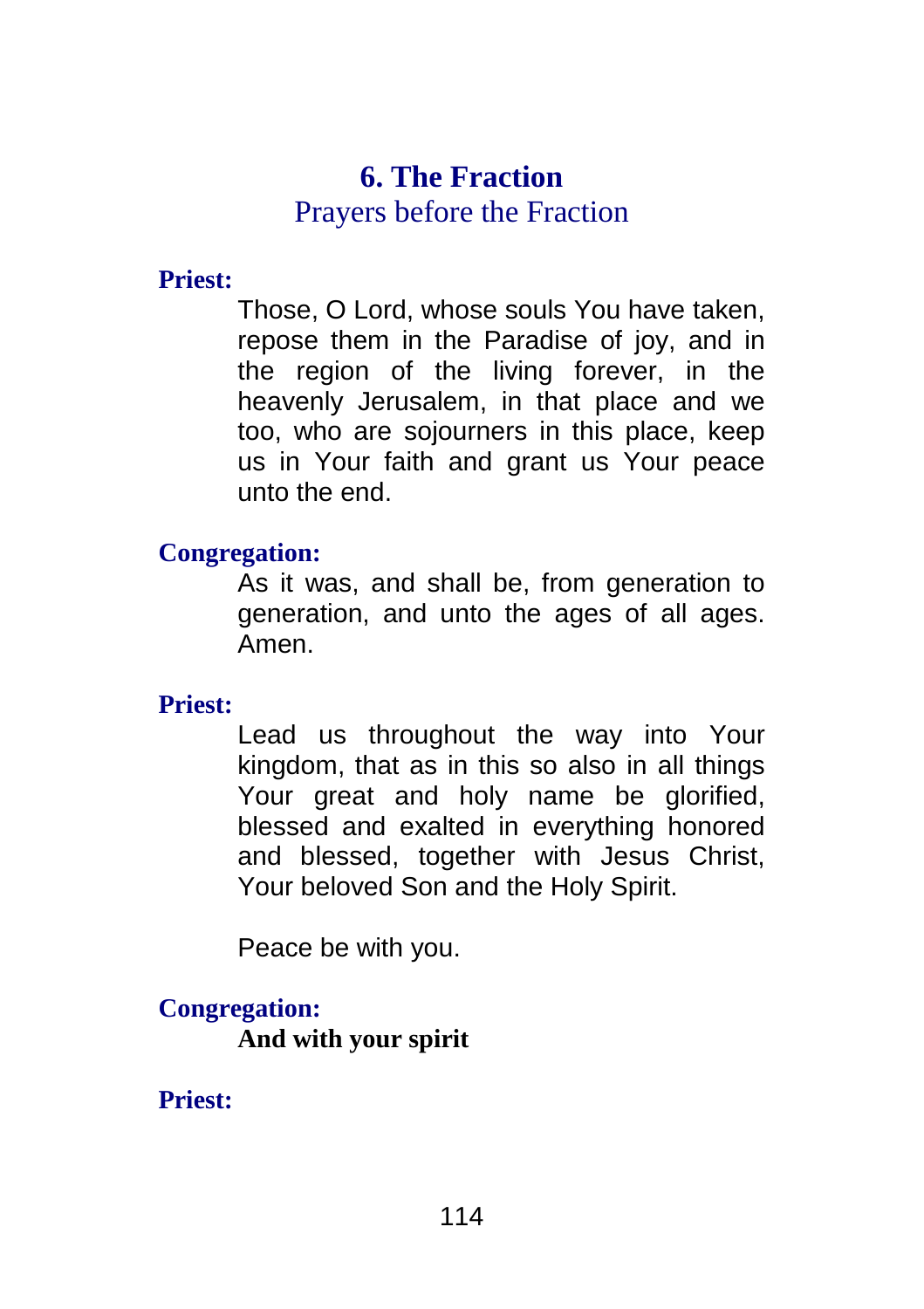**Again let us give thanks unto God Almighty, the Father of our Lord, God and Savior Jesus Christ; for He also has made us worthy now to stand up in this holy place, to lift up our hands and to serve His holy name.**

**Let us also ask Him to make us worthy of the communion and partaking of His divine and immortal mysteries.**

## **Congregation:**

Amen.

The Priest puts the Holy Body on the palm of his left hand. He then touches the Holy Body next to the Spadikon with the forefinger of his right hand.

## **Priest:**

The Holy Body.

## **Congregation:**

The Congregation bows, for the Holy Body and the Honored Blood:

We worship Your Holy Body.

## **Priest:**

The Priest then dips his finger in the Honored Blood and makes the sign of the Cross inside the Cup saying:

And the Honored Blood.

## **Congregation:**

And Your Honored Blood.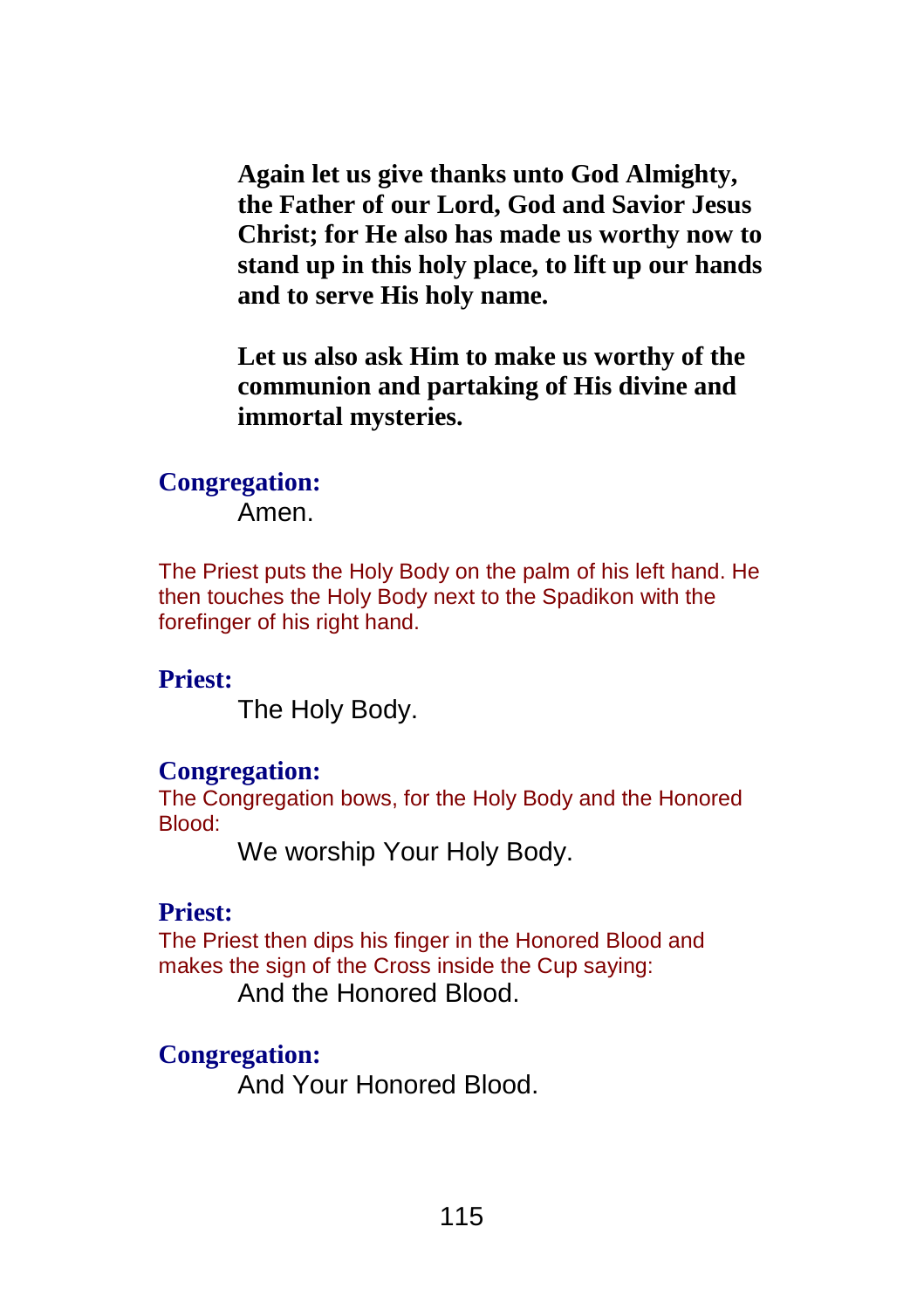## **Priest:**

The Priest then makes the sign of the cross over the Holy Body at the top and the bottom, by his finger, anointed by the Honored Blood saying:

Of His Christ, Almighty, the Lord, Our God.

**Deacon:**

Amen, Amen. Pray.

**Congregation: Lord have mercy.**

## **Priest:**

**Peace be with all.**

## **Congregation:**

And with your spirit.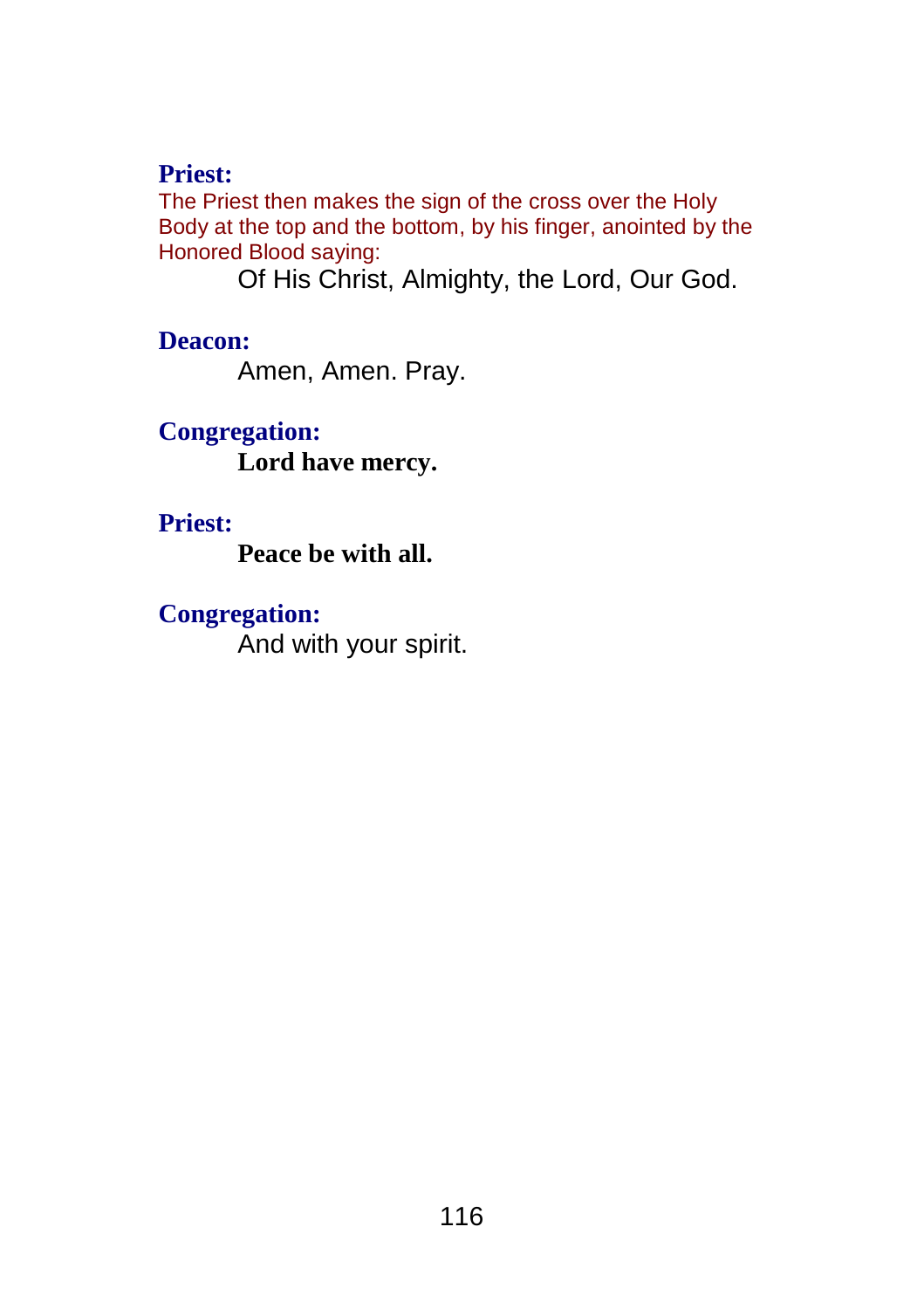## **Prayer of the Fraction**

The Fraction means the breaking of the Holy Body (the bread that has been changed into the Body of Jesus Christ)

## **Congregation:**

After each pause in the reading of the fraction, the Congregation sings:

> **Lord have mercy. Lord have mercy. Lord have mercy.**

## **Priest:**

The Priest may substitute the following Fraction prayer by any other prayer according to the occasion, feast or his preference. Some of these Special Occasion Fractions are written under the last section of this book.

> **Master, Lord our God, the Great and the Eternal, Who are wondrous in glory; Who keeps His covenant and His mercy unto them who love Him with all their heart;**

**Who has given us redemption from sins through His Only-Begotten Son, Jesus Christ, our Lord, the life of everyone. the help of those who flee to Him, the hope of those who cry unto Him.**

**Before Whom stand thousands of thousands and ten thousands times ten thousands of holy angels and archangels, the Cherubim and the Seraphim and all the innumerable host of the heavenly powers.**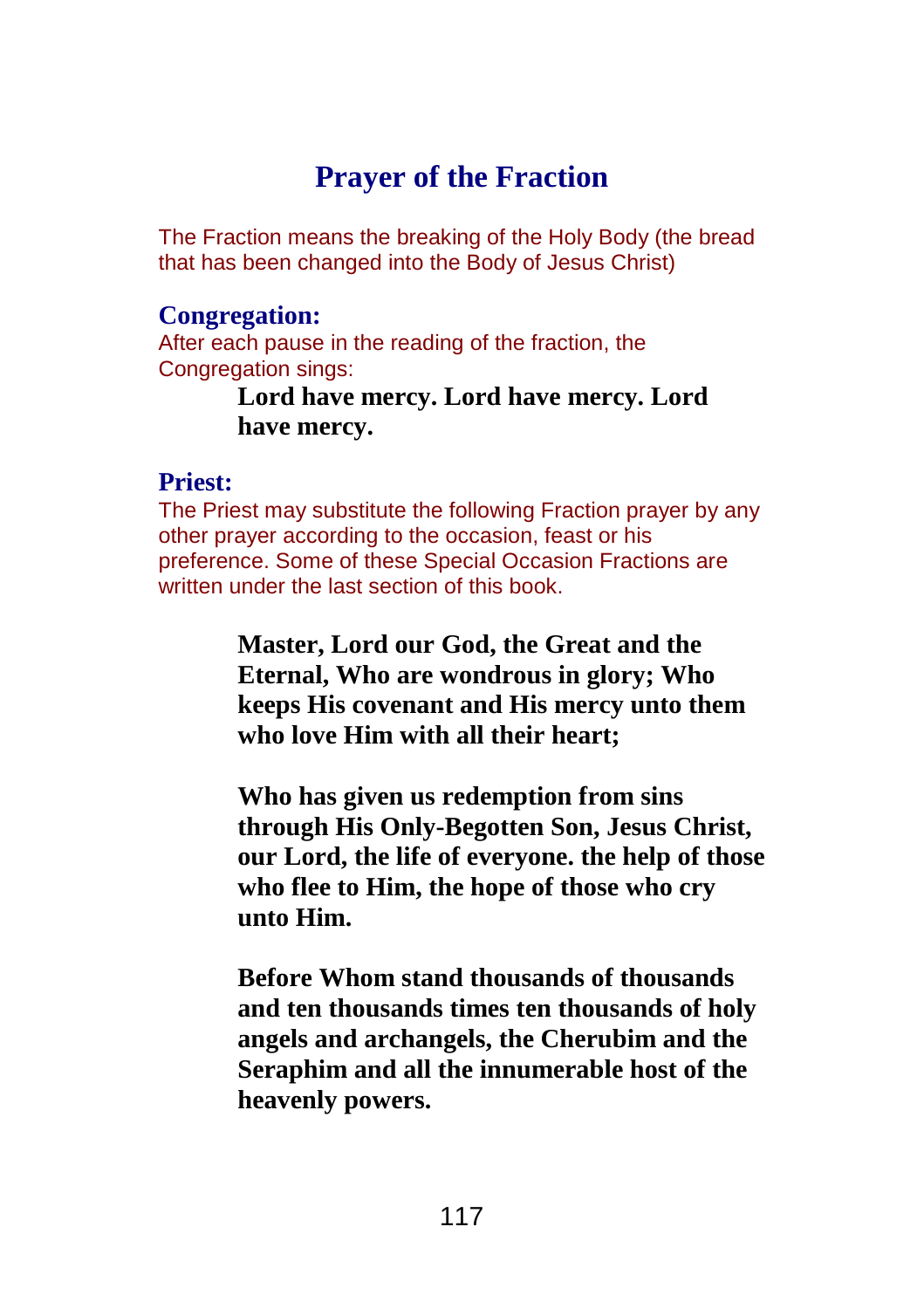God, Who has sanctified these gifts which are set forth, through the coming down upon them of Your Holy Spirit, You have purified them. Purify us also, our Master, from our sins, the hidden and manifest; and every thoughts which is not pleasing to Your goodness, O God the Lover of mankind, may it be far from us.

**Purify our souls, our bodies, our spirits, our hearts, our eyes, our understanding, our thoughts and our consciences, so that with a pure heart, an enlightened soul, an unashamed face, a faith unfeigned, a perfect love, and firm hope, we may dare with boldness without fear to pray to You, O God the Holy Father Who are in the heavens and say: Our Father…**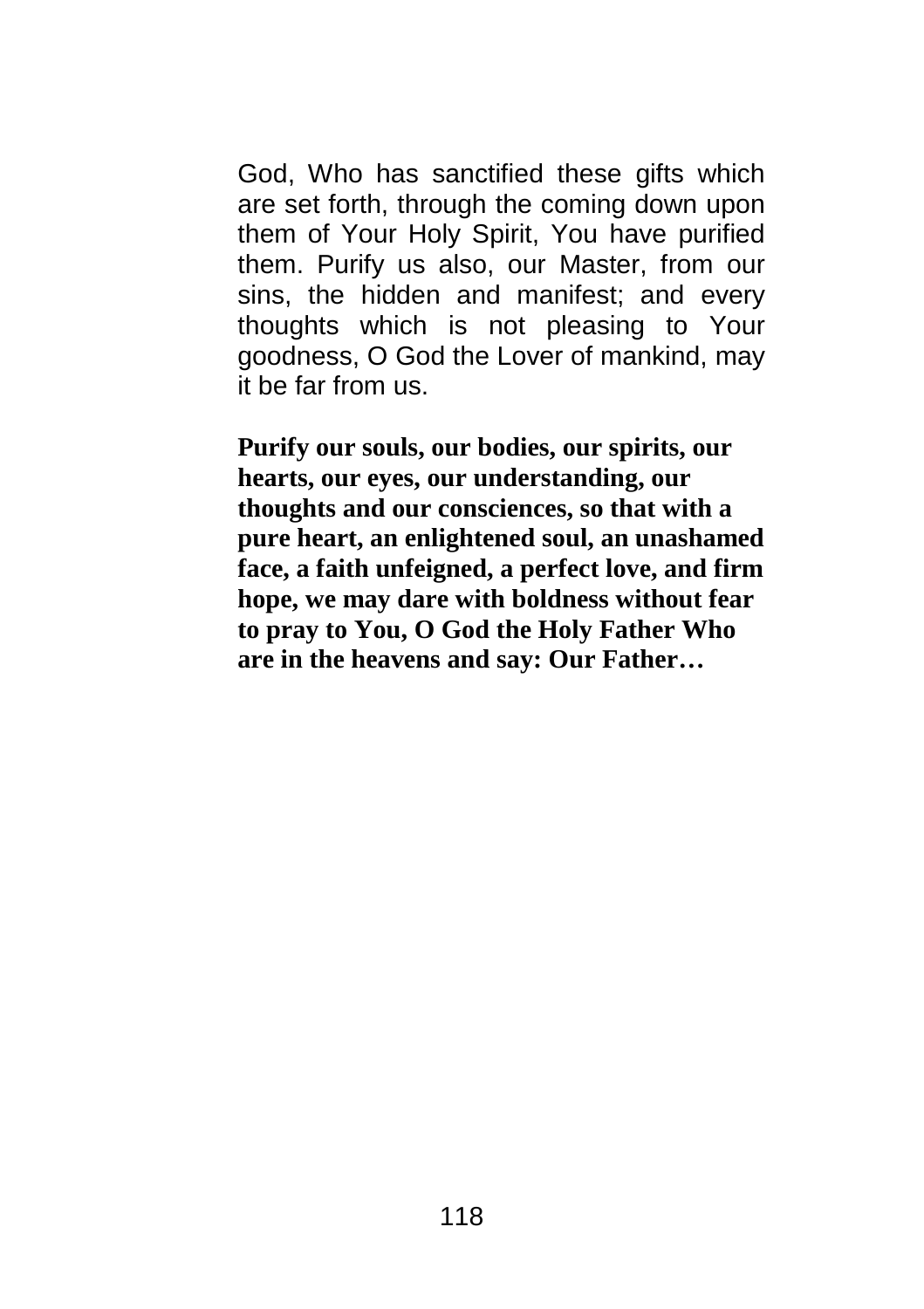# **The Lord's Prayer**

#### **Congregation:**

Anyone who is sitting should now stand and prays The Lord's Prayer with hands open and palms upward offering the prayer to heaven:

> **Our Father, Who art in Heaven; Hallowed be Thy Name; Thy Kingdom come; Thy will be done, on earth as it is in Heaven.**

> **Give us this day our daily bread, And forgive us our trespasses, As we forgive those who trespass against us;**

**And lead us not into temptation, But deliver us from evil;**

**Through Jesus Christ our Lord; For Thine is the kingdom, the power and the glory, for ever. Amen.**

## Inaudible Prayers Prayer to the Father

## **Priest:**

The Priest prays inaudibly:

Yes, we ask You, O good Father, who loves goodness , lead us not into temptation, nor let any iniquity get the rule over us but deliver us from worthless works and from the thoughts, motions, sights and touch thereof.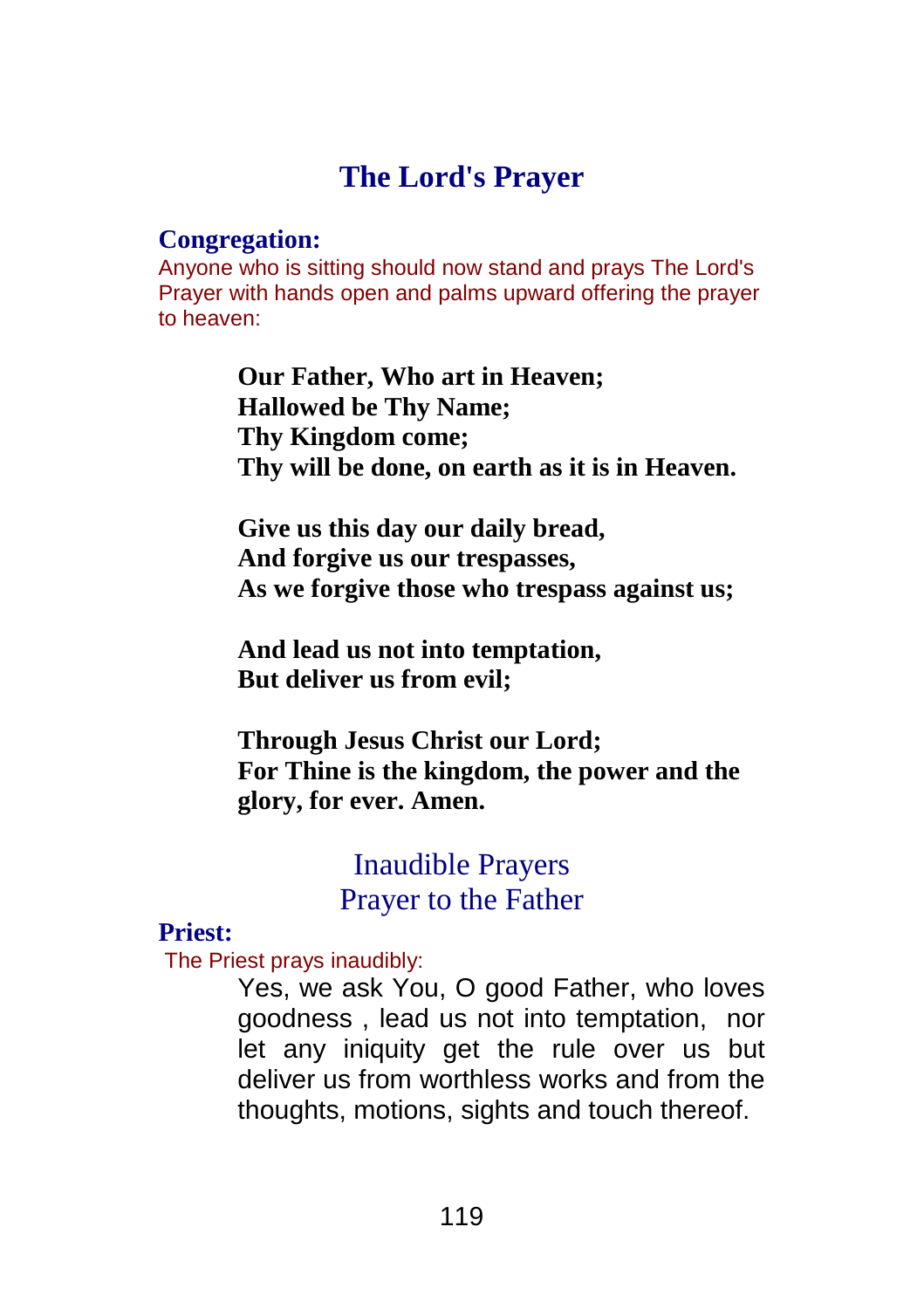Destroy the tempter and drive him away. Rebuke also his movements implanted in us, and cut off from us all impulses which drag us into sin. And deliver us by Your holy Power;

In Christ Jesus, our Lord, through whom the glory, the honor, the dominion, and the adoration are due unto You, with him and the Holy Spirit, the Life Giver, who is of one essence; with You now, and at all times, and unto the age of all ages Amen.

#### **Deacon:**

Bow down your heads to the Lord.

#### **Congregation:**

Before You, O Lord.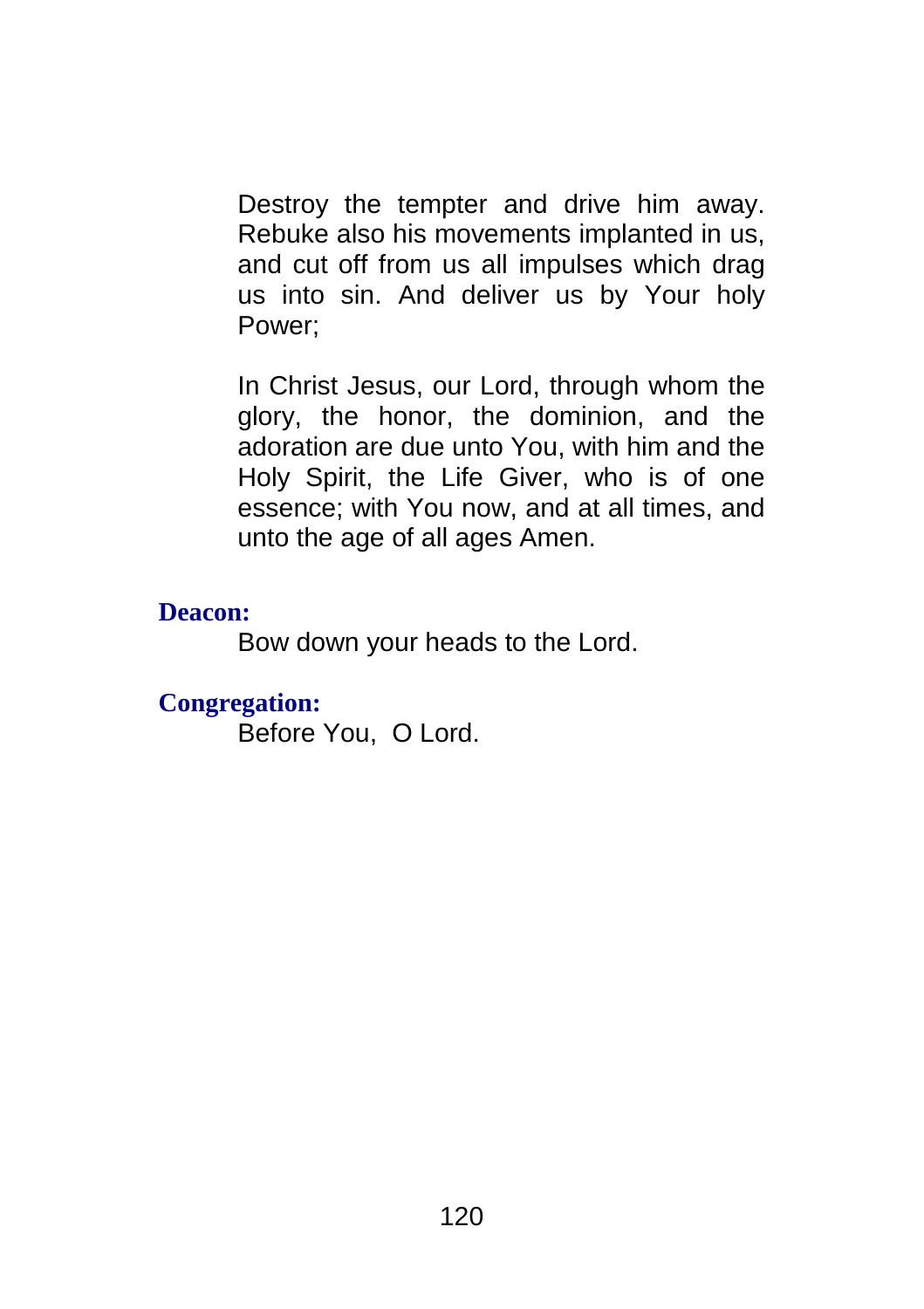## Prayer of Submission

## **Priest:**

#### The Priest prays inaudibly:

The grace of the beneficence of Your Only-Begotten Son, our Lord, God and Savior Jesus Christ are now fulfilled.

We have confessed His saving passion, we have preached His death, we have believed in His resurrection, and the mystery is accomplished.

We give thanks to You, O Lord God Almighty for Your mercy is great upon us, for You have prepared for us those things which the angels desire to behold.

We ask and entreat Your goodness, O Lover of mankind One, that since You have purified us all, You join us unto Yourself through our partaking of Your divine mysteries.

That we may become filled with Your Holy Spirit, confirmed in Your upright faith; having been filled with the longing for Your true love, may we speak of Your glory at all times, in Christ Jesus, our Lord;

Through Whom the glory, the honor, the dominion, and the adoration are due unto You, with Him and the Holy Spirit, the Life-Giver; who is of one essence with You; Now,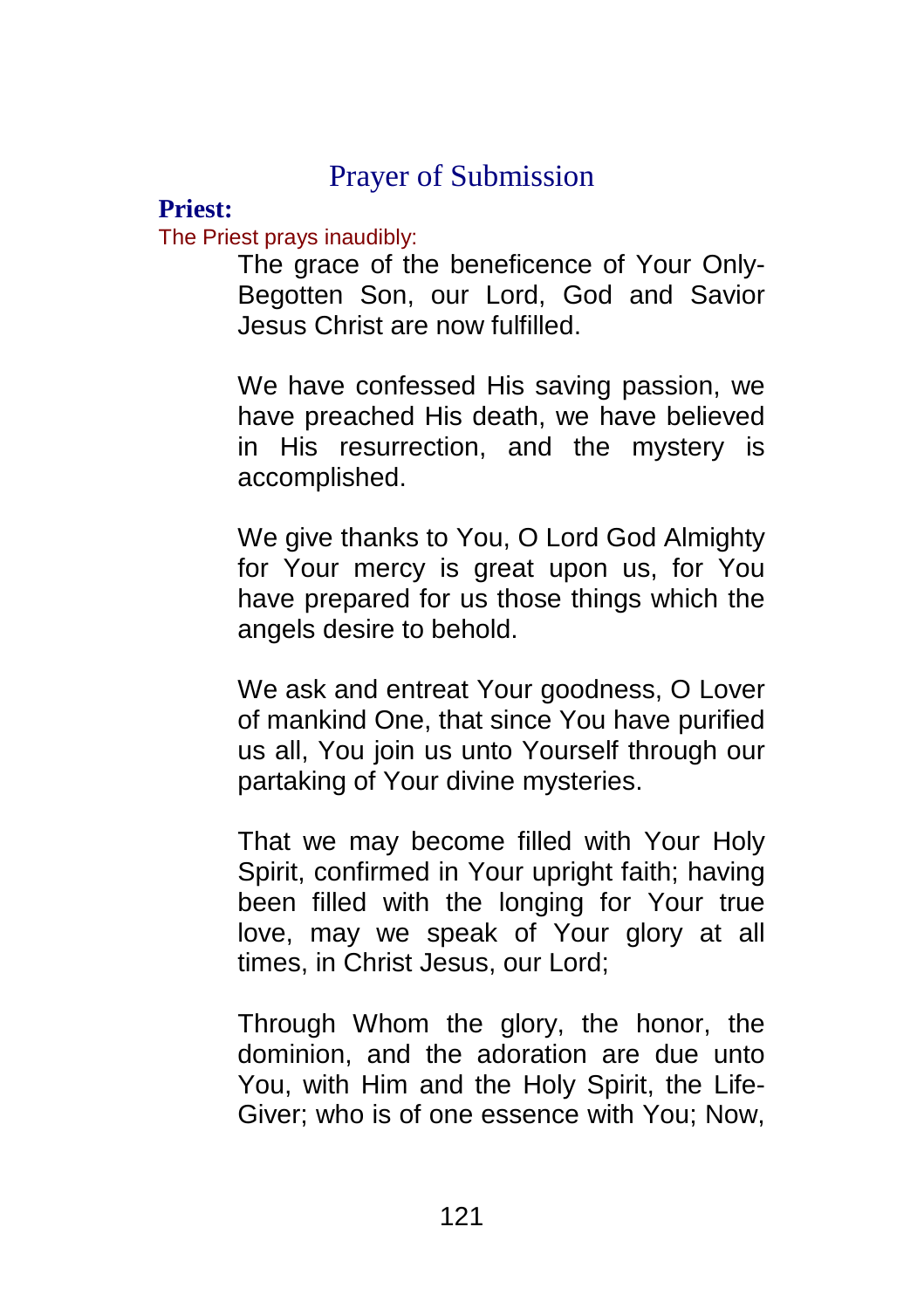and at all times and unto the age of all ages. Amen.

#### **Deacon:**

Let us attend in the fear of God.

## **Priest:**

Peace be with you all.

## **Congregation:**

**And with your spirit.**

# **Absolution to the Father**

## **Priest:**

The Priest prays inaudibly:

Master, Lord God Almighty; healer of our souls, our bodies, and Spirits, You are He Who said unto to our father Peter through the mouth of Your Only Begotten Son;

"You are Peter, upon this rock I will build My church, and the gates of Hades shall not prevail against it, and I will give you the keys of the kingdom of the heavens. That which you will bind upon the earth shall be bound in the heaven, and that which you will loose upon the earth shall be loosed in the heavens".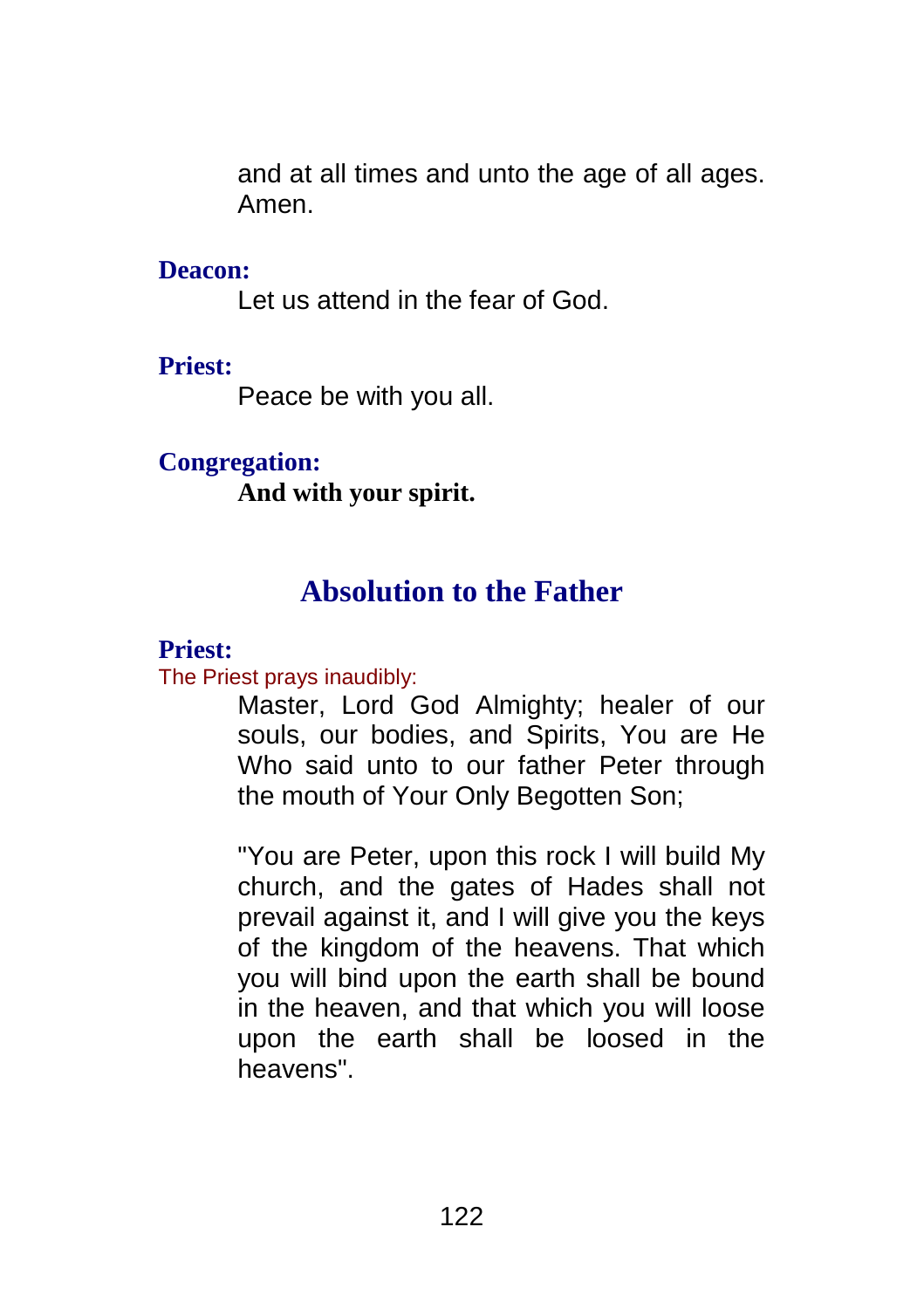Therefore, O Lord, let Your servants, my fathers, my brethren and my weakness, be absolved by my mouth; through Your Holy Spirit;

You, Good and Lover of mankind One. O God, Who takes away the sin of the world, hasten, to accept the repentance of Your servants for a light of understanding and for forgiveness of sins.

For You are a compassionate and merciful God; You are patient, Your mercy is great and true.

If we have sinned against You either by word or by deeds, pardon and forgive us, as a good and Lover of mankind One;

God, absolve us and absolve all Your people from every sin, from every curse, from every denial, from every false oath, and from every encounter with the heretics and the heathens.

our Lord, grant us a reason, power and understanding to flee from any evil deed of the adversary, and grant us to do what is pleasing unto You at all times.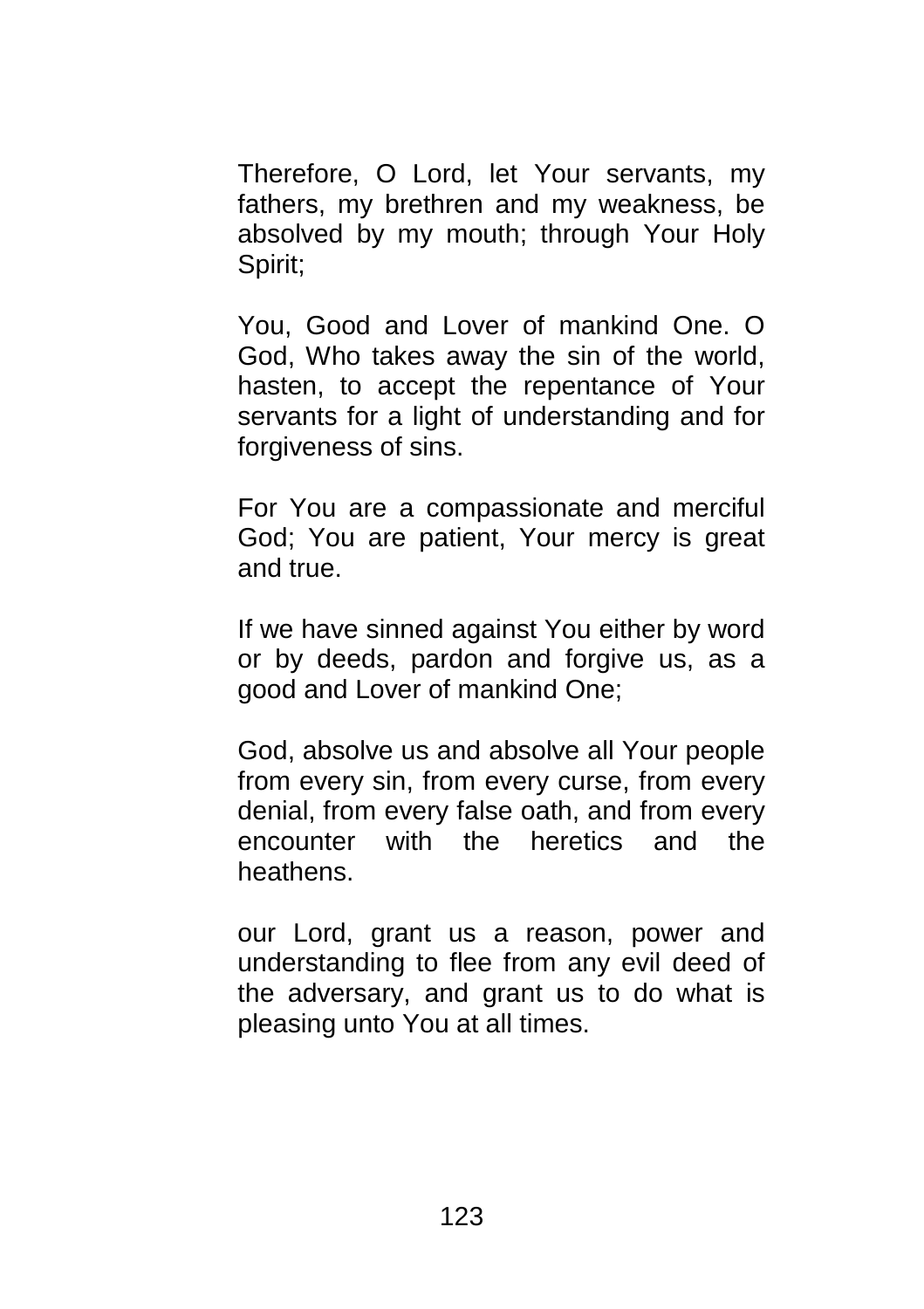Inscribe our names with all the choir of Your saints in the kingdom of the heavens, in Christ Jesus, our Lord;

Through Whom the glory, the honor, the dominion, and the adoration are due unto You, with Him and the Holy Spirit, the Life-Giver; Who is of one essence with You; Now and at all times and unto the age of all ages. Amen.

#### Here the Priest mentions whom he wants and continues;

**Remember O Lord, my own weakness and forgive my many sins, and where transgression has abounded, let Your grace be multiplied in abundance.**

**Because of my own sins and the abomination of my heart, deprive not Your people of the grace of Your Holy Spirit.**

**Absolve us and absolve all Your people from every sin, from every curse, from every denial, from every false oath, and from every encounter with the heretics and the heathens.**

our Lord, grant us a reason, power and understanding to flee from any evil deed of the adversary, and grant us to do what is pleasing unto You at all times.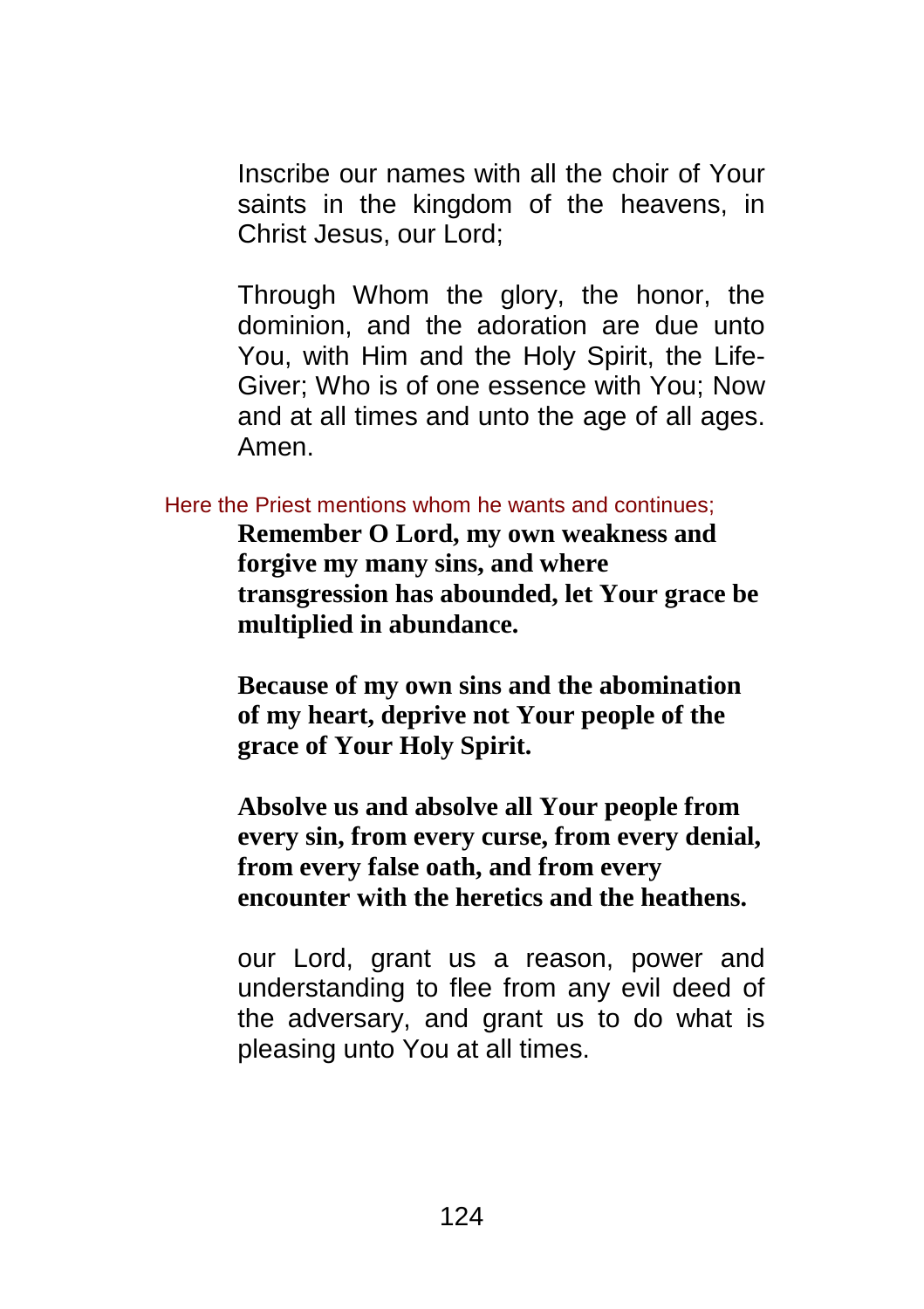**Inscribe our names with all the choir of Your saints in die kingdom of the heavens, in Christ Jesus, our Lord;**

**Through whom the glory, the honor, the dominion, and the adoration are due unto You, with Him and the Holy Spirit, the Life-Giver; Who is of one essence with You; Now and at all times and unto the age of all ages. Amen.**

Here the Priest prays the litanies for peace and fathers inaudibly and then the litany of Congregation audibly.

#### **Remember O Lord our Congregation Bless them.**

#### **Deacon:**

Saved, Amen. And with your spirit. In the fear of God, let us attend.

#### **Congregation:**

Amen. Lord have mercy. Lord have mercy. Lord have mercy.

# **7. The Confession Prayers before Confession (The Holies for the Holy..)**

Having broken the bread, the priest picks up the Ispadikon and lifts it up, his head bowed down, and invites the church to communicate crying: "The holy things for the holy ones," as if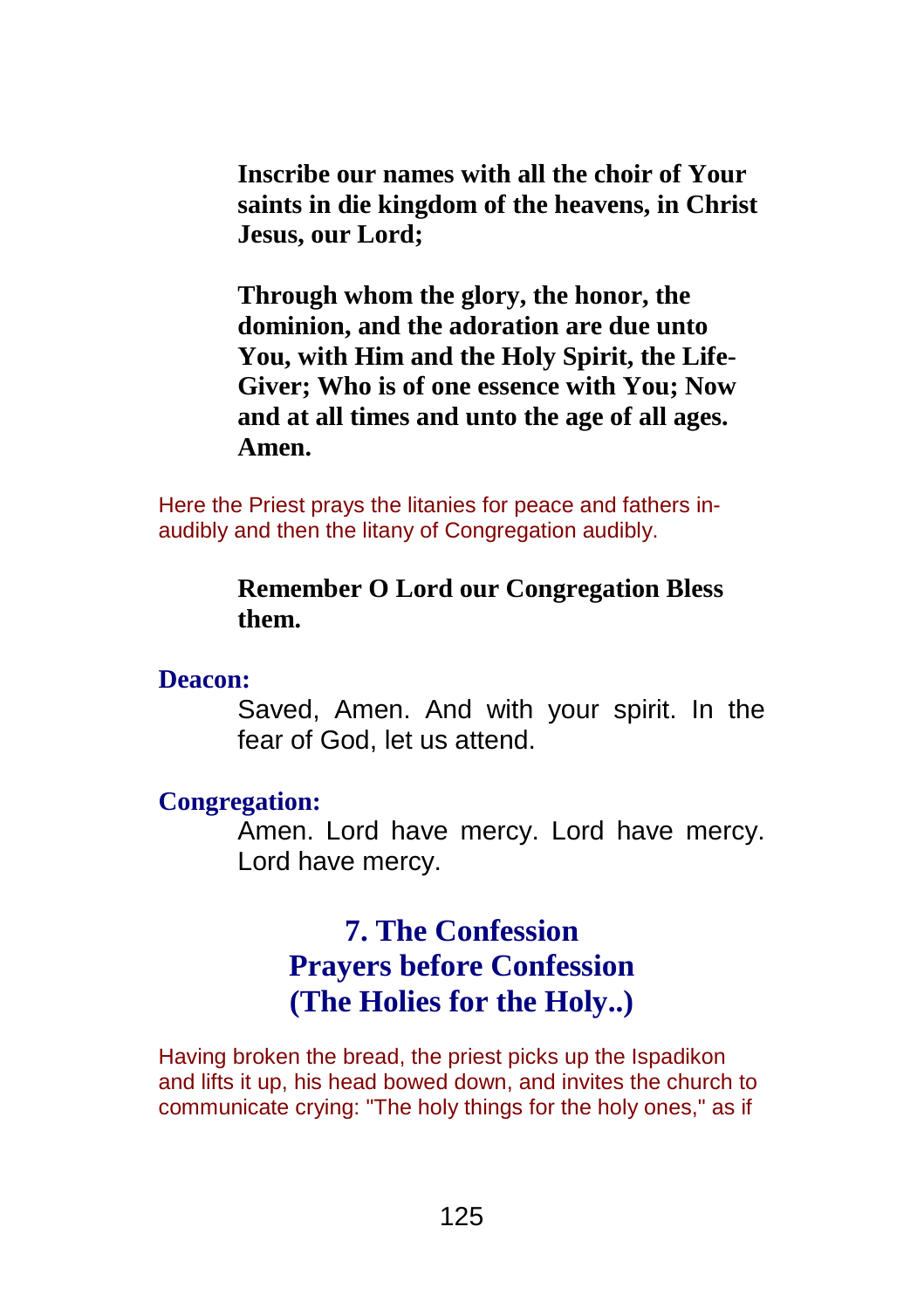to say; Let those who are worthy come to receive the Communion, for holy things are for the holy ones only.

The Greek word Hagios cannot be translated into "good". It means more than "good", it means those "who belong to God, the holy ones". St. paul calls the Corinthians, the chosen hagios (saints), i.e. the chosen people of God.

Here the priest 's invitation can be translated to "The things of God are for the people of God." This invitation for receiving the Communion is addressed not only to those who are perfect but also for those who are striving to become perfect in Jesus Christ, not by their own power but by the Holy Spirit's.

The people of God are called "holy" because of their unity with the Son of God. We are members of His Body, "of His flesh and of His bones." As long as we remain united with Him, and preserve our connection with Him, we live in holiness, drawing to ourselves, through the holy mysteries, the sanctity which comes from the Head.

St Augustine says; Be holy, because I am Holy.. If they say that they are not holy they are insulting their very Head.

St. Cyril of Alexandria says; He that eats of the Bread and drinks of the Cup undeservingly eats and drinks doom unto himself and I having examined myself, see that I am unworthy. When then will you be worthy?

When will you present yourself to Christ? Therefore decide to lead a holier life in harmony with the law and so receive the blessing, believing that it has power to expell not only death but all the diseases in us ...<sup>32</sup>

### **Priest:**

 $\overline{a}$ 

 $32$  Christ in the eucharist - Fr. Tadros Malaty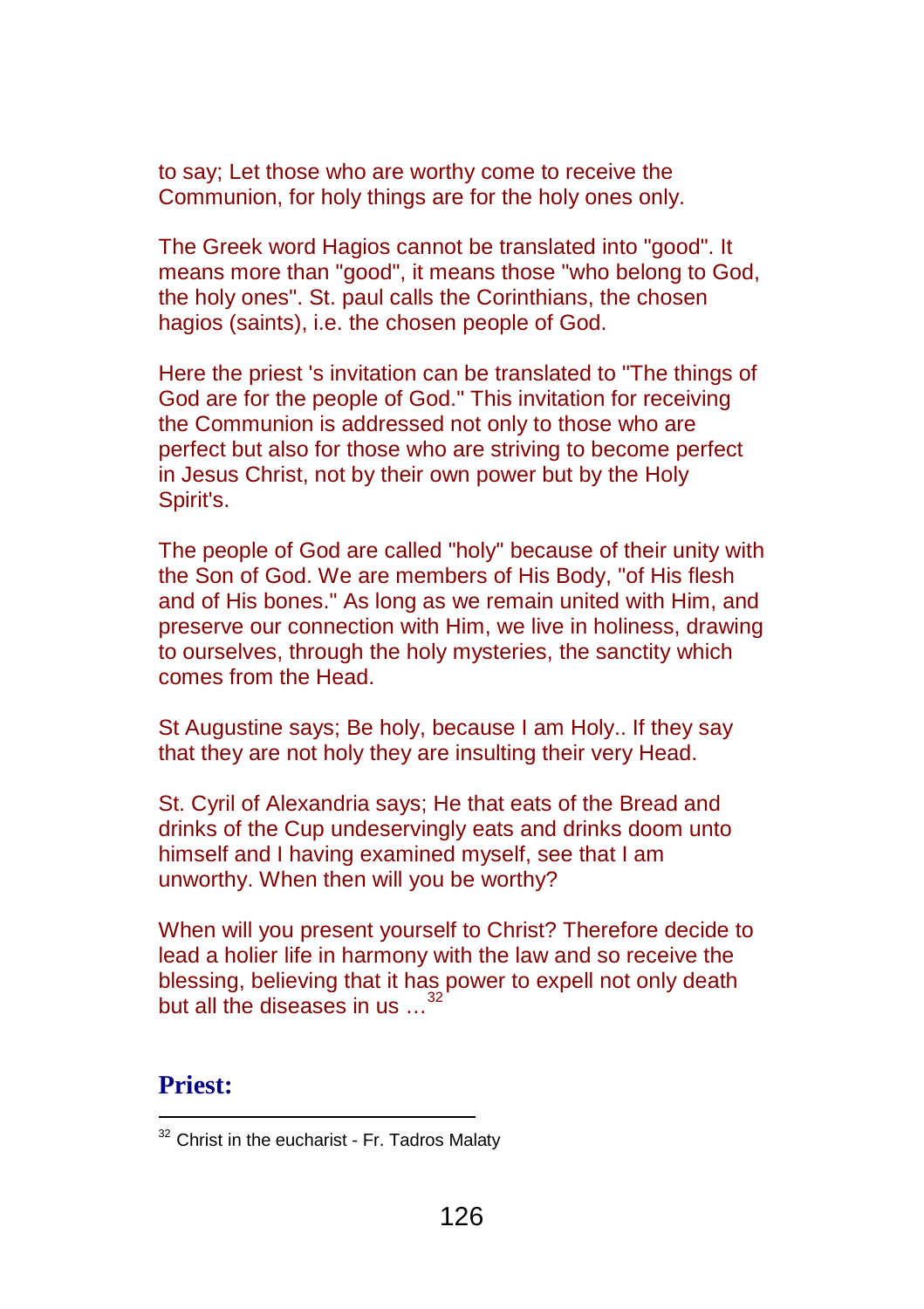## **The holies for the holy. Blessed be the Lord Jesus Christ the Son of God, the sanctification of the Holy Spirit. Amen**

## **One is the Holy..**

As the priest calls the holy ones to receive the holy things, all the Congregation: tremble. They respond; "One is the Holy Father. One is the Holy Son. One is the Holy Spirit. Amen." As if they are saying "There is One Sun that shines on all of us and pours Its own rays of holiness upon us. **33**

#### **Congregation:**

One is the Holy Father, One is the Holy Son, One is the Holy Spirit. Amen.

### **Priest:**

**Peace be with all**

## **Congregation:**

And with your spirit.

## **Priest:**

The Priest dips the Spadikon in the Holy Blood and crossing the Holy Body very carefully with the Spadikon, The Priest says:

> The Holy Body, and the Honored and True Blood of Jesus Christ, the Son of our God. Amen.

## **Congregation:**

 $\overline{a}$ 

<sup>&</sup>lt;sup>33</sup> Christ in the Eucharist - Fr. Tadros Malaty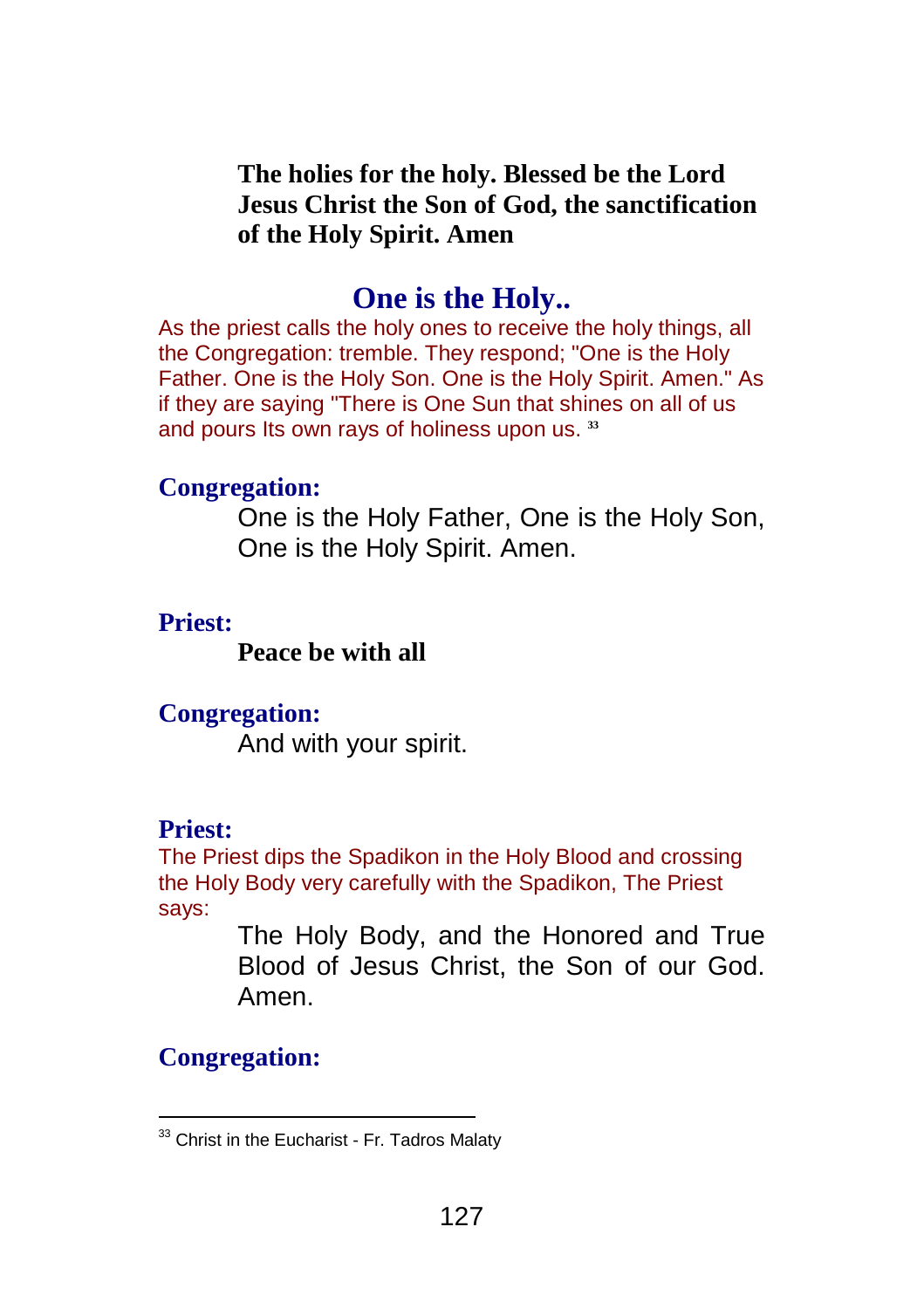Amen.

## **Priest:**

The Priest makes the sign of the cross over the Holy Body once more with the Spadikon:

> The Holy and Honored Body, and the True Blood of Jesus Christ, the Son of our God. Amen.

**Congregation:**

Amen.

## **Priest:**

The Priest makes the sign of the cross over the Holy Body once more with the Spadikon:

The Body and the Blood of Emmanuel our God, this is in truth. Amen.

The Priest puts the Spadikon in the Cup:

## **Congregation:**

Amen. We believe.

## **The Prayer of Confession**

The Confession is a declaration of faith stating what we believe about our faith. the priest lifts up the paten in both hands and says the Confession. He proclaims that this is the Life-giving Body which the Only-Begotten Son took from our lady and queen the Mother of God; the Pure Saint Mary. He made it one with His Divinity without mingling, without confusion, and without alteration…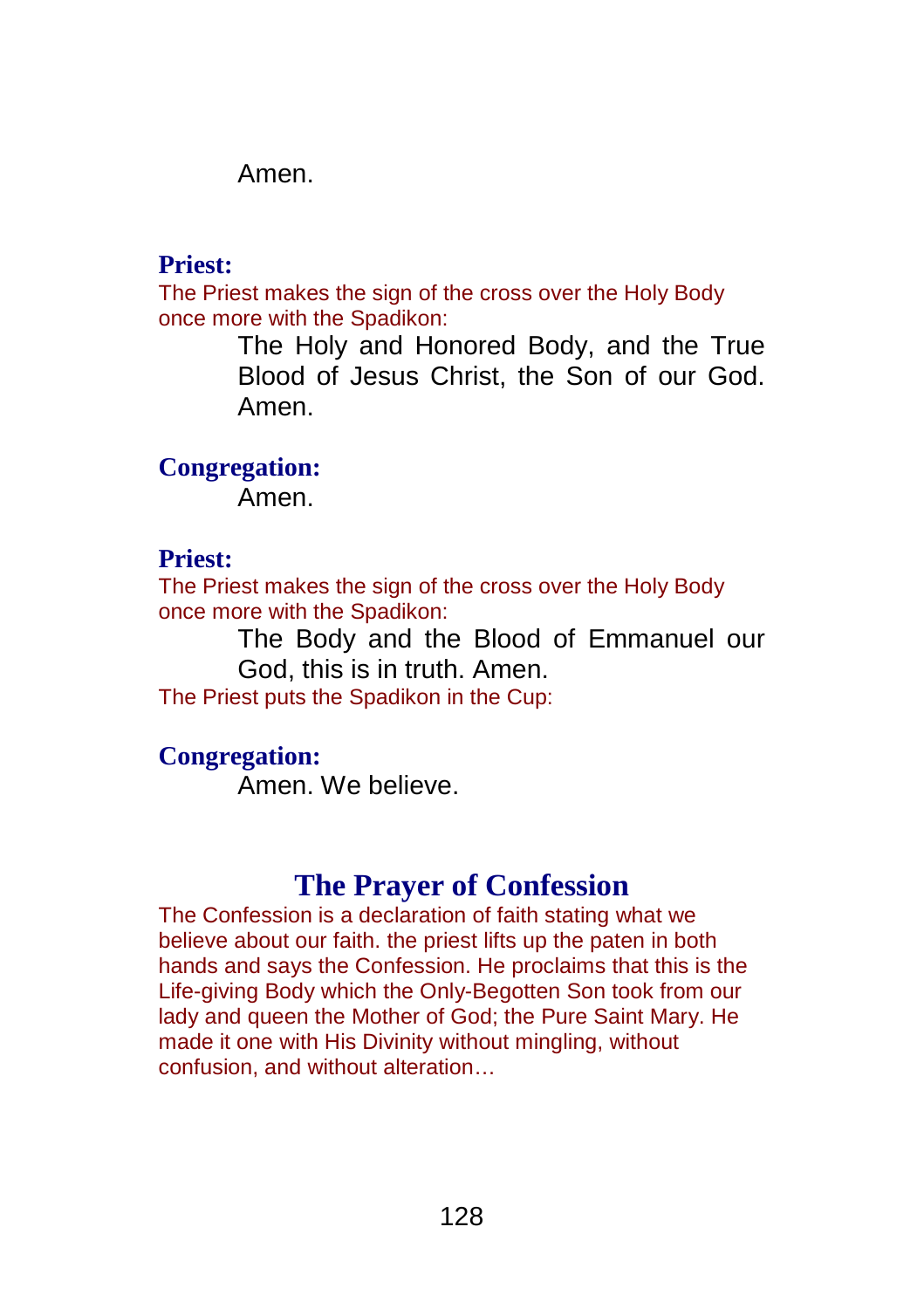The deacon stands behind the altar, facing the Priest with the Cross raised in his right hand and a candle in his left hand. He holds one end of a corporal with his right hand and the other end with his left hand. The people bow their heads. The Priest kneels down and lifts up the paten holding the Holy Body and says:

### **Priest:**

**Amen. Amen. Amen. I believe, I believe, I believe and confess to the last breath; that this is the Life-giving Body that Your Only-Begotten Son, our Lord, God and Savior Jesus Christ took from our lady, the lady of us all, the holy Mother of God, Saint Mary.**

**He made It One with His divinity without mingling, without confusion, and without alteration.**

**He witnessed the good confession before Pontius Pilate. He gave It up for us upon the holy wood of the cross, of His own will, for us all.**

**Truly, I believe that His divinity parted not from His humanity for a single moment nor a twinkling of an eye; given for us for salvation, remission of sins and eternal life to those who partake of Him.**

**I believe, I believe, I believe that this is so in truth. Amen.**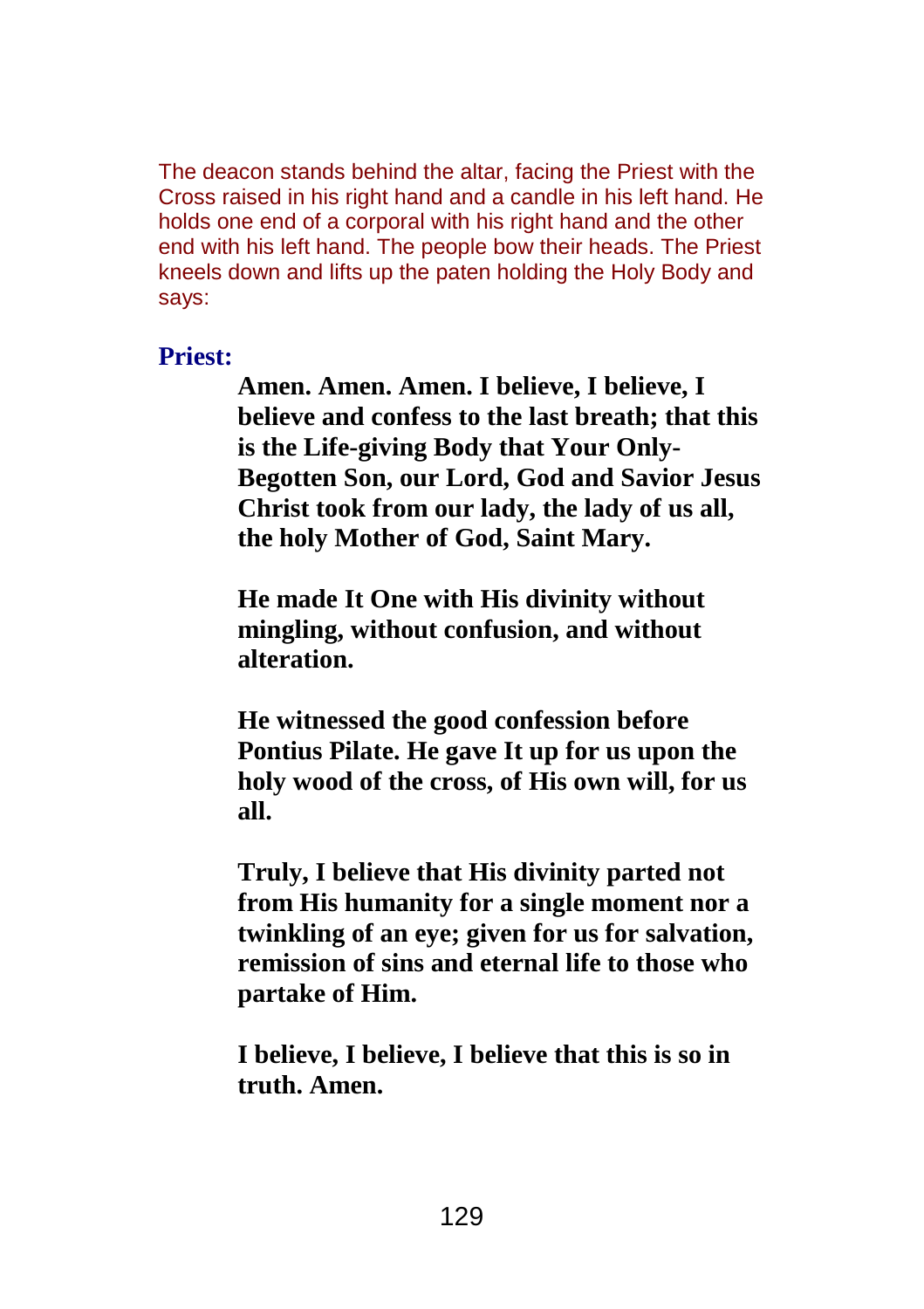#### **Deacon:**

Amen. Amen. Amen. I believe, I believe, I believe that this is so in truth. Amen. Pray for us and for all Christians who said to us concerning them, remember us in the house of the Lord. The peace and love of Jesus Christ be with you. Sing. Alleluia. Pray for the worthy communion of the immaculate heavenly, and holy mysteries. Lord have mercy.

## **Congregation:**

Glory to You, O Lord, glory to You.

## **8. The Holy Communion**

The Priest takes Communion of the Holy Body. then gives it to the deacons saying: "The Body of Emmanuel our God. This is true Amen". Each communicant says, "Amen".

## **Priest:**

Holding the paten, The Priest faces the Congregation and crosses them saying:

The Holies are for the holy.

## **Congregation:**

Blessed is He Who comes in the Name of the Lord.

## **Priest:**

The Priest then gives the deacons and the other people receiving communion the Holy Body saying:

> The Body of Emmanuel our God. This is true. Amen.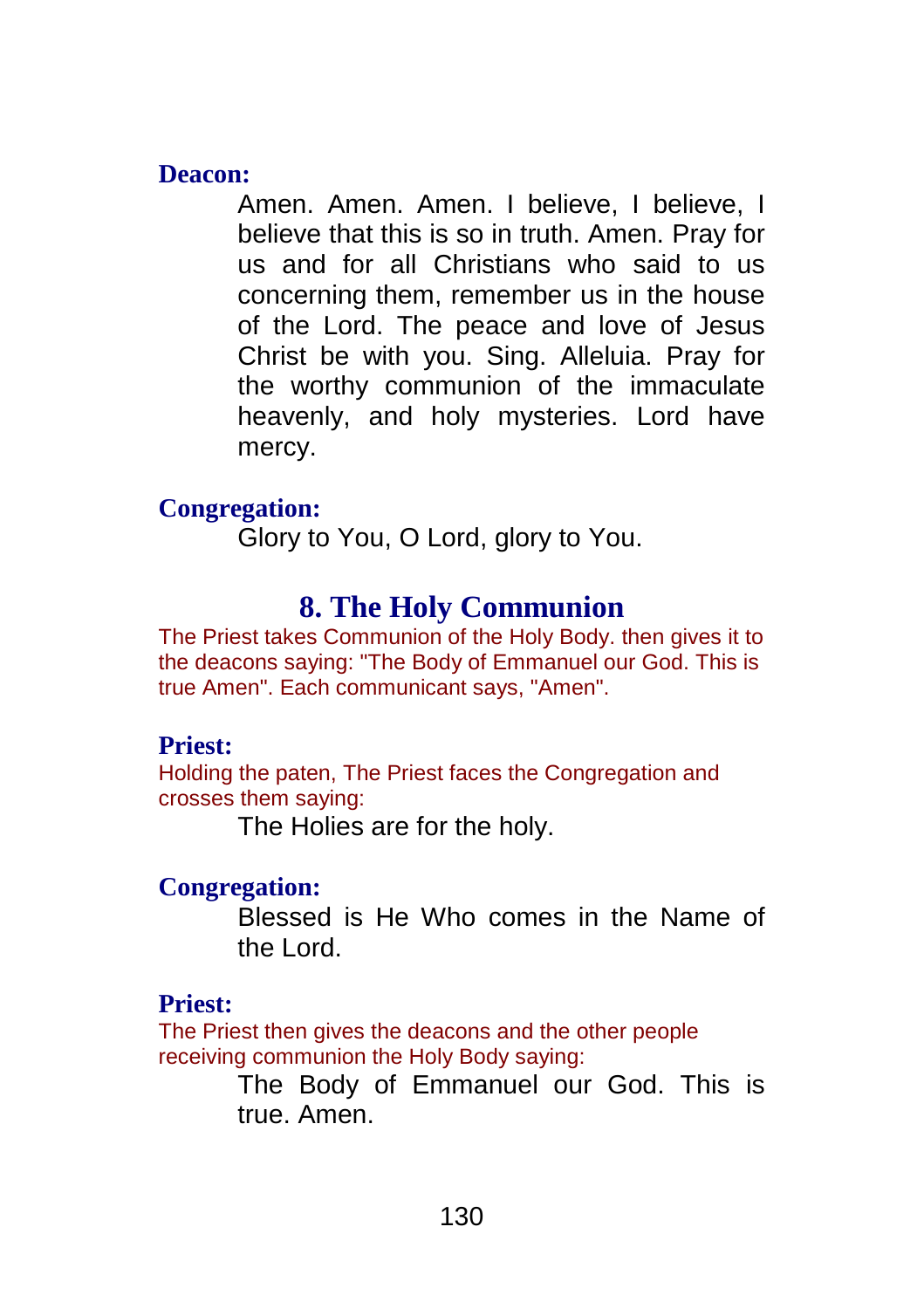## **Congregation:**

The partaker of the Holy Body, responds: Amen.

The partaker of the Holy Body covers his mouth with a special napkin after receiving the Holy Body to make sure that none is accidentally dropped.

#### **Priest:**

The Priest partakes the Holy Blood and then gives the deacons and the other people receiving communion, saying: The Blood of Emmanuel our God. This is true. Amen.

### **Congregation:**

The partaker of the Holy Blood responds, saying: Amen.

The people do not cover their mouths with the napkin after receiving the Holy Blood as it might be absorbed into the cloth. Anyone who has received Communion drinks some water to make sure that none of the Communion is left the mouth.

Everyone who has taken Holy Communion should be careful not to wash his/her mouth or to let anything come out of his/her mouth for a few hours after taking Communion, as a spiritual reminder that only blessed words and not evil words should come out of our mouths.

The deacons and the Congregation sing Psalm 150 and the hymns appropriate to the season, during communion.

# **Communion Praises**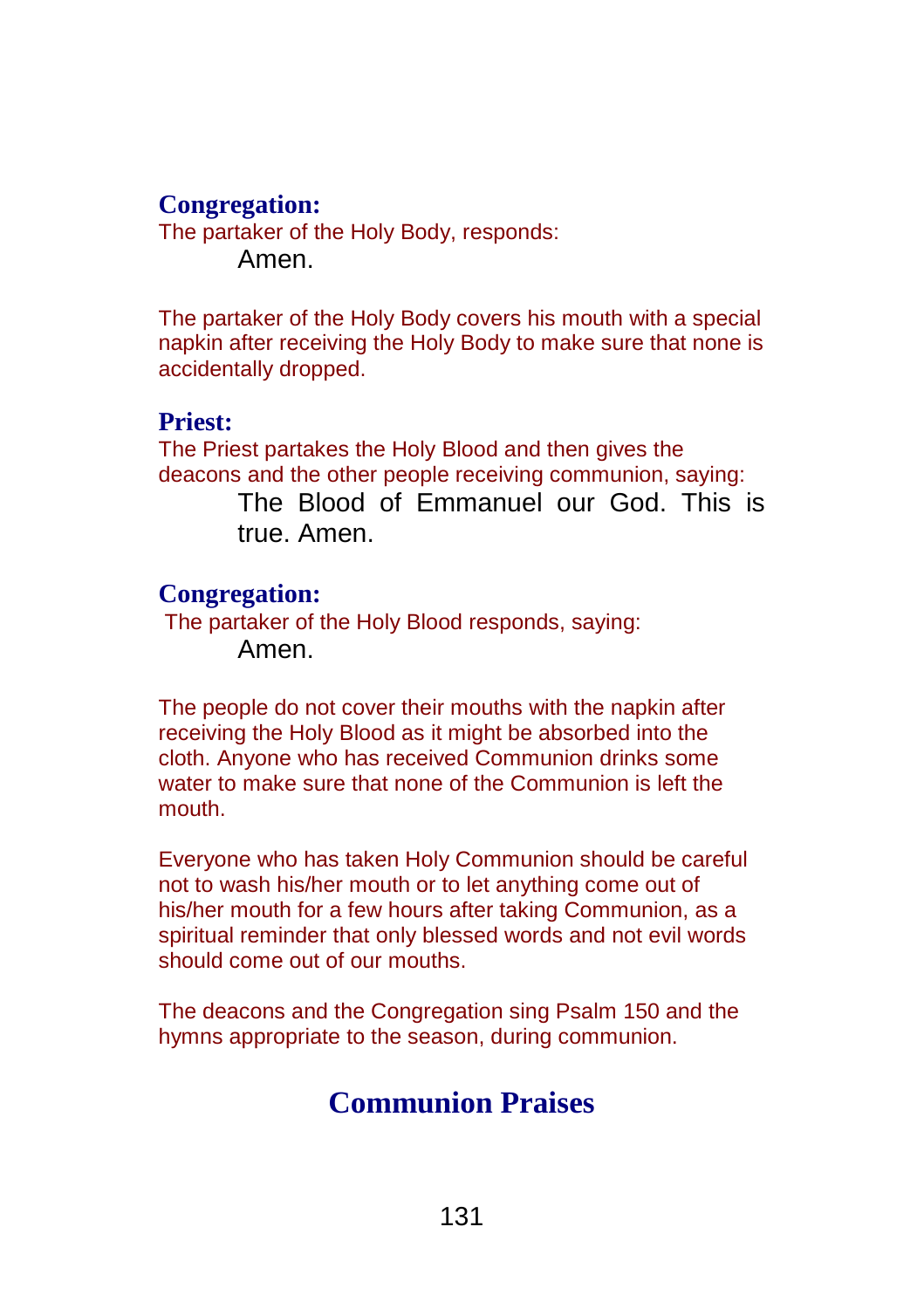During communion, the Congregation is overwhelmed with feelings of sacred love, holy fear and joy. We praise the Lord as we are partaking the communion for He has offered to us the food of immortality.

We praise Him as we are, the poor, nourished by His sacrifice, participating in His death and resurrection.

## **Psalm 150**

**Praise God, in all His saints. Alleluia. Praise Him, in the firmament of His power. Alleluia.**

**Praise Him, for His mighty acts. Alleluia. Praise Him, according to the multitudes of His greatness. Alleluia.**

**Praise Him, with the sound of the trumpet. Alleluia.**

**Praise Him, with psaltery and harp. Alleluia. Praise Him, with timbrel and chorus. Alleluia. Praise Him, with strings and organs. Alleluia.**

**Praise Him, with pleasant sounding cymbals. Alleluia.**

**Praise Him, upon the cymbals of joy. Alleluia. Let everything that has breath praise the name of the Lord our God. Alleluia.**

**Glory be to the Father, and to the Son, and to the Holy Spirit. Alleluia.**

**Now and forever and to the ages of all ages amen.**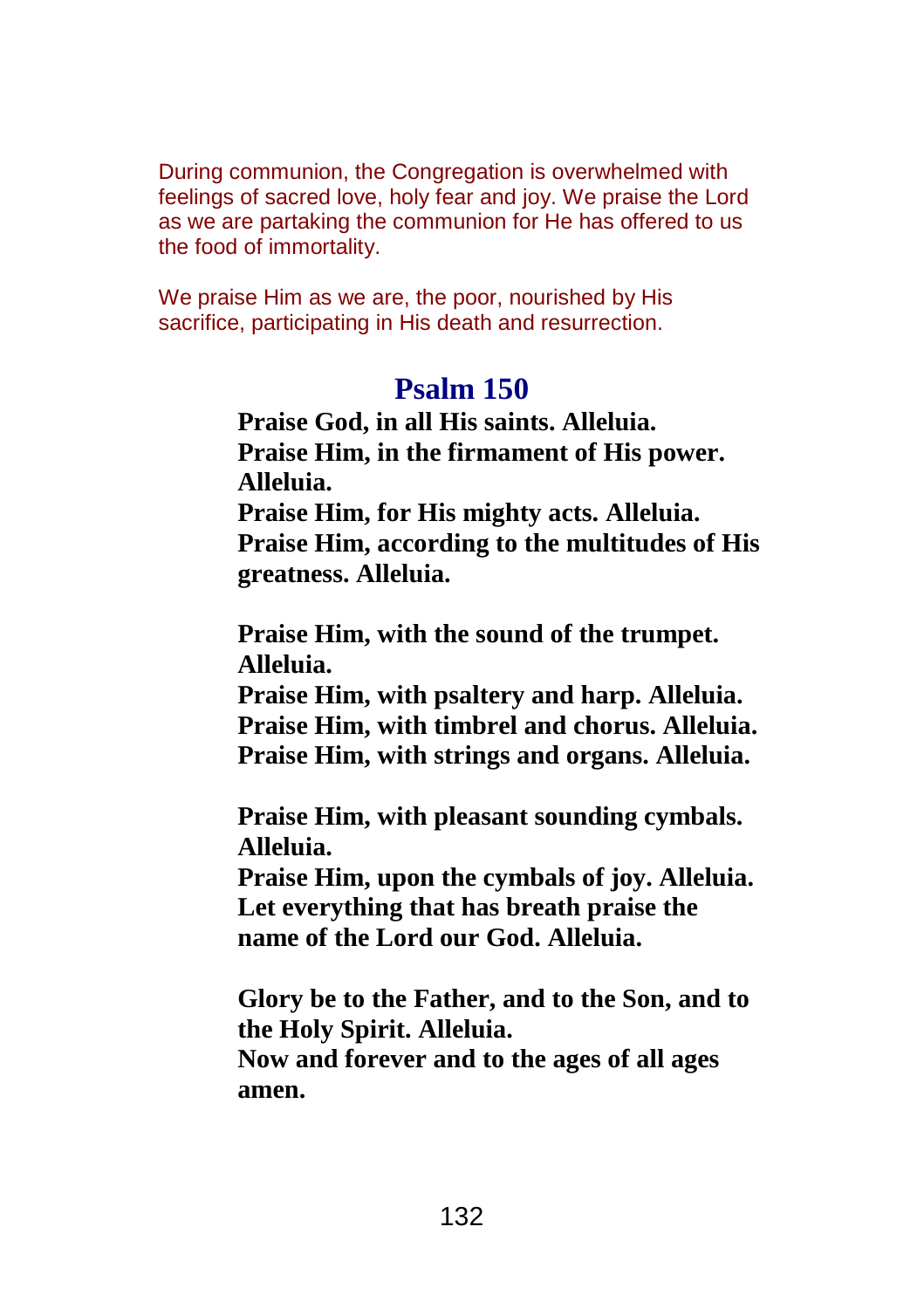**Glory be to You our God. Alleluia. Jesus Christ, the Son of God, hear us and have mercy upon us.**

## **Prayer after Communion**

#### **Priest:**

After the communion is finished, The Priest holds the Paten up high, facing the west. He blesses the people as he moves the Paten crosswise saying inaudibly:

## **Our mouth is filled with gladness and our tongue with joy, for partaking from Your immortal mysteries, O Lord;**

That which an eye has not seen, nor ear heard, neither have entered into the heart of man, the things which You, O God, have prepared for them that love Your holy name, and have revealed unto the small children of Your holy church.

**Yes, this is, O Father, the pleasure before You, for You are merciful. We send up unto You, glory and honor, O Father, Son and Holy Spirit, now, and forever....**

#### **Priest:**

On Covenant Thursday, The Priest prays the following prayer instead of the previous one, inaudibly:

> **We thank You, O Lord, Lover of mankind One, the beneficent unto our souls, for You have made us worthy on that very day to receive Your heavenly and immortal mysteries;**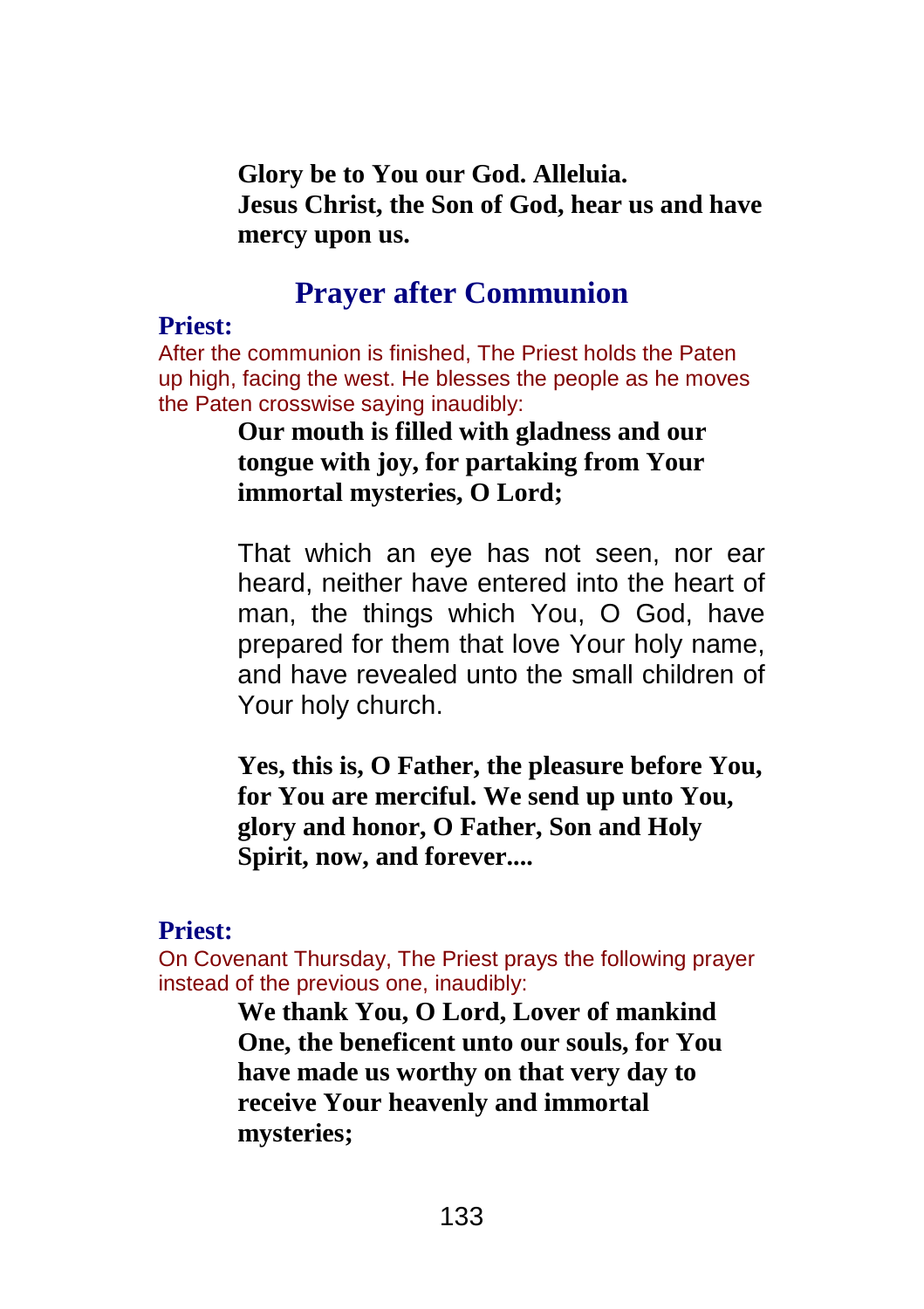For that which an eye has not seen, nor ear heard, neither have come upon the heart of man, the things which You, O God, have prepared for them that love Your holy name and have revealed unto the small children of Your holy church. Yes, this is, O Father the pleasure before You, for You are merciful.

**We send up unto You, glory and honor, O Father, Son and Holy Spirit, now and forever .**

## **9. The Dismissal The Prayer of Laying the Hands**

**Deacon:**

Bow your beads to the Lord.

## **Congregation:**

**Before You, O Lord**

## **Priest:**

**Your servants, O Lord, who are serving You, entreating Your holy name, and bowing down their heads to You, dwell in them, O Lord; walk among them;**

**Aid them in every good deed; wake their heart from every vile earthly thought; grant them to live and think of what is pertaining to the living, and understand the things that are Yours;**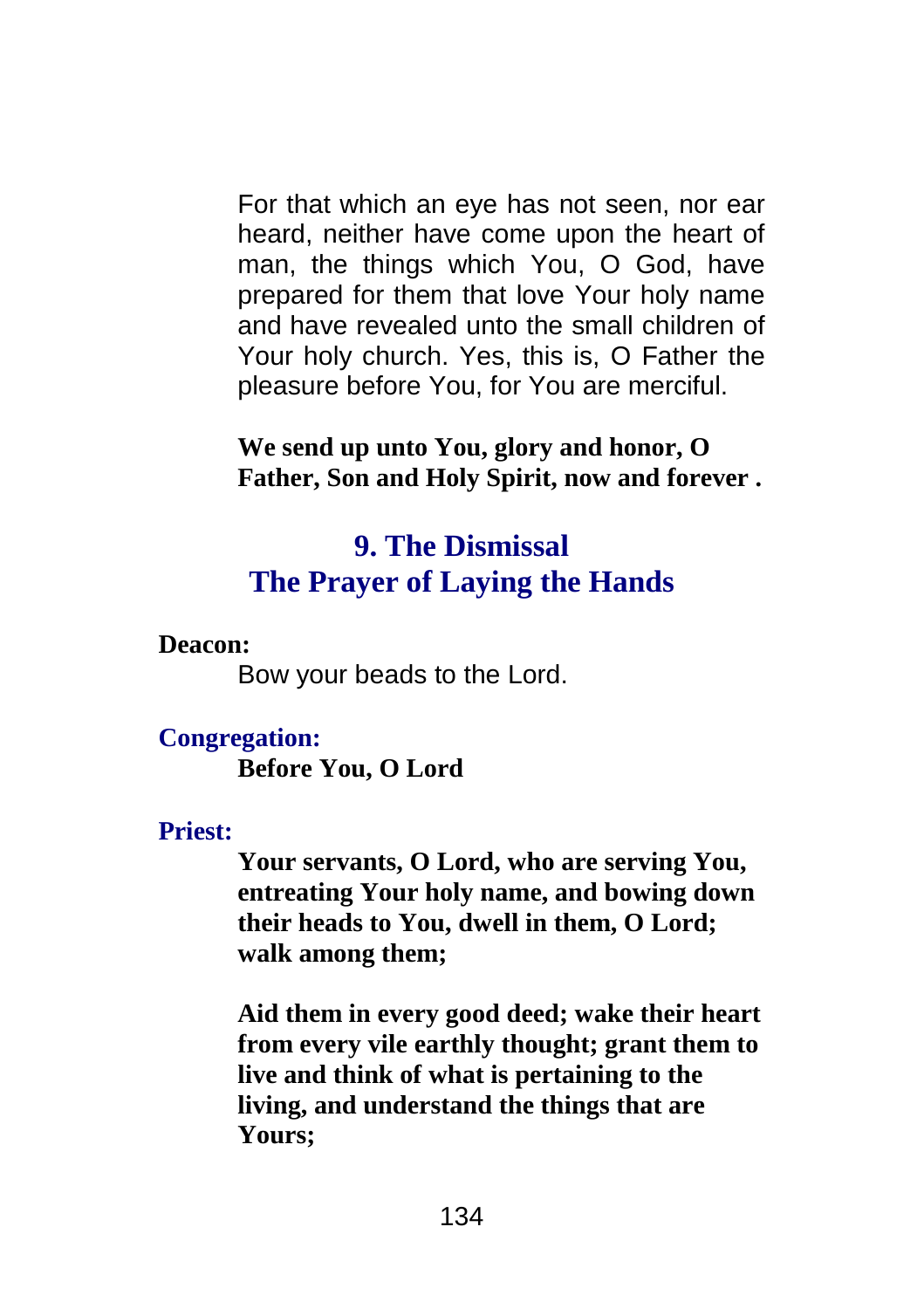**Through Your Only Begotten Son, our Lord, God and Savior, Jesus Christ, unto Whom we, and all Your people, cry out saying, 'Have mercy upon us, O God, our Savior."**

#### **Congregation:**

Lord have mercy. Lord have mercy. Lord have mercy.

#### **Priest:**

angel of this sacrifice, flying up to the highest with this hymn, remember us before the Lord, that He may forgive us our sins.

## **Congregation:**

Amen. alleluia. Glory be to the Father and to the Son and to the Holy Spirit, now, and forever, and to the age of ages. Amen.

**We proclaim and say, O our Lord, Jesus Christ, bless the air of heaven, bless the waters of the river, bless the seeds and the herbs; may Your mercy and Your peace be a fortess unto Your people.**

**Save us and have mercy on us. Lord have mercy. Lord have mercy. Lord bless. Bless me. Forgive me , Say the blessing.**

**The Ending Blessing**

**Priest:**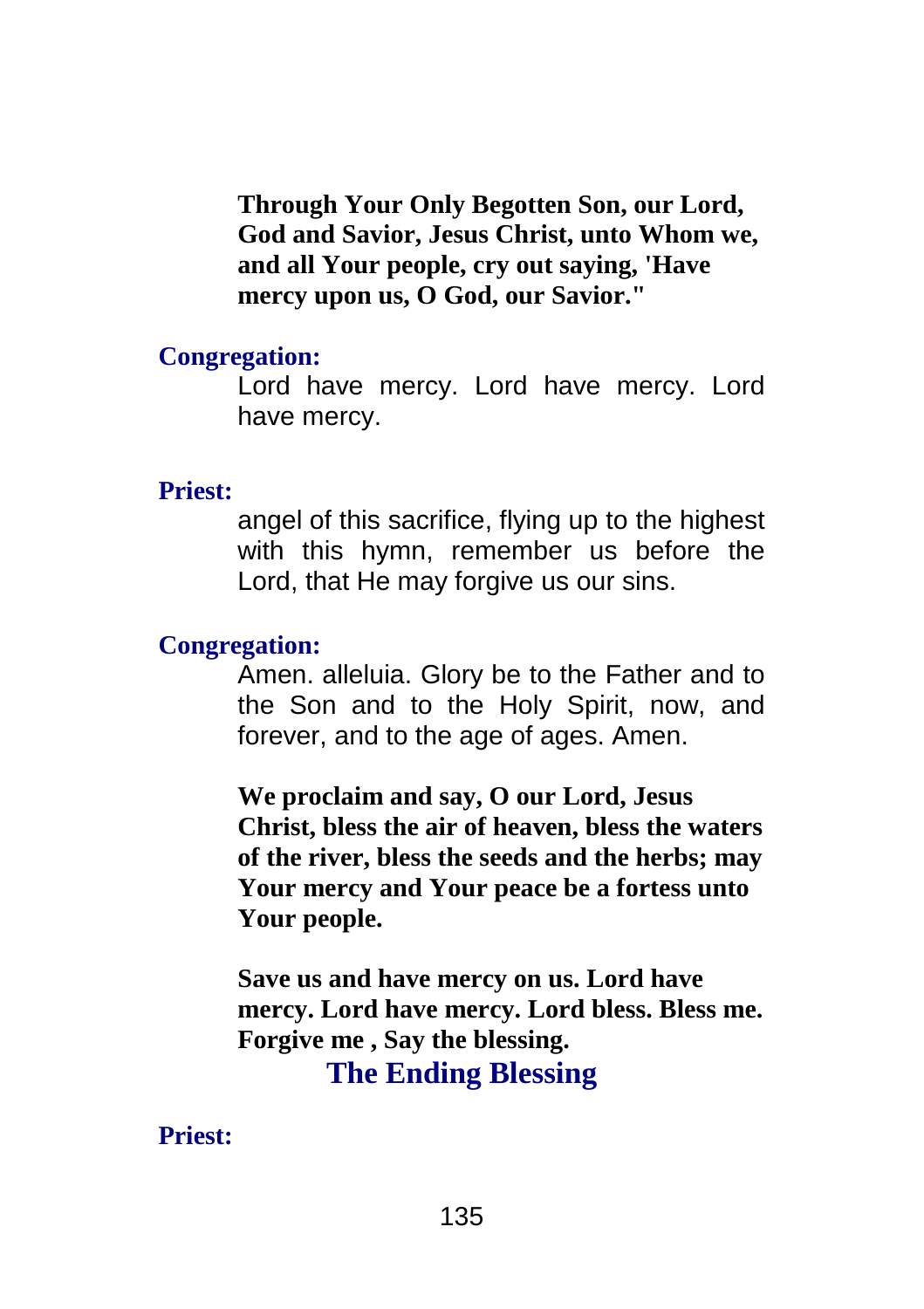The Priest prays the following prayer or the short blessing, mentioned after it.

> **May God have compassion upon us, bless us, manifest His face upon us and have mercy upon us; <sup>34</sup>**

> **Lord save Your people, bless Your inheritance, pasture them and raise them up forever; <sup>35</sup>**

> **Exalt the horn of the Christians through the power of the life-giving cross;**

**Through the supplications and prayers which our lady, the lady of us all, the holy Mother of God Saint Mary, makes for us;**

**And those of the three great holy luminaries Michael, Gabriel and Raphael; the four Incorporeal Beasts, the twenty four Priests, all the heavenly ranks;**

**Saint John the Baptist, the hundred and forty four thousand, our lords the fathers the apostles, the three holy youths, Saint Stephen;**

 $\overline{a}$ 

 $34$  "May God be gracious to us and bless us and make his face shine upon us" (Ps 67:1)

 $35$  "Save your people and bless your inheritance; be their shepherd and carry them forever." (Ps 28:9)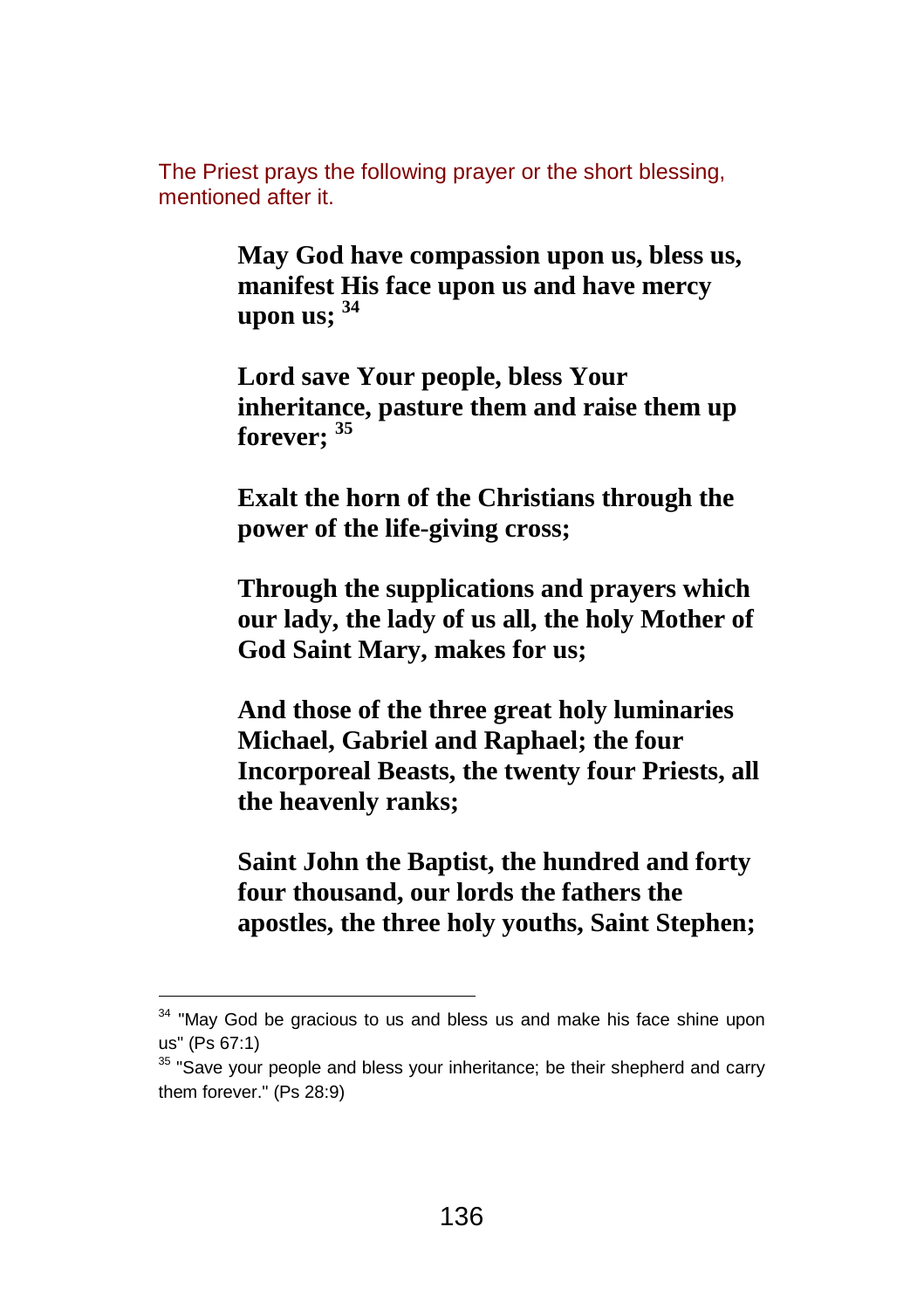**the beholder-of-God St. Mark the evangelist, the holy apostle and martyr;**

**Saint George, Saint Theodore, Philopater Mercurius, Saint Abba Mina, and the whole choir of the martyrs;**

Our righteous father, the great Abba Antony, the righteous Abba Paul, the three holy Abba Macarii, our father Abba John, our father Abba Pishoi, our father Abba Paul of Tammoh, our Roman fathers Maximus and Domitius, our father Abba Moses;

**The forty nine martyrs and the whole choir of the cross-bearers; the just, the righteous, all the wise virgins, the angel of this blessed day ; the angel of this blessed sacrifice;**

The Priest mentions here the name of the patron saint of the church and the saint of the day if not mentioned before

> **And the blessing of the holy Mother of God first and last;**

If it is a Sunday:

**And the blessing of the Lord's day of our Savior. May their holy blessing, their grace, their might, their favor, their love and their help be with us all forever. Amen.**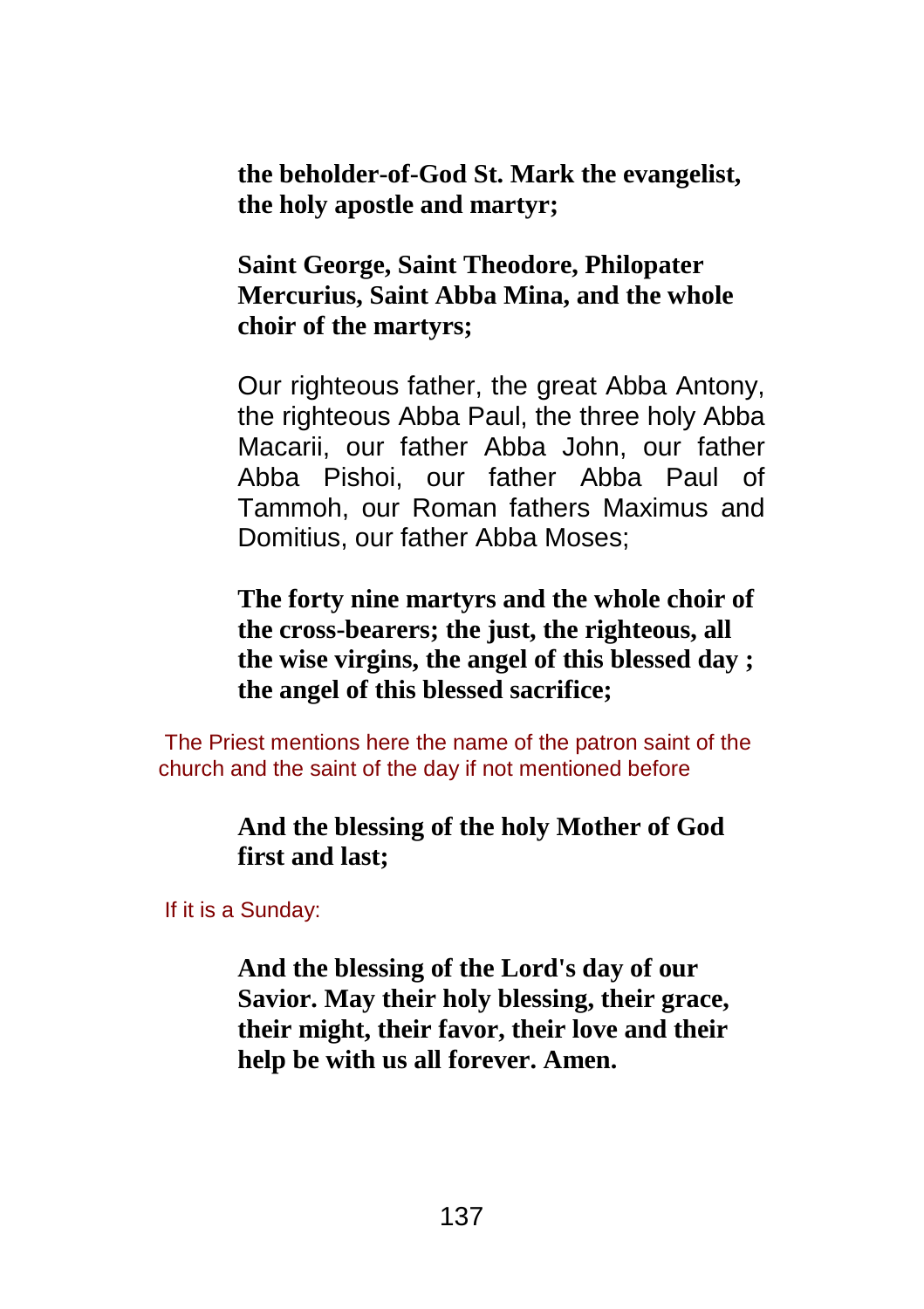**Christ our God, King of peace, grant us Your peace, establish for us Your peace, and forgive us our sins. For Yours is the power, the glory, the blessing and the might, forever. Amen.**

#### **Priest:**

The Priest may say the following short blessing instead of the previous one:

> **May God have compassion upon us, bless us, manifest His face upon us, and have mercy upon us;**

> **Lord, save Your people; bless Your inheritance; pasture them and raise them up forever. Exalt the horn of the Christians through the power of the life-giving cross;**

**Through the supplications and prayers which our lady, the lady of us all, the holy Theotokos, Saint Mary, makes for us;**

And those of all the choirs of the angels, the archangels, the patriarchs, the prophets, the apostles, the martyrs, the just, the righteous, the ascetics, the confessors, the anchorites, the angel of this blessed sacrifice

Here, The Priest mentions the patron saint of the church, and the saint of the day:

> **And the blessing of the holy Mother of God, first and last**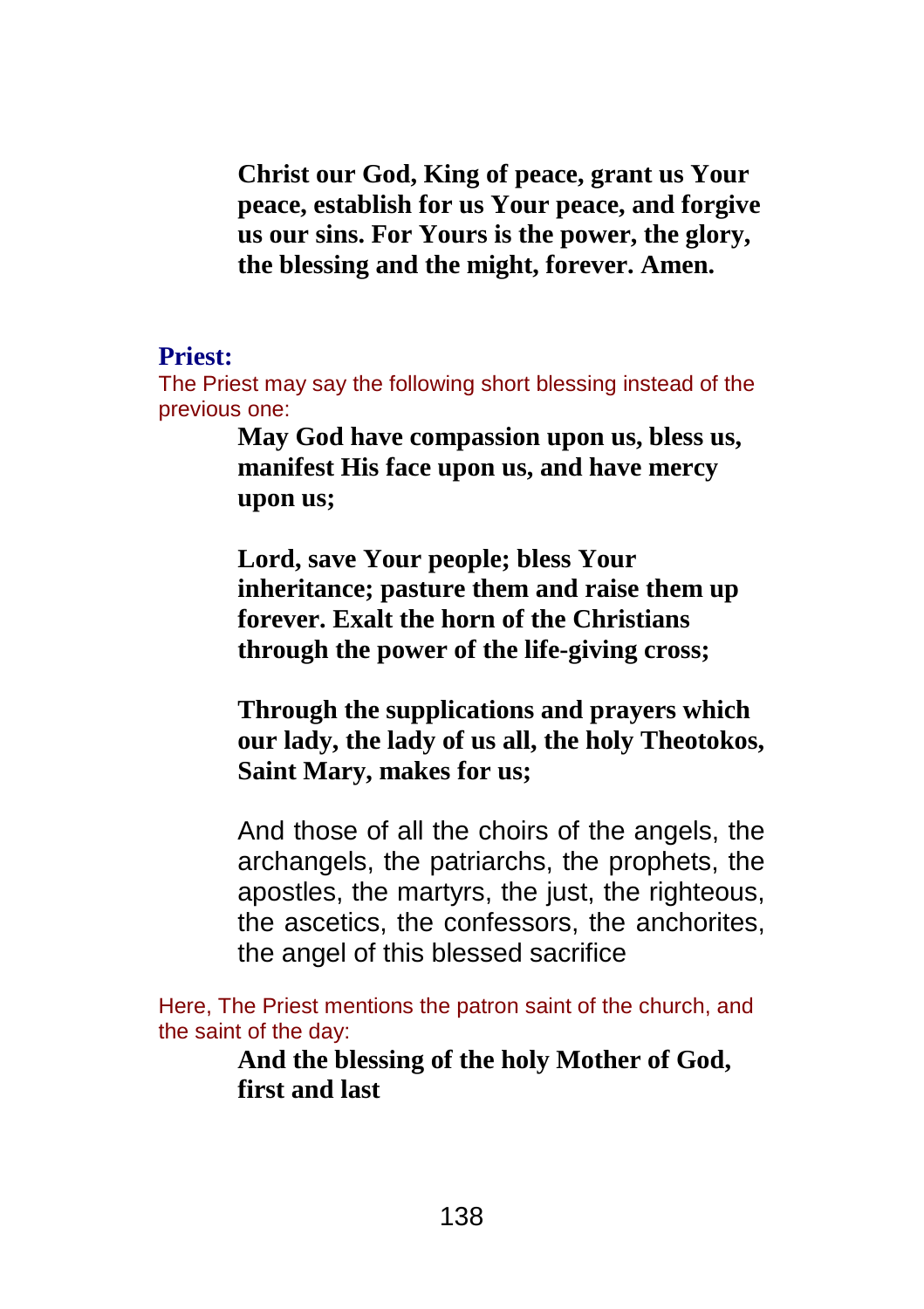If it is a Sunday, The Priest adds

**And the blessing of the Lord's day of our Savior;**

#### The Priest continues:

**May their holy blessing, their grace, their might, their favor, their love and their help, be with us all, forever. Amen.**

Christ our God, King of peace, grant us Your peace, establish for us Your peace, and forgive us our sins.

**For Yours is the power, the glory, the blessing and the might, forever. Amen.**

## **Congregation:**

Amen. So be it.

## **Priest:**

**Go in peace. The Lord be with you all. Amen**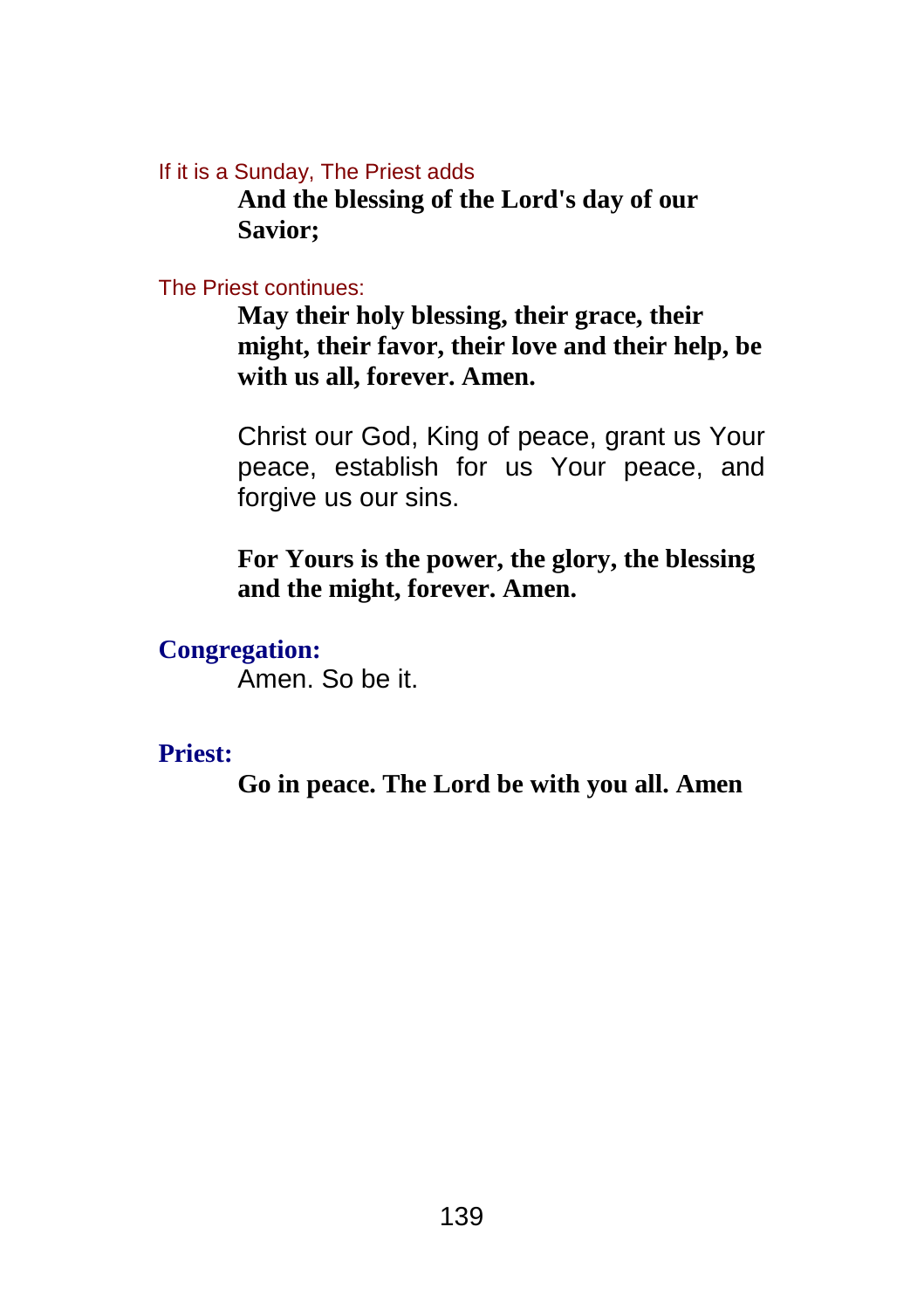# **PART IV: FRACTION PRAYERS (For Different Occasions)**

# **1. Nativity and Christmas Eve**

**Master and Lord, our God, the Creator, the Invisible, the Infinite, the Unchangeable and Immeasurable, who sent His true Light, His Only Begotten Son, Jesus Christ, the eternal Word.**

**He, who is the in Fatherly bosom at all times, came down and dwelt in the undefiled virginal womb. She, being virgin, gave birth to Him and her virginity is sealed.**

**The Angels praise Him and the heavenly hosts chant unto Him crying and saying, ''Holy, Holy, Holy is the Lord of Hosts Heaven and earth are full of Your holy glory."**

**Likewise, we too, the weak and sinful, make us worthy with them, O our Good Master, Lover of mankind, that with a pure heart we praise You, together with Him and the Holy Spirit, the Coessential Trinity, and raise our eyes towards You, our Holy Father, Who are in the heavens and say: Our Father Who art in Heaven...**

## **2. Theophany**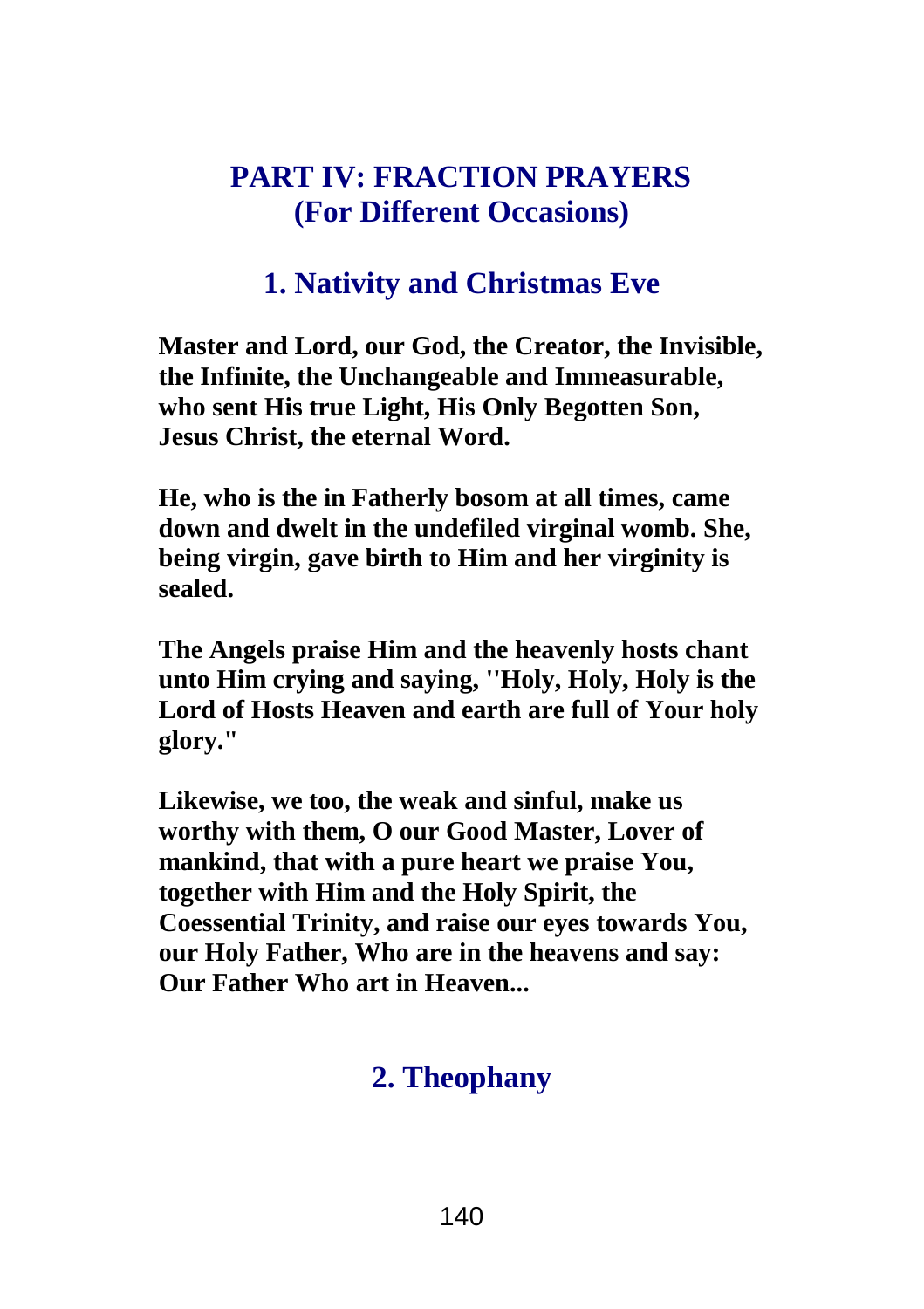**As You have bestowed upon us the grace of son ship, through the washing of rebirth and the newness of the Holy Spirit, now, make us worthy, without hypocrisy, with pure heart, a conscience full of frankness, and unerring lips, that we entreat You, O Abba, Father.**

**So that, as we have abandoned excessive vain words of the heathens and the vanity of the Jews, we may be able to offer unto You the supplication of prayer, according to the statute of Your Only-Begotten Son, which is full of salvation.**

**So, with a humble voice befitting Christians, and with the purity of soul, body and spirit, we dare without fear to cry unto You, Who are uncreated, without beginning and unbegotten, the Master of everyone, God, the Holy Father, Who are in the heavens and say: Our Father Who art in Heaven.**

# **3. The Great Lent**

**Master and Lord, God Almighty Who sent His Only-Begotten Son to the world; He taught us the law and the commandments written in the Holy Bible; and taught us that fasting and prayer cast out devils, as He said ; "this kind cannot come out by anything, except by prayer and fasting".**

**Fasting and prayer are those which raised Elijah to heaven and saved Daniel from the lions' den. Fasting**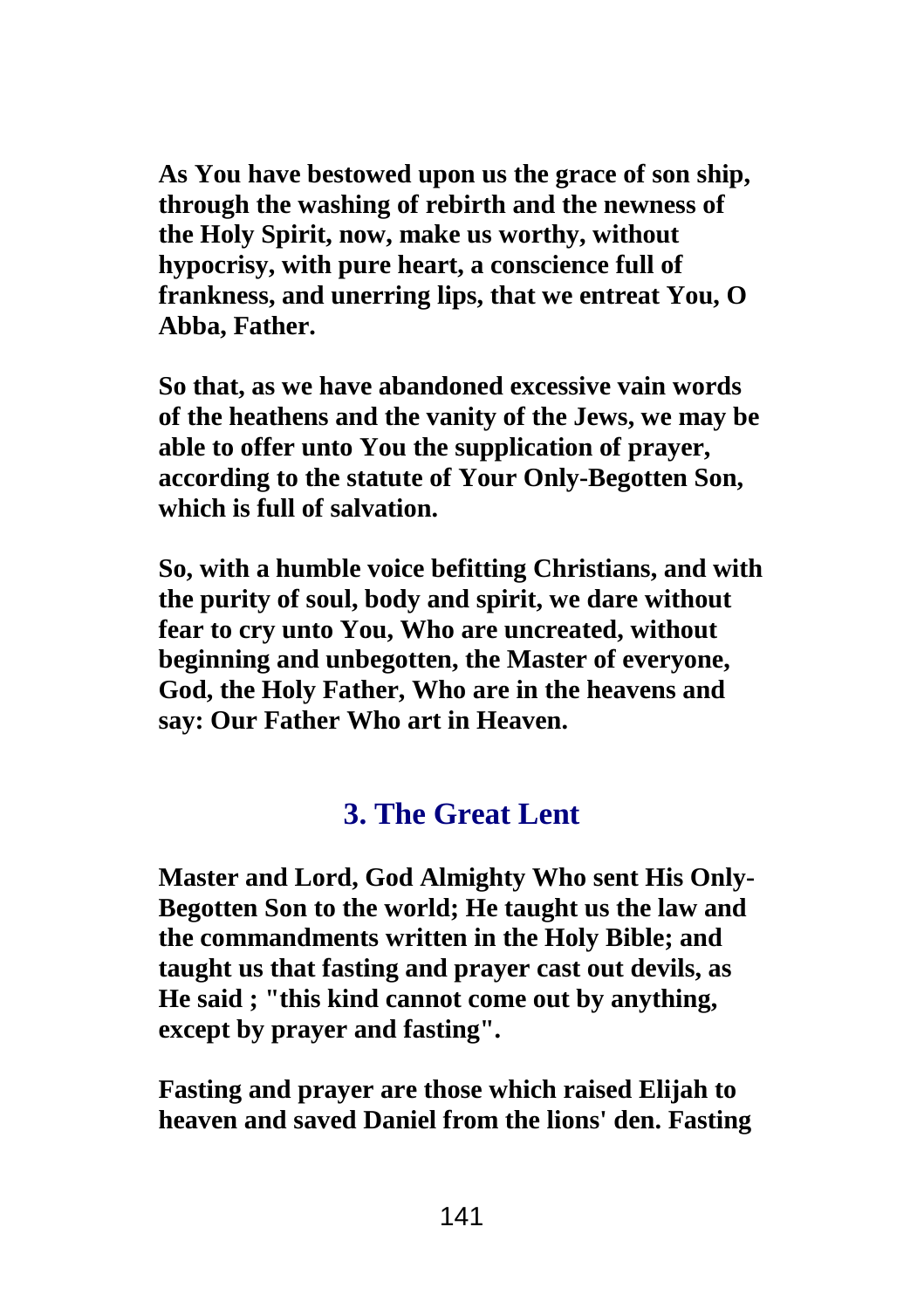**and prayer are those which Moses pursued, until he received the Law and the Commandments written with the Finger of God.**

**Fasting and prayer are those which the people of Nineveh pursued, so God had mercy upon them and forgave them their sins and lifted His wrath away from them.**

**Fasting and prayer are those which the prophets pursued, and prophesied concerning the advent of Christ many generations before His coming**

**Fasting and prayer are those which the Apostles pursued, and they preached to all nations and made them Christians, and baptized them in the Name of the Father, the Son, and the Holy Spirit.**

**Fasting and prayer are those which the Martyrs pursued, until they shed their blood in the Name of Christ, Who witnessed the good confession before Pontius Pilate.**

**Fasting and prayer are those which the righteous, the just, and the cross-bearers pursued, and dwelt in the mountains, deserts, and holes of the earth, because of their great love for Christ the King.**

**And we, too, let us fast from all evil, in purity and righteousness; and let us proceed forth to this holy sacrifice, and partake of it with thanksgiving, so that with a pure heart, an enlightened soul, an unashamed**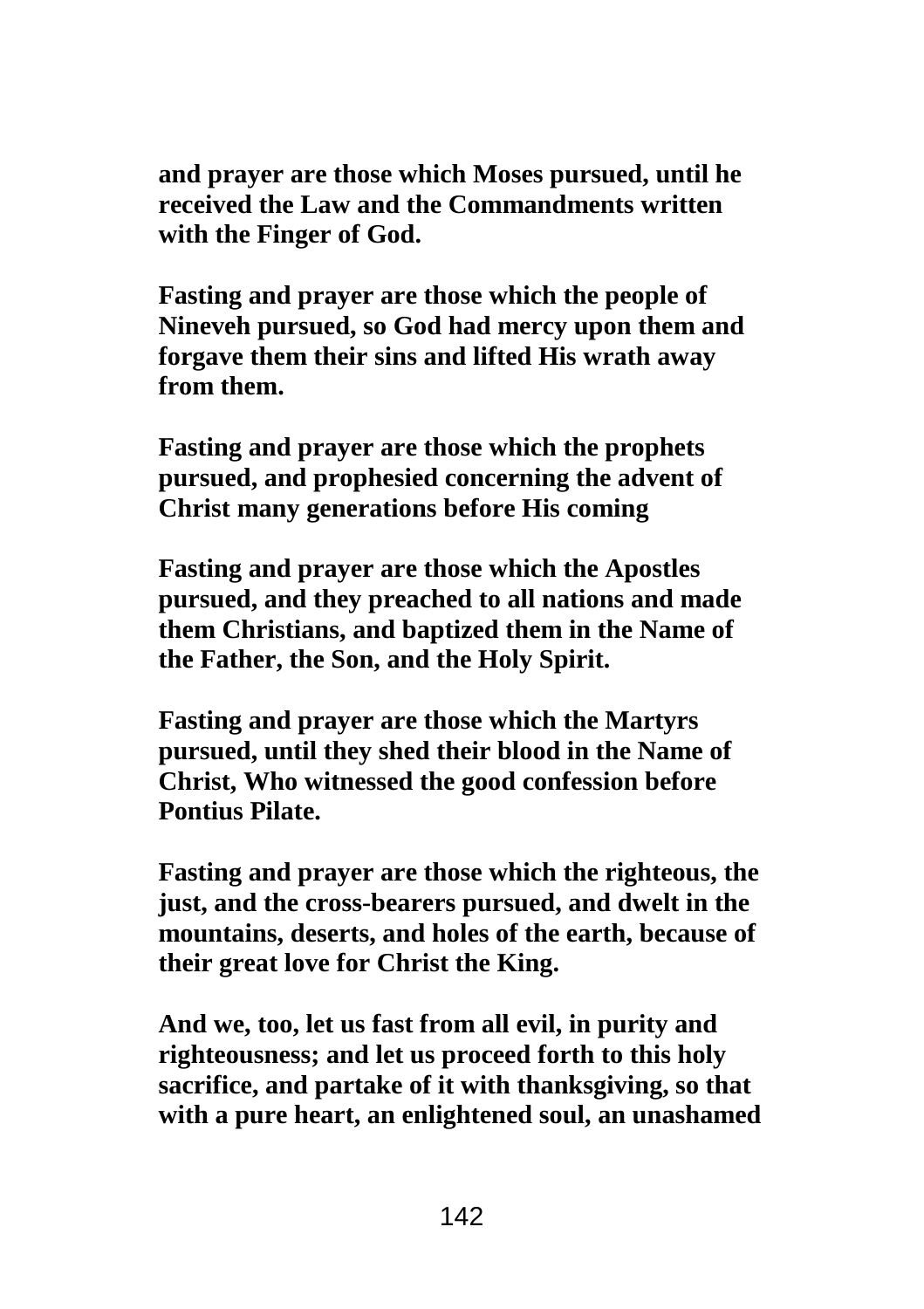**face, a faith unfeigned, a perfect love, and a firm hope, we may dare with boldness, without fear, to pray to You o God, the Holy Father, Who are in the heavens, and say: Our Father Who art in Heaven...**

## **4. Palm Sunday**

**Lord, our Lord, like wonder became Your name upon all the earth, for the greatness of Your splendor is exalted above the heavens.**

**Out of the mouths of babes and suckling; You have prepared praise. Prepare also. O Lord, our souls for praising You, singing to You, blessing You, serving You, worshipping You, glorifying You, giving thanks to You, every day and every hour.**

**That we may confess to You and cry up unto You, o Holy Father, in the heavens, and say: Our Father Who art in Heaven...**

# **5. The Holy Thursday**

**And it came to pass, in the days when God wanted to test Abraham and know his heart and his love for Him, He said to him, "Abraham, Abraham, take your beloved son Isaac, and offer him to Me a burnt offering, upon the mountain which I tell you of."**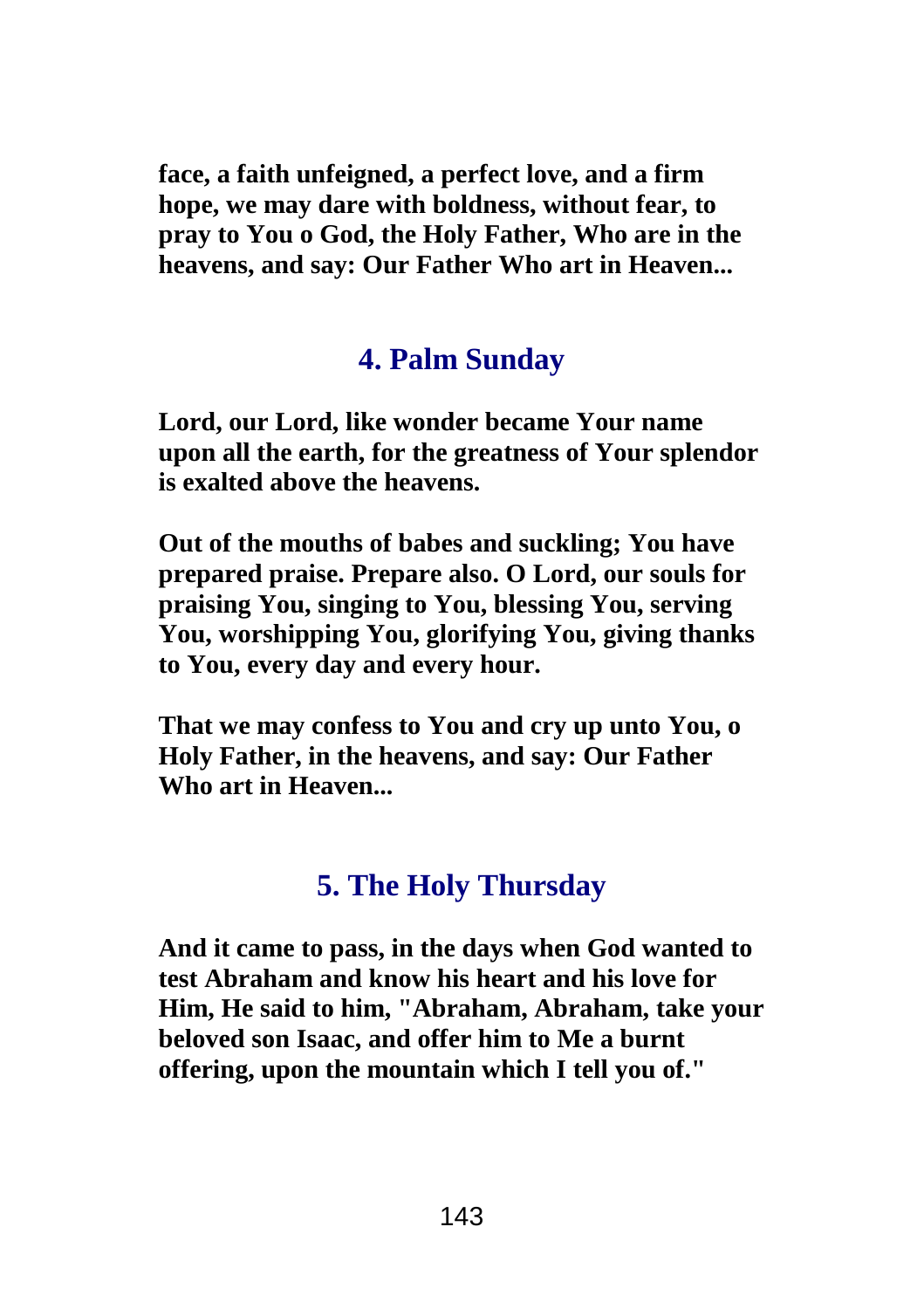**And Abraham rose up in the morning, saddled Ins donkey, took two servants and Isaac his son, he took a knife and fire, walked on the earth, and saw from afar the place which the Lord told him.**

**And he said to his servants, "You remain in this place with the donkey. I and Isaac, my son, shall go to worship and return to you."**

**And Abraham took the firewood for the burnt offering, laid it upon Isaac his son, and took the fire in his hand, and the knife.**

**And Isaac spoke to his father, saying, "My father, behold the fire and the wood, but where is the lamb which we shall offer as a burnt offering?". And Abraham said to him, "God Who commanded us to offer to Him a sacrifice, He will provide for Himself a lamb for the burnt offering, my son.**

**And Abraham tool stones, built and altar, took the firewood and laid it on the altar, took Isaac his son, bound him and laid him on the altar, and took the knife to slay him.**

**And the angel of the Lord called Abraham, saying to him, "Abraham, Abraham, behold touch not you lad, nor do him any harm. When the Lord saw your love for Him, He said, 'I am the Lord your God. By Myself I have sworn that in blessing I will bless you, and in multiplying I will multiply your seed.'**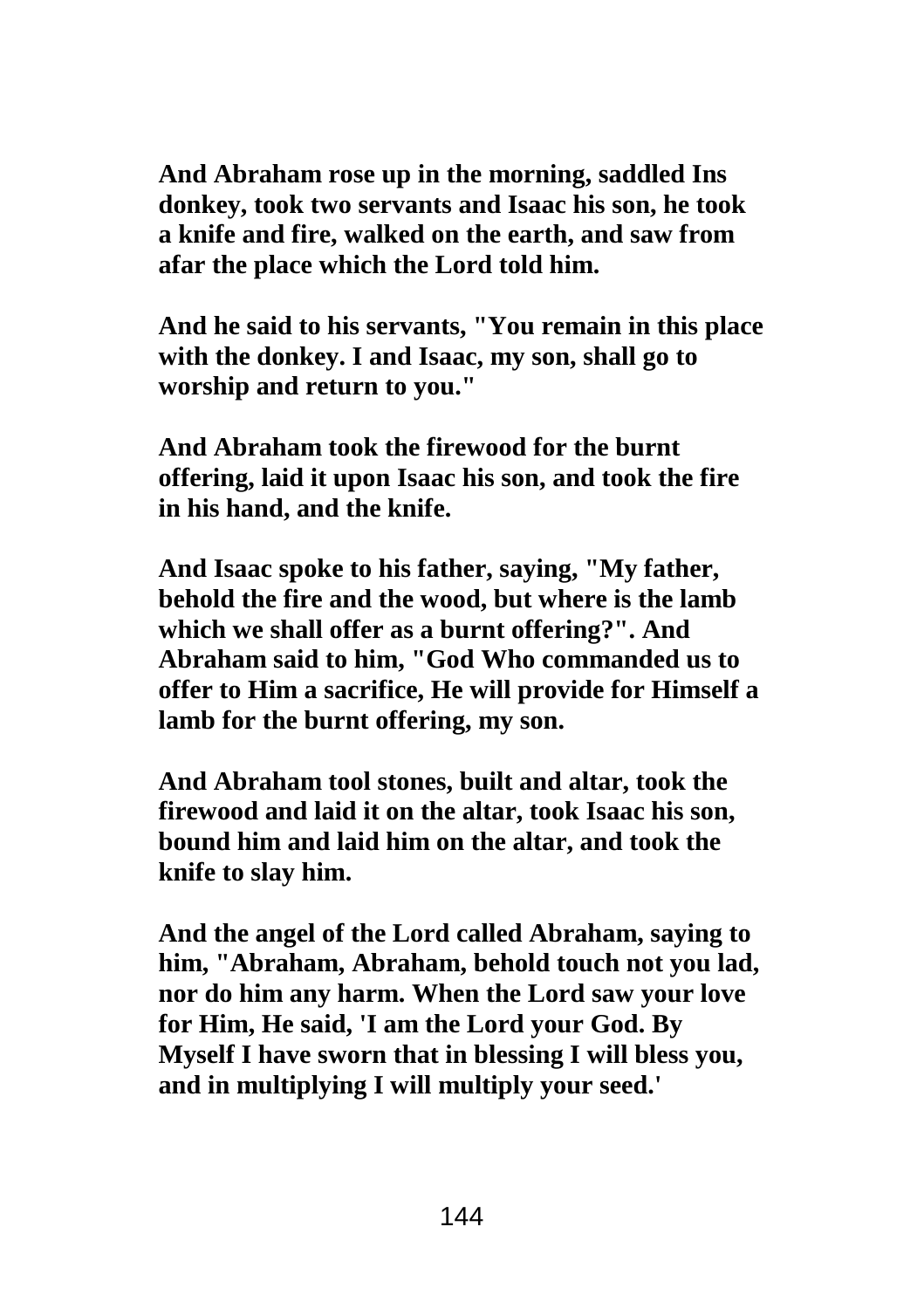**And Abraham lifted up his eyes and saw a ram, laid upon the tree, bound by its horns. So he left Isaac his son and took the ram, offered it up for a burnt offering instead of him.**

**Thus, the slaying of Isaac was a type of the shedding of the Blood of Christ, the Son of God, on the cross, for the salvation of the world; and as Isaac carried the firewood for the burnt offering, likewise Christ carried the wood of the cross.**

**And as Isaac returned alive, likewise Christ rose living, from the dead, and appeared to His holy disciples.**

**God, Who accepted the sacrifice of our father Abraham, receive this sacrifice from our hands in this hour. Bless these gifts, bless those on whose behalf they have been offered, and repose the souls of those who died.**

**May Christ bless the hearts and spirits of us all, so that, with a pure heart, an enlightened soul, an unashamed face, a faith unfeigned, a perfect love, and a firm hope, we may dare with boldness, without fear, to pray to You o God, the Holy Father, Who are in the heavens, and say: Our Father Who art in Heaven...**

# **6. The Great Saturday**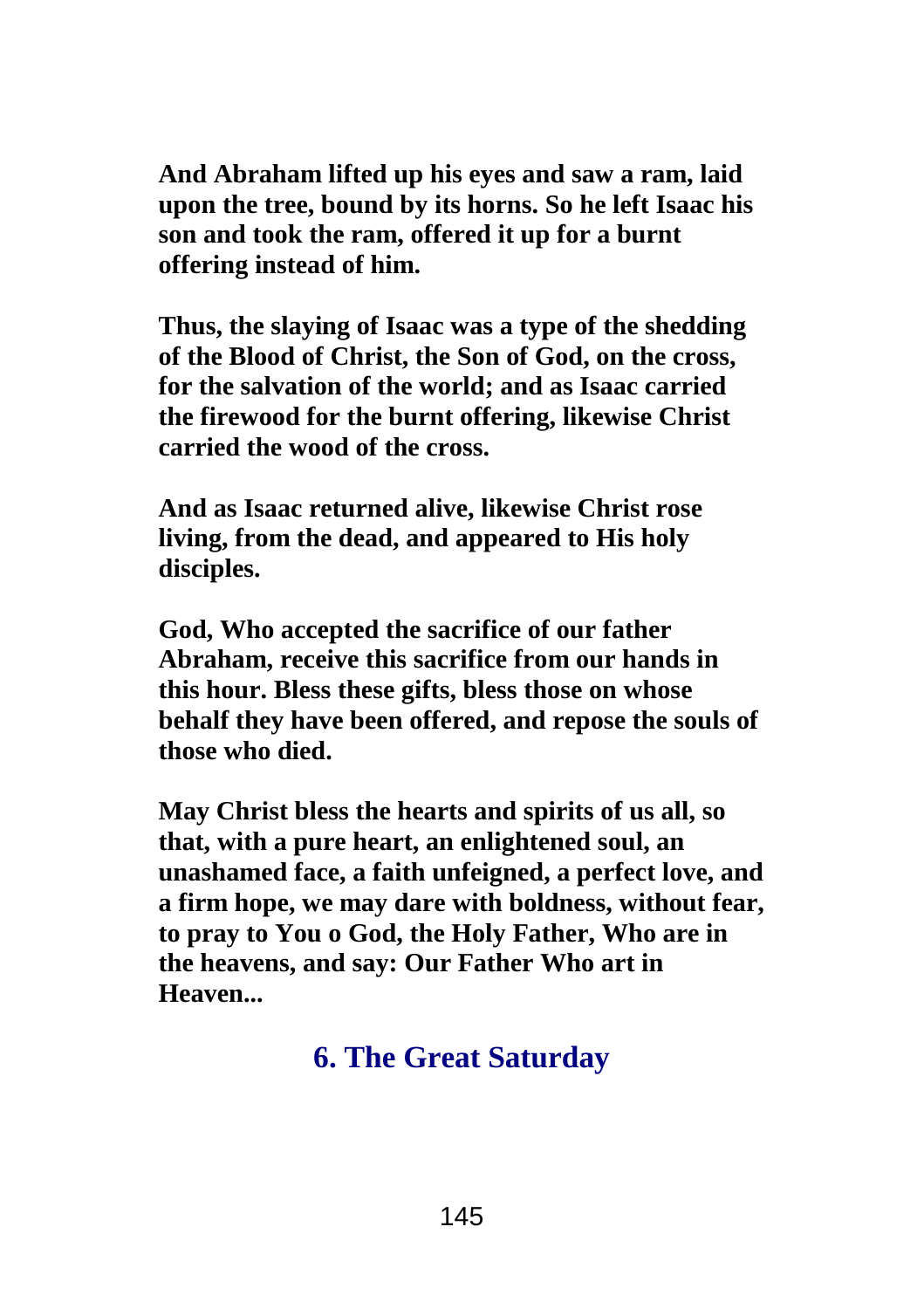**Jesus Christ, to Whom belongs the name of salvation, Who according to the multitude of His mercy destroyed the power of death.**

**You are the King of ages, the Immortal, the Eternal, the Word of God, Who is above all, the Shepherd of the rational sheep, the High Priest of the good things to come, Who ascended into the heavens and became above the heavens.**

**And He went within the veil, to the place of the Holy of Holies, the place into which anyone with human nature cannot enter. He became a forerunner on our behalf, having become a High Priest forever, according to the order of Melchizedek.**

**You are He concerning Whom the prophet Isaiah prophesied, saying, "As a sheep He was led to the slaughter, and as a lamb voiceless before his shearer, so He opened not His mouth. In His humiliation, His judgment was taken away, and who shall declare His generation?"**

**You were wounded on account of our sins and were weakened for our iniquities. The chastisement of our peace was upon You, and with Your bruises we were healed.**

**All we, as sheep, have gone astray. You have come, o our Master, and saved us, through the true knowledge of Your cross, and granted us the tree of life, which is Your divine Body and true Blood.**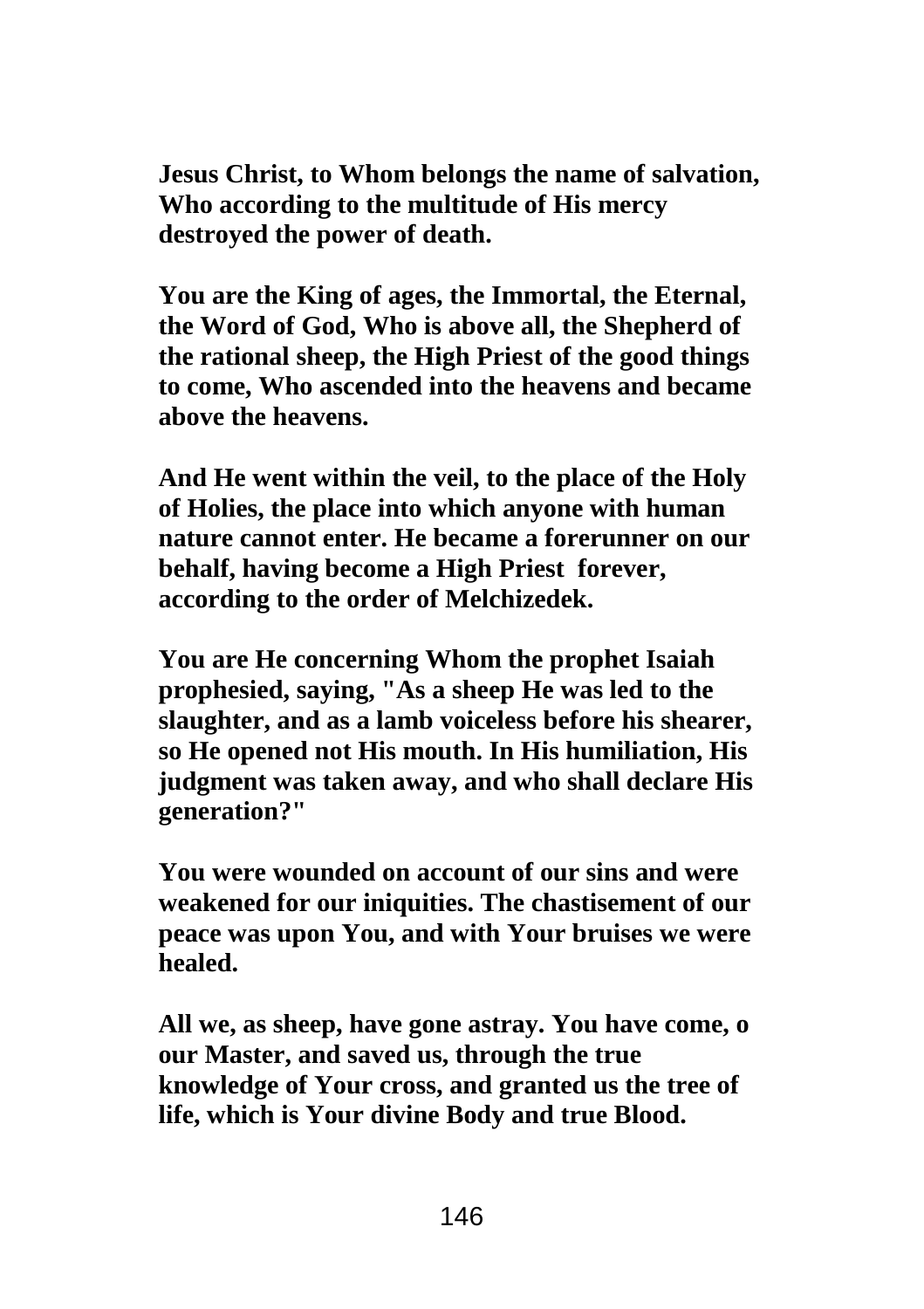**Therefore we praise You, bless You, serve You, worship You, glorify You and give thanks to You at all times.**

**We ask and entreat You, o God, the Lover of mankind, receive our sacrifice from our hands, o our Master, as You have received the gifts, the incense, the supplications of the patriarchs, the prophets, and the apostles and all Your saints.**

**Purify our souls, our bodies, our spirits, and our consciences, so that, with a pure heart, an enlightened soul, an unashamed face, a faith unfeigned, a perfect love, and a firm hope, we may dare with boldness, without fear, to say the holy prayer, which You have given to Your holy disciples and pure Apostles, saying to them, whatever you pray, entreat in this manner, and say: Our Father Who art in Heaven...**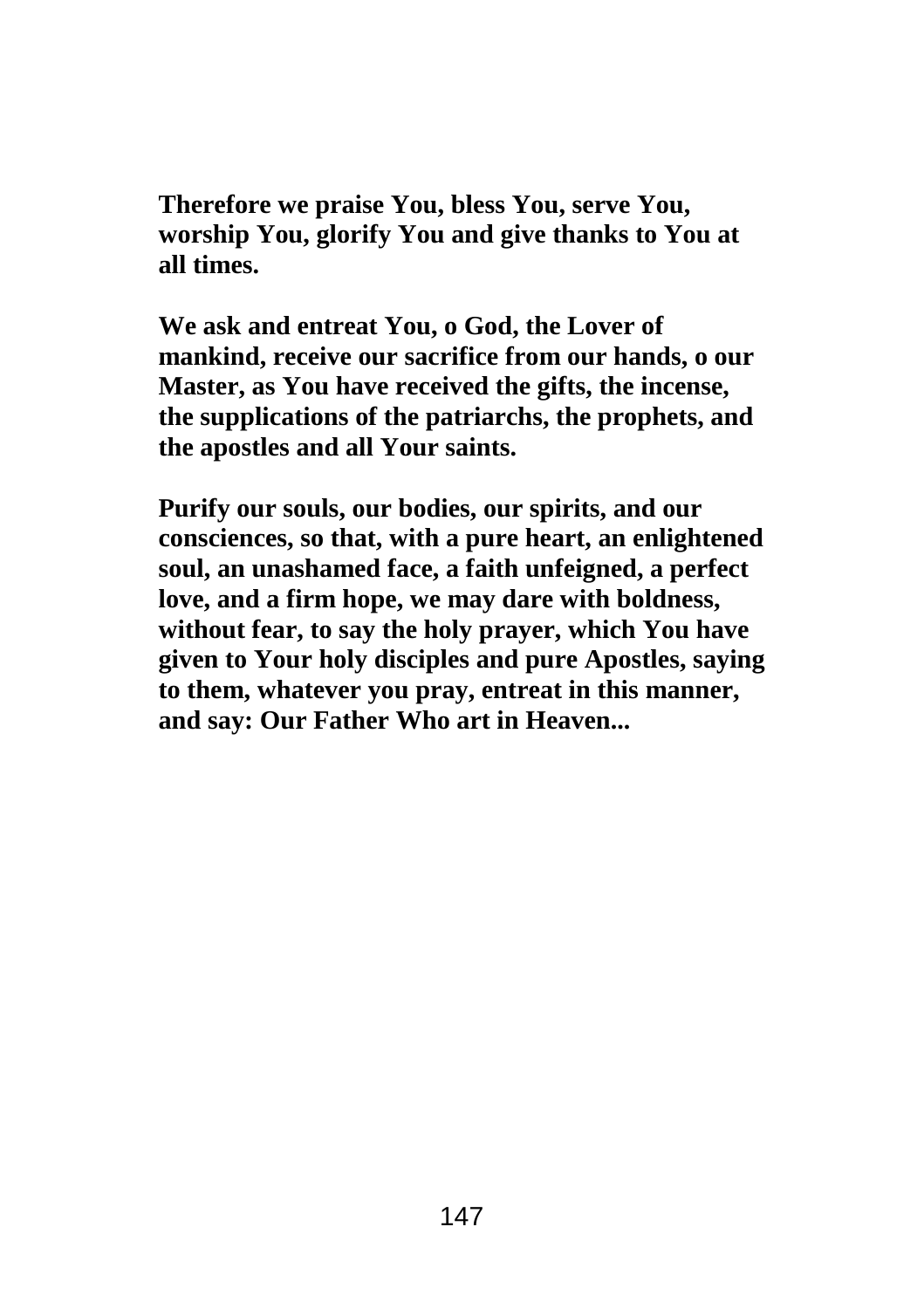# **7. Easter through Pentecost**

**Master, Lord, God Almighty, the Father of our Lord, God, and Savior Jesus Christ, Who through His Cross descended into Hades and restored Adam and his children to paradise.**

**He buried us with Him, and through His death, He abolished the power of death, and on the third day He rose from the dead.**

**He appeared to Mary Magdalene and spoke with her in this manner, "Tell my brethren that they go to Galilee, and there shall they see Me.**

**The archangel descended from heaven, and rolled the stone from the door of the tomb and proclaimed the good news to the women carrying the spices saying, "Christ is risen from the dead, by death trampling upon Death, and has bestowed life upon those in the tomb."**

**He breathed in the face of His saintly disciples and pure Apostles and saying, "Receive the Holy Spirit. Whose sins you will remit, they are remitted to them, and those which you will retain, they shall be retained."**

From Ascension to Pentecost, The Priest adds the following: And after forty days, He ascended to the heavens and sat at the right hand of His good Father, and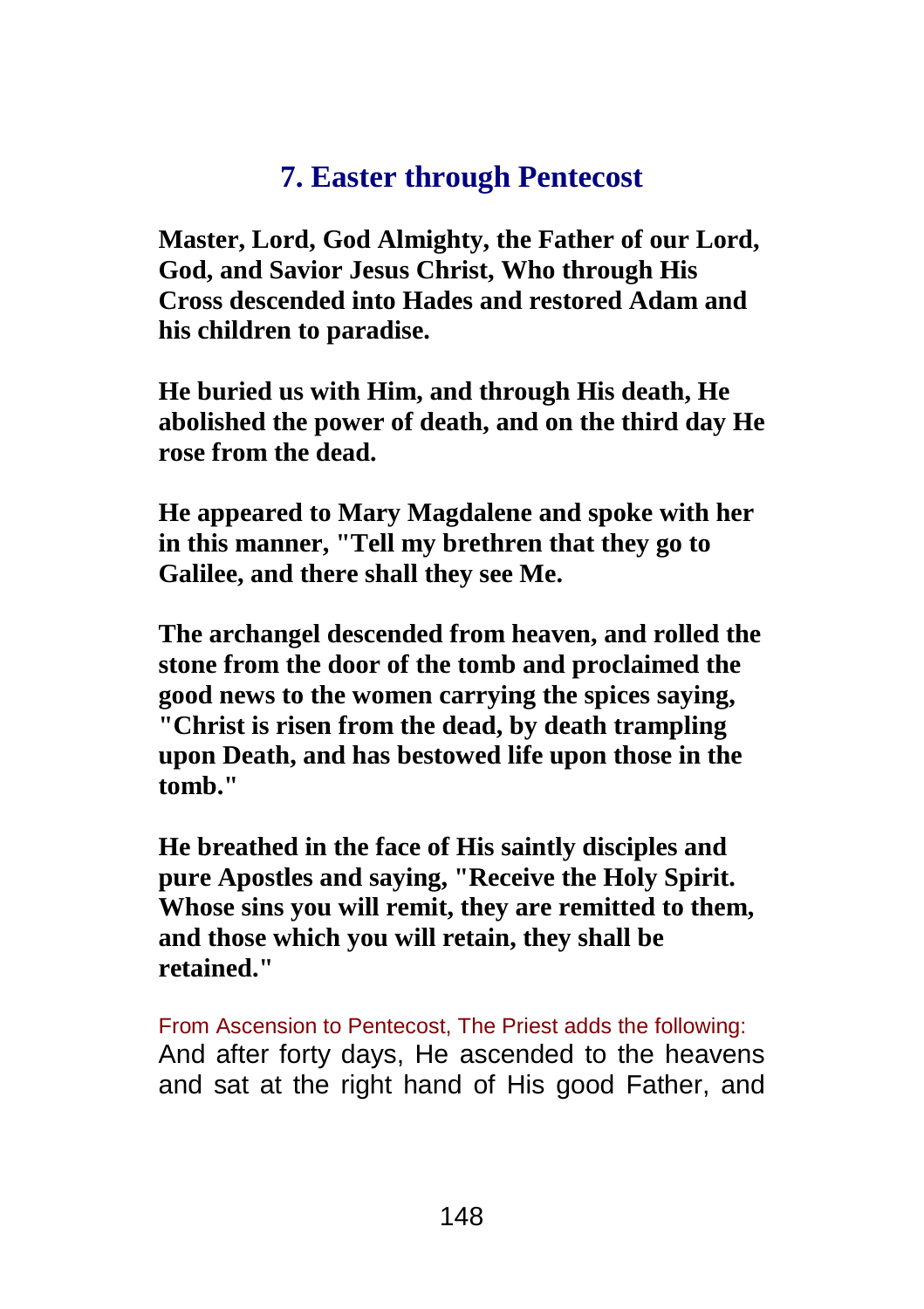sent unto us the Paraclete, the Spirit of truth, as tongues of fire.

Then, The Priest continues:

Therefore, we ask You, our Master, purify us from all hypocrisy, that, with a pure heart, we dare with boldness, without fear, to entreat You, o God the Father, Who are in the heavens and say: Our Father Who art m Heaven.

### **8. The Lords Feasts**

**We praise, we glorify the God of gods and the Lord of lords, Who was incarnate of Saint Mary, and she gave birth to Him in Bethlehem. And, lo, the angel of the Lord appeared to the shepherds, and preached the glad tidings Os His wonderful Nativity to them, and they came and saw Him;**

**Whose star the magi saw, and they came, worshipped Him, and presented gifts to Him; Who came to the land of Egypt, and then returned and dwelt in Nazareth of Galilee;**

**Who grew little by little, according to the form of men, yet He, alone, without sin; Who came to Jordan and was baptized by the forerunner; Who fasted on our behalf forty days and forty nights, with an unutterable mystery;**

**Who made the water wine by the power of His divinity, in the wedding of Cana of Galilee; Who gave**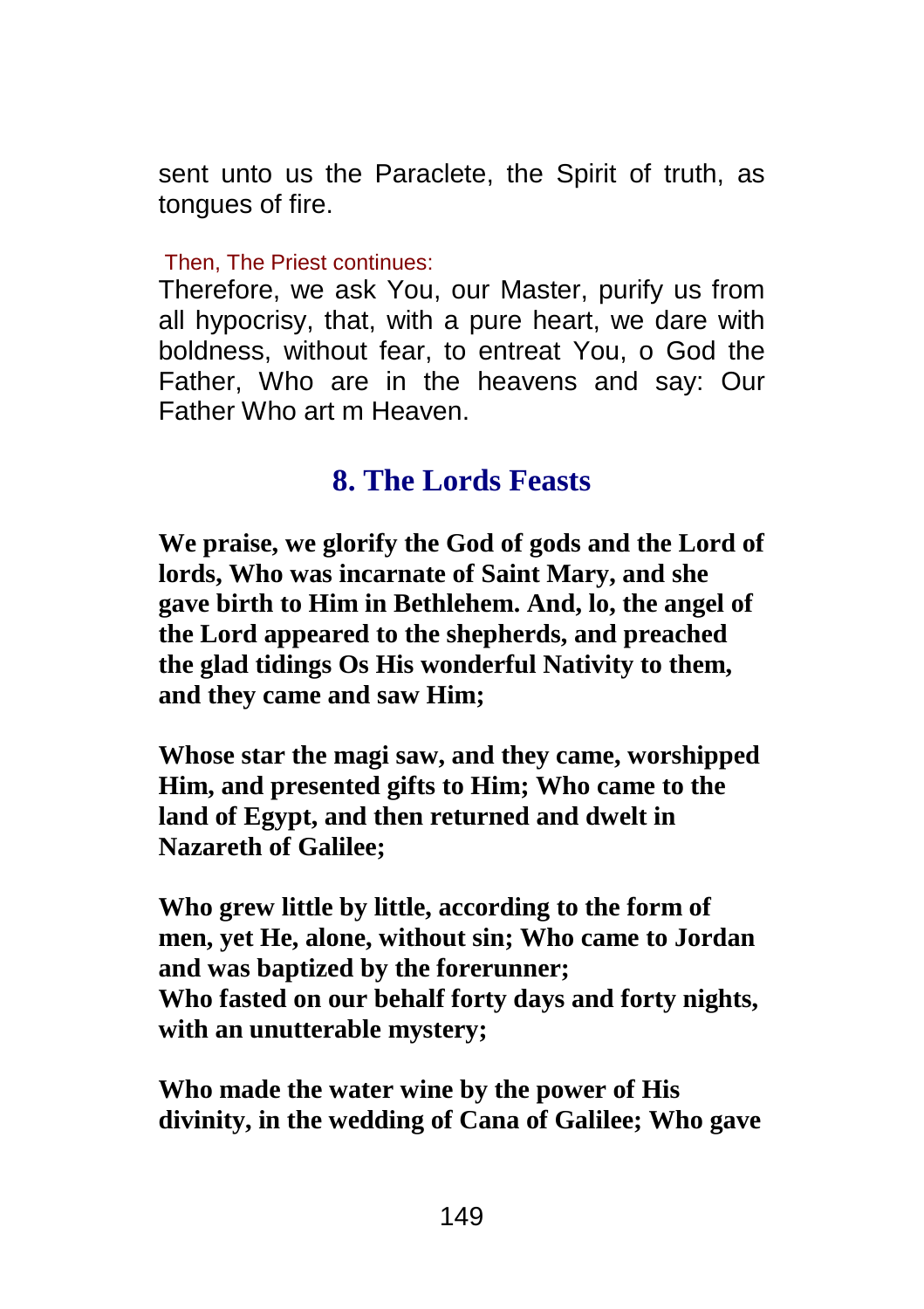**sight to the blind, made the lame walk, the maimed to be whole, the lepers to be pure, the deaf to hear, the dumb to speak and the devils to go away;**

**Who raised the son of the widow of Nain, and the daughter of Jairus; Who was transfigured on Mount Tabor, before His holy disciples, and His face shone like the sun;**

**Who raised Lazarus from the tomb after four days; Who entered into Jerusalem, riding on a colt and the foal of a colt, as a King;**

**Who established a covenant with His holy disciples, and gave them His holy Body and His precious Blood, for the forgiveness of our sins;**

**Who was crucified on the cross and trampled Satan, was put in the grave, and after three days He rose form the dead;**

Whose elect disciple saw on the Sea of Tiberias, after His holy resurrection;

**And after forty days He ascended into the heavens, sat at the right hand of His good Father, and sent us the Comforter like tongues of fire;**

**Who taught His chosen disciples and holy apostles, saying, "Whenever you pray, entreat in this manner, and say: Our Father Who art in Heaven...**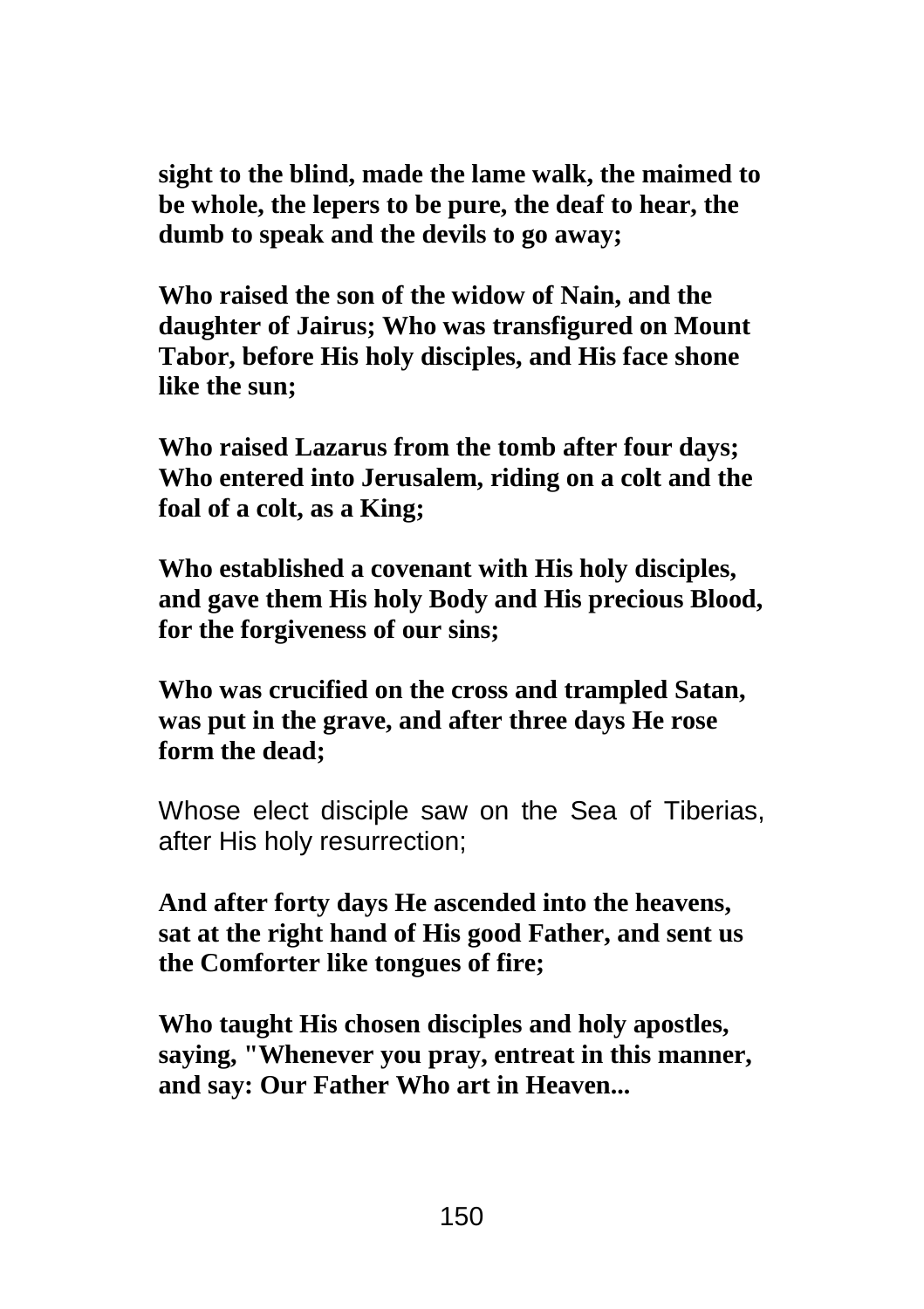#### **9. The Apostles**

**You are the Word of the Father, God, Who is before the ages, the great high Priest Who was incarnate and became man for the salvation of mankind. And out of all nations, He called unto Him a chosen generation, a Priesthood, a holy nation and a justified people.**

**As You have sent the Holy Spirit upon the Apostles on the day of Pentecost, and He came upon each one of them like cloven tongues of fire.**

**And filled them with every knowledge, every understanding, and every spiritual wisdom according to Your faithful promise. And they spoke in every language, and they preached Your Holy Name to all the nations.**

**As for Peter and Paul, the apostles, the shadow of the one was healing the sick, whereas the handkerchiefs and aprons of the other caused diseases to depart, and evil spirits to go out.**

**And after they preached the Gospel of the kingdom, and taught the nations, they shed their blood for Your Name's sake, and received the crown of Apostle ship and that of martyrdom.**

**You, Who have granted His holy disciples and honored Apostles the descent of the Spirit, the Comforter, upon them, and gave them authority to**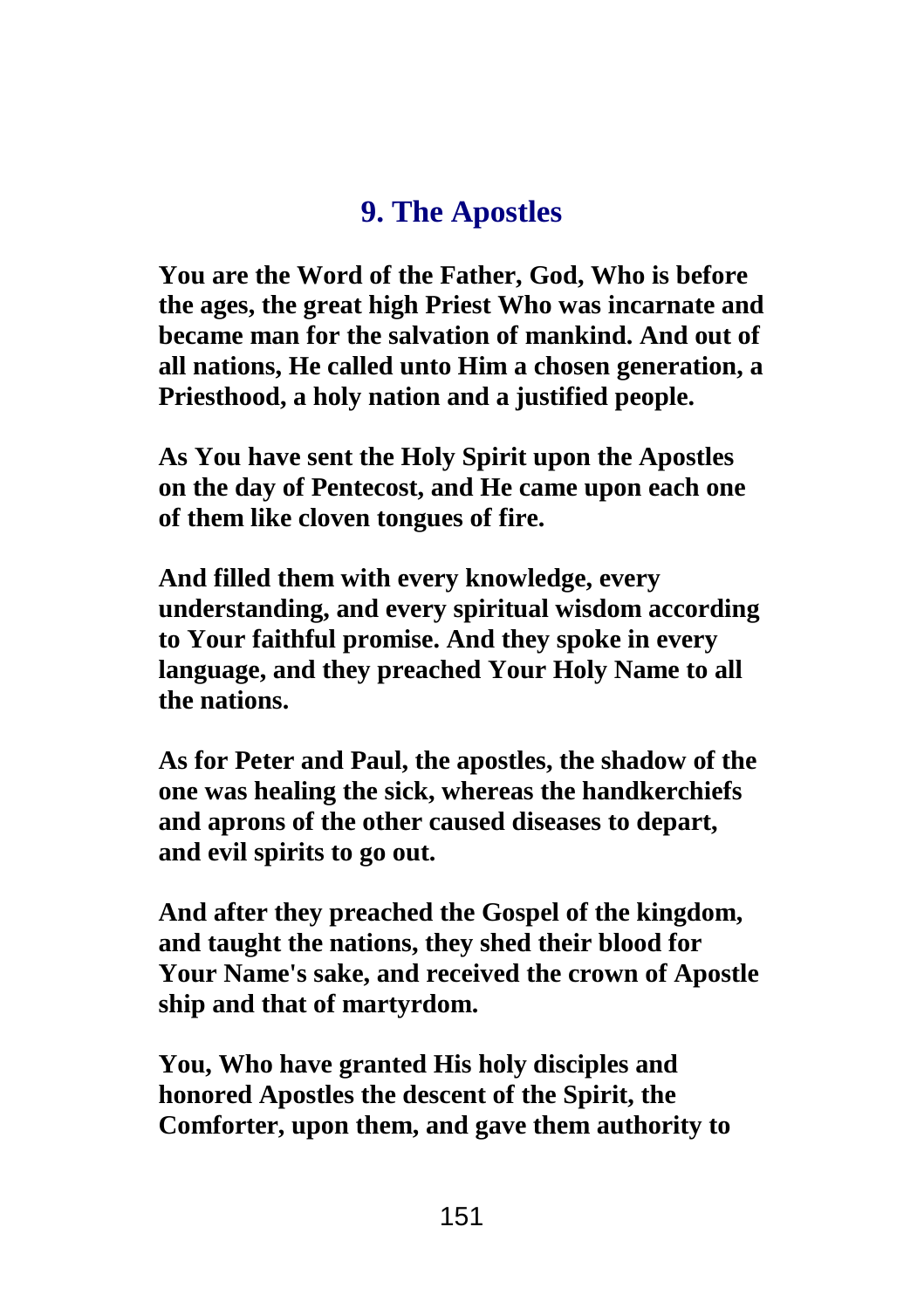**work healing, signs, and miracles. They preached to us your Holy Name and restored us to the true faith the Holy Trinity.**

#### **We praise You, bless You, glorify You and give thanks unto You on account of these great gifts.**

And we ask You, o our Master, to grant us also the forgiveness of our sins, and to purify our hearts, our souls, our bodies and our spirits, so that, with a pure heart, we may dare with boldness, without fear to cry unto Your Holy Father, Who is in the heavens and say: Our Father Who art in Heaven...

### **1. The Holy Virgin and the Angels**

**Behold, Emmanuel Our God, the Lamb of God, Who takes away the sins of all the world, is with us today on this table, Who sits on the throne of His glory, and before Whom stand all the heavenly orders, Whom the angels' praise with voices of blessing, and before Whom the archangels fall down and worship.**

**The four Incorporeal Beasts sing the hymn of the Trisagion, and the twenty four Priests sitting on their seats, with twenty four crowns of gold on their heads, and twenty four golden vials in their hands, full of incense which is the prayers of Saints, and they worship before Him Who is living unto the age of ages.**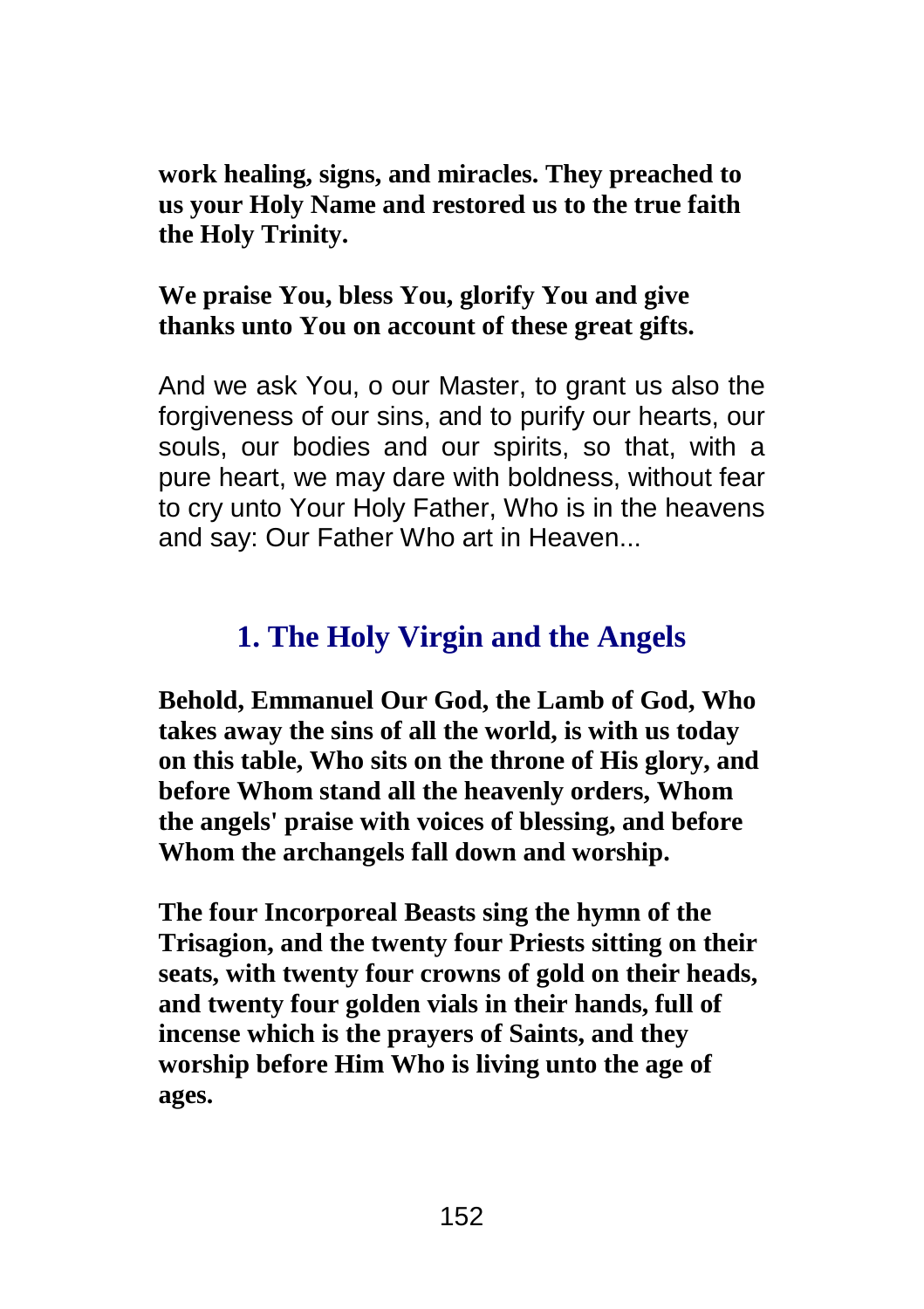**And the hundred and forty four thousand undefiled virgins praise the Lord saying, "Holy, Holy, Holy. Amen, Alleluia."**

**And we also worship the Holy Trinity, praising Him, saying, "Holy God the Father, Almighty. Amen. Alleluia. Holy, His Only Begotten Son, Jesus Christ our Lord. Amen. Alleluia. Holy is The Holy Spirit, the Comforter. Amen. Alleluia."**

**Holy and full of glory is the Mother of God, the pure Saint Mary, the Virgin. Amen. Alleluia.**

**Holy and full of glory is this sacrifice which has been slain for the life of the whole world Amen. Alleluia.**

**Therefore, our good Savior cried out saying: "My Body is food indeed, and My Blood is drink indeed. He that eats My Body and drinks My Blood dwells in Me, and I in him."**

**We ask You, O our Master, purify our souls, our bodies, our spirits, so that, with a pure heart, an enlightened soul, an unashamed face, faith unfeigned, a perfect love, and a firm hope, we may dare with boldness, without fear to pray to You, o God the Holy Father, Who are in the heavens and say: Our Father Who art in Heaven...**

### **11. The Son From St. Cyril's liturgy**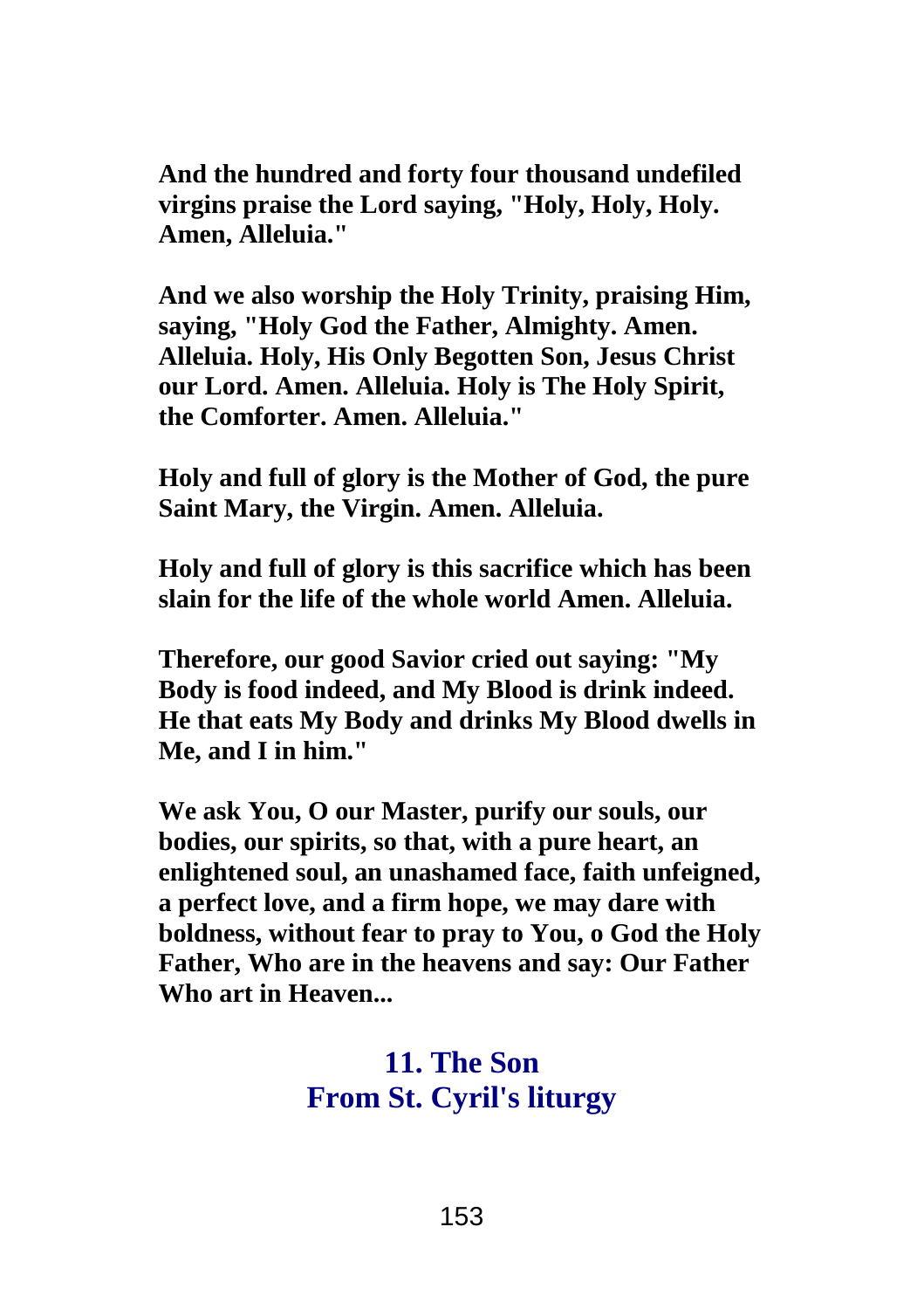**Lamb of God who carried the sins of the world through Your suffering; with Your tenderness, erase our sins. O Only-Begotten Son of God, Who with Your pain purified the world; with Your mercy, purify our souls O Christ, Who through Your death conquered death; Raise our souls from death. o You Who accepted the oblations, Who for the sinners, offered Yourself.**

**Accept repentance from us sinners. We came forth to You without justifications, knocking on the door of Your kindness. Grant us. o Treasure of mercies, healing with Your precious remedies. Heal,**

**Merciful One, our miserable souls by the ointments of Your life-giving sacraments. Purify our bodies, cleanse us from our iniquities, make us worthy for the descent of Your pure Spirit upon our souls, enlighten our minds so we can see Your praise, purify our thoughts and blend us with Your glory.**

**Your love lowered Yourself down to our level and Your grace raises us to Your height. Your kindness obliged You to incarnate in our flesh. You revealed your mystery to us. Reveal in the souls of your servants the glory of Your hidden sacraments. And when this sacrament is raised on Your altar, sin will vanish form our bodies by Your grace.**

**When Your glory descends on Your sacrament, our minds are lifted up to see Your majesty. On the change of the bread and wine to the Body and Blood,**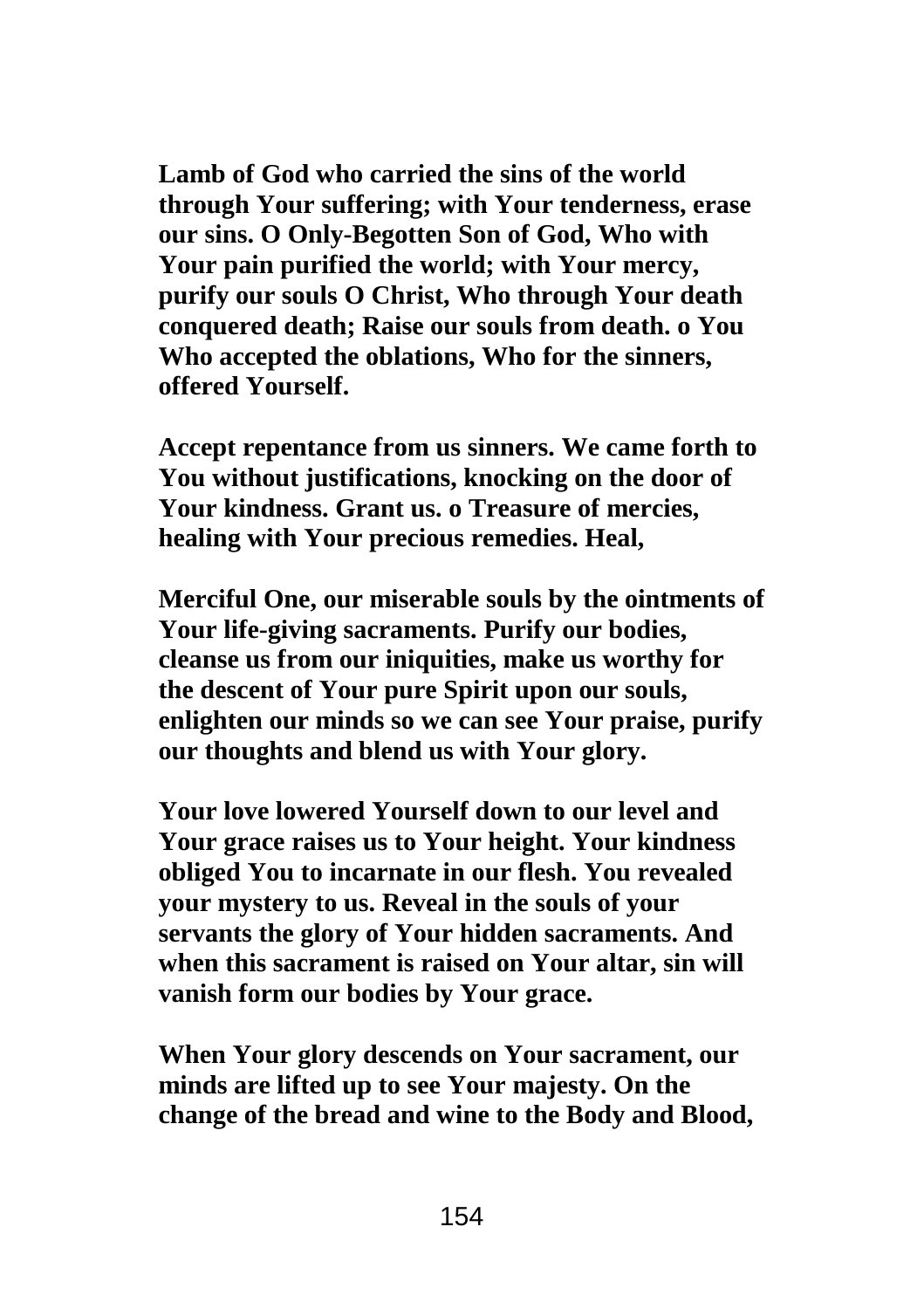**our souls will change to share in Your glory, and unite with Your Divinity. Create in us, O Lord our God, a pure heart, let Your Spirit dwell inside us, renew our senses with Your power and make us worthy of Your gift.**

**From the Cup of Your Blood, we drink, give us the spiritual taste to in joy Your life-giving sacraments. We come forward to You sure of Your mercy and You dwell in us through Your love. Fill us with Your feat and inflame our hearts with the eagerness of You. Pour into us Your grace and purify our sense by You mercy. Give us sincere tears and cleanse us from the defilement of sin. Make us sanctified temples for Your presence and purified vessels to accept You.**

**SO that by tasting Your Flesh, we become worthy of tasting Your grace; and by drinking Your Blood, we become worthy of the sweetness of Your love. You granted us to eat of Your Flesh openly, make us worthy to unite with You secretly. You granted us to drink Your Blood, openly, grant us to blend with Your purity secretly.**

**And as You are One with Your Father and Your Holy Spirit, we become united with You and You with us to fulfill Your saying, "And that we all may be one in us." So with that intimacy, we call on God, Your Father, our Father, and say with loud voices: Our Father Who art in Heaven...**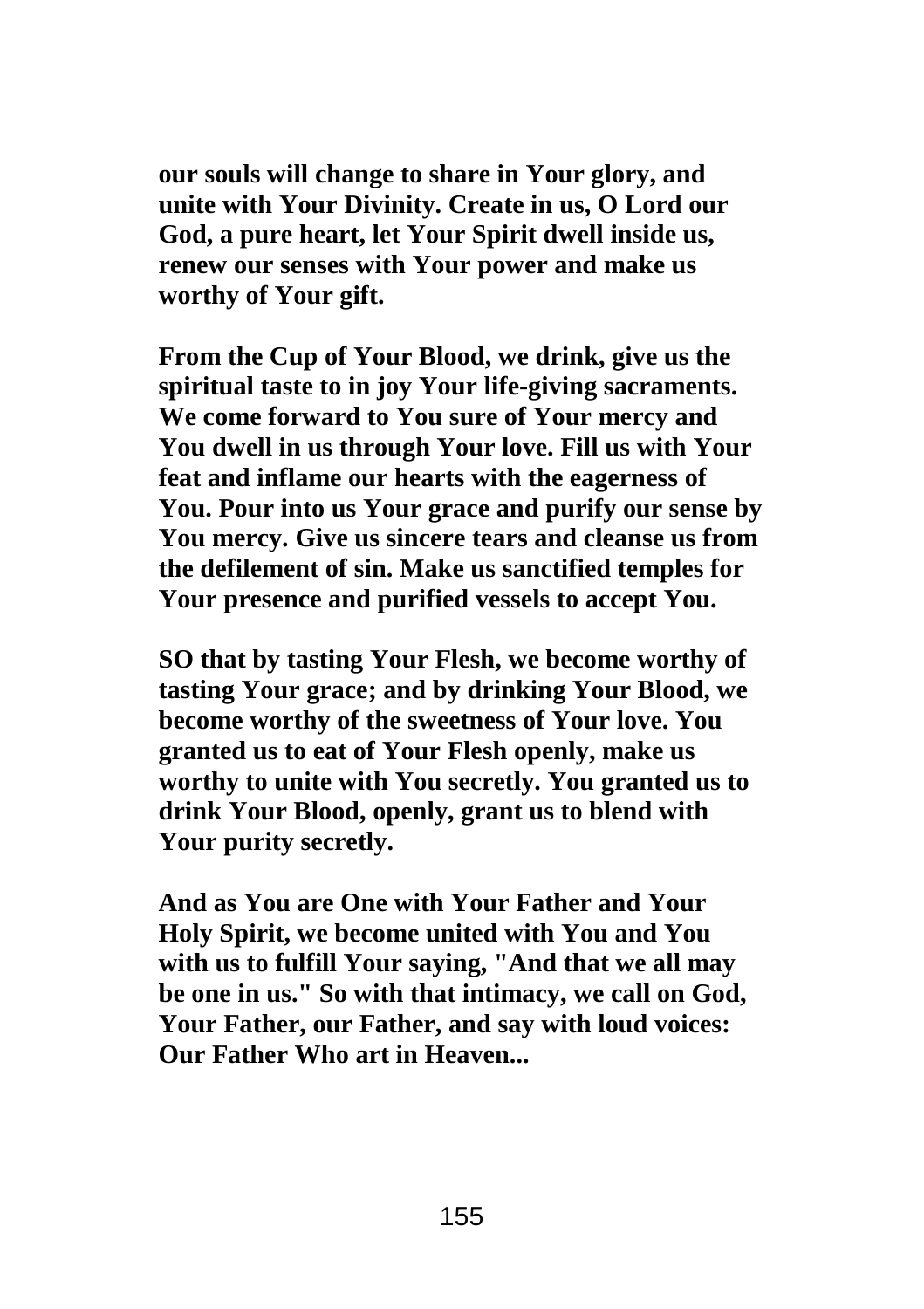# **12. The Son**

**the Only-Begotten Son, God, the Word who loved us and His love wanted to save us from the eternal destruction. When death obstructed the way of our salvation, He desired to die because of His love for us. Therefore, He was raised on the Cross to bear the punishment for our sins.**

**We are the ones who sinned, and He is the one that suffered. We are the ones who were indebted to the Divine justice for our sins, and He is the one who paid our debts. He preferred suffering instead of pleasure, hardship instead of rest, humiliation instead of glory, the Cross instead of the Throne which is carried by the Cherubim.**

**He accepted to be tied with ropes to release us from the bonds of our sins. He humbled Himself to raise us. He became hungry to feed us and thirsty to quench our thirst. He ascended to the Cross naked to cover us with the garments of His righteousness. His side was opened with the spear so that we may enter into His domain and live under the throne of His grace, and for His Blood to flow from his body to cleanse our iniquities.**

**At the end, He died and was buried in the grave to raise us from the death of our sins and give us eternal life.**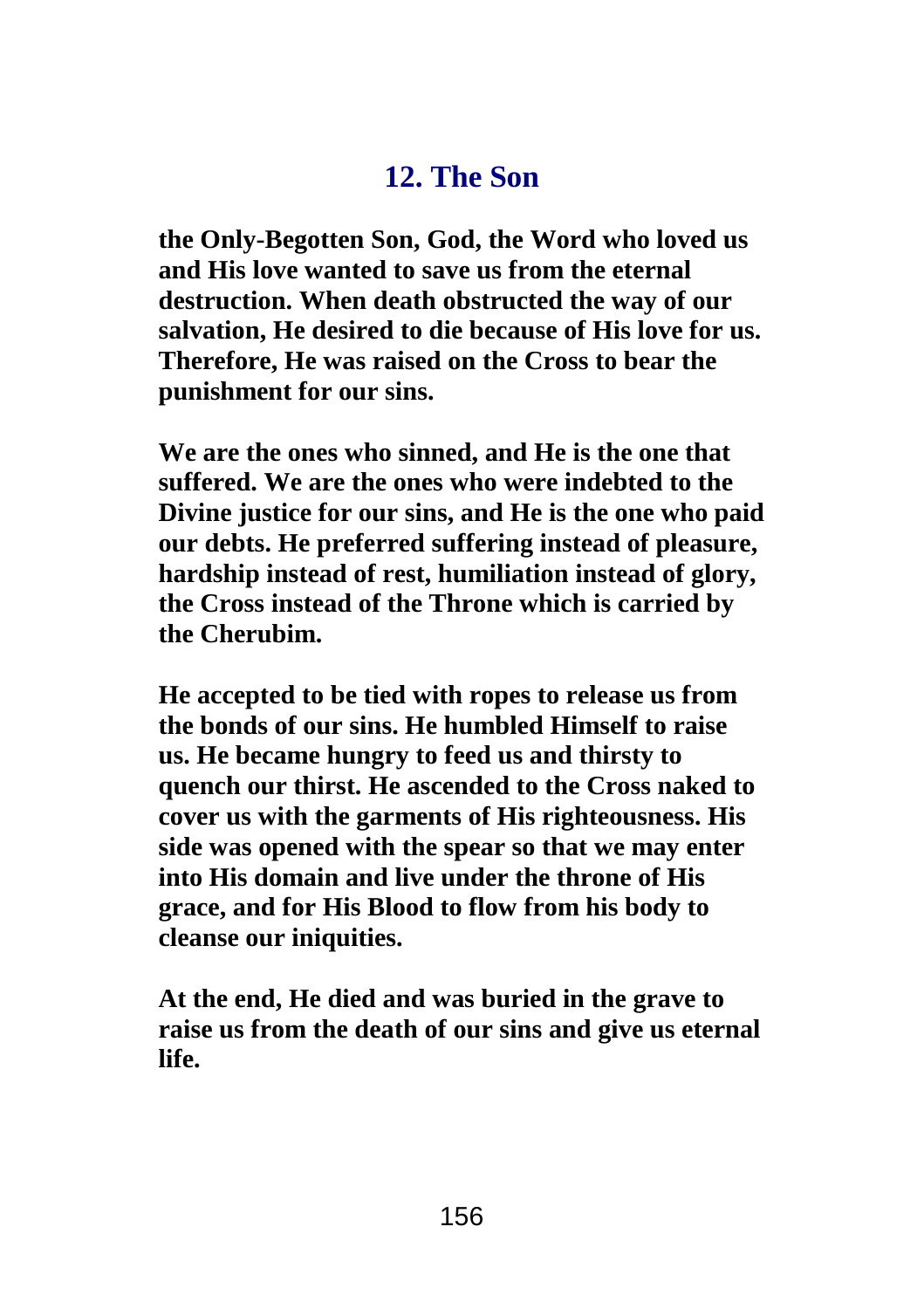**my Lord, my sins are the thorns that pierce Your Holy head. I am the one who saddened your heart with my enjoyment of the vain earthly pleasures.**

**What is this way which leads to death, which You are walking in, o my God and my Savior? What is this thing which You are carrying on Your shoulder? This is the cross of disgrace that You carried instead of me.**

**What is this my Redeemer? What made You accept all this? How could it be that the Great One is humiliated, that the Glorified One is put down, and the Honored One is lowered? Oh, how great Your love is! Yea, Your love is the reason for Your acceptance of all of these sufferings for my sake.**

**I thank You, o my God, Your angels and all Your creatures thank You on my behalf because I am unable to offer gratitude to match Your love. Have we ever seen love greater than that?**

**Mourn my soul, for your sins that caused all these pains to your Redeemer. Put His wounds in front of you and let Him protect you when the enemy is aroused against you.**

**Grant me, O my Savior, to make me consider Your sufferings to be my treasures, Your crown of thorns my glory, Your sufferings my gain, Your bitterness my sweetness, Your Blood my life, and Your love my pride and thanksgiving.**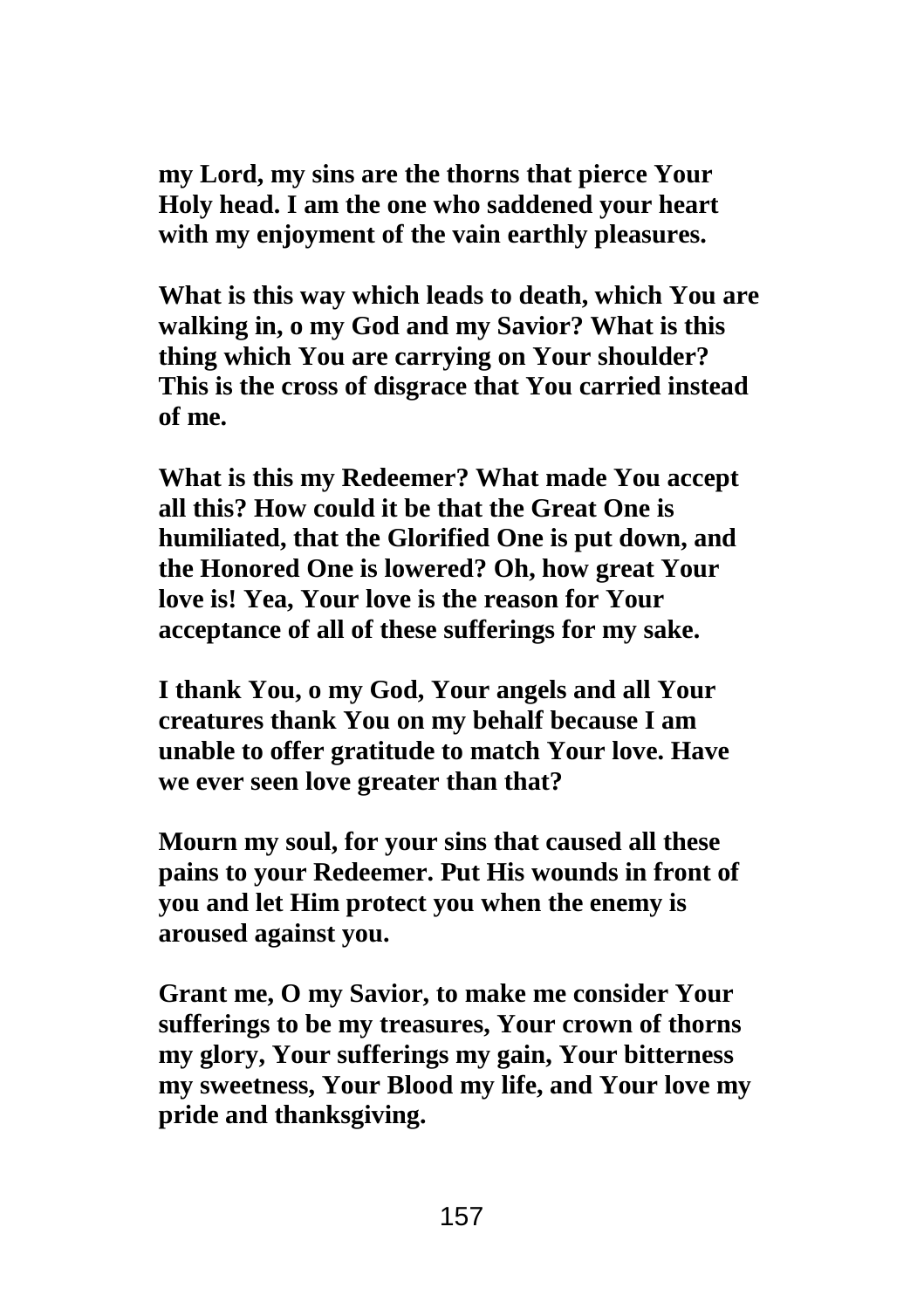**Christ, through Your wounds, stab me with the spear of the Divine love. O Christ, through Your Death, intoxicate me with the love of Him who died for me. O Christ, through Your Blood, purify me from every sin.**

**Jesus, my love, if You see me as a withered member , revive me with the oil of Your grace and make me abide in You as a living branch,**

True vine. When I come forth to partake of Your sacraments, make me worthy to be united with You, so that I can call upon You, the heavenly Father, with the grace of son ship, saying: Our Father Who art in Heaven...

### **13. The Son From the Gregorian Liturgy**

**Blessed are You, o Christ our God, Almighty, the Savior of Your Church; o You, the reasonable Word, and the visible man.**

**Who, through, Your incomprehensible incarnation, prepared for us a heavenly bread- Your Holy Body; this which is mystical and sanctified in everything.**

**You mixed for us a chalice, from a true vine, which is Your divine and undefiled side.**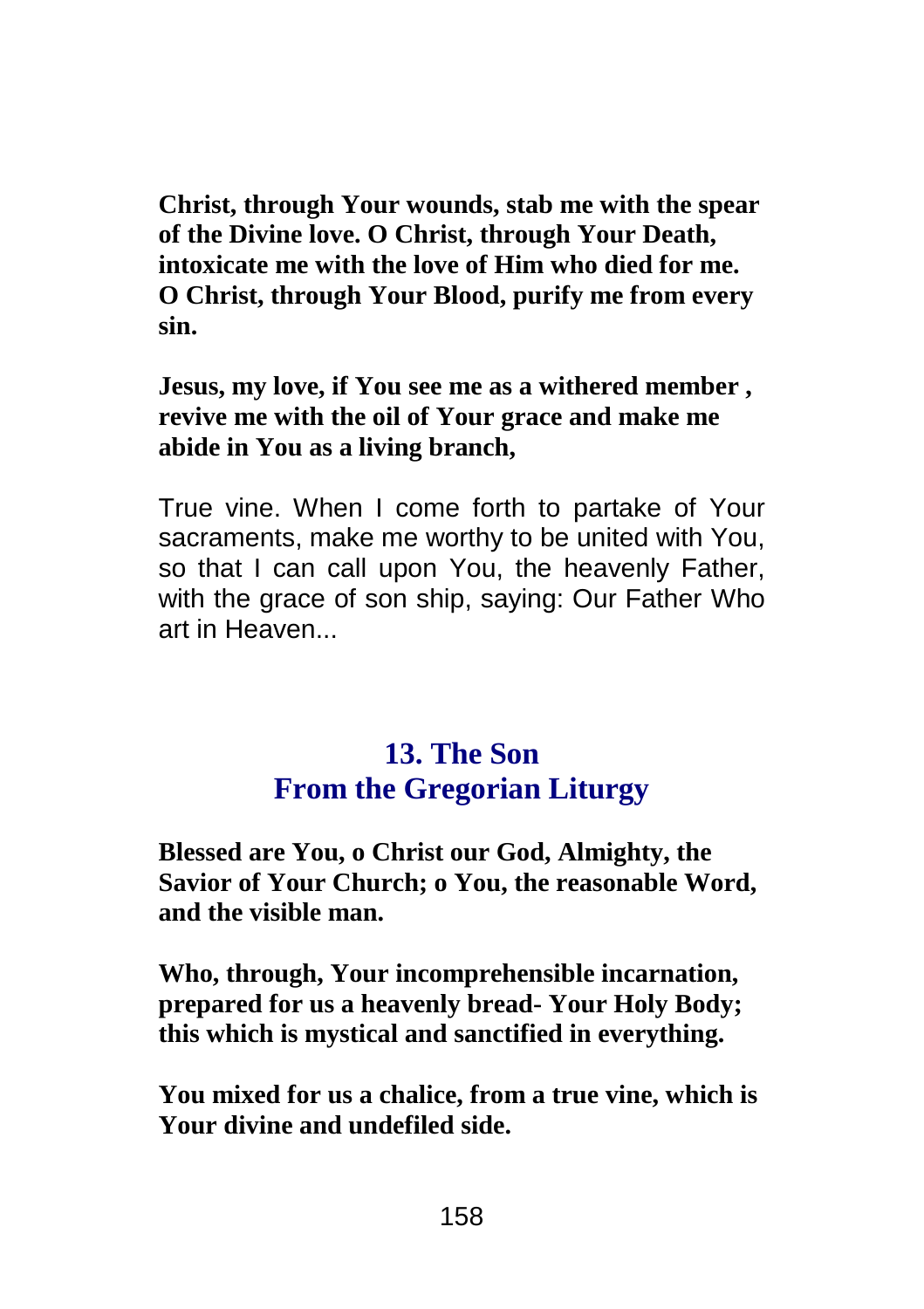**This, which after You gave up the Spirit, overflowed with water and blood for us; these which became purity for all the world.**

**Possess us unto You, o You Good One, we Your unworthy servants. Make of us a united people for You, a holy kingdom, Priesthood and nation.**

**Purify us, also, O our Master, as You have sanctified these offered oblations; and made them invisible to those who are visible; and reasonable mysteries for You, O our Lord, and Savior Jesus Christ.**

**You have taught us the examples of the mystic prayer, that therein we may call You Father.**

You, also now, o our Master, make us worthy, with a pure conscience, good thoughts, proper of children, with eagerness and boldness; to dare to cry unto God, Your Holy Father, who are in Heaven and say: Our Father Who art in Heaven...